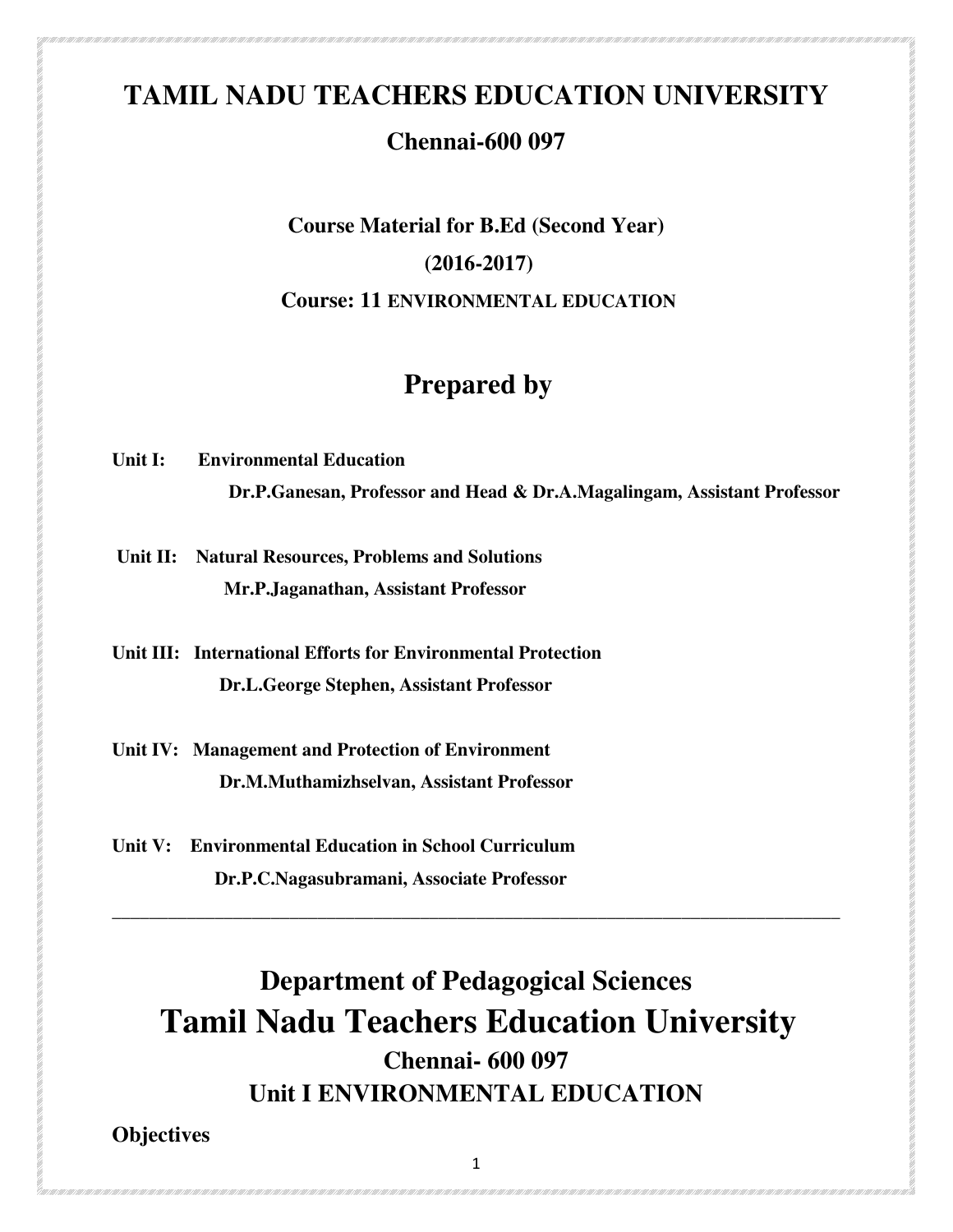#### **After the completion of the unit, the learners will be able to**

- awareness of problems related to environment and its development.
- $\triangleright$  acquire knowledge, values, attitudes and skills need to protect and improve the environment.
- $\triangleright$  create change in behavior of individuals, students and society etc towards the environment.
- $\triangleright$  develop concern and awareness among world population about the total environment and its associated problems.

#### **1.1 Introduction**

Our mounting concern with the environment is not just for ourselves, but for the entire mankind now existing and the generations to follow. This agreed that children are nation's greatest resource and that the future of civilization depends on them.

There has been sudden increase in the activities for Environmental Education (E.E) during the last two decades. This has resulted in the development of different kinds of curricula, out of school activities and literature. The purpose is to regenerate man's interest in preservation, conservation and improvement of the environment before it is too late and reaches the point of no return. EE has been perceived differently by various Educationalist and thinkers.

They differ in its objectives, the kinds of activities that are used to achieve the objectives and resources to attain these ends. It is the vastness and variety of the area of E.E. that necessitates taking a holistic view of the various aspects of E.E. This will help us to see its strength and weakness and draw conclusions for the future. The purpose is to make a review of the situation in this context and examine different roles Played by E.E. at school level and see how these are achieved. Moreover, it is of interest to see how E.E. is molded in different circumstances such as those present in the wide spectrum of developing and developed countries. It is common to use the term 'environmental education' for different meanings. For the sake of clarity and to avoid ambiguity it is necessary to state, at least in brief, the meanings of EE in our context. This will be done here first.

## **1.2 Environmental Education (EE)**

Environmental Education is a process by which people develop awareness, concern and knowledge of the environment and learn to use this understanding to preserve, conserve and utilize the environment in a sustainable manner for the benefit of present and future generations.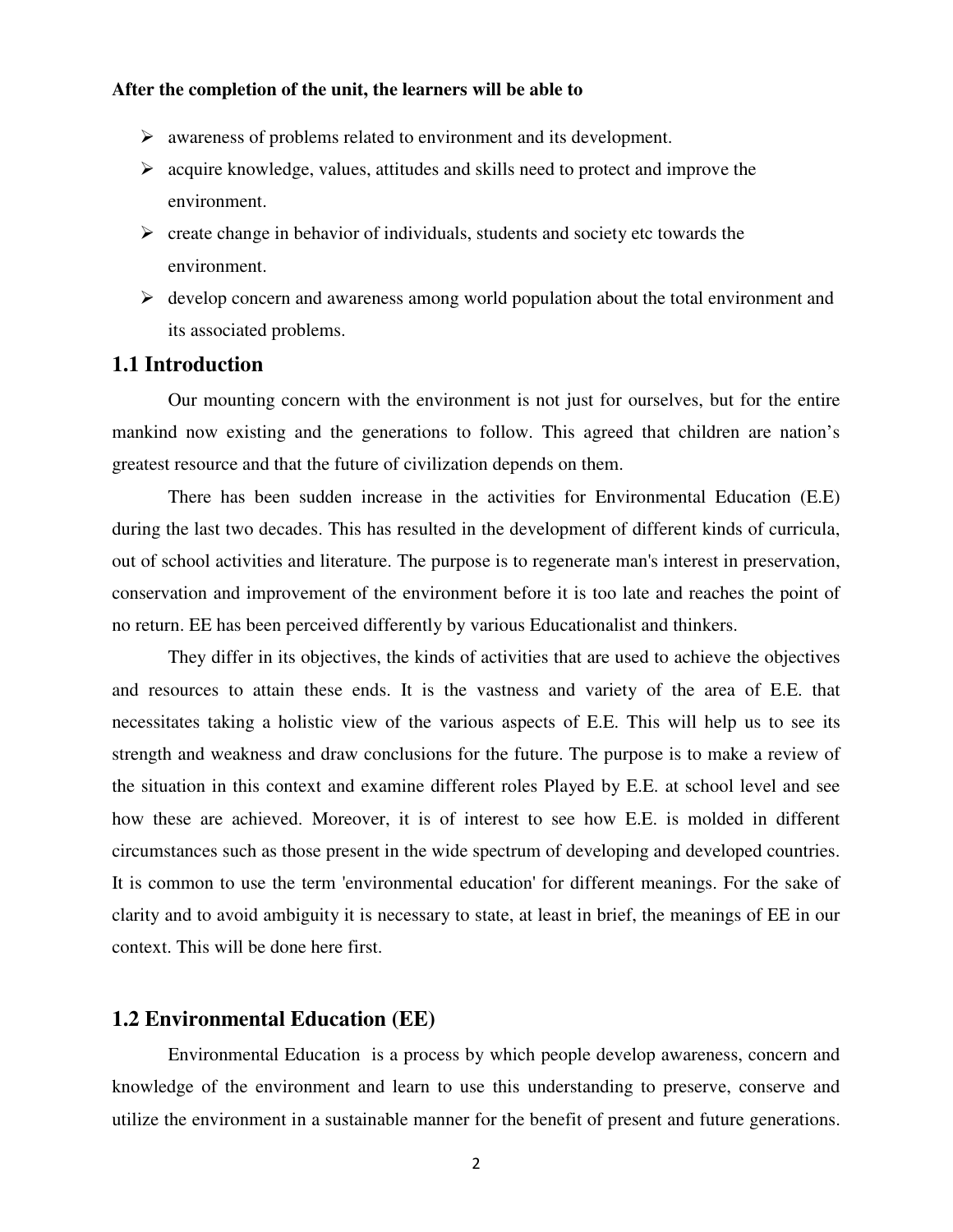It entails the will to take personal initiatives and social participation to achieve sustainability. It is intended for all types of learners, students, out-of-school youth, community leaders, policy makers and the general public to develop appropriate environmental related skills.

 Environmental education is concerned with subjects like the way in which natural environment works, how human beings should behave to manage the ecosystem to sustain the environment. It provides the necessary skills and expertise to handle the associated challenges. The main focus of environmental education is to import knowledge, create awareness, inculcate an attitude of concern and provide necessary skill to handle the environment and environmental challenges. Environmental education gained importance at the global after the Stockholm conference on Human Environment, organised by UNESCO in 1972. Soon after the conference UNESCO launched the International Environmental Education Programme (IEEP)

It is a process to promote the awareness and understanding of the environment, its relationship with man and his activities. It is also aimed at developing responsible actions necessary for preservation, conservation and improvement of the environment and its components.

#### **1.3 The Concept of Environmental Education**

Various combinations of words such as Environmental Education (EE). Environmental study (E.S.) and Environmental Approach (E.A.) are being used in the literature in the context of environment and education. Although, according to semantics of the words, E.E., E.S and E.A. have different meanings in the strict sense of the terms, but one finds that these are being used many a time synonymously and interchangeably. We consider here the implications of E.E., E.S and E.A. and see in which context these are relevant and important, and how these are related to teacher training Programmes.

#### **1.4 Encyclopedia of Educational Research (Mifzel 1982)**

Defining 'environmental education' is not an easy task. Unlike other curriculum areas, the specific content of E.E. has never been well defined. It is universally agreed, however, that environmental education should be interdisciplinary, drawing from biological, sociological, anthropological, and economic political and human resources.

It is also agreed that a conceptual approach to teaching E.E. is best.

The majority also agrees that E.E. is the process of recognising values and clarifying concept related with environment and its problems in order to develop skills and attitudes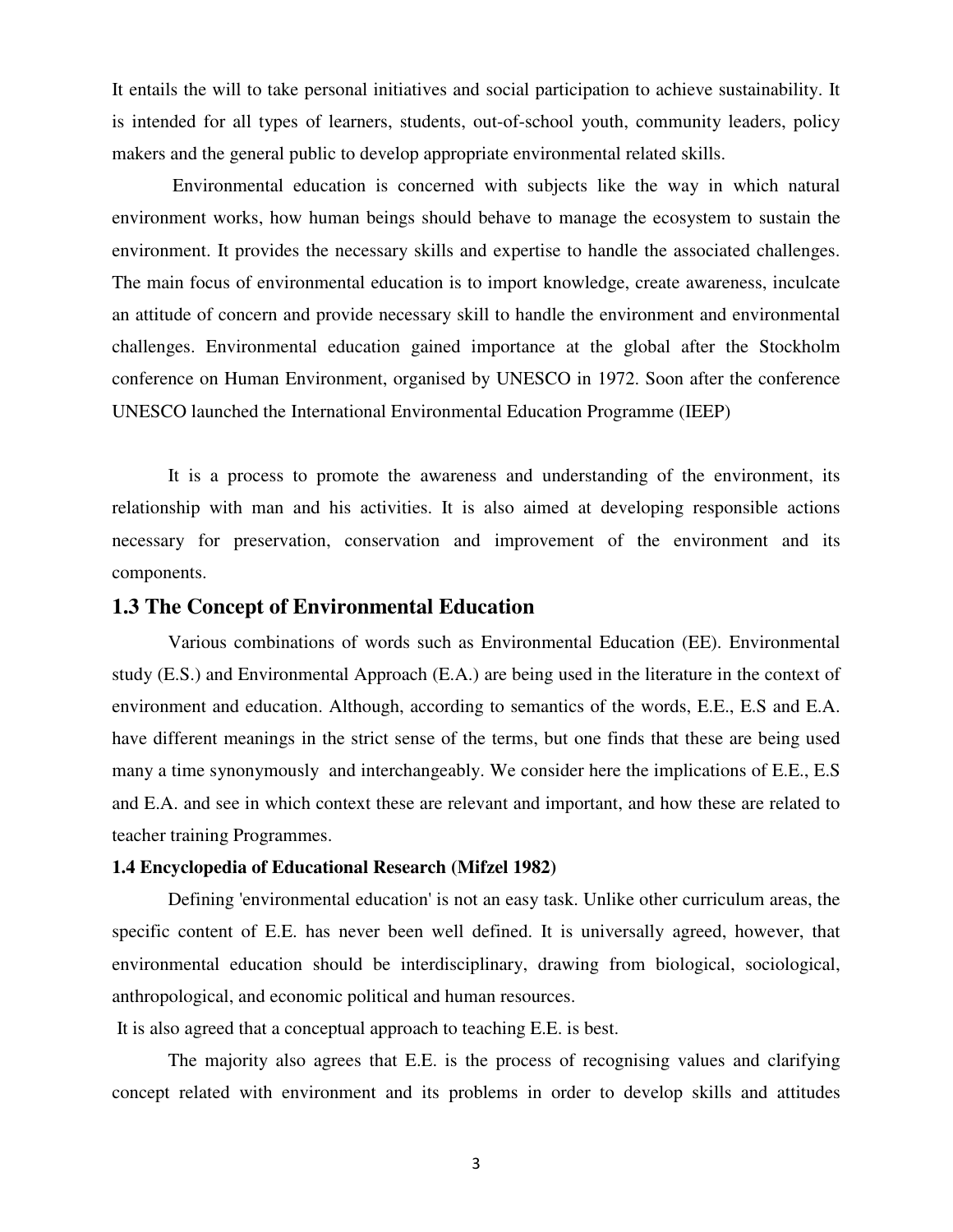necessary to understand surroundings. It also entails practices in decision making and selfformulating a code of behaviour about issues concerning environmental quality.

The most prevalent opinion is that E.E. can be treated as 'discipline' which heavily banks upon basics of existing subjects such as Physics Chemistry, Mathematics, Zoology and Botany. This opinion supports the training of specialists in E.E. which will be much needed for planning, management, development and taking remedial steps for existing problems. Some courses (Geldorloos 1975, & Levon, 1971) have been formulated on these lines. A typical course of this type has been mentioned by Wuzzelbacher (1976) which has the following components:

- 1. Man and Environment
- 2. Population and Urbanization
- 3. Ecology
- 4. Government Policy and Citizen
- 5. Economics and the Environment
- 6. Urban and Regional Planning
- 7. Social Resources
- 8. Tree Resources
- 9. Water Resources
- 10. Fisheries Resources
- 11. Wildlife Resources
- 12. Air Pollution
- 13. Outdoor Recreation
- 14. The Role of Citizens.

#### **1.4.1 At the primary level Sale and Lee (1972) describes the Objectives of E.E. as**

- to help the individuals acquire on understanding of the biophysical environment and society,
- to encourage understanding of man as an inseparable part of his environment but with the ability of alter it in important ways through his activities or lack of it and
- to generate understanding of the organizational strategies and social arrangements.

## **1.5 Definitions of Environmental Education**

The definitions of environmental education formulated by various agencies or organizations cited by Sharma given below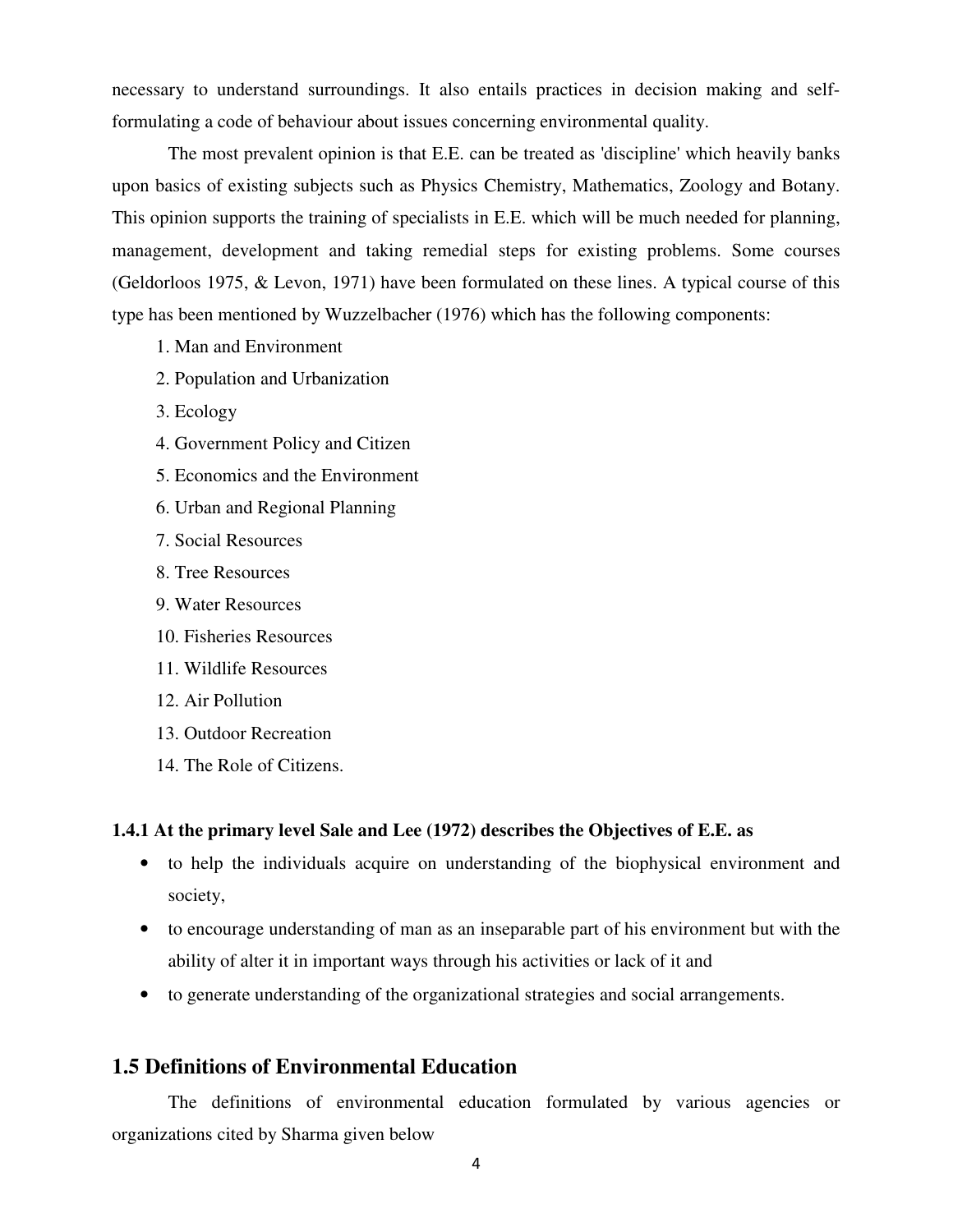- **a. The Report of a conference of African Educators, EDC and CREDO held at Nairobi in 1968 says:** "To create awareness and an understanding of the evolving social and physical environment as a whole, its natural, man-made cultural, spiritual resources, together with the rational use and conservation of these resources for development." Environmental education can be regarded as the process of learning, through which participants acquire sufficient knowledge to contribute towards solving environmental problems.
- b. **Environmental Education Act, 1970:** "For the purpose of this Act, the term 'Environmental Education' means the educational process dealing with man's relationship with his natural and man-made surroundings and includes the relation of population, Pollution resource allocation and depletion, conservation, transformation, technology and urban and rural planning to the total human environment".
- c. **The First Report of the British Royal Commission on Environmental Pollution (1971) says;** "The best insurance for the environment is a commitment on behalf of the public to prevent the deterioration of air, water and land."
- d. **The Finnish National Commission in a Seminar held in 1974 has said:**  "Environmental education is a way of implementing the goals of environmental protection. Environmental education is rot a separate branch of science subject of study. It should be carried out according to the principle of lifelong integral education."

## **1.6 The Concept of Environmental Education can be Classified as**

- $\blacksquare$  education for the environment
- $\blacksquare$  education about the environment and
- **-** education through the environment.

### **l. Education for the Environment**

Environmental education is a pragmatic response of the defacement of the environment. Environmental education is a kind of education which will seek to make pupils fully aware of the problems connected with their environment so that they will be able to tackle these problems with a sense of responsibility and with the technical skills which will enable them to contribute to their solutions along 'with other members of their community. Agarwal, (1986, P.P. 60-61) has aptly said "This awareness of environmental problems is social awareness." Such problems will be solved through collective action aimed at eradicating the social and economic causes of degradation of human environment.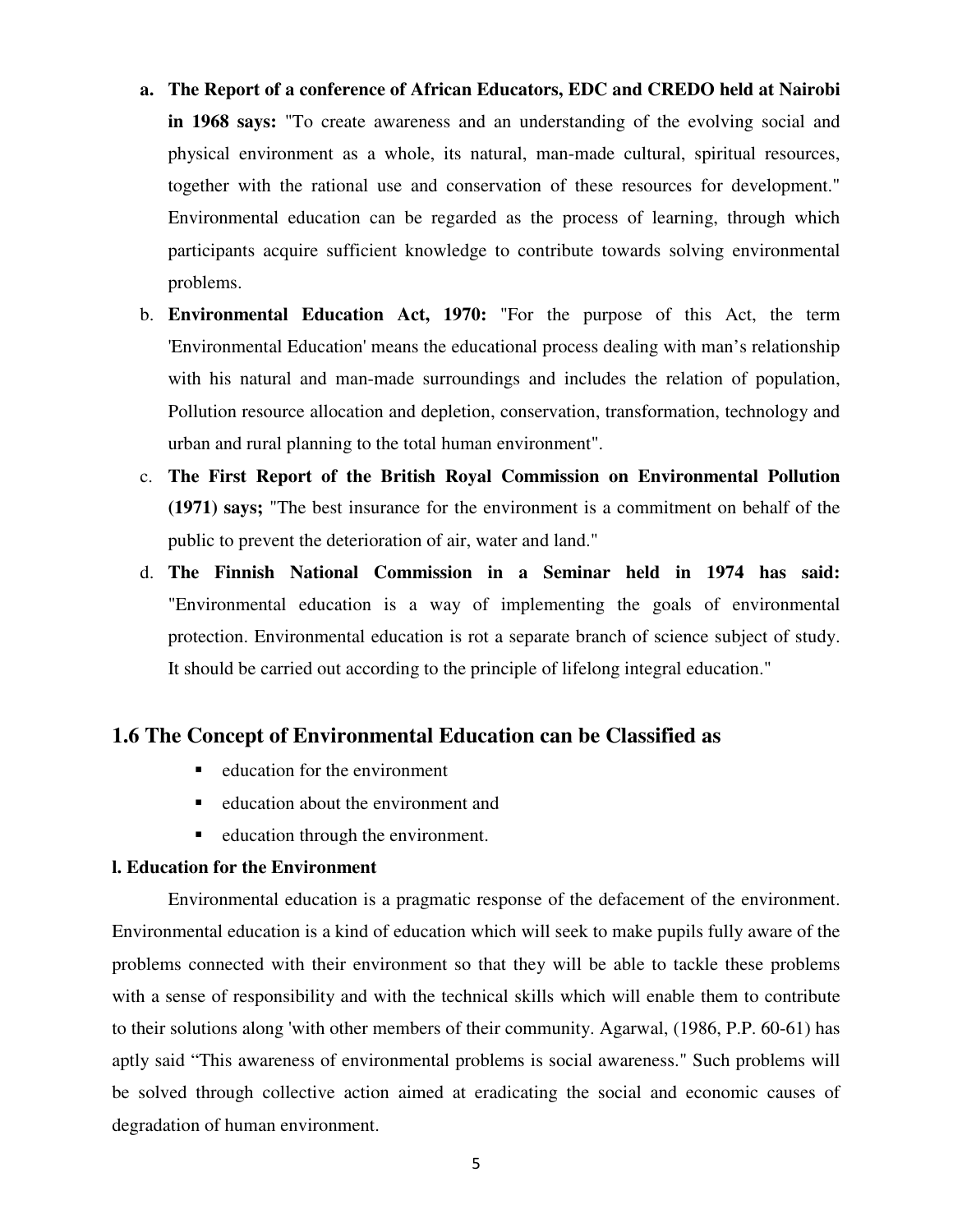#### **2. Education about the Environment**

Environmental Education includes conservation, outdoor and natural resource education as well as nature study but it also includes everything that relates to man and his environment. E.E. is the study of man and how he shapes his total natural and cultural surroundings for good or ill. Man, not his technology, not the physical or biological world as a separate entity, not the arts or professions operating in segregated spheres, but all of these as they effect the quality of human life, become the pivotal concern. Man cannot be separated from the earth's ecosystem for he 'is the only conscious manipulator of the environment and his manipulation must be directed towards enhancing the quality of environment.

#### **3. Education through the Environment**

Environmental education is not a separate subject. It is a multi-disciplinary approach both to education and to the problem of environment. The entire subject in the existing curriculum does have some information pertaining to environment but in their present form the subjects fail to relate to one another. Just as piecemeal attacks on environmental problems are ineffective so is piecemeal education about the environment inadequate because it does not take into account the interdependence of the pieces. E.E... Must, therefore, be of wholes not of parts, if human race is to understand the totality of environments subject areas must collaborate, integrate and coordinate so that E.E. may prove effective in overcoming the environmental crisis. The multidisciplinary approach integrates environmental education into all learning, in all subject in all grades all year long and beyond the formal school years to a lifelong education.

Environmental education should result in the knowledge, desires and ability necessary to direct one's conduct toitsfard improving the quality of life. It should enable the individual to perceive the problems that exist and to devise solutions to them. In order for students to develop an environmental ethics; "Man is a part of this earth rather than careless exploiter of it. If we exploit the nature in unwise manner, it will be difficult to support even a small population. But if we protect the nature, it will continue to meet the needs of all living things and not only for man.

The consideration of environment as natural heritage may be the integral part of environmental education. Only when our life is guided by respect for the earth and all living things. We will be able to live in harmony with our environment." they must now throw off their arrogance and perceive with humility, their place in the earth's ecosystem and their ability to manipulate the environment. Their energies will have shifted from material growth to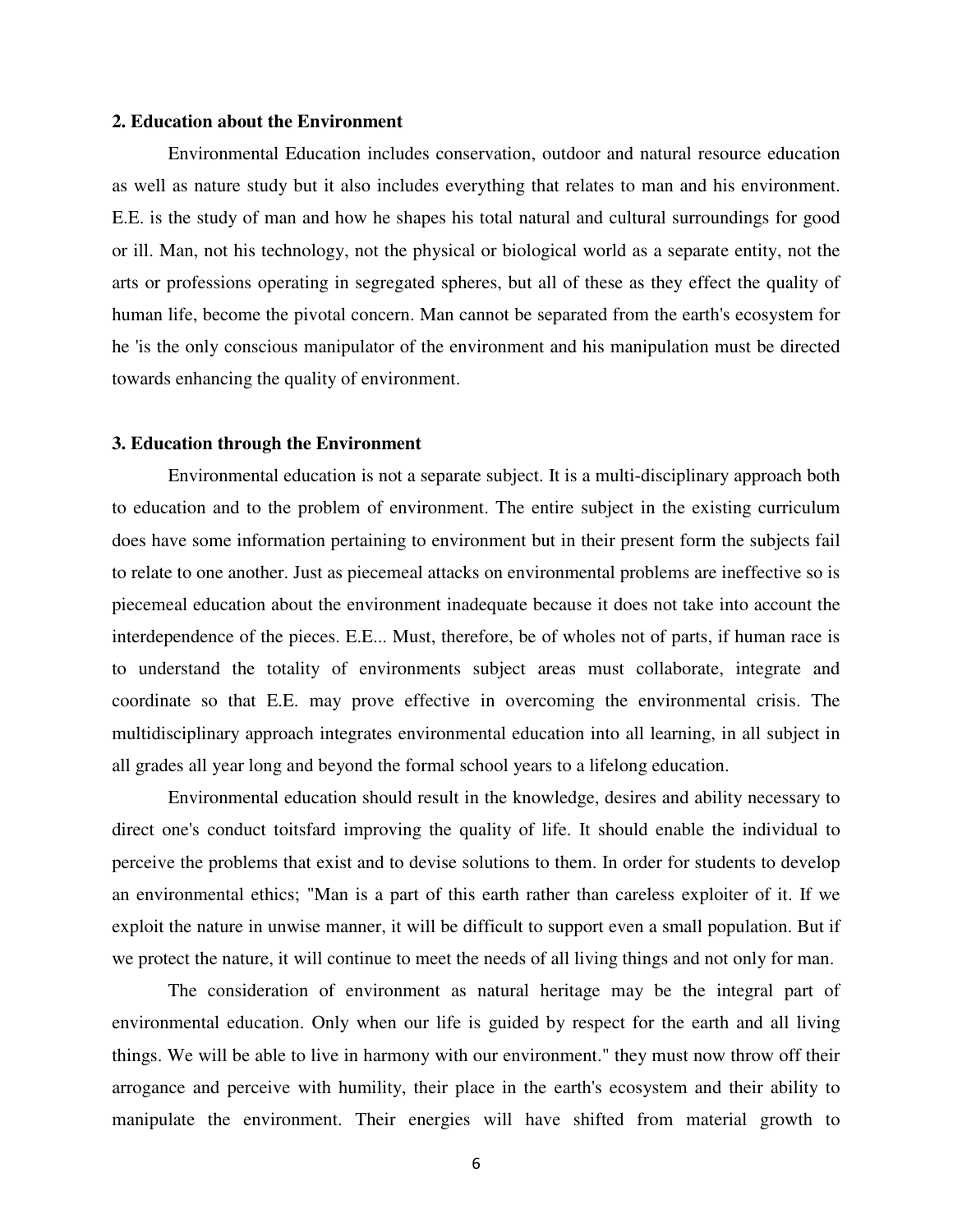environmental protection. In short, the environmental ethic must provide them with a new rationale for their existence, or all the technology and power will not sustain their existence.

#### **1.7 Focal aspects of Environmental Education**

Environmental education is a process that allows individuals to explore Environmental issues energy in problem solving and take action to action to improve the environment. As Z result individuals develop a deeper understanding of environmental issues and have the skills to make informed and responsible decisions.

### **a) Focal points of Environmental Education**

- Concern for reality by exposing students to the real life world, nature social environment in which they live.
- Enable students to analysis, evaluate and draw inferences about problems and issues related to environment.
- Enable students understand environment issues and take positive environmental action.

Develop skills of environmental actions among students in order of facilitate the journey of mankind towards sustainability.

#### **Goals, Objectives and Aims of Environmental Education**

 The main goal of environmental education is to develop concern and awareness among world population about the total environment and its associated problems. This requires a commitment to work individually and collectively towards solution of current problems and necessary prevention.

#### **The Goals of Environmental Education**

The main goal of environmental education is to develop concern and awareness among world population about the total environment and its associated problems. The specific goals of environmental education are as follows

- 1. To improve the quality of environment
- 2. To create awareness among the people on environmental problems and conservation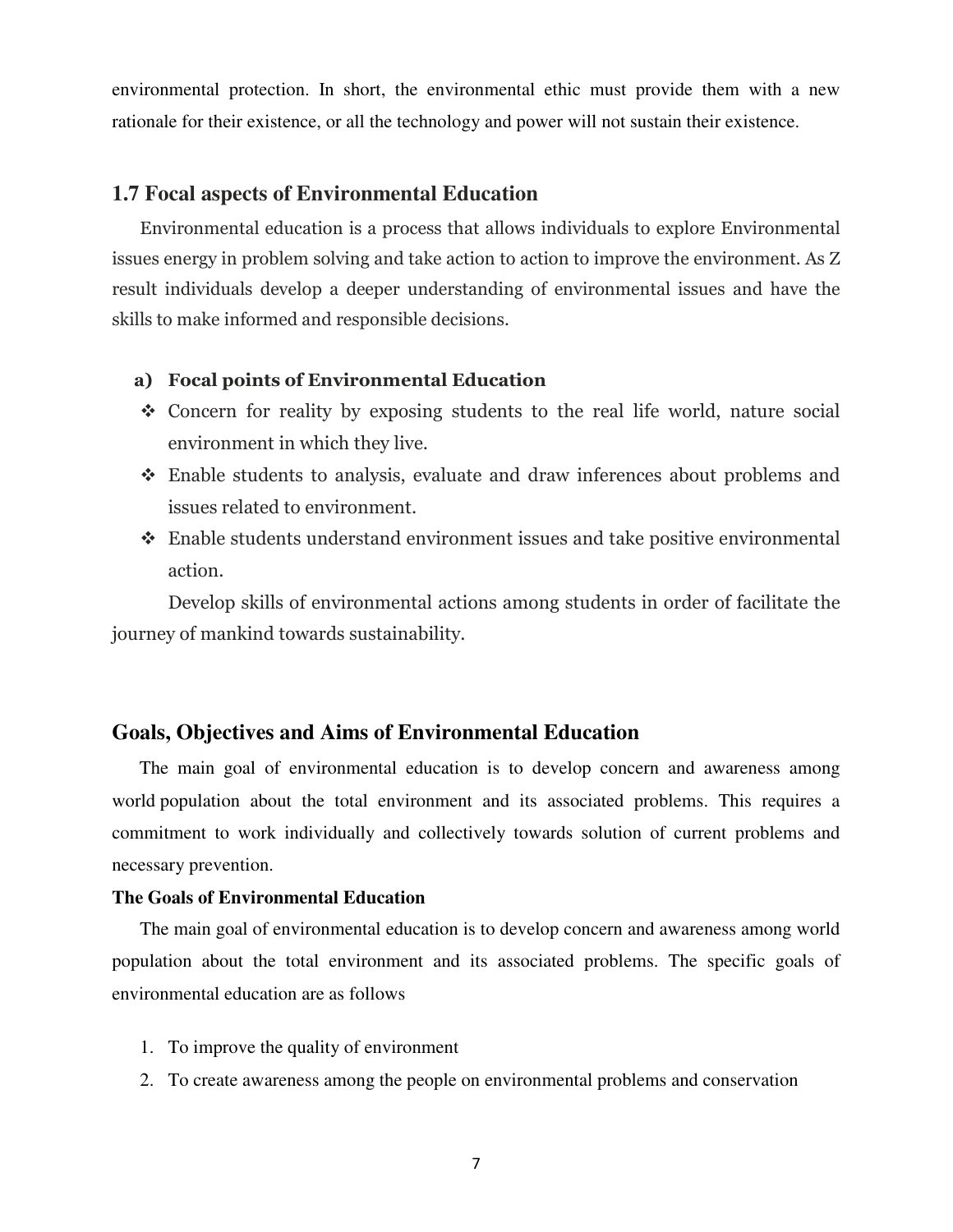3. To create an atmosphere so that people participate in decision-making and develop the capabilities to evaluate the developmental programs.

## **The Objectives of Environmental Education**

- 1. **Awareness:** to help social groups and individuals acquire an awareness of and sensitivity to the total environment and its allied problems.
- 2. **Knowledge:** to 'help social groups and individuals gain a variety of experiences and acquire a basic understanding of the environment and its associated problems.
- 3. **Attitudes:** to help social groups and individuals acquire a set of values and feeling of concern for the environment and the motivation for actively participating in environmental improvement and protection.
- 4. **Skills:** to help social groups and individuals acquire the skills for identifying and solving environmental problems.
- 5. **Participation:** to provide social groups and individuals with an opportunity to be actively involved at all levels working towards the resolution of environmental problems.

## **Aims of Environmental Education: EE has two main aims**

- $\triangleright$  The first aim is to provide different groups of people in a variety of professional fields with the knowledge needed to develop a sense of responsibility towards the environment and the rational utilization of its resources. International Journal of Current Research and Modern Education (IJCRME)
- The second aim is to make use of these knowledge and skills to preserve, conserve and utilize the environment in a sustainable manner for the benefit of present and future generations.

## **Core Themes**

## **Learning Environment**

The Learning Environment core theme reflects OHSU's intention of recruiting a more diverse and inclusive community and ensuring that graduates meet industry standards upon completion of their programs. OHSU strives to engage faculty, students and clinicians in ongoing learning by creating a culture that nurtures the quest to discover new knowledge as well as the translation of that knowledge into education and practice.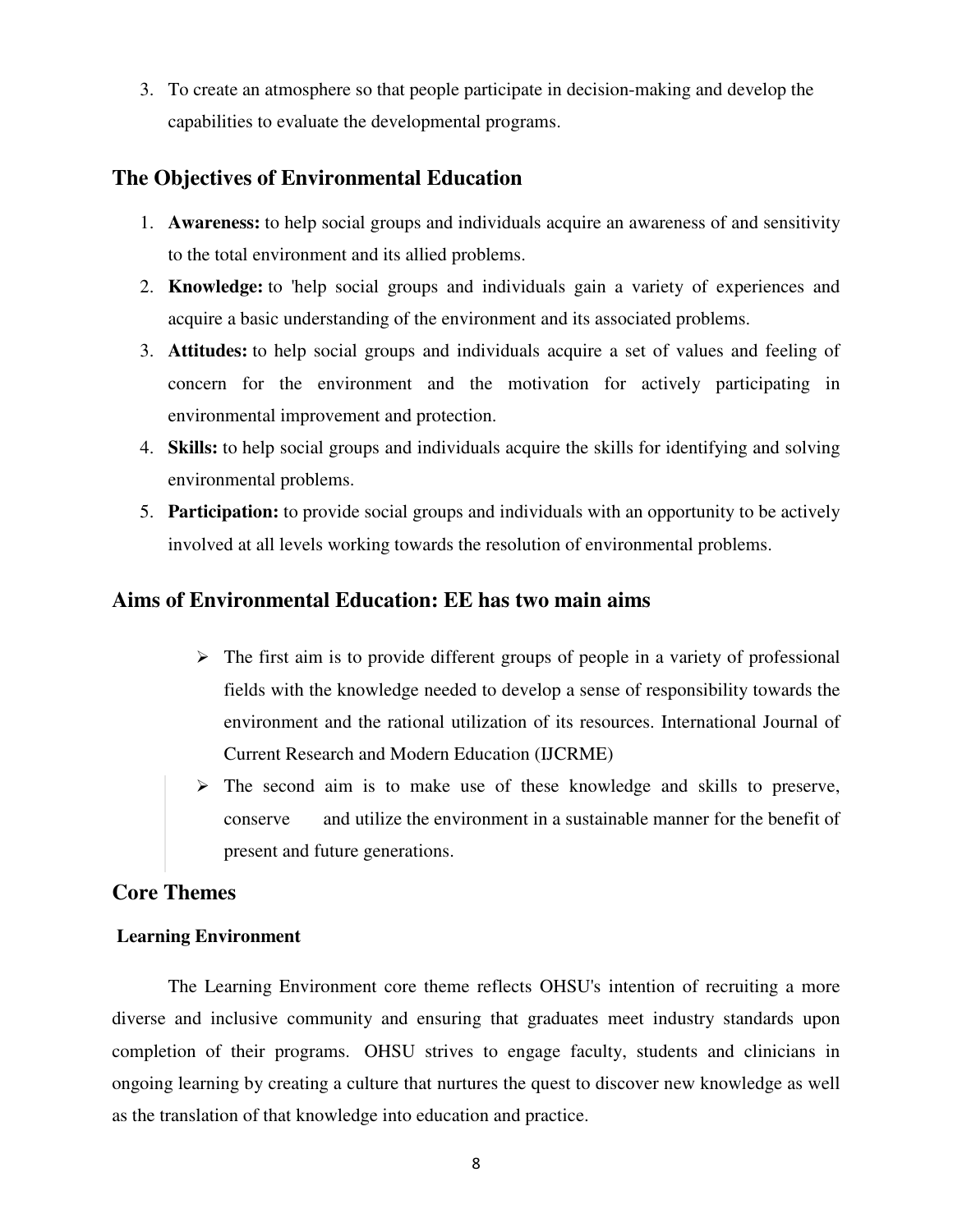This core theme was developed by a Learning Environment Core Theme Team comprised of faculty and administrators representing a broad cross section of the university. Three core theme objectives and eleven indicators were identified to measure the impact:

**Objective 1.1** Develop student pipeline to meet the health needs of an increasingly diverse Oregon and nation.

#### **Inter-Professional Education**

Over the last decade faculty within health professions have recognized the need to change learning and practice conditions. The Institute of Medicine, a non-profit organization that works outside of government to provide unbiased and authoritative advice to decision makers and the public made recommendations for future health care professions. These recommendations included faculty, student and staff learners develop additional skills related to working effectively, developing cultural competency and implementing system-based quality improvements. The goal is for learning to cross and connect organizational boundaries.

A team of faculty and administrators representing a broad cross section of the university developed the Inter-Professional Education core theme. To measure the progress toward implementation of inter-Professional education curriculum, one core theme objective and four indicators were identified:

**Objective 2.1** Promote an institutional culture that enhances inter professional practice and education (IPE). Etc…

#### **The Scope Environmental Education**

Population education has got a board scope with comprehensive subject matter as it is directly related with each and every human activity. Scope of population education varies according to the situation and need of the country. Consequently, its subject matters vary according to social, economic and political condition of country.

`The scope of environment education is also called the content or subject matter of environment education. There are different aspects and components in the environment. Among them, the biological, physical, social and cultural aspects are important.

9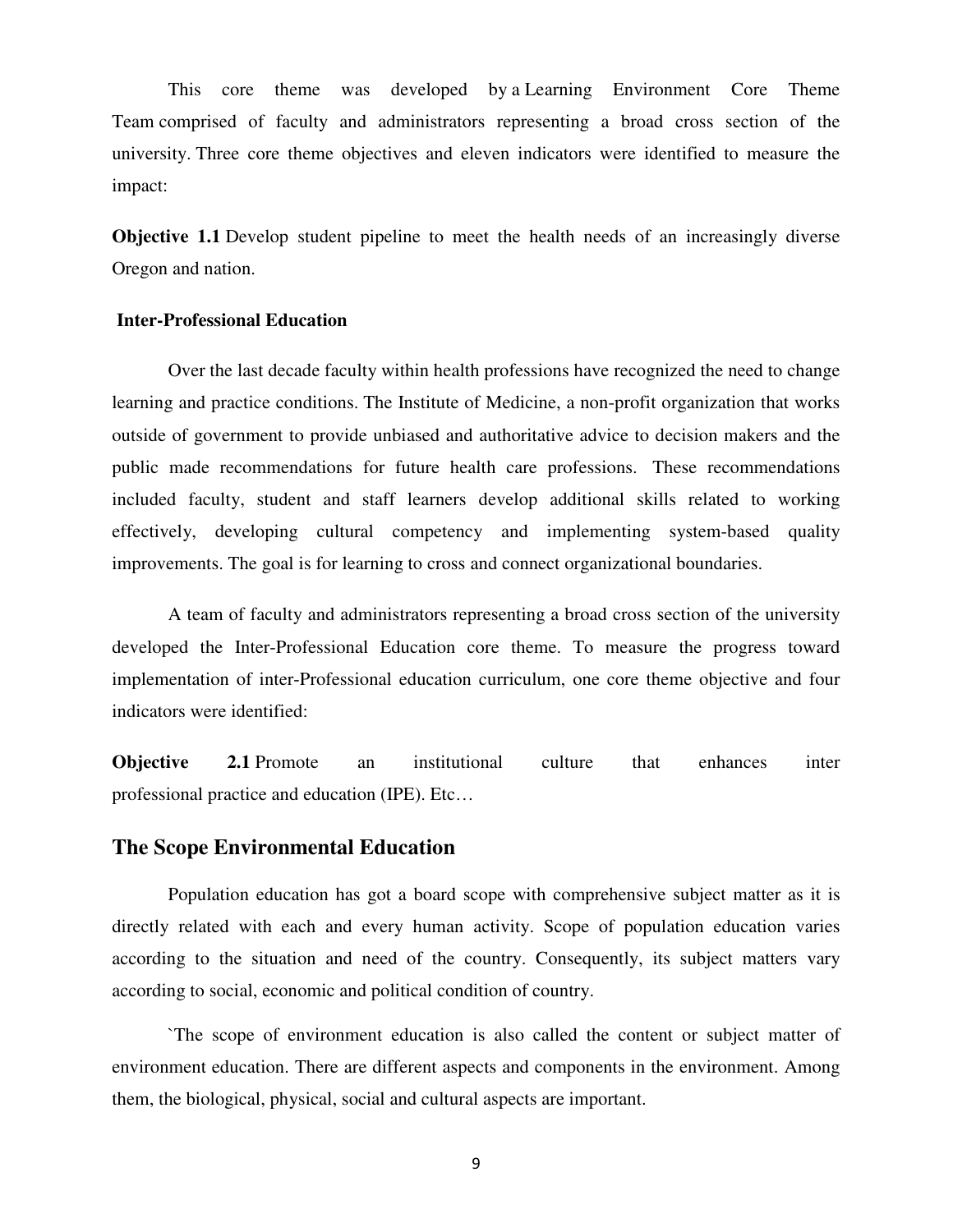

The scope of environmental education can be divided into biological, physical and sociological aspects. They are described below:

- 1. **Biological Aspect:** Biological aspects are one of the most important aspects of environmental education. Human being, animals, birds, insects, microorganism, plants are some of the examples of biological aspects.
- 2. **Physical aspect:** It can be further divided into natural aspects and human- made aspects. Air, water, land, climate etc are included in natural physical aspects. Likewise, Human made physical aspects cover all human made things such as roads, buildings, bridges, houses etc.
- 3. **Socio- cultural aspect:** Socio- cultural aspects are man-made social practices, rules and laws, and other religious places etc. Human beings have created them with their effort.



Thus, the environmental education is related with science, economics, geography, technology, population and health education, etc. It helps to develop integrated knowledge and feeling of co-operation in the students. As a result environment education becomes practical and contextual. Environment education can be implemented through formal and non-formal educational means. The basic concepts of ecology, natural resources, population environmental health etc are some of the subject matters in this subject. The environment education helps students to develop integrated knowledge and attitude which will be more effective to the society.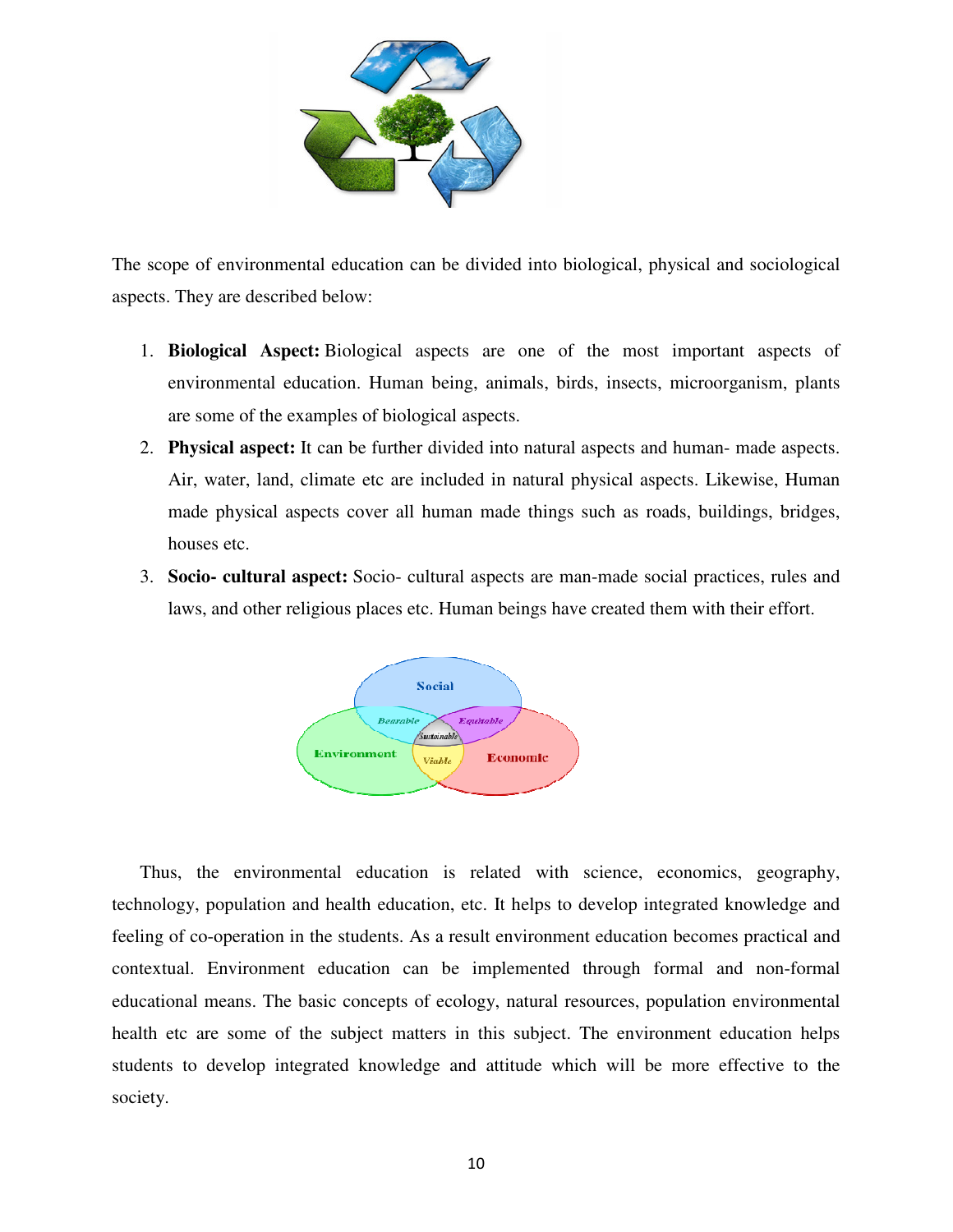- 1. **Demography:** It is the study of population and deals with the measurement and analysis of birth rate, death rate, migration rate, etc. Birth, death and migration are the major elements of demography. Population change is a biological process. Demography includes birth rate, death rate, sex ratio, dependency ratio, and age- sex pyramid and population growth rate.
- 2. **Determines of population change:** Population change in a places takes place due to birth, death and migration. It also comprises biological, social and cultural aspects which directly affect the elements of population change. It also analyzes the factors like poverty, practices which influences population change.
- 3. **Consequences of population growth:** Rapid population grow directly affects economic, social and environmental aspects of a place. The adverse effects of population growth on people's health are important parts of population education. It also deals with analysis of population growth and its consequences in daily life.
- 4. **Human sexuality and reproductive system:** It includes the fundamental aspects of human sexual and reproduction process like sexual behaviors, development of human reproductive system and associated problems. This scope of population education helps to develop a positive attitude towards reproductive health.
- 5. **Planning for the future:** It includes various aspects of population management like appropriate age at marriage and first conception birth spacing, family planning, family welfare and use of contraceptives.

 Thus, population education is important for us to maintain sustainable environment. Population education helps and enables us to be aware of the process and consequence of population growth on the quality of our lives and the environment. The child gets an opportunity to investigate and explore the interaction between the population and their environments, population characteristics, the meaning, the nature of process. Population education helps to lift up our quality of life.

## **Conclusion**

Environment is a complex but the need of environmental Education is compulsory. Environment is variable from Education and extensive system, protecting the environmental is a hard and ending task. It's impossible all the existing pollution and environmental problem can be completely solved by environmental education step by step. A wonderful and quality environment mush be achieved by continuous planning, governmental polices efforts with public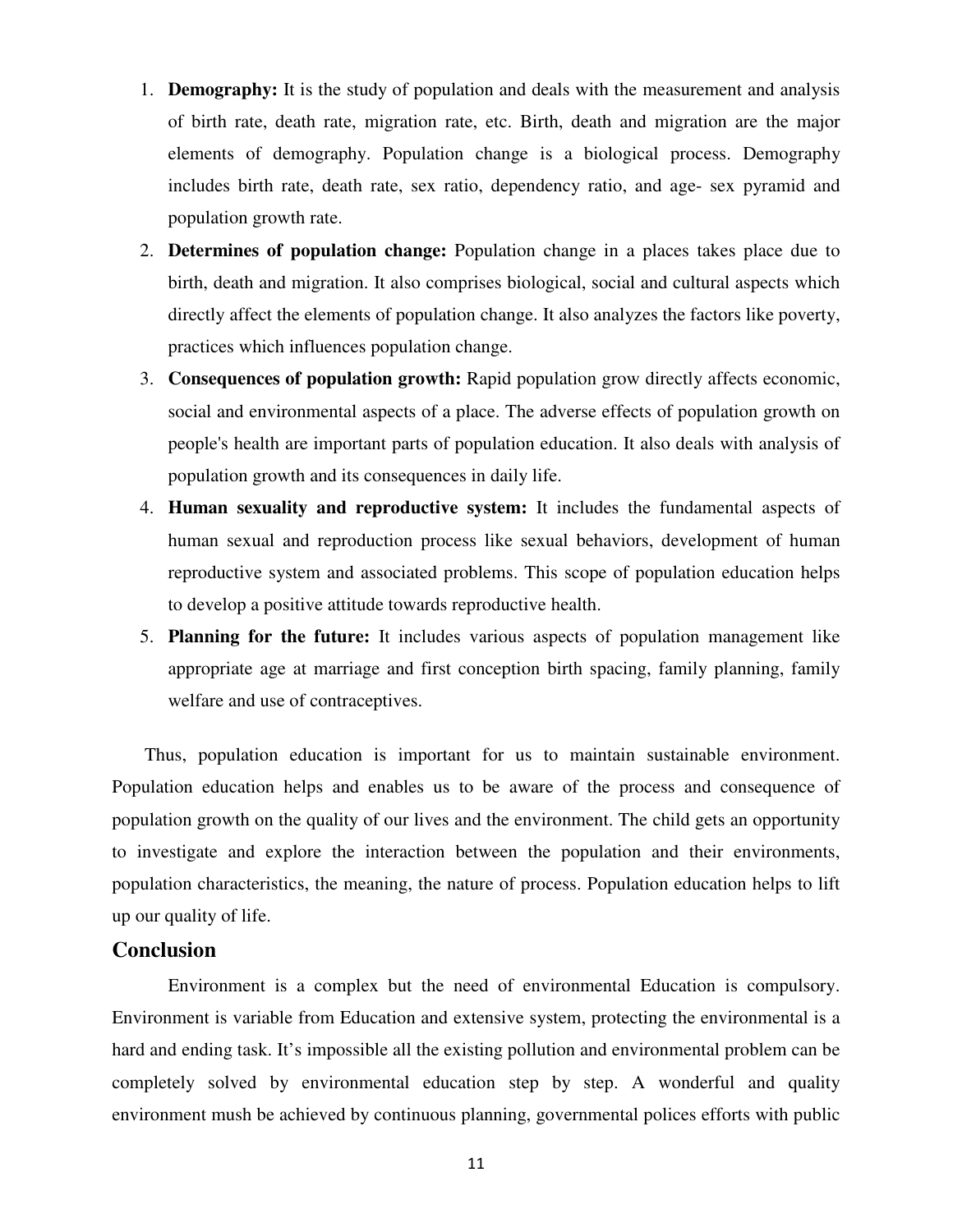participation especially with knowledge of environmental education. Thus environmental education wakes students society about the responsibility of every one to protect our environment protection crating a quality ecological Environment and have a green living together with the help of environment solution.

## **Questions for Discussion and Reflection**

- 1. Describe the need of environmental education.
- 2. Explain the term Education through environmental education.
- 3. Discuss about the goals and objectives of environmental education.
- 4. Explain briefly about the core themes of environmental education.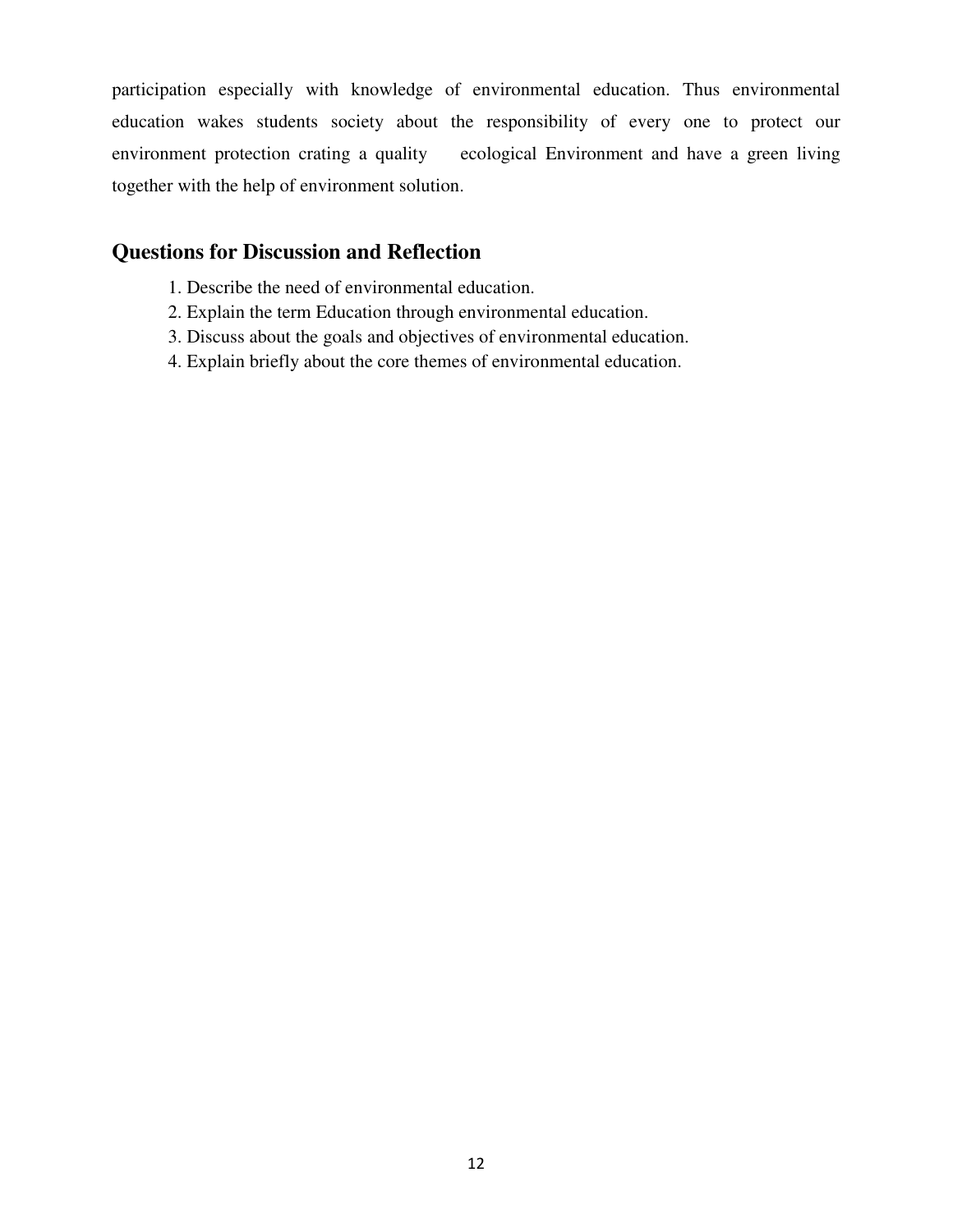#### **UNIT II – NATURAL RESOURCES, PROBLEMS AND SOLUTIONS**

#### **Objectives:**

#### **At the end of the unit, the student teachers will able to**

- 1. develop an understanding land resources and prevention of soil erosion
- 2. understand the forest resources and deforestation
- 3. realize the importance of water resources and prevention of water scarcity
- 4. list out the mineral resources and food resources
- 5. identify the importance of energy resources

## **Introduction**

The concept of Environment Education is an important academic discipline. At Present, we are facing grave environmental problems; hence, the concept of environmental education is of vital concern. Human beings are unable to adjust themselves to changes in the environment. There is a very slow adaptation of human beings to the drastic environmental changes that are taking place. We discuss the land resources, water resources and food resources.

## **Natural Resources**

#### **Definition of Natural resources**

A Natural resource may be defined as any material given to us by nature, which can be transformed in a way that it becomes more valuable and useful.

## **Land Resources**

 Land instead of being one thing, is in fact a complex made up of several components. The nature of each of the components, which make the soil complex, is studied under land resources.

 Soil is one of the most important ecological factors, because upon it the plants depend for their nutrients, water supply and anchorage. It is important even for the free-floating aquatic plants, which drive their nutrients dissolved in the water medium around them as a chief storage of all the nutrients, which are made available to the water medium.

 It provides support to all plants and animals. Land is connected to atmosphere from where it receives different gases; it is having many water bodies through rain and sufficient underground water to support plant life on earth. Beside, the land receives solar radiation, which is essential for the plants to prepare their food.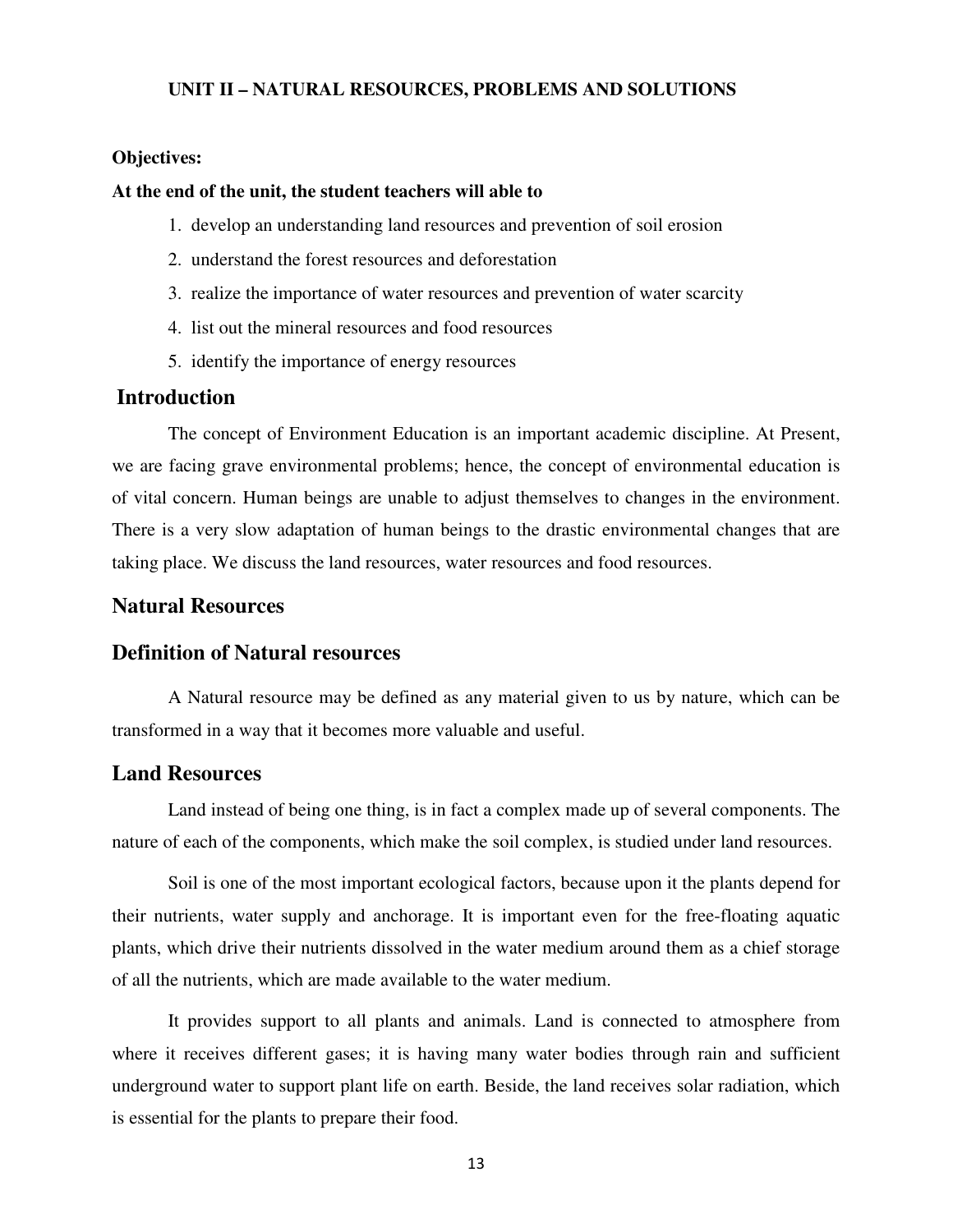Land is also the place where different types of animals are found and different types of ecosystems function. Land, however, is not uniform throughout but marked with great diversity of forms and structure and accordingly the ecosystems differ in their characteristics.

Land is the most important resource of a nation. Soil is a dynamic natural substance over the Earth's crust in which plants strike root and grow. It is composed of mineral and organic materials and living forms.

## **Prevention of Soil Erosion**

1. Forest Management should be given top priority to check illegal felling of trees. Control measures should be taken to check forest soil erosion.

2. Steps should be taken to check shifting cultivation, which is very much seen in our area. People dependent on shifting cultivation should be provided with alternative methods of living. For example, they may be employed to plantation in a massive scale to check soil erosion in hill slopes.

3. Many studies should go before implementation of various developmental activities like urbanization, mining, construction of dams, canals, roads, railways airport, industries etc.

#### **Forest Resources**

Forests and wildlife are essential to maintain ecological balance of an area. They are an important renewable natural resource. Forest ecosystem is dominated by tress, their species content varieties in different parts of the world. It is contributes to the economic development of the country because they provide goods and services to the people and industries. It is enhance the quality of environment by influencing the life supporting system.

 Forests check air pollution and soil erosion. Thus, they exercise safeguard pollution. It save the hill slopes from landslide. In deserts, trees reduce wind erosion by checking wind velocity. The forests, check strong gates and keep the soil intact beneath the roots of trees and thus check extension of desert. Forests check pollution of air through increasing oxygen content of the air.

By causing condensation of water vapour in clouds, forests attract rains. Floods are controlled because forests dry up rainwater like sponge. They are linked with our culture and civilization. It supply of raw materials. It provides Rs 400 crore per year as revenue to the government and it provides fodder to cattle. Minor forests products are canes, gums, resins, dyes,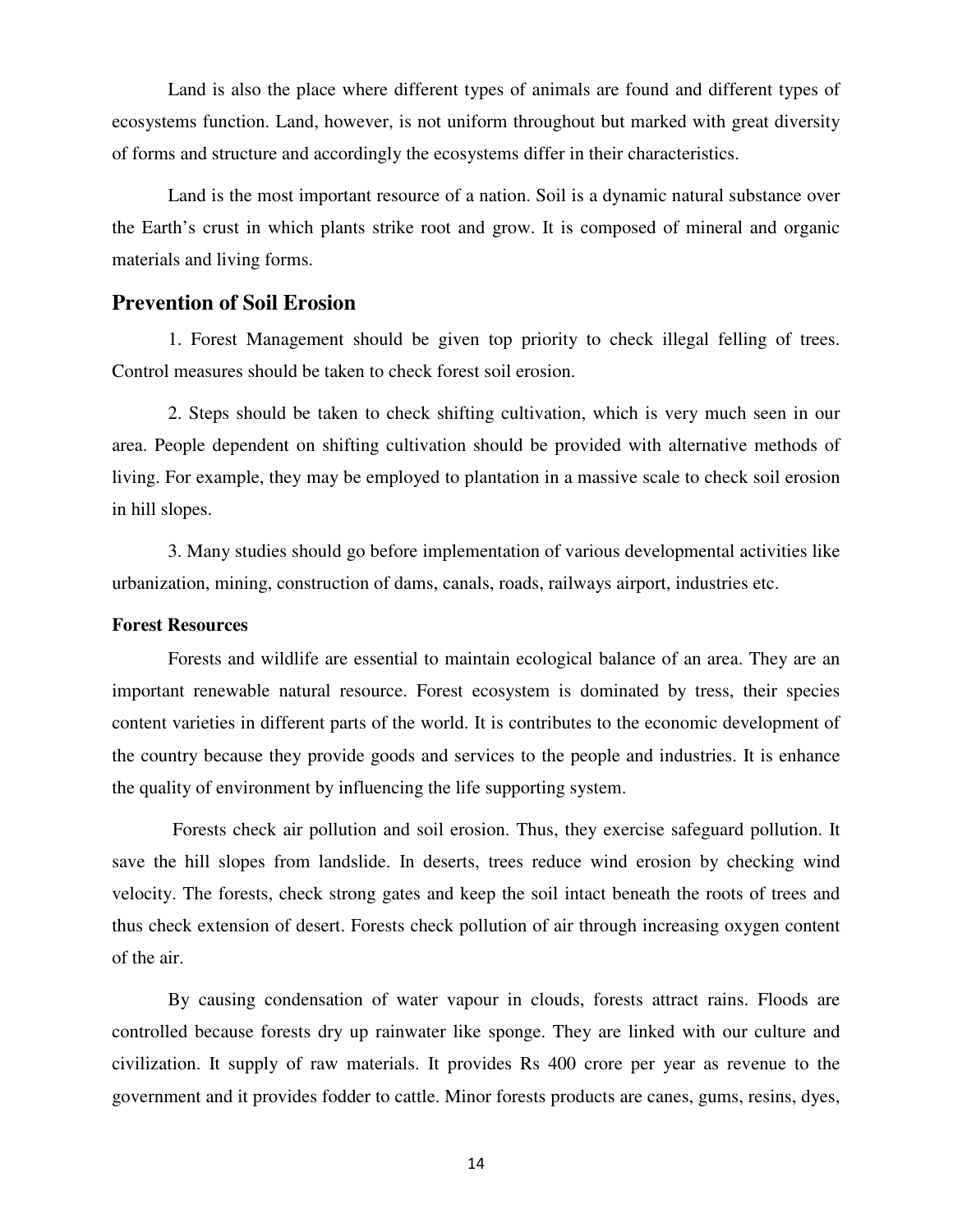flocks, medicines, tannins, lac, fibres, katha etc. it gives employment opportunities and foreign exchange earners.

## **Deforestation**

Deforestation involves the conversion of forested regions to non-forest land for the use of pastures for livestock, logging, companies, industrial gain, urban use, or simply to become a wasteland.

## **Prevention of Deforestation**

#### **a) Use recycled items**

To, a consumer can purchase a variety of recycled items, including notebook paper, books, toilet paper and shopping bags. When people use recycled products and make a conscious effort not to waste, the demand for new raw material to replace these items can decrease.

#### **b) Tree Care**

When cutting down trees single out full-grown specimens and spare younger varieties. In the event that use must remove a tree for a legitimate reason (for safety issues or poor line interference), make sure that for every tree lost another is planted in its place.

#### **c) Farming Practices**

Those who plant crops at a farm can participate in putting a dent in deforestation by rotating crops. It is suggested to place the habit of using different portions of land each year with using the same portion of land to plant different crops. This practice has proven effective in maintaining soil fertility. Farmers may also embrace many another options, such as high-yield hybrid crops and hydroponics, which relies on a method of growing plants using mineral nutrient solutions instead of soil.

#### **d) Cut back on palm oil**

In Malaysia and Indonesia, an increasing amount of trees is cut down in order to generate the palm oil used in the production of some breads, chocolates and Shampoos. As a result, the native orangutans are losing their habitat. You can spread awareness and limit your consumption of products containing this type of oil.

#### **e) Coals**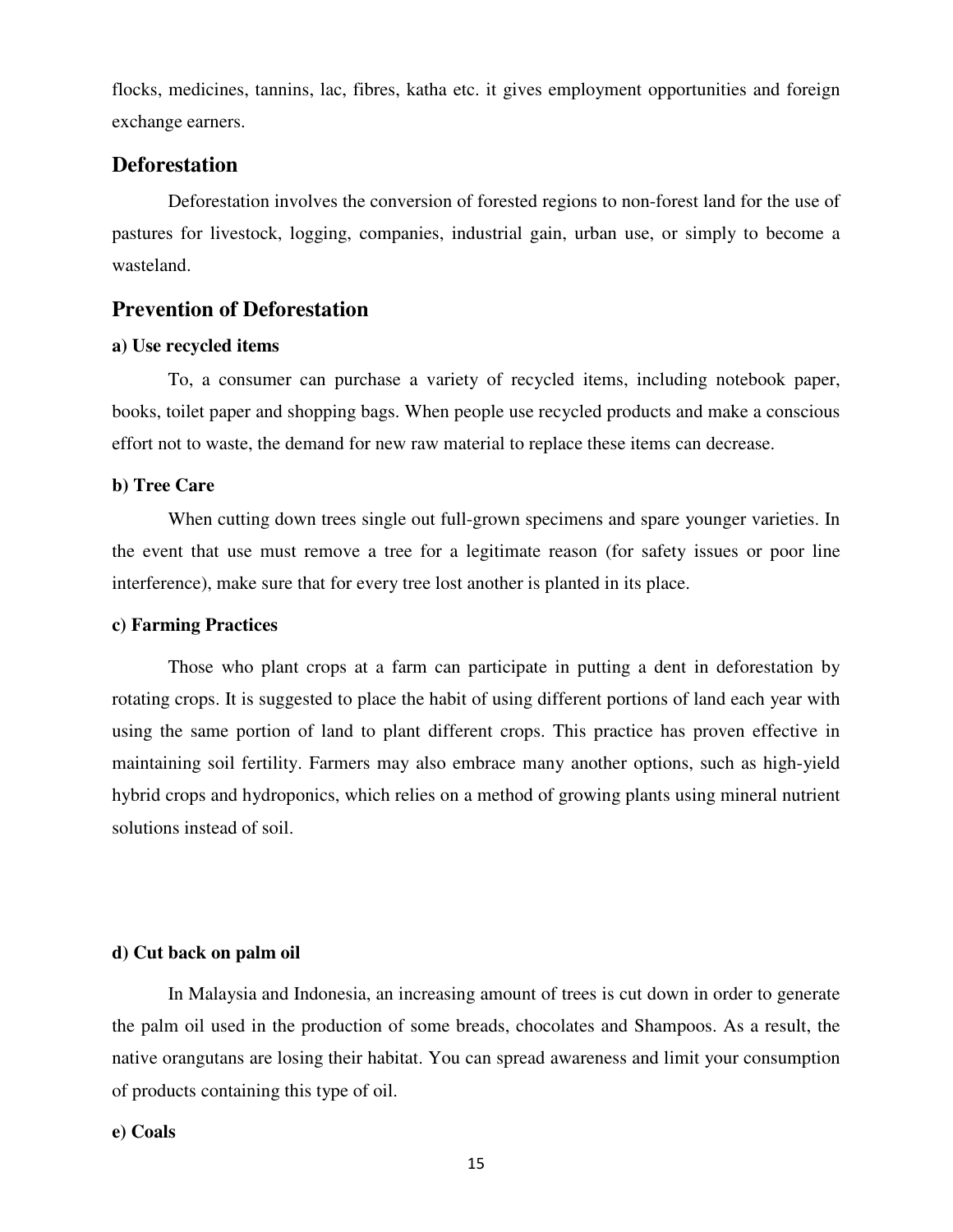As the chill of the winter takes over the autumn season, try using coals instead of firewood in your fireplace. While it only takes a couple of hours to consume a few logs here and there, keep in mind that it takes years for one tree to fully grow.

#### **f) Reforestation**

Take a page from the People's Republic of China, where the government has in the past set a requirement that every able-bodied citizen between the ages of eleven and sixty is responsible for planting three to five trees per year or complete an equal amount of work in other areas of forestry. Since 1982, the Government claims that at least one billion trees have been planted in china because of the program.

#### **g) Become an Advocate**

Become an advocate of reforestation. Learn how you can spread the world. For instance, a middle school in Washington took to the streets asking people for just one penny. They explained that the money would go towards purchasing acres of Amazonian rainforest. If successful, this move ensures that no deforestation can take place on the bought land. The effort was twofold spreading information and collecting money for a good cause.

#### **h) Arbor day foundation's Rain forest rescue**

Support programs, such as this Arbor Day foundation gem, which assist in the prevention of deforestation. Donated money is used to purchase and preserve rainforest space before lumber companies can get a hold of the land. As a result, the Arbor Day Foundation is able to protect the land from Deforestation.

#### **i) Support Conservation Organizations**

Lend your support through donations of your time, money, or actions to organizations that run programs concentrating on the prevention of forest habitats, such as Green peas, worldwide fund for nature, community forestry international and Conservation International.

#### **More Points**

- 1. Begin by hugging a tree.
- 2. Start planting trees.
- 3. When shopping, move towards buying recycled products mainly.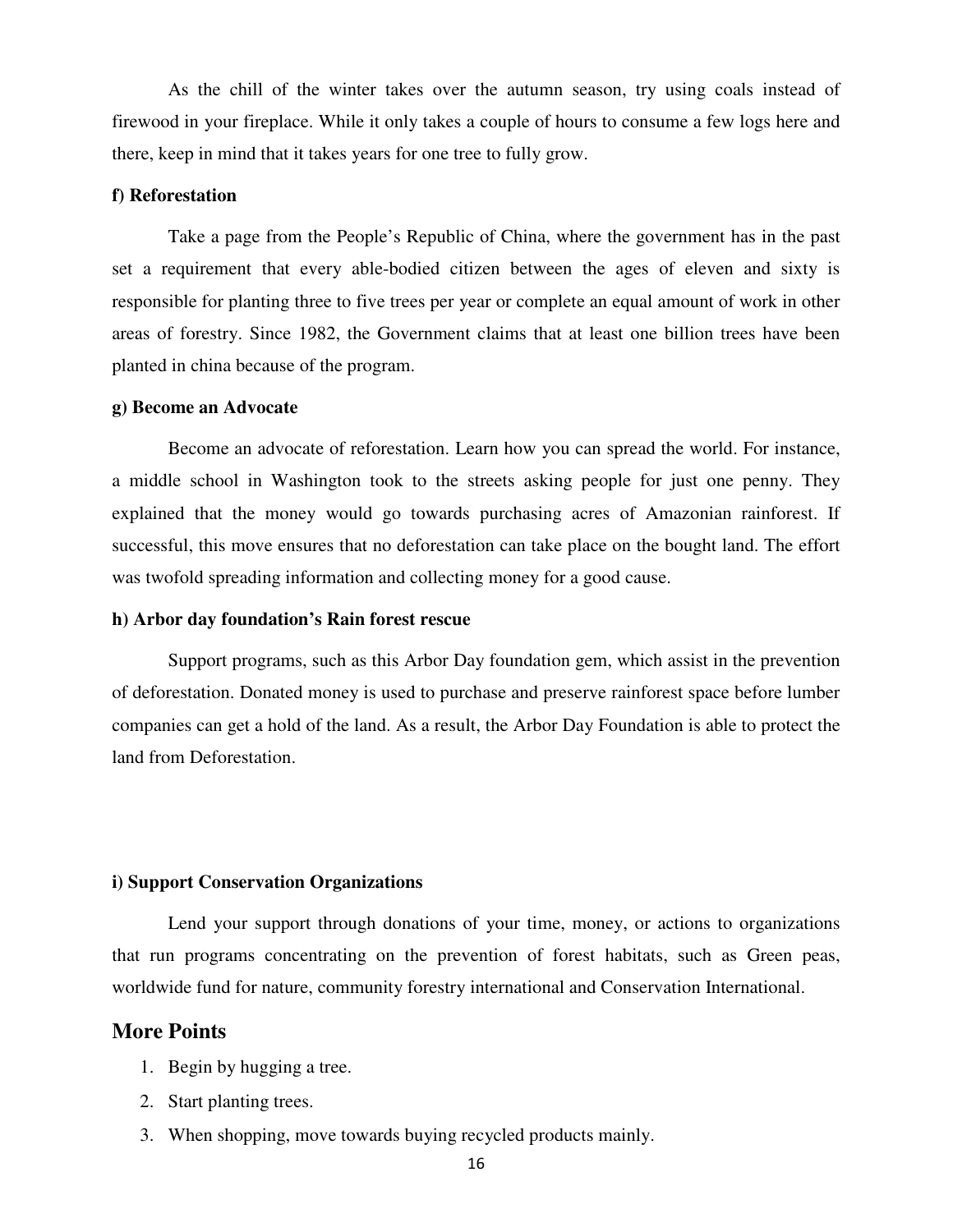- 4. Stop printing and go paperless.
- 5. When at home, recycle as much as possible.
- 6. In the kitchen, cut down on your meat intake and eat as many vegetarian meals as possible.
- 7. Speaking of meat, do not buy meat products sources from land where forests have been cleared.
- 8. Simply buying organic products instead.
- 9. Do not buy palm oil at all.
- 10. Do not use firewood to heat up your fireplaces.
- 11. Encourage people to live in a way that does not hurt environment.
- 12. Do not buy anything from large, multinationals that are actively or indirectly involved or responsible for the clearing of forestland.
- 13. Support companies that produce products by causing minimal harm to the environment.
- 14. In the process, you also need to practice what you preach
- 15. Work with NGO's to establish parks to protect rainforests and wildlife.

## **Water Resources**

Water claims to be an important resource. An important use of water in our country is for irrigation. Besides, water is also required in large amounts for industrial and domestic consumption.

 Water resources are revealed by the history of human civilization that water supply and civilization are almost synonymous. Several cities and civilization have disappeared due to water shortages originating from climatic changes. Millions of people all over the world, particularly in the developing countries, are losing their every year from waterborne diseases.

 An understanding of water chemistry is the basis of knowledge of the multi-dimensional aspects of aquatic environmental chemistry, which involve the sources, composition, reactions and transport of water.

 About 97 per cent of the earth's water supply is in the ocean, which is unfit for human consumption and other uses because of its high salt content. Of the remaining 3-2 percent is locked in the polar ice caps and only 1 percent as available as freshwater in rivers, lakes, streams, reservoirs and groundwater that is suitable for human consumption.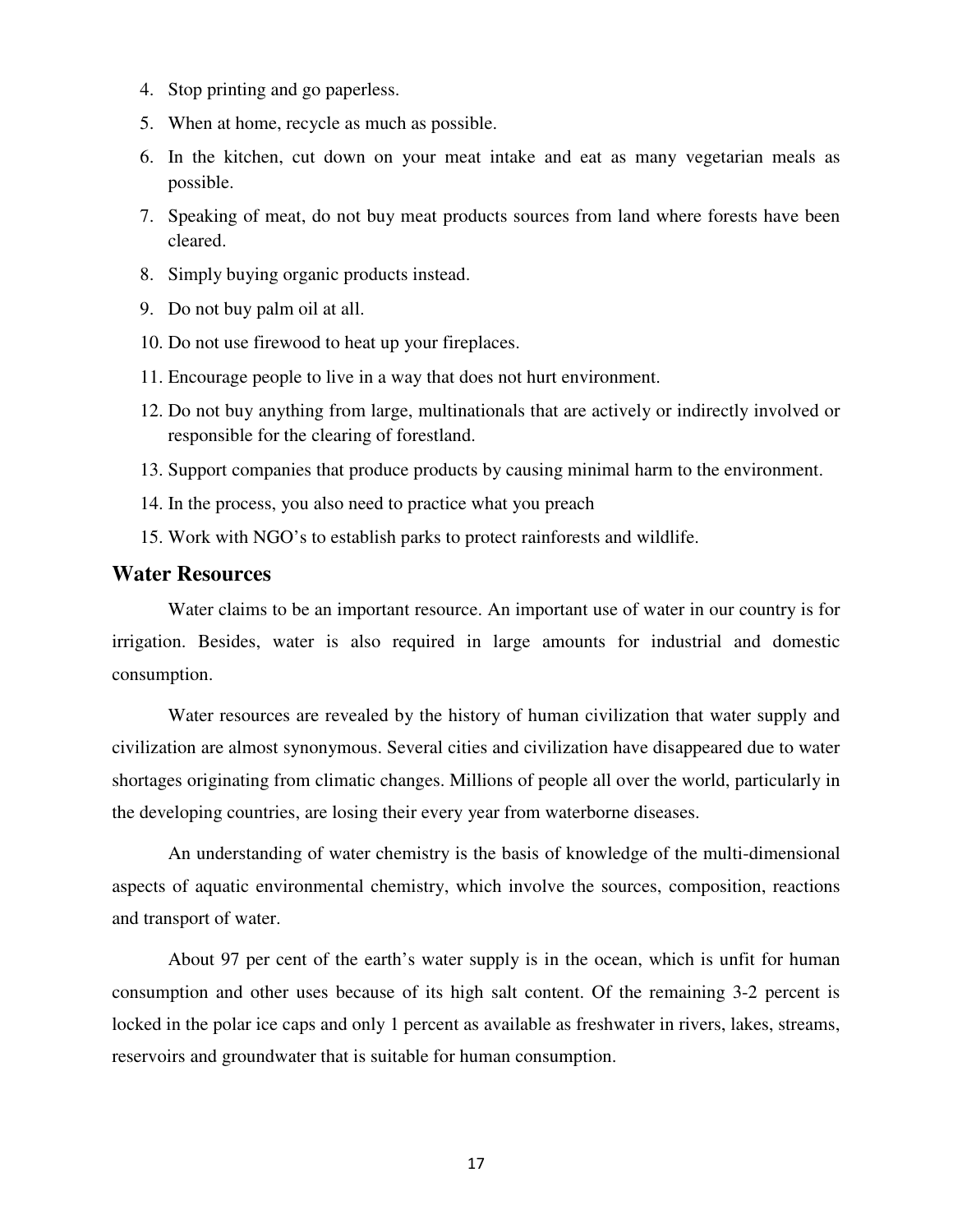## **Prevention of Water Scarcity**

 The apparent abundance of water is deceptive and we tend to take it for granted. We tend to abuse and overuse it. This has led to water scarcity.

- 1. Improve the utilization of created irrigation potential.
- 2. Optimize agriculture production and productivity from irrigated lands on a sustainable basis.
- 3. Integrate all functions related to irrigated agriculture through a multi-disciplinary team under an area development authority.
- 4. Major and medium Irrigation Projects started.
- 5. Groundwater development, which constitutes bulk of the minor irrigation programme, is essentially a people's programme implemented primarily through individual and cooperative efforts with finance obtained mainly from institutional sources. To encourage use of water-saving devices such as sprinklers, drip system, hydrams, water turbines and hand pumps, the government subsidies are made available to small and marginal farmers for their purchase.
- 6. National Commission for Integrated Water Resources Development Plan are mainly for development of water resources for drinking, irrigation, industrial, flood control, transfer of surplus water to deficit areas etc.
- 7. The Central Water Commission's (CWC) work are divided into four functional wings, namely, water planning, design and research, river management and planning and progress
- 8. Water should not be wasted. Leaky taps must be

## **Mineral Resources**

 A '**Mineral Resource**' is a concentration or occurrence of material of intrinsic economic interest in or on the earth's crust in such form, quality and quantity that there are reasonable prospects for eventual economic extraction.

 The economic development of a country depends, largely, on the availability of minerals, got as ores from the earth by mining. Coal and iron are the basic minerals, which humans need to develop iron and steel industry. Minerals such as mica, copper, lead and zinc are of vast economic importance. Thorium and uranium are atomic energy minerals.

 A mineral is a naturally occurring substance, represent able by a chemical formula, that is usually solid and inorganic, and has a crystal structure.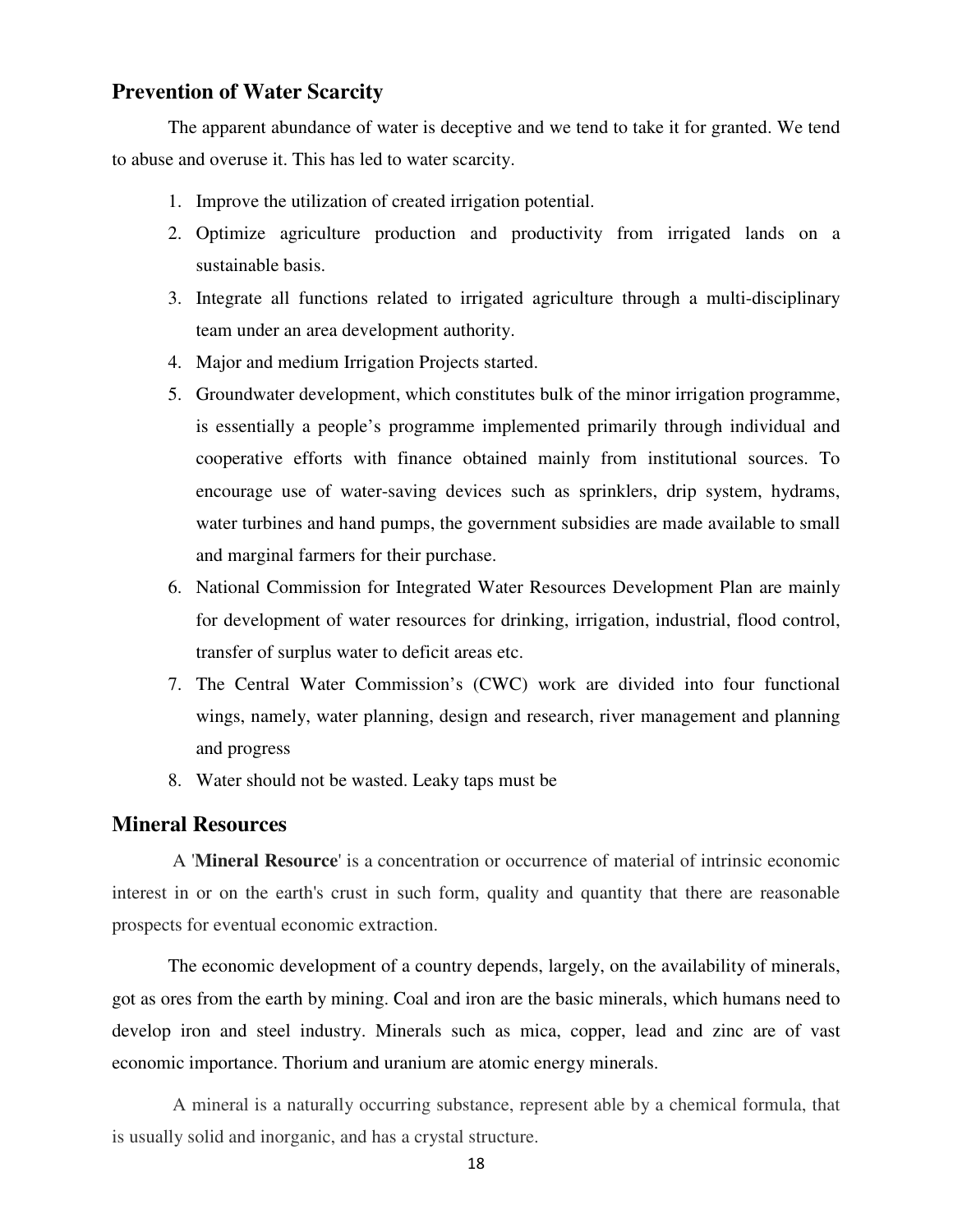A mineral is a pure inorganic substance that occurs naturally in the earth's crust. More than two-thousand minerals have been identified and most of these are inorganic, which are formed by the various combinations of elements. However, a small proportion of the earth's crust contains organic materials consist of single elements such as gold, silver, diamond, and sulfur.

## **Categories of Mineral Resources**

Mineral resources can be divided into two major categories.

- Metallic Mineral Resources
- Non-metallic Mineral Resources

**Metallic Minerals** are metals that are hard substance and conduct heat and electricity with characteristics of lustre or shine. For example Gold, Silver, Tin, Copper, Lead, Zinc, Iron, Nickel, Chromium, and Aluminium.

## **Characteristics of Metallic Minerals**

- o Metallic Minerals present a metallic shine in their appearance.
- o Contains metals in their chemical composition.
- o Potential source of the metal that can be got through mining.
- o Metallic minerals contain metal in raw form.

Metallic minerals are further classified into Ferrous and Non-ferrous metallic minerals.

**Ferrous Minerals** are those minerals that contain iron, for example, Iron ore, manganese, and Chromites.

**Non-Ferrous Minerals** are those minerals which do not contain iron, for example, gold, silver, copper, and lead.

**Nonmetallic minerals** are a special group of chemical elements from which no new product can be generated if they are melted. For example sand, gravel, gypsum, halite, Uranium, dimension stone.

## **Characteristics of Non-metallic Mineral Resources**

- $\triangleright$  Non-metallic minerals are minerals which are either present a non-metallic shine or bluster in their appearance.
- $\triangleright$  These minerals do not contain extractable metals in their chemical composition.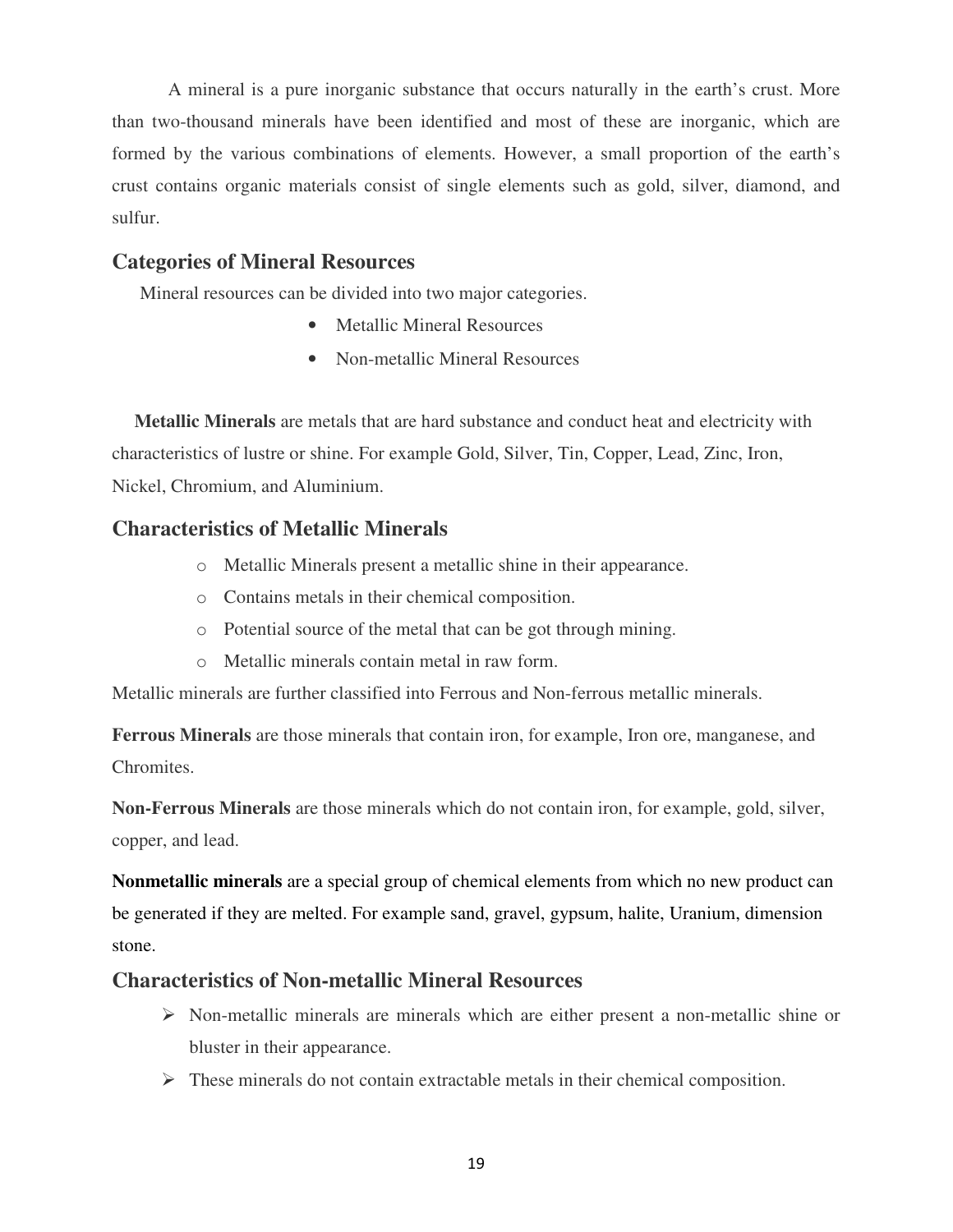## **Use of Minerals**

The use of minerals depends upon its deposits. Some countries are rich in mineral deposits, while others have no deposits. The greatest use of minerals depends on its properties. For instance, Aluminum is light, strong and durable in nature, so it is used for aircraft, shipping, and car industries.

Minerals are used in almost all industries. Gold, silver, and platinum are used in the jewelry industry. Copper is used in coin industry and for making pipes and wire. Silicon obtained from quartz is used in the computer industry.

## **Conservation of Mineral Resources**

 The total volume of consumable minerals resources is just 1% of all the minerals present in the earth's crust. However, the consumption rate is so high that these mineral resources which are non-renewable will get exhausted very soon. Here are some of the measures to conserve minerals:

- $\triangleright$  Use of minerals in a planned and sustainable manner.
- $\triangleright$  Recycling of metals
- $\triangleright$  Use of alternative renewable substitutes.
- $\triangleright$  Technology should be improved to use the low-grade ores profitably.

## **Prevention of Exploitation of Minerals**

**A** National mineral policy has been adopted which encompasses the various policy guidelines which have been issued from time to time. The policy also emphasizes certain new aspects and elements as follows:

- 1. Development of proper inventory.
- 2. Proper linkage between the exploitation of minerals and the development of mineral industry.
- 3. Preference to members of the scheduled Tribes for the development of small deposits in scheduled areas.
- 4. Production of forest, environment and ecology from the adverse effects of mining.
- 5. Enforcement of mining plan for adaptation of proper mining methods.
- 6. Optimum utilizations of minerals, export of minerals in value added form and recycling of metallic scrap and mineral waste.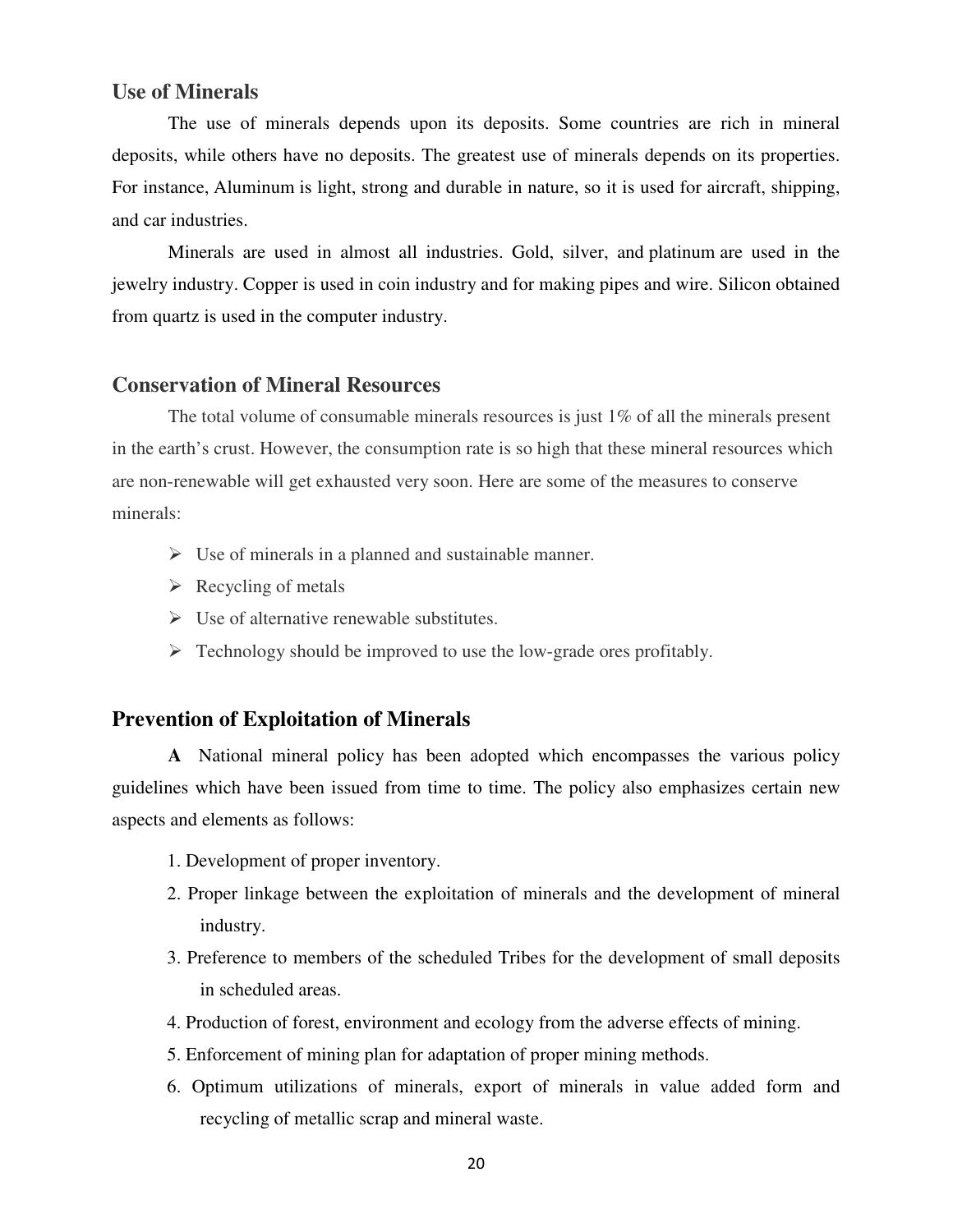Under the Constitution, Mineral rights and administration of mining laws are vested in state governments. The Central Government, however, regulates development of minerals under the MMRD Act 1957, and the rules and regulations framed under it. The statute empowers the Central Government to formulate rules for the following:

- $\triangleright$  The grant of prospecting licenses and mining leases.
- $\triangleright$  The conservation and development of minerals.
- $\triangleright$  The modification of old leases.

The MMRD Act, 1957, was amended in 1972 and major amendments were made in February 1987. The Mineral concession Rules, 1960, was also amended in February 1987 and 1988. The Mineral Conservation and Development Rules 1958, was replaced by rules that are more comprehensive in 1988.

 The guidelines refer the environmental components to be kept in view during the site selection. For cost benefit analysis, the following has been suggested in the guidelines. The cost for environmental protection and mitigate measures should also be included in the overall estimates.

These should be also including the measure as follows:

- 1. Compensatory afforestation.
- 2. Restoration of land in areas under extraction.
- 3. Control of extracted weed.
- 4. Control of noise, air and soil pollution caused by the process of extraction and mining.
- 5. Rehabilitation of project ousters.

#### **GSI (Geological Survey of India)**

- a) Geological Survey of India (GSI) is the main national organization for locating mineral resources except oil, natural gas and atomic minerals.
- b) GSI is responsible for preparation of systematic geological mapping of hard rock area as well as quaternary geological formations.
- c) Its functions also encompass fields of marine geosciences, water resources development projects, foundation engineering, land use and environmental projects.
- d) GSI is carrying out research, both fundamental and applied, in various fields such as geochronology, stratigraphy, paleontology, petrology, remote sensing and geophysics.

#### **Indian Bureau of Mines (IBM)**

1. Indian Bureau of Mines (IBM) is a multi-disciplinary scientific and technical department.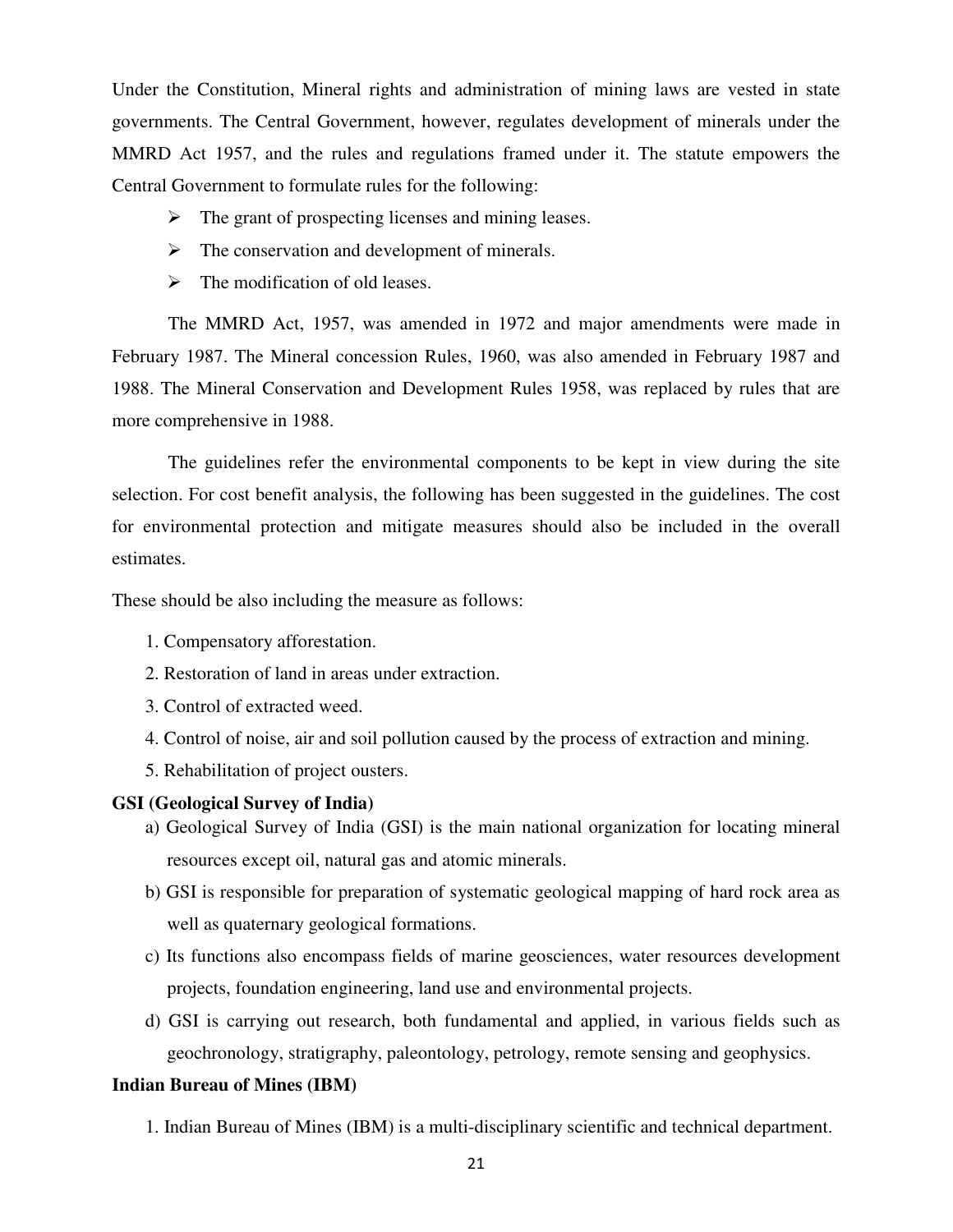- 2. It is primarily responsible for the conservations and scientific development of mineral resource other than coal, petroleum, natural gas, atomic minerals and minor minerals.
- 3. It scrutinizes mining laws before granting approval, undertakes inspection and study of mines and research on beneficiation of low-grade ores and minerals and on special mining problems.
- 4. It provides technical consultancy service to the mining industry for survey and geological appraisal of mineral resources and preparation of feasibility reports of mining projects including beneficiation plants.
- 5. It advises Central and state governments on all aspects of mineral industry, trade and legislation.
- 6. IBM functions as a 'data bank' for mines and minerals and periodically publishes related statistical information.

#### **Food Resources**

 Food is one of the basic requirements of human being it is the most important material that our body needs for its proper functioning and well-being at all stages of our life. Human diet is not restricted to any special category of food.

 Man eats a variety of foods, of plant and animal origin, as no single food provides us with all the nutrients that we need.

 Most food has its origin in plants. Some food is obtained directly from plants; but even animals that are used as food sources are raised by feeding them food derived from plants. Cereal grain is a staple food that provides more food energy worldwide than any other type of crop. Corn (maize), Wheat, and rice – in all of their varieties – account for 87% of all grain production worldwide. Most of the grain that is produced worldwide is fed to livestock.

 Some foods not from animal or plant sources include various edible fungi, especially mushrooms. Fungi and ambient bacteria are used in the preparation of fermented and pickled foods like leavened bread, alcoholic, cheese, pickles, kombucha, and yogurt. Another example is blue-green algae such as spirulina. Inorganic substances such as salt, baking soda and cream of tartar are used to preserve or chemically alter an ingredient.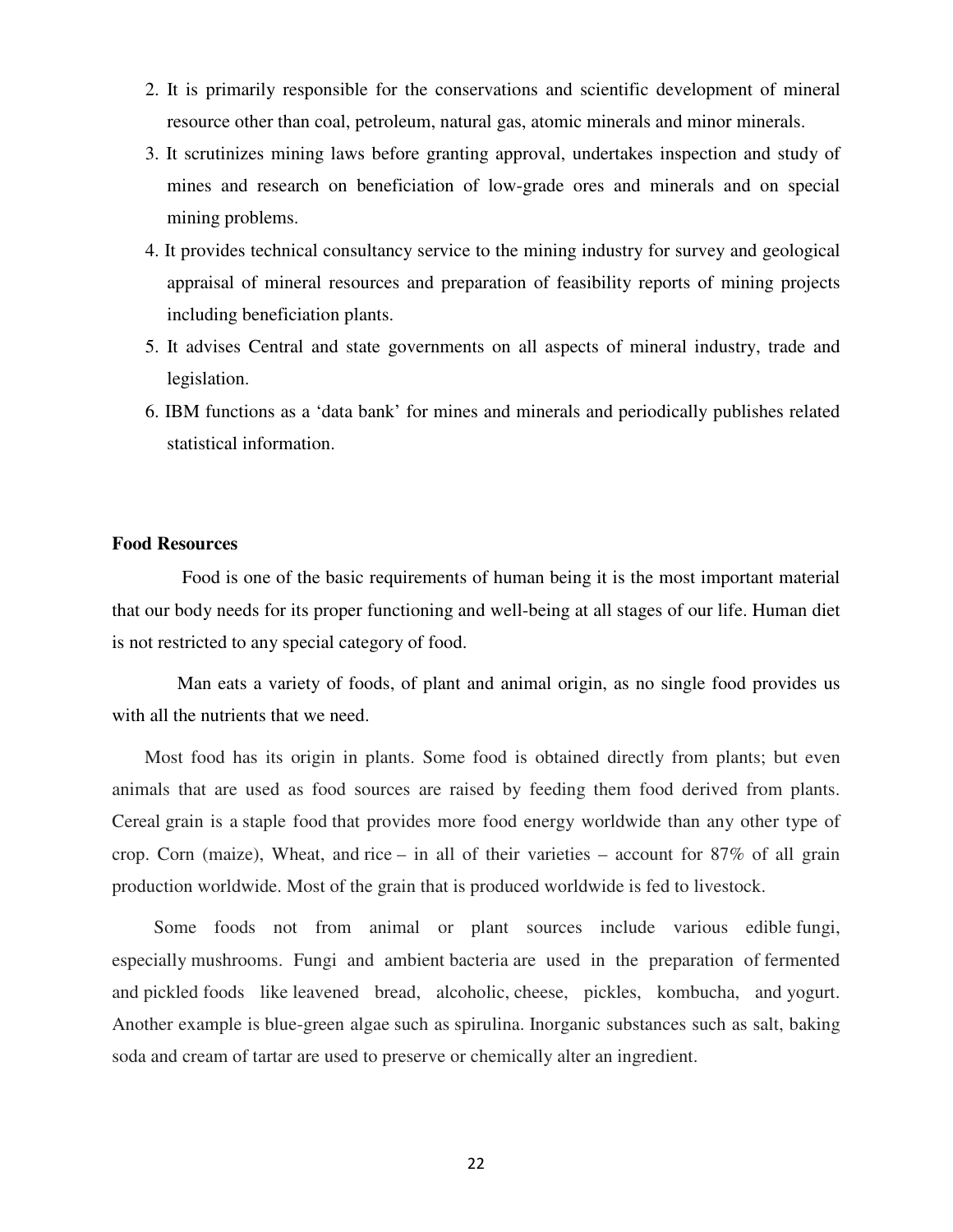#### **Plants**

 Many plants and plant parts are eaten as food and around 2,000 plant species are cultivated for food. Many of these plant species have several distinct cultivars.

 Seeds of plants are a good source of food for animals, including humans, because they contain the nutrients necessary for the plant's initial growth, including many healthful fats, such as omega fats. In fact, the majority of food consumed by human beings is seed-based foods.

 Edible seeds include cereals (corn, wheat, rice, et cetera), legumes (beans, peas, lentils, cetera), and nuts. Oilseeds are often pressed to produce rich oils sunflower, flaxseed, rapeseed (including canola oil), sesame, et cetera.

 Seeds are typically high in unsaturated fats and, in moderation, are considered a health food, although not all seeds are edible. Large seeds, such as those from a lemon, pose a choking hazard, while seeds from cherries and apples contain cyanide , which could be poisonous only if consumed in large volumes.

 Fruits are the ripened ovaries of plants, including the seeds within. Many plants and animals have coevolved such that the fruits of the former are an attractive food source to the latter, because animals that eat the fruits may excrete the seeds some distance away. Fruits, therefore, make up a significant part of the diets of most cultures. Some botanical fruits, such as tomatoes, pumpkins, and eggplants, are eaten as vegetables. Vegetables are a second type of plant matter that is commonly eaten as food. These include root vegetables (potatoes and carrots),bulbs(onion family),leaf (spinach and lettuce), stem vegetables (bamboo shoots and asparagus), and inflorescence vegetables (globe artichokes and broccoli and other vegetables such as cabbage or cauliflower).

#### **Animals**

 The products they produce use animals as food either directly or indirectly. Meat is an example of a direct product taken from an animal, which comes from muscle systems or from organs.

 Food products produced by animals include milk produced by mammary glands, which in many cultures is drunk or processed into dairy products (cheese, butter, etc.). In addition, birds and other animals lay eggs, which are often eaten, and bees produce honey, a reduced nectar from flowers, which is a popular sweetener in many cultures. Some cultures consume blood, sometimes in the form of blood sausage, as a thickener for sauces, or in a cured, salted form for times of food scarcity, and others use blood in stews such as jugged hare.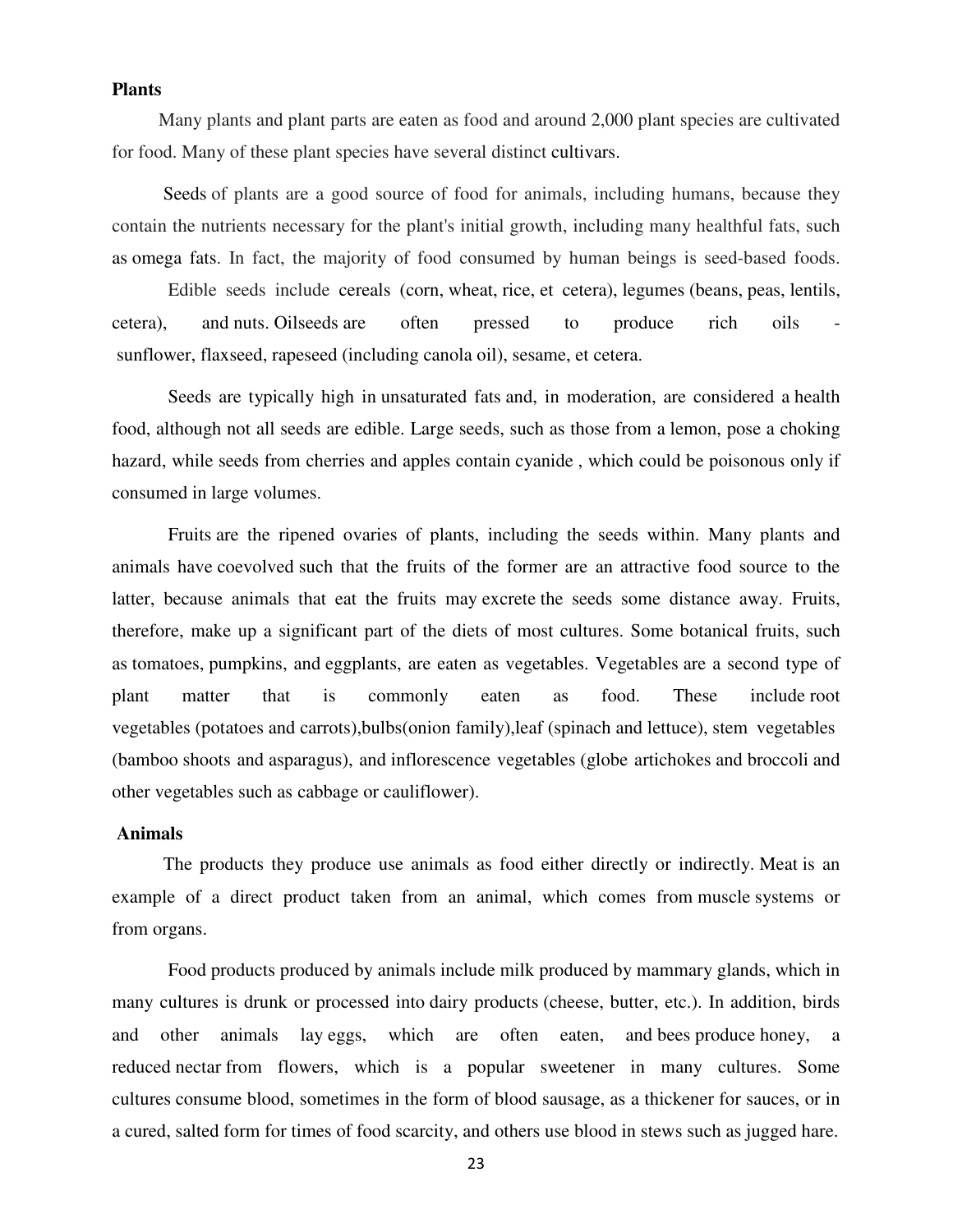Some cultures and people do not consume meat or animal food products for cultural, dietary, health, ethical, or ideological reasons. Vegetarians choose to forgo food from animal sources to varying degrees. Vegans do not consume any foods that are or contain ingredients from an animal source.

#### **Food Crisis and Increasing Food Production**

 A **food crisis** occurs when rates of hunger and malnutrition rise sharply at local, national, or global levels. This definition distinguishes a **food crisis** from chronic hunger, although **food crises** are far more likely among populations already suffering from prolonged hunger and malnutrition.

 The food crisis seen in 2007 and 2008, with a sharp increase in basic food prices highlights the extreme vulnerability of the current agricultural and food model.

A food crisis, which has left after another 925 million hungry, according to the United Nations Food and Agriculture Organization (FAO). As its director-general Jacques Diouf puts it: "the number of people suffering from malnutrition before the rise in the price of food in 2007 was 850 million. In that year alone it increased by 75 million to reach 925 million" A figure that will rise to 1.2 billion hungry in 2017, according to the US Department of Agriculture (ETC Group 2008). However, in fact, the current food crisis is already affecting directly or indirectly half of the population worldwide, more than three billion people (Holt-Giménez, 2008).

 In addition, the price of food has not stopped going up. According to the FAO food price index there was an increase of 12% from 2005 to 2006, 24% in 2007, and a rise of about 50% in January and July 2008. Figures from the World Bank point in the same direction: prices have increased 83 % in the last three years. Grains and other staples that are eaten by broad strata of the population especially in the countries of the global South (wheat, soy, vegetable oils, rice and so on) have undergone the most significant increases. The cost of wheat has gone up by 130%, soya by 87%, rice 74% and maize 31% (Holt-Giménez and Peabody, 2008) In spite of the good estimates for cereal production, the FAO estimates that prices will remain high in the coming years, and as a result, the poor countries in the main will continue to suffer the effects of the food crisis.

Taking this data into account, it is not surprising that there have been hunger riots in the countries of the South, as it is precisely the basic commodities that feed the poor which have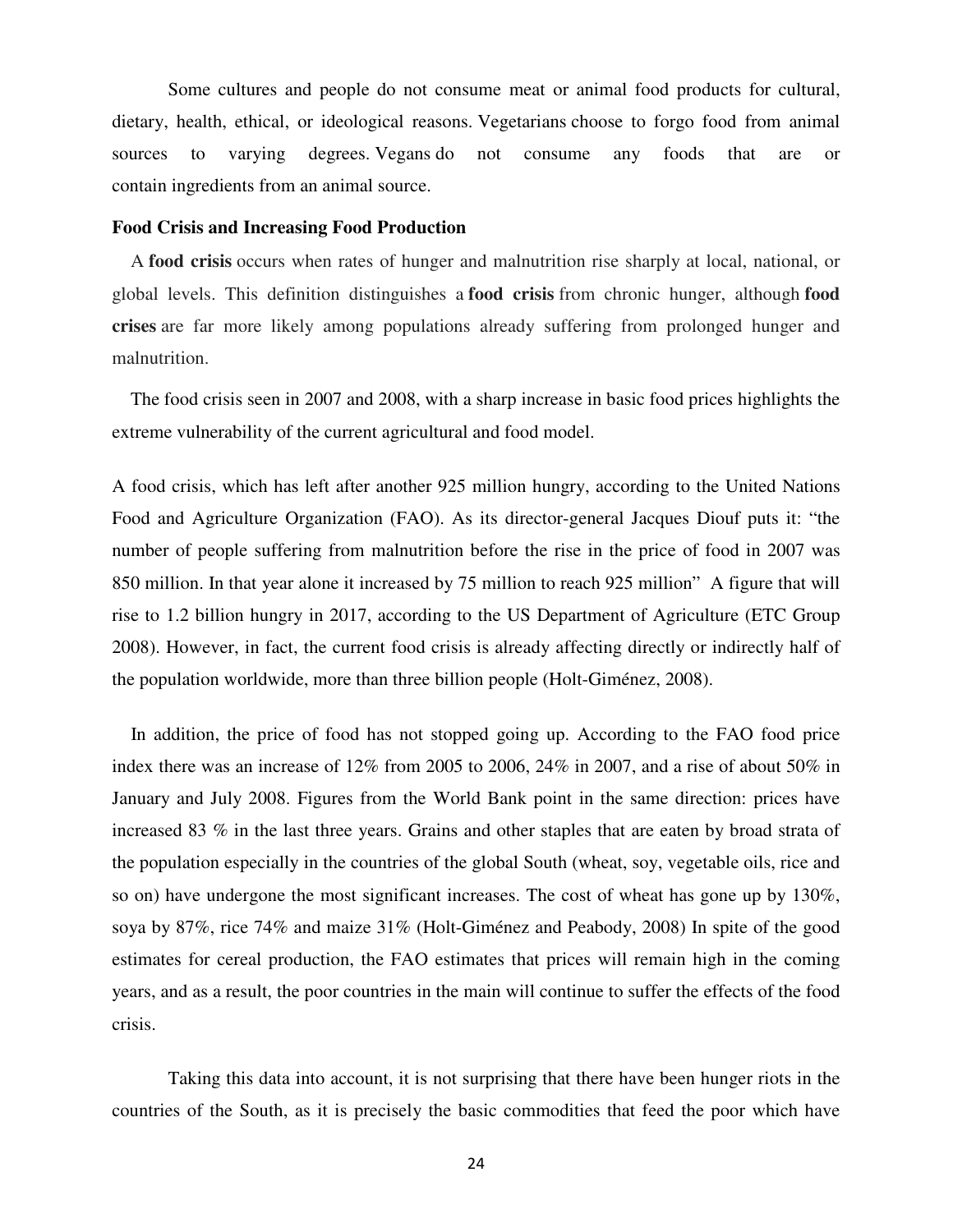experienced the biggest price rises. In such countries as Haiti, Pakistan, Mozambique, Bolivia, Morocco, Mexico, Senegal, Uzbekistan, Bangladesh and Niger people have gone onto the street to say: "Enough" in riots that have left dozens of people dead and wounded. These uprisings remind us of what happened in the 1980s and 1990s in the countries of the South in reaction to structural adjustment policies imposed by the World Bank and International Monetary Fund. The causes, once again, are raising prices for food, transportation and public services that worsen the living conditions of the majority of the peoples of these countries and make their struggle for daily survival more difficult. History repeats itself and neo-liberal policies still leave millions hungry.

But the problem today is not the lack of food, but the inability to gain access to it. In fact, throughout the world cereal production has tripled since the 1960s, while the population on a global scale has only doubled (GRAIN, 2008a). Never in history has there been so much food as today. But for millions of people in the countries of the global South who spend 50-60% of their income to purchase food, a figure that can rise to 80% in the poorest countries, the increase in the price of food has made it impossible to gain access to it .

#### **Short-term causes**

 There are conjectural reasons which have been given and which partially explain this dramatic increase of prices in recent years: droughts and other meteorological phenomena linked to climate change in producer countries like China, Bangladesh and Australia, that have affected crops and will continue impacting on food production; the increased consumption of meat, especially in the countries of Latin America and Asia, due to a change in eating habits (following the model of Western consumption) and a resulting multiplication of facilities for the fattening of livestock; imports of cereals by countries which were until now self-sufficient like India, Vietnam and China, due to the loss of cultivated land; the fall in grain reserves in national systems that were dismantled in the late 1990s all mean that today countries depend fully on volatile world grain markets (Hernandez Navarro, 2008; Holt-Giménez, 2008). All this helps explain in part the causes that have led us to the crisis but these are partial arguments, which have sometimes been used to divert attention from the underlying causes. Authors such as Jacques Berthelot (2008), Eric Toussaint (2008a) and Alejandro Nadal (2008), among others, have challenged some of these arguments.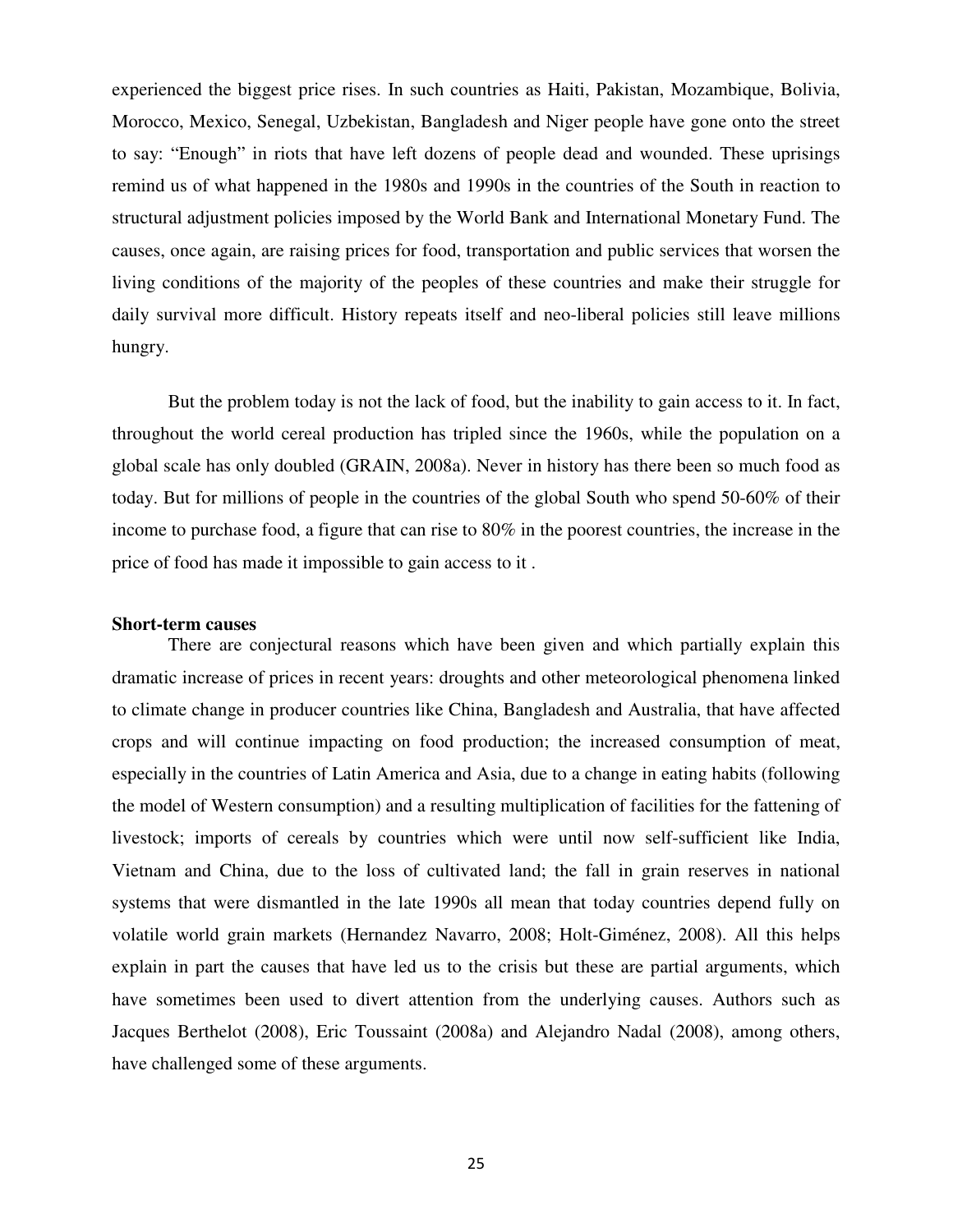From my point of view, there are two short-term causes, which have been determinant in rising food prices and should be highlighted: the increase in the price of oil, which would have had an effect directly or indirectly, and growing speculative investment in raw materials. Both factors have finally unbalanced an agri-food system, which was extremely fragile. Let's go into detail.

 The increase in the price of oil, which doubled in 2007 and 2008 and caused a big rise in the price of fertilizers and transport related to the food system, has resulted in increasing investment in the production of alternative fuels such as those of plant origin. Governments in the United States, the European Union, Brazil and others have subsidized production of agrofuels in response to the scarcity of oil and global warming. However, this green fuel production comes into direct competition with the production of food. To give just one example, in 2007 in the United States 20% of the total cereal harvest was used to produce ethanol and it is calculated in the next decade that this figure will reach 33%. We can imagine the situation in the countries of the South.

 In April 2008, the FAO recognized that "in the short term, it is highly likely that the rapid expansion of green fuels worldwide will have a significant impact on Latin American agriculture" (Reuters, 15/04/08)." And the diversion of 5% of world cereal production to the production of agro-fuels leads directly to the increase in the price of grains. To the extent that cereals such as maize, wheat, soy or beet have been diverted to agro-fuels, the supply of cereals on the market has fallen and consequently prices have increased. According to various sources, the impact has been greater or lesser, but always key: the US Department of Agriculture believes that agro-fuels have generated an increase in the price of grains of between 5 and 20%; the International Food Policy Research Institute (IFPRI) considers that the figure is around 30% while a World Bank report says that the production of agro-fuels would have led to an increase of 75% in the price of grains (Holt-Giménez, 2008).

Another conjunctural cause to be taken very much into account as a generator of this rise in prices has been the growing speculative investment in raw materials since the crash in the dotcom and real estate markets. After the collapse of the high-risk mortgage market in the United States, institutional investors (banks, insurance companies, investment funds and so on) and others have sought safer and more cost-effective places to invest their money. To the extent that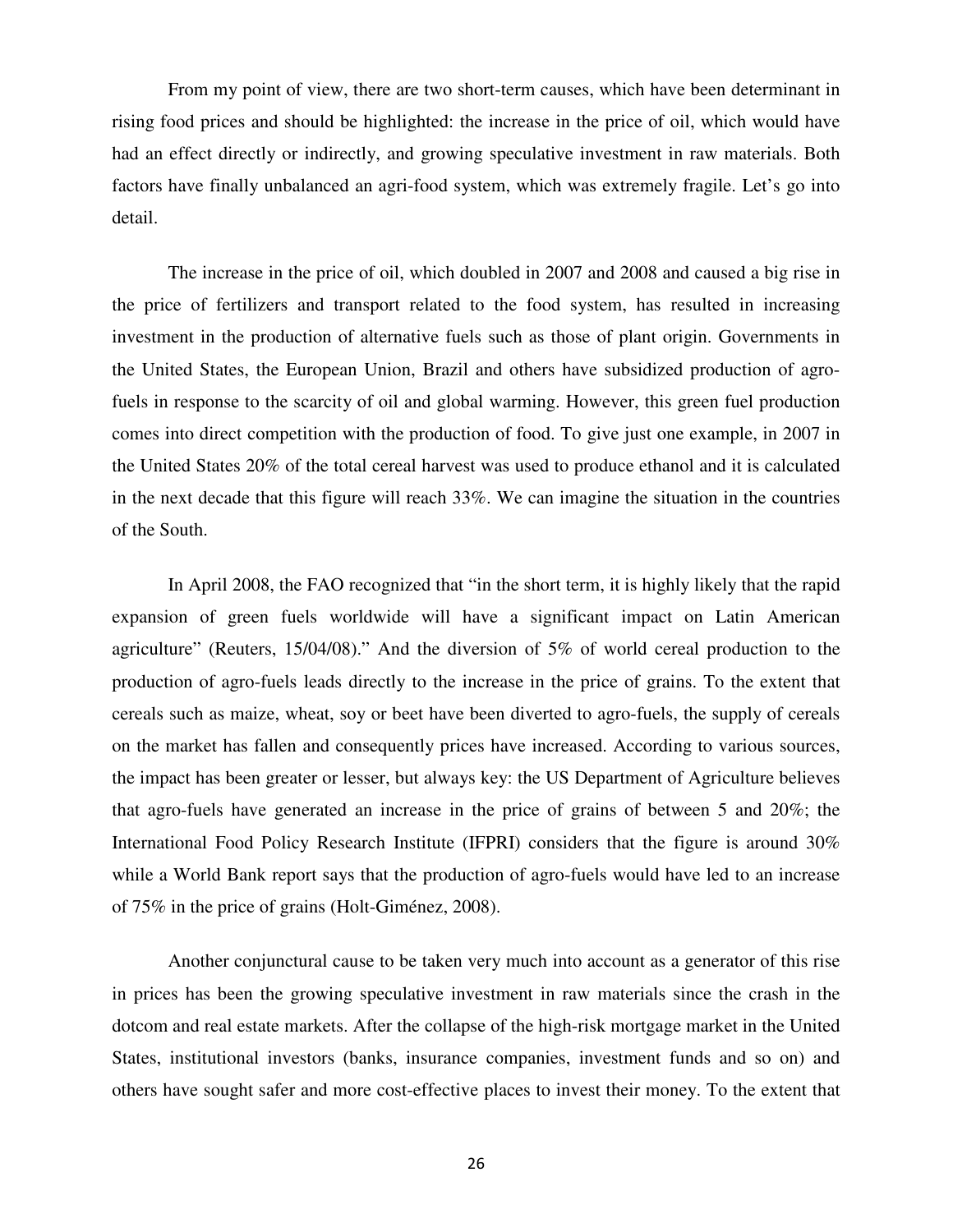food prices have risen, they will direct their capital to the futures market pushing the price of grains upwards and further worsening food price inflation (Holt-Giménez, 2008).

Today it is estimated that a significant part of financial investment in the agricultural sector has a speculative character. According to the most conservative data, this figure would be 55% of the total, a volume which increases as the liberalization of agricultural production deepens. Note, also, the study by Lehman Brothers indicating that from the year 2003 the index of speculation in raw materials (integrated at 30% for agricultural materials) increased by 1,900% (García, 2008a).

#### **Structural causes**

 Beyond these short-term elements, there are underlying reasons that explain the current deep food crisis. The neoliberal policies applied indiscriminately in the course of the last thirty years on a planetary scale (trade liberalization at all costs, payment of the foreign debt for the countries of the South, privatization of public services and goods and so on) as well as a model of agriculture and food at the service of a capitalist logic bear the primary responsibility for this situation. In fact, we have a deeper systemic problem with a global food model which is extremely vulnerable to economic, ecological and social shocks.

 As Eric Holt-Giménez (2008) puts it, the economic "development" policies driven by the countries of the North from the 1960s onwards (the Green Revolution, structural adjustment programmes, regional free trade treaties, the World Trade Organization and agricultural subsidies in the North) have led to the destruction of food systems.

Between the 1960s and 90s, the so-called "green revolution", promoted by various international institutions and agricultural research centre, took place, with the "theoretical" objective of modernizing agriculture in non-industrialized countries. Early results in Mexico and, subsequently, in south-east Asia were spectacular from the point of view of production per hectare, but this increase in land yield did not have a direct impact on the reduction of hunger in the world. Thus, although world agricultural production increased by 11 %, the number of hungry people in the world also rose by 11 per cent, from 536 million to 597 (Reichmann, 2003).

As Rosset, Collins and Moore Lappé (2000) put it: "the increase in production which was at the centre of the green revolution was not enough to relieve hunger because it does not alter the concentration of economic power, access to land or purchasing power… the number of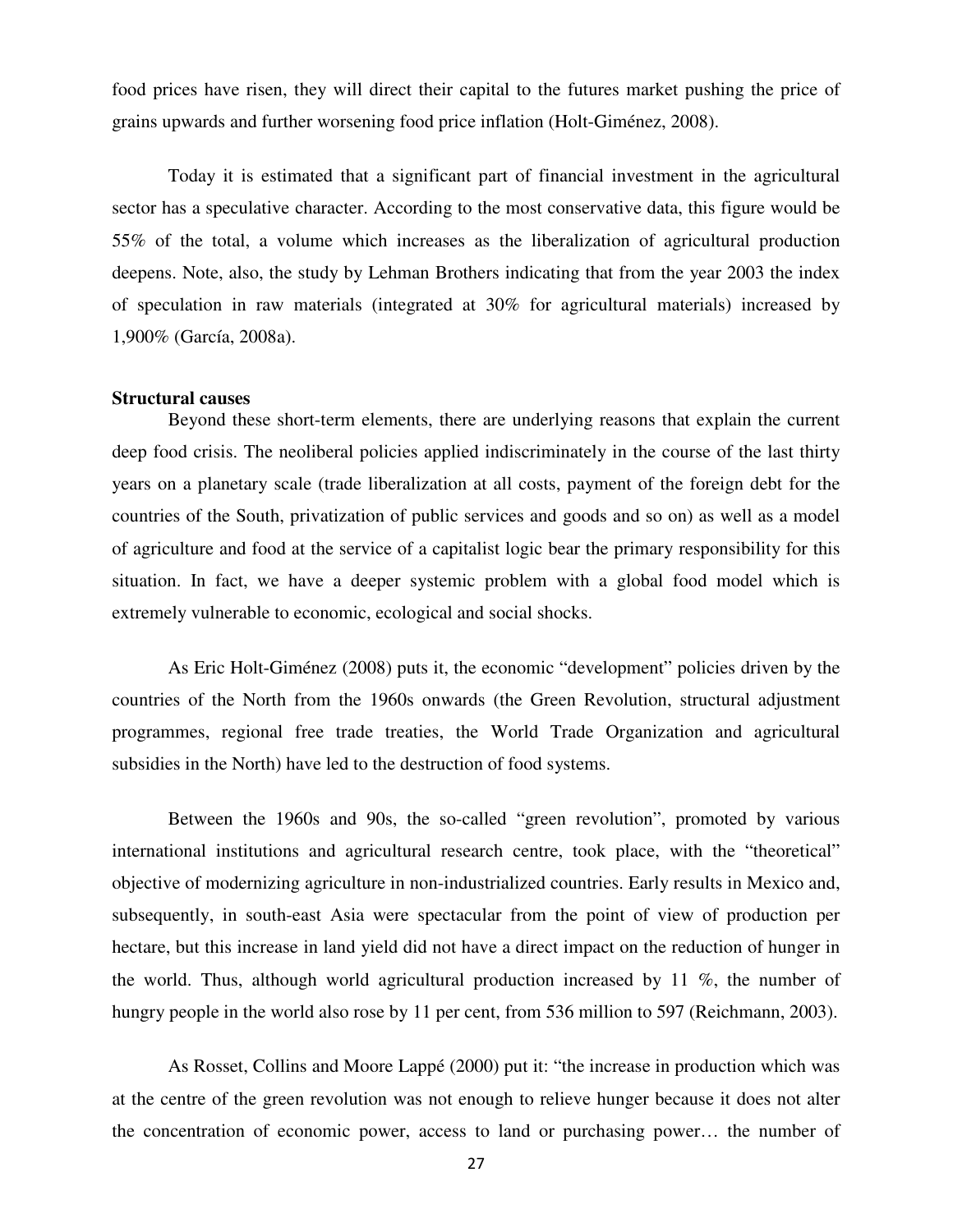people who are hungry can be reduced only by redistributing purchasing power and resources among those who are malnourished… if the poor have no money to buy food, increased production will solve nothing".

The Green Revolution had negative collateral consequences for many poor and medium peasants and for long-term food security. Specifically, the process increased the power of agribusiness corporations in the market chain, caused the loss of 90% of agro and bio diversity, massively reduced water levels, increased salinisation and soil erosion, and displaced millions of peasants from the countryside to the slums of the city, while . dismantling traditional agricultural and food systems which guaranteed food security.

In the 1980 and 90s, the systematic application of structural adjustment programmes in the countries of the South by the World Bank and International Monetary Fund, so that they could pay the foreign debt, aggravated further the already difficult living conditions of the greater part of the population in these countries. The programmes had as their main focus the subordination of the economy of the country to the payment of debt by applying the maxim "export more and spend less".

The shock measures imposed by these programmes consisted of forcing the governments of the South to withdraw subsidies to commodities such as bread, rice, milk and sugar and a drastic reduction in public spending on education, health, housing and infrastructure. Devaluation of the national currency was forced, making products cheaper to export, but reducing the purchasing power of the domestic population while interest rates were increased in order to attract foreign capital with high rates of remuneration, generating a speculative spiral. Ultimately, a series of measures which led to the most extreme poverty for the peoples of these countries.

At the trade level, the programmes promoted exports to boost foreign currency reserves, increasing monocultures for export and reducing agriculture for local consumption with a consequent negative impact on food security and dependence on international markets. Thus customs barriers were dismantled, facilitating the entry of highly subsidized products from the United States and Europe which sold below their cost price, at a price lower than local products, destroying local production and agriculture, while economies were fully opened to the investments, products and services of the multinationals. The massive privatization of public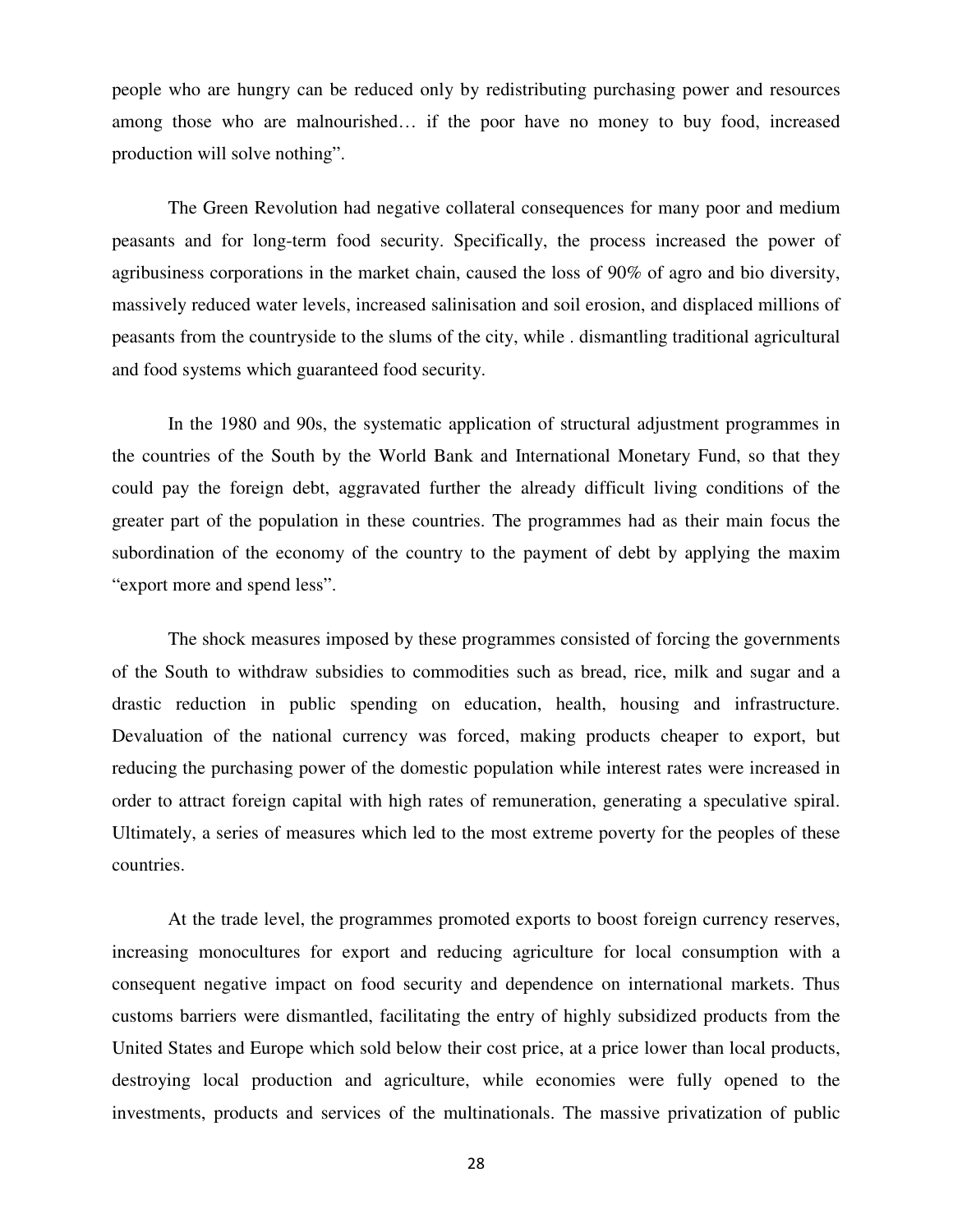enterprises, mostly to the benefit of Northern multinationals, was widespread. Such policies had a direct impact on local agricultural production and food security, leaving these countries at the mercy of the market, the interests of transnational corporations and the international institutions promoting these policies.

The World Trade Organization (WTO), established in 1995, consolidated the policies of structural adjustment programmes by means of international treaties, subjecting national laws to its designs. Trade agreements administered by the WTO like the General Agreement on Trade and Tariffs (GATT), the General Agreement on Trade in Services (GATS) and the Agreement on Trade-Related Aspects of Intellectual Property Rights (TRIPs) further consolidated the control of the countries of the North over the economies of the South.

The WTO policies forced developing countries to eliminate tariffs on imports, end protection for and subsidies to small producers and open their borders to the products of transnational corporations while the markets of the North remained highly protected. In the same way, regional treaties like the and North American Free Trade Agreement (NAFTA) Central America Free Trade Agreement (CAFTA) deepened trade liberalization, leading to bankruptcy for the farmers of the South and making them dependent on food imports from the countries of the North.

US and European agricultural subsidies, directed mainly towards the agri-food industry, obliterate the small local producer. This support to agribusiness accounts for a quarter of the value of agricultural production in the US and 40% in the European Union (Holt-Giménez, 2008). In the Spanish state, the main recipients of this aid are the larger holdings: seven producers, including the Duchess of Alba, are the biggest beneficiaries of the European Union's common agricultural policy. It is estimated that 3.2% of major producers in Spain receive 40% of this direct aid (Intermón Oxfam, 2005), while family holdings, supporting rural areas in Europe and millions of farmers in South, have virtually no support and suffer from the unfair competition of these highly subsidized products.

#### **Increasing Food Production**

- 1. Training farmers for new techniques of agriculture, Cultivation and crop rotation.
- 2. Construction of water storage reservoirs.
- 3. Improvement in the irrigation system and Canal networking.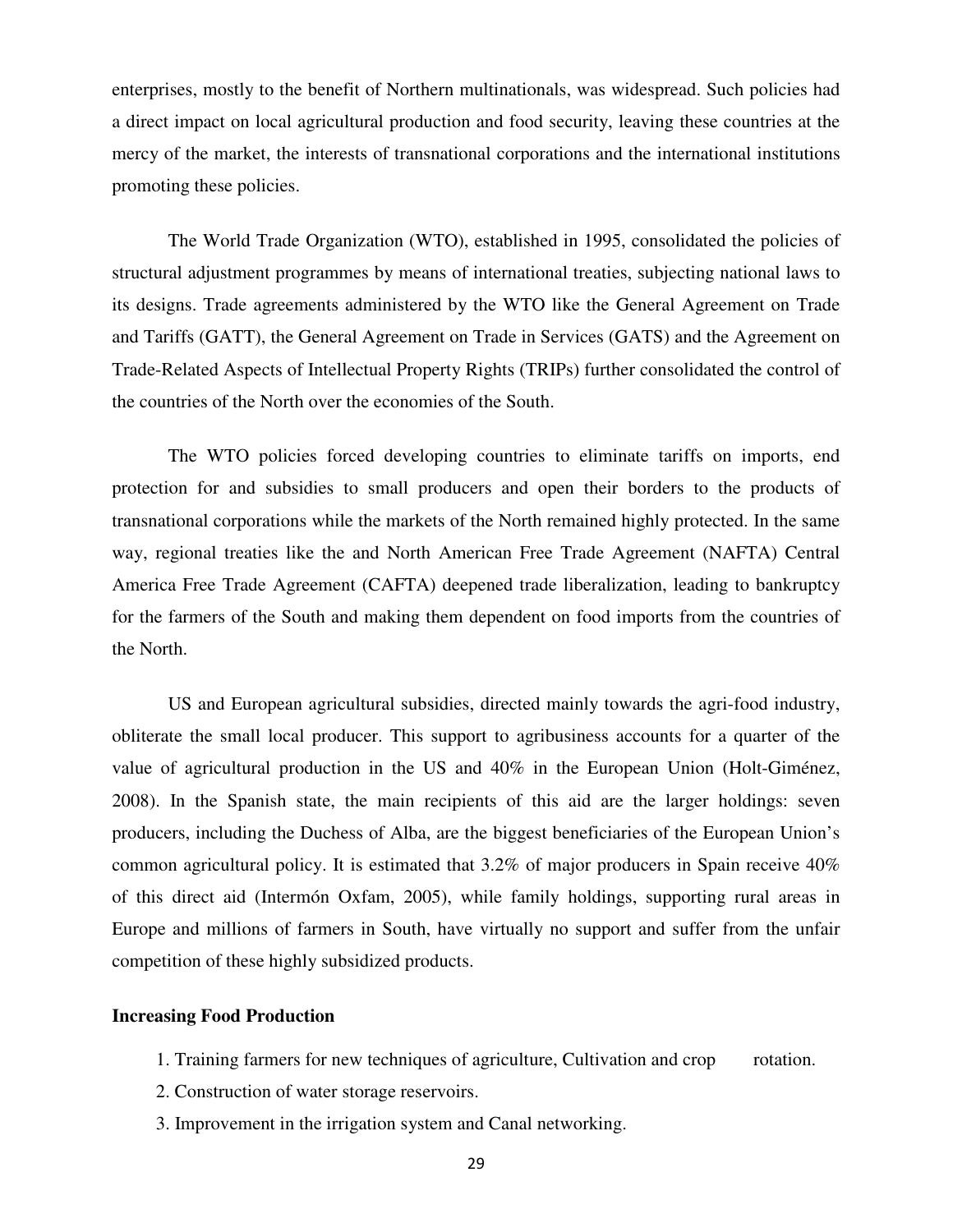- 4. Adopting water conservation and water harvesting techniques.
- 5. Adapting Soil reclamation processes.
- 6. Available land acreage should be properly and judiciously utilized.
- 7. Soil fertility should be increased through wise use of fertilizers and organic manures.
- 8. Mixed cropping should be practiced wherever possible.
- 9. Soil erosion and loss of nutrients should be prevented by maintaining vegetation cover throughout the year.
- 10. High yield and disease resistant plant varieties should be introduce.
- 11. Integrated and balance use of available water source (surface and groundwater) should be made.
- 12. Weeds and pest should be controlled; integrated pest control practices should be prepared over total Reliance on chemical pesticides.
- 13. Combining use of traditional methods/ equipments with modern methods/ equipments of agriculture.
- 14. Crop rotation should be done.

#### **Energy Resources**

 Energy is an important input for development .It aims at human welfare covering household, agriculture, transport and industrial complexes.

#### **Kinds of Energy Resources**

#### **1. Renewable Energy Resources:**

 These resources are mostly biomass based and available in unlimited amount in nature since these can be renewed over relatively short period. These include firewood (or fuel wood) obtained from forests, petro plants, plant biomass (agricultural wastes such as biogases), animal dung, solar energy, wind energy, water energy (hydroelectric and tidal energy), geothermal and dendrothermal energy. These are called renewable energy because they can reproduce themselves in nature and can be harvested continuously through a sustained proper planning and management.

#### **2. Non –Renewable Energy Resources:**

 These energy resources are available in limited amount and develop over a longer period. Consequent to unlimited use, they are likely to be exhausted one day. These energy resources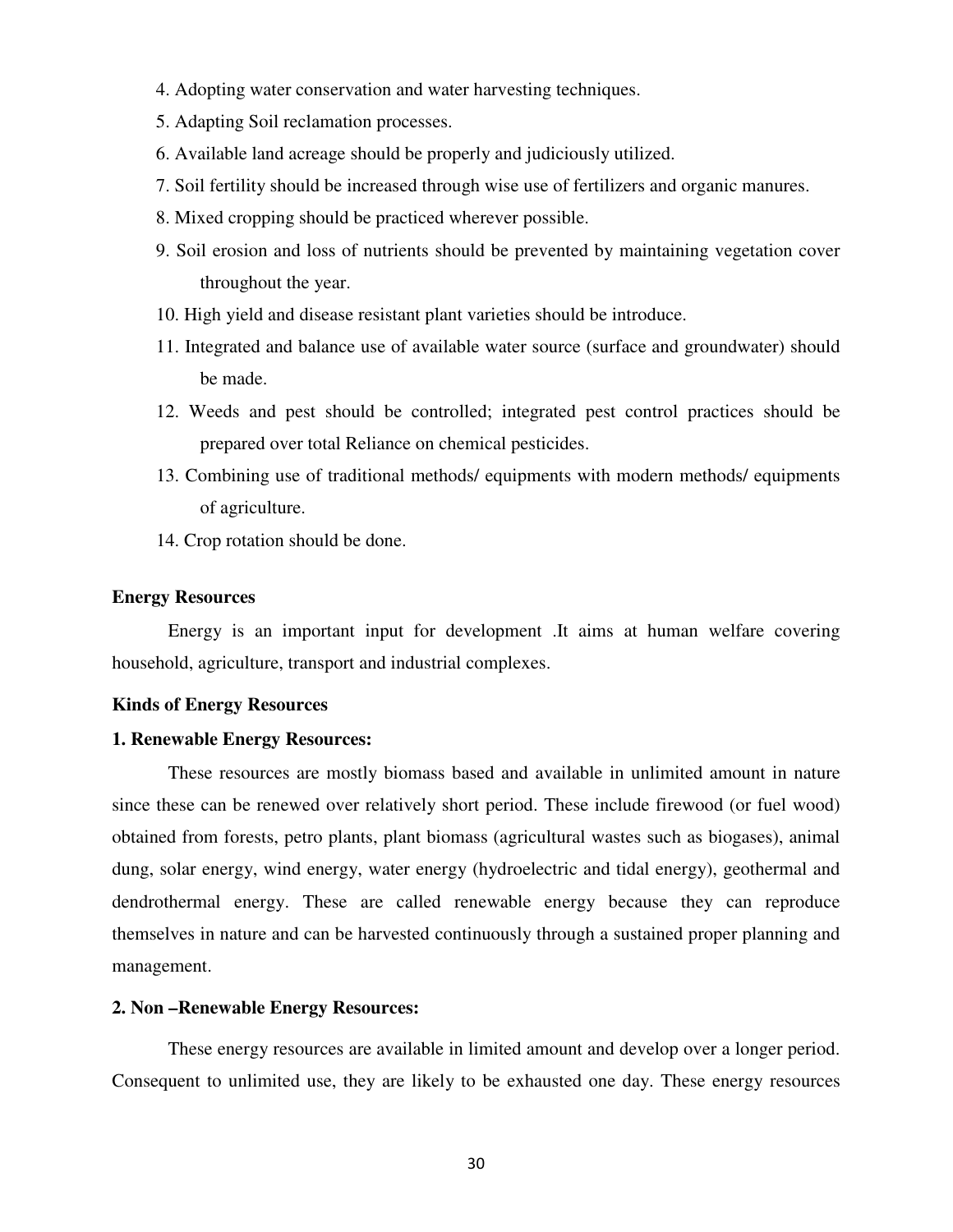include coal, mineral oil, natural gas and nuclear power. Coal, petroleum and natural gas, the common sources of energy are organic (biotic) in their origin. They are also called fossil fuels.

### **ALTERNATIVE ENERGY RESOURCES**

 Energy resources are well recognized that the development and utilization of renewable sources of energy along with conventional energy sources is necessary to meet the growing demand for energy in our urban and rural areas. The techno-economic viability of a number of systems and devices based on renewable energy sources has been demonstrated successfully in the domestic, commercial and industrial sectors.

#### **Reasons for use of alternative resources**

- 1. Coal, mineral oil, natural gas and nuclear minerals are non-renewable and are to last one day.
- 2. The use of conventional resources is invariably associated with environmental pollution problems.
- 3. Large-scale utilization of wood may lead to deforestation.
- 4. Centralized system in a conventional source of energy, involves much expenditure on setting up infrastructure and management. There is now a trend towards decentralization which is likely to provide greater initiative to local people who could assess their needs and resources and plan a strategy that suits them best.
- 5. The energy crisis during the 1970s forced scientists to develop alternative sources of energy that should be renewable and pollution free.
- 6. Due to the rapid depletion of conventional energy sources, countries all over the world are forced to concentrate over tapping the vast potential of non-conventional energy sources. These sources include dendrothermal, solar, wind, ocean(tidal) geothermal heat, biomass, farm and animal waste including human excreta.

### **(i) Solar Energy**

 This sort of energy can be utilized well for the purpose of domestic heating and water supply can be met by this. In Israel, such systems of heating homes and water supply are already in operation.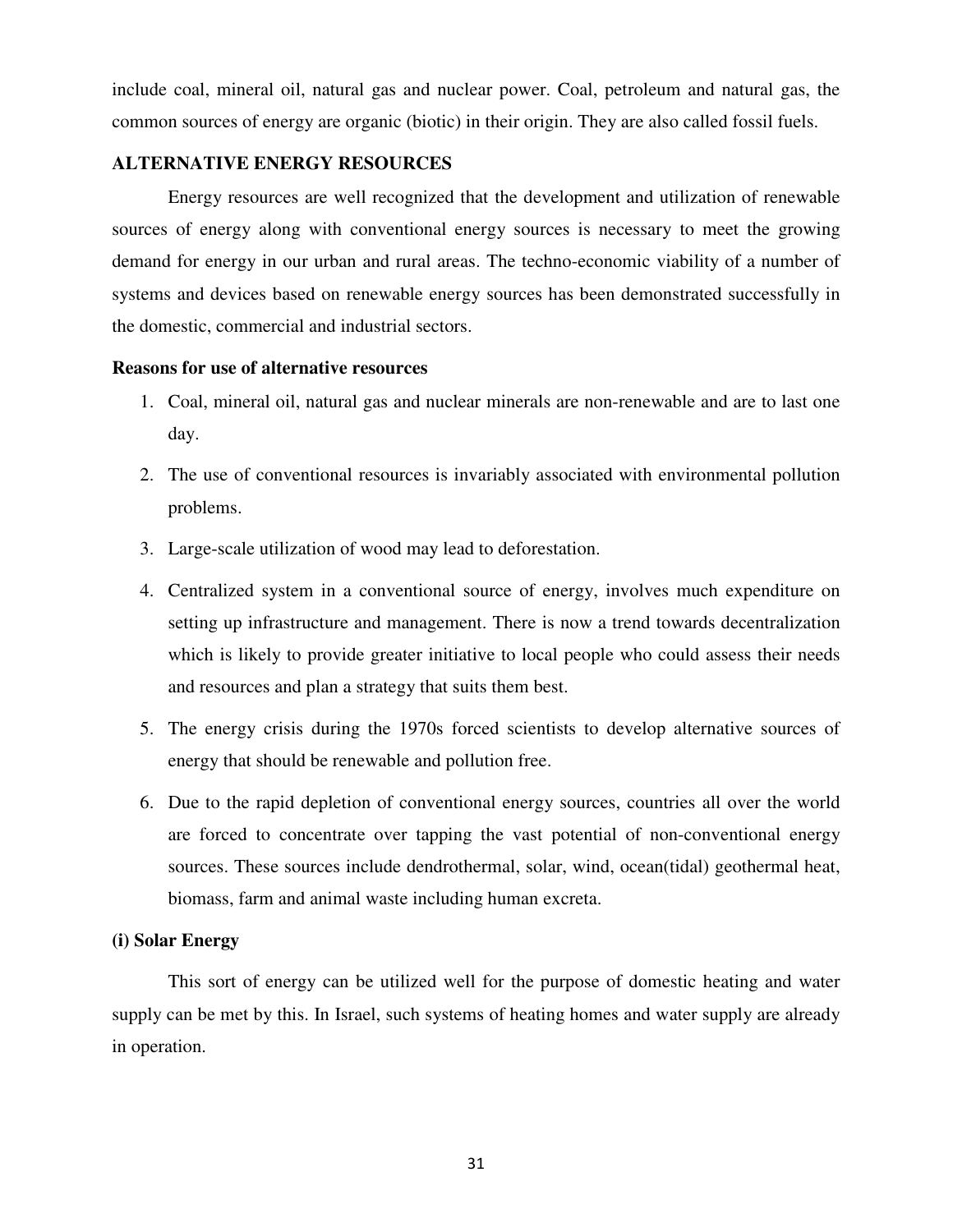#### (**ii) Wind Energy**

 In our country, a great number of areas are quite windy. Average annual wind density of 3kW/m2/day is prevalent at a number of places in peninsular India besides the coastline in Gujarat, the Western Ghats and parts of central India. The wind densities are even more than 101 W/m2/days during winter and wind densities exceeding 4kW/m2/day are available for 5-7 months in a year.

#### **(iii) Wind Wave Energy**

 The continuous motion of the sea surface in the form of wind waves constitutes a source of energy. They convert nearly 1.5 per cent of the incoming energy from sun to wind energy. Part of this is transferred to the sea surface resulting in the generation of waves. Thereafter, this is carried to coastal lines where it is dissipated as the waves break. Extract of energy from waves is more efficient is concentrated through the interaction of the wind and the free ocean surface. The coastal line of our country extends to about 6,000 km in length. Here the wave energy potential is estimated to be around 60,000 MW. The extraction of wave energy is of great advantage. A multipurpose wave regulator system (WRS) in the form of a long barrier creates a calm pool between the barrier and shore.

### **(iv) Ocean (Tidal) Energy**

Tidal power generation depends on harnessing of rise and fall of sea level due to tidal action:

**Position abroad:** Small tidal power plants have been constructed in china and USSR. France constructed in 1996 their first major tidal electric plant.

**Position in India:** In India, prospective sites for exploitation of the tidal energy are the Gulfs of Kutch, Cambay, and Sunderbans.

#### **(v) Geothermal Energy**

 The heat in the interior of the earth can be utilized for power generation. This is possible in volcanic regions or where hot springs and geysers occur. For developing countries, the overall projected potential was estimated at 400x10 18 J for geothermal energy with a projected capacity at 2,300 MW in 1990.

32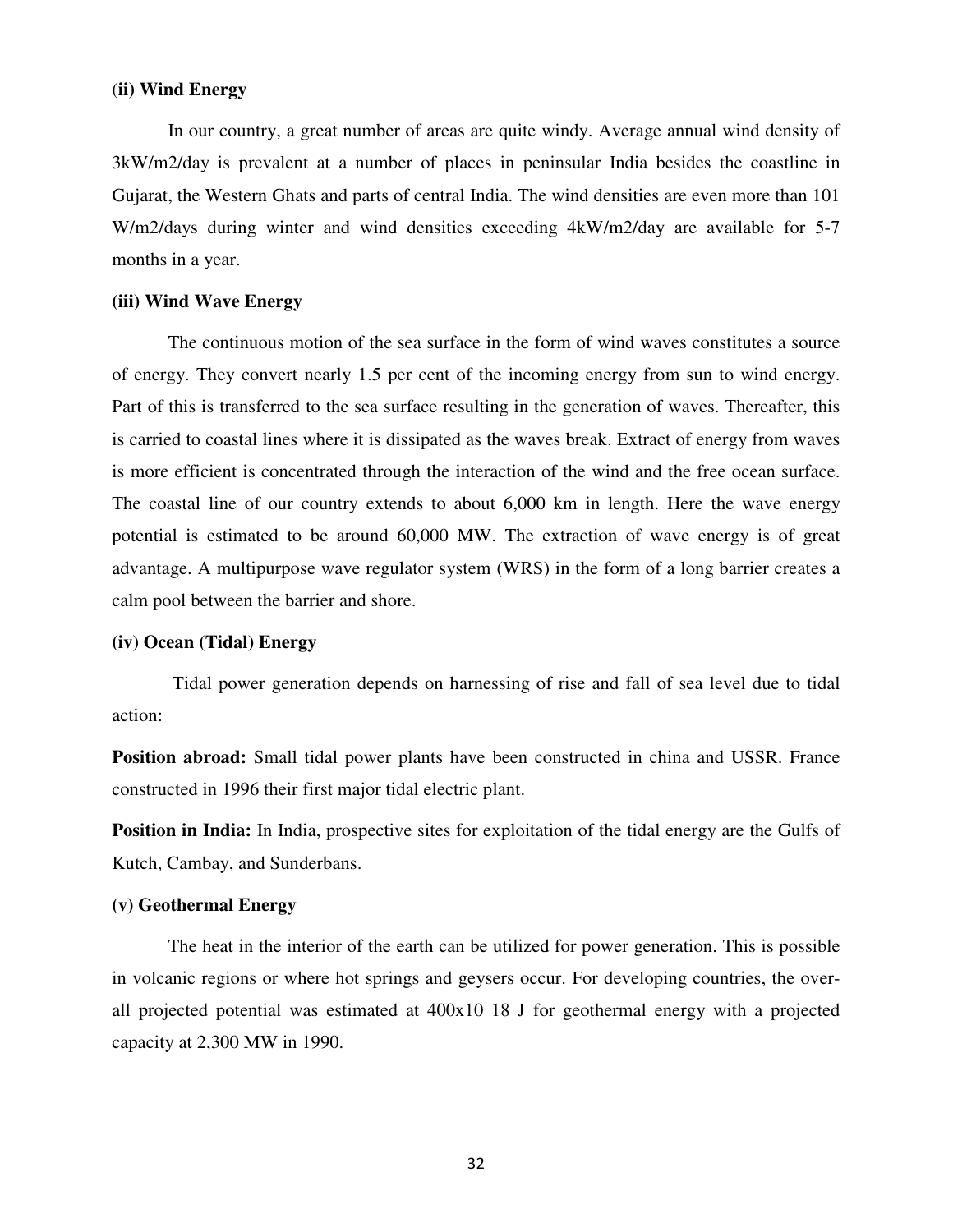#### **(vi) Biomass-based Energy**

 The term 'biomass' is used for all materials which originate from photosynthesis. In this way, biomass includes all new plant growth, residues and wastes; herbaceous plants; freshwater and marine algae; aquatic plants; agricultural and forest residues such as straw husks, bagasse, corncobs, bark and sawdust.

 Besides animal dropping, wastes such as garbage, night soil, sewage and industrial refuse are also included in it. Biodegradable organic effluents from industries such as cannaries, sugar mills, slaughter houses, meat packing plants, breweries and distilleries are also included in this categories. Biomass can also be produced from hydrocarbon plants.oils etc.

## **Conclusion**

"Creating a society of motivated citizens committed to conservation, preservation and protection of the environment and striving towards a life in perfect harmony with nature," is the global mission that could be achieved through nurturance of young minds by developing an awareness of and concern about the environmental and its associated problems.

#### **Questions for discussion and reflection**

- 1. Explain the Land Resources. How would you prevent the Soil Erosion?
- 2. What is Forest Resources?
- 3. List out the Mineral Resources
- 4. Mention the Energy Resources.
- 5. Describe "The Food Crisis of India".

#### **References**

1. Dr.Joseph Catherine (2011) *Environmental Education.* New Delhi: Neelkamal Publications Pvt.Ltd.

2. B.N. Behera and A.K.Rath (2014) *Basic Environmental Education.* New Delhi: Dominant Publishers & Distributors Pvt Ltd.

3. Suresh Pachauri (2012) *Environmental Education*. New Delhi: Dorling Kindersley (India) Pvt Ltd.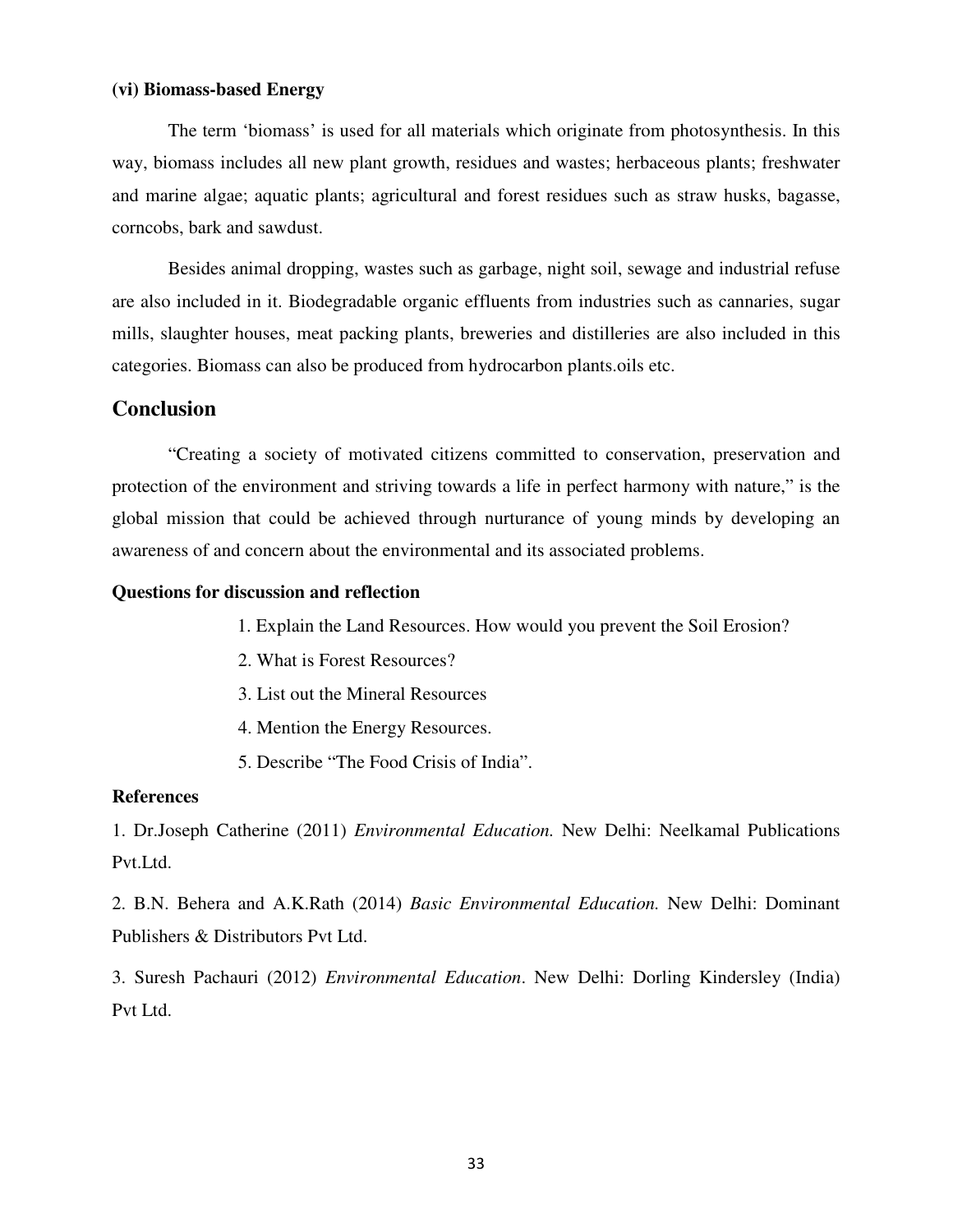## **Webliography:**

www.land resourceanalysis.wordpress.com

www.fao.org

www.idc.online.com

www.climateand capitalism.com

www.byjus.com/chemistry/mineral-resources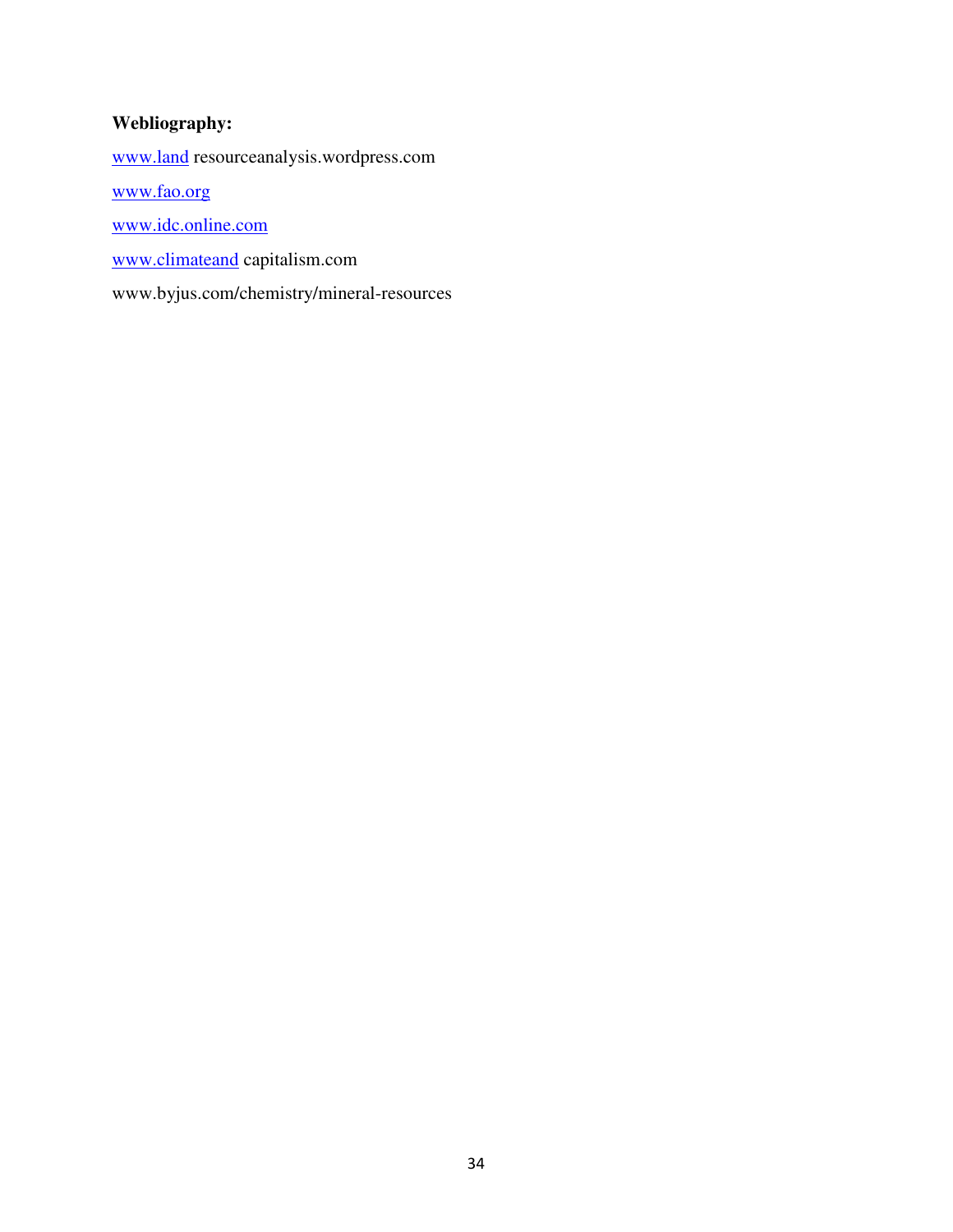# **UNIT -III INTERNATIONAL EFFORTS FOR ENVIRONMENTAL PROTECTION Objectives:**

#### **After the completion of the unit, the learners will be able to**

- 1. realize the importance of environmental education
- 2. learn the environmental issues and environmental protection
- 3. discuss the contributions of conferences held on environmental issues
- 4. understand about the ideas of the Earth summit and Kyoto Conference

#### **Introduction**

Environmental issues may include climate change, pollution, environmental degradation, and resource depletion etc. The conservation movement lobbies for protection of endangered species and protection of any ecologically valuable natural areas, genetically modified foods and global warming.

Environmental issues are harmful effects of human activity on the biophysical environment. Environmental protection is a practice of protecting the natural environment on individual, organizational or governmental levels, for the benefit of both the environment and humans. Environmentalism, a social and environmental movement, addresses environmental issues through advocacy, education and activism.

Environment is polluted in different ways. The carbon dioxide equivalent of greenhouse gases (GHG) in the atmosphere has already exceeded 400 parts per million (NOAA) (with total "long-term" GHG exceeding 455 parts per million) (Intergovernmental Panel on Climate Change Report). This level is considered a tipping point. "The amount of greenhouse gas in the atmosphere is already above the threshold that can potentially cause dangerous climate change. We are already at risk of many areas of pollution. It's not next year or next decade, it's now." The UN Office for the Coordination of Humanitarian Affairs (OCHA) has stated "Climate change is not just a distant future threat. It is the main driver behind rising humanitarian needs and we are seeing its impact. The number of people affected and the damages inflicted by extreme weather have been unprecedented." Further, OCHA has stated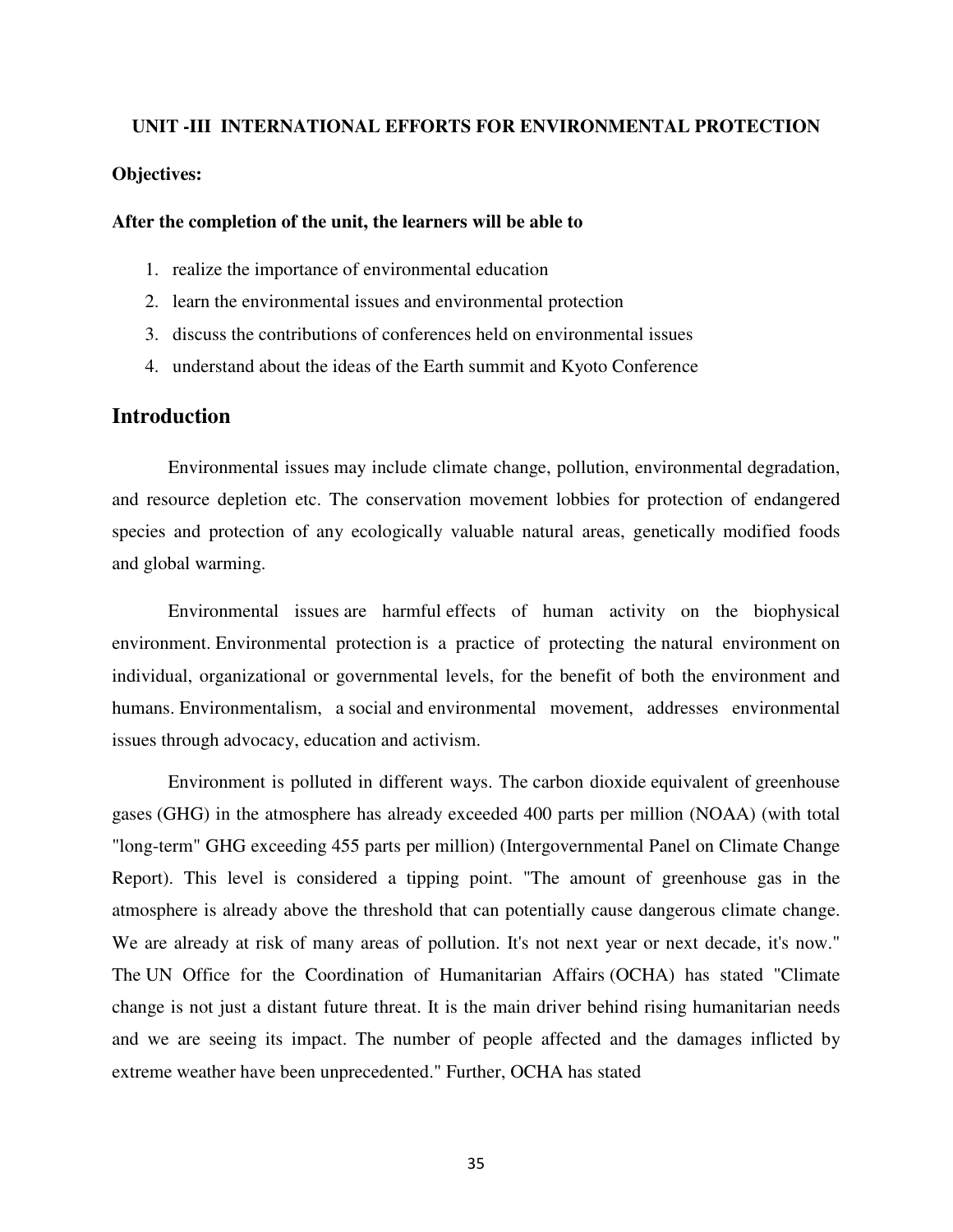Climate disasters are on the rise. Around 70 percent of disasters are now climate related – up from around 50 percent from two decades ago. These disasters take a heavier human toll and come with a higher price tag. In the last decade, 2.4 billion people were affected by climate related disasters, compared to 1.7 billion in the previous decade. The cost of responding to disasters has risen tenfold between 1992 and 2008.

Destructive sudden heavy rains, intense tropical storms, repeated flooding and droughts are likely to increase, as will the vulnerability of local communities in the absence of strong concerted action.

Environment destruction caused by humans is a global problem, and this is a problem that is on going every day. By year 2050, the global human population is expected to grow by 2 billion people, thereby reaching a level of 9.6 billion people. The human effects on Earth can be seen in many different ways. A main one is the temperature rise, and according to the report "Our Changing Climate", the global warming that has been going on for the past 50 years is primarily due to human activities. Since 1895, the U.S. average temperature has increased from 1.3 °F to 1.9 °F, with most of the increase taken place since around year 1970.

Sustainability is the key to prevent or reduce the effect of environmental issues. There is now clear scientific evidence that humanity is living unsustainably, and that an unprecedented collective effort is needed to return human use of natural resources to within sustainable limits. For humans to live sustainably, the Earth's natural resources must be used at a rate at which they can be replenished.

# **United Nations Conference on the Human Environment (Stockholm Conference)**

The United Nations Conference on the Human Environment (also known as the Stockholm Conference) was an international conference convened under United Nations auspices held in Stockholm, Sweden from June 5-16, 1972. It was the UN's first major conference on international environmental issues, and marked a turning point in the development of international environmental politics. When the United Nations General Assembly decided to convene the 1972 Stockholm Conference, at the initiative of the Government of Sweden to host it, UN Secretary-General U Thant invited Maurice Strong to lead it as Secretary-General of the Conference, as the Canadian diplomat (under Pierre Trudeau) had initiated and already worked for over two years on the project.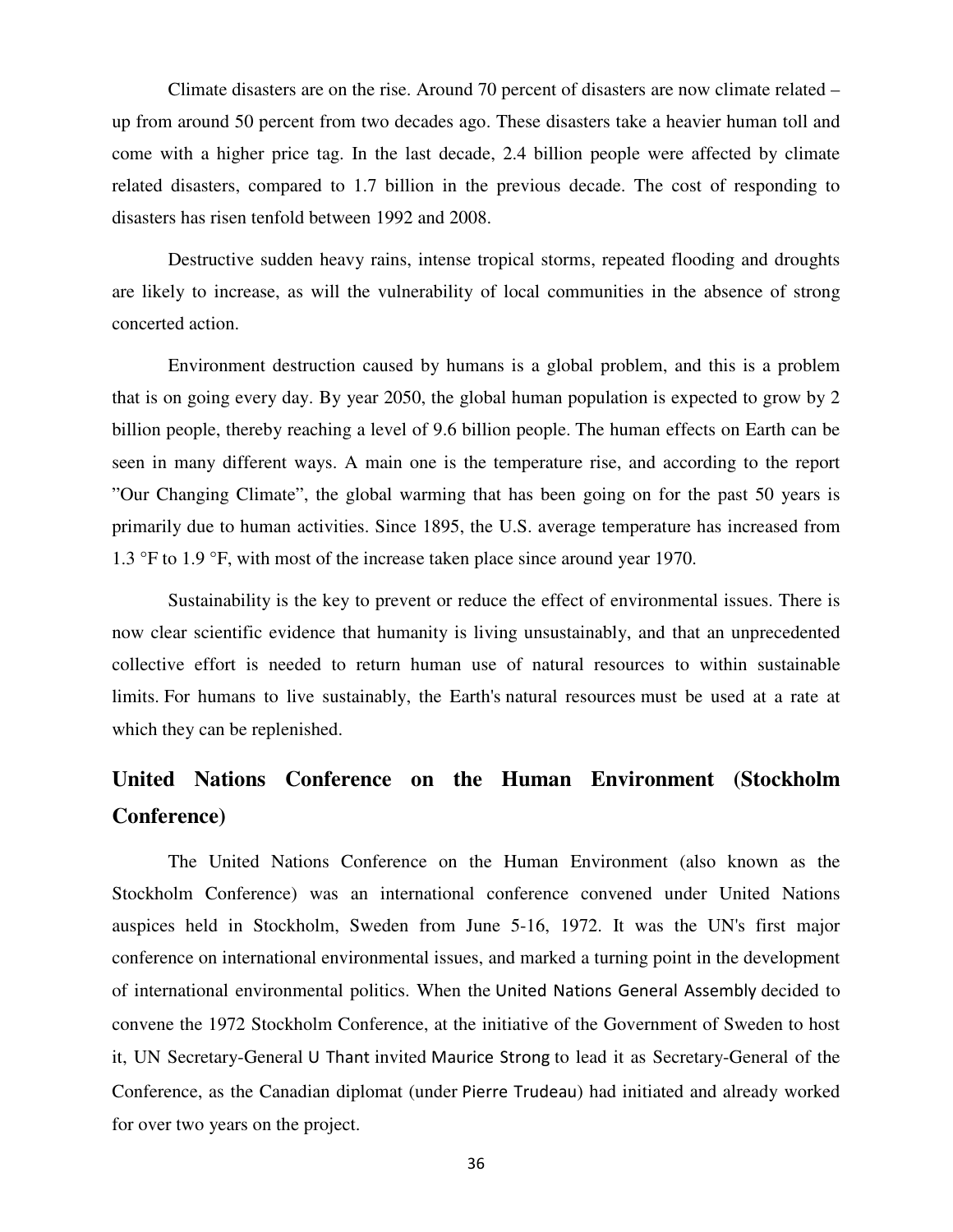Sweden first suggested to the United Nations Economic and Social Council ECOSOC in 1968 the idea of having a UN conference to focus on human interactions with the environment. ECOSOC passed resolution 1346 supporting the idea. General Assembly Resolution 2398 in 1969 decided to convene a conference in 1972 and mandated a set of reports from the UN secretary-general suggesting that the conference focus on "stimulating and providing guidelines for action by national government and international organizations" facing environmental issues.

# **Issues at the Conference**

The Soviet Union and other Warsaw Pact nations boycotted the conference due to the lack of inclusion of East Germany, which was not allowed to participate as it was not a full member of the UN. At the conference itself, divisions between developed and developing countries began to emerge. The Chinese delegation proved hostile to the United States at the conference, issuing a 17 point memorandum condemning United States policies in Indochina, as well as around the world. This stance emboldened other developing countries, which made up 70 of the 122 countries attending. Multiple countries including Pakistan, Peru, and Chile issued statements that were anti-colonial in nature, further worrying the United States delegation. So harsh was the criticism that Rogers Morton, at that time secretary of the interior, remarked "I wish the Russians were here", to divert the attention of the Chinese criticisms.

The meeting agreed upon a Declaration containing 26 principles concerning the environment and development an Action Plan with 109 recommendations, and a Resolution.

#### **Principles of the Stockholm Declaration**

- 1. Human rights must be asserted, apartheid and colonialism condemned
- 2. Natural resources must be safeguarded
- 3. The Earth's capacity to produce renewable resources must be maintained
- 4. Wildlife must be safeguarded
- 5. Non-renewable resources must be shared and not exhausted
- 6. Pollution must not exceed the environment's capacity to clean itself
- 7. Damaging oceanic pollution must be prevented
- 8. Development is needed to improve the environment
- 9. Developing countries therefore need assistance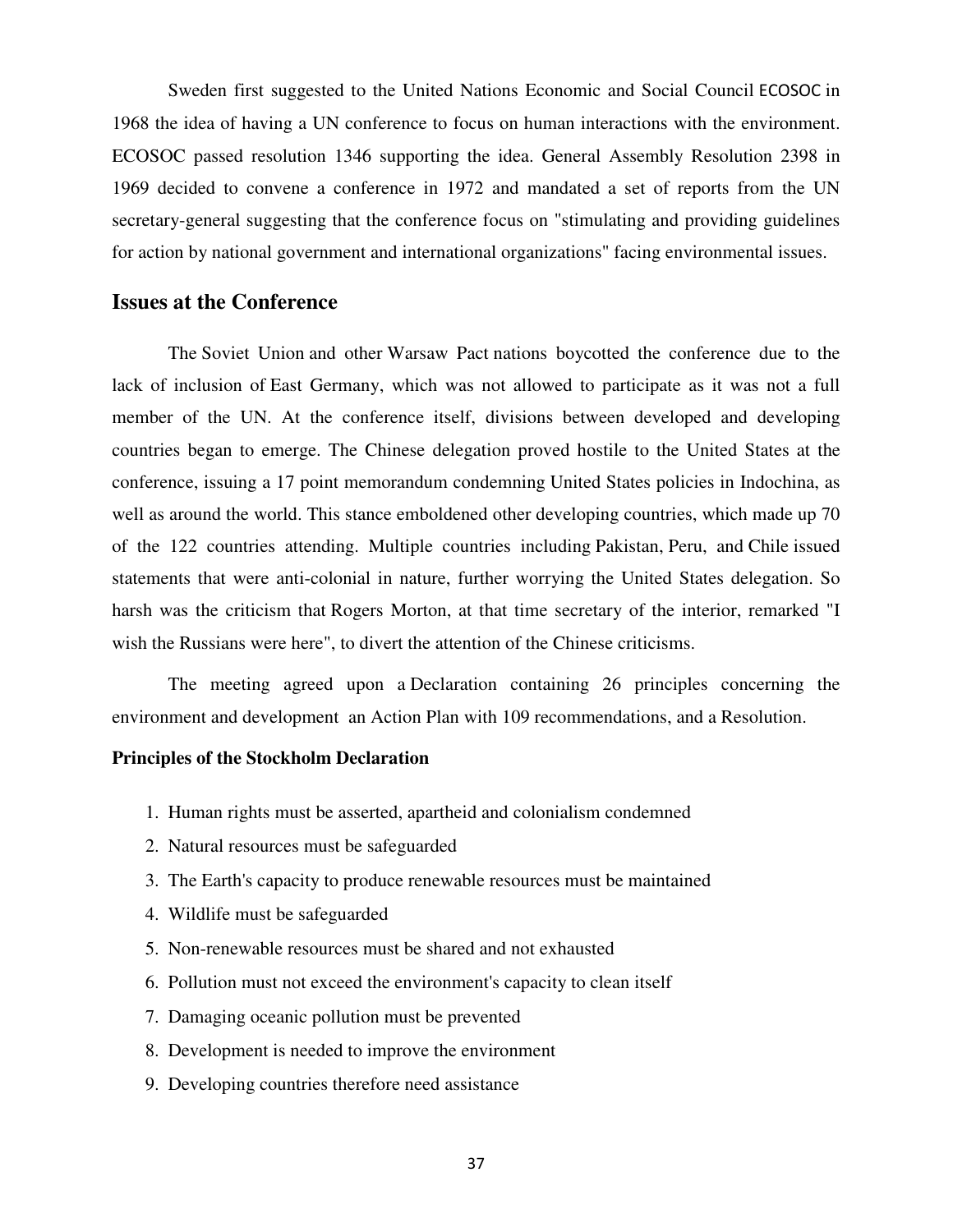- 10. Developing countries need reasonable prices for exports to carry out environmental management
- 11. Environment policy must not hamper development
- 12. Developing countries need money to develop environmental safeguards
- 13. Integrated development planning is needed
- 14. Rational planning should resolve conflicts between environment and development
- 15. Human settlements must be planned to eliminate environmental problems
- 16. Governments should plan their own appropriate population policies
- 17. National institutions must plan development of states' natural resources
- 18. Science and technology must be used to improve the environment
- 19. Environmental education is essential
- 20. Environmental research must be promoted, particularly in developing countries
- 21. States may exploit their resources as they wish but must not endanger others
- 22. Compensation is due to states thus endangered
- 23. Each nation must establish its own standards
- 24. There must be cooperation on international issues
- 25. International organizations should help to improve the environment
- 26. Weapons of mass destruction must be eliminated

One of the seminal issues that emerged from the conference is the recognition for poverty alleviation for protecting the environment. The Indian Prime Minister Indira Gandhi in her seminal speech in the conference brought forward the connection between ecological management and poverty alleviation.

Some argue that this conference, and more importantly the scientific conferences preceding it, had a real impact on the environmental policies of the European Community (that later became the European Union). For example, in 1973, the EU created the Environmental and Consumer Protection Directorate, and composed the first Environmental Action Program. Such increased interest and research collaboration arguably paved the way for further understanding of global warming, which has led to such agreements as the Kyoto Protocol and the Paris Agreement, and has given a foundation of modern environmentalism.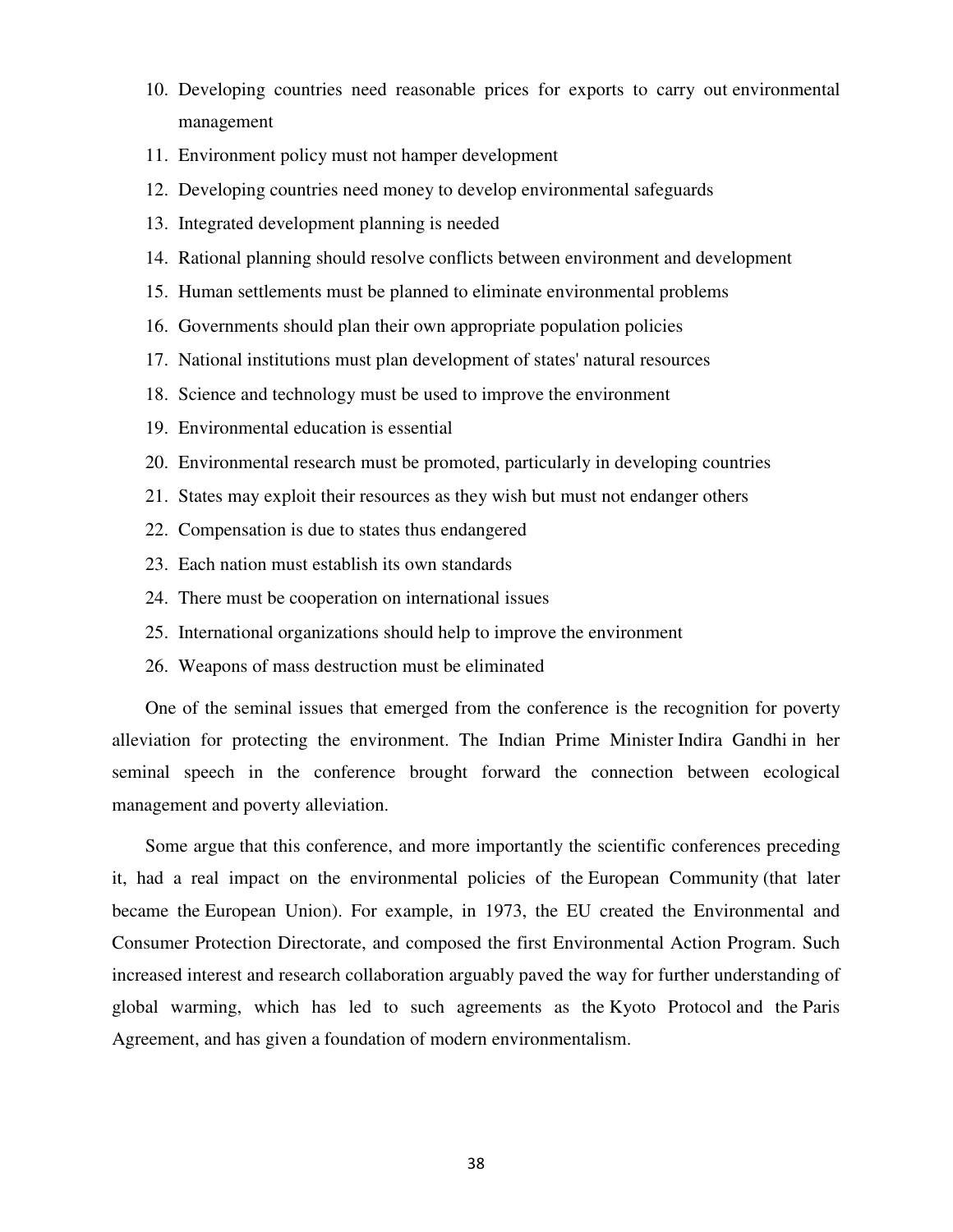# **Brundtland Commission (1983)**

Formerly known as the World Commission on Environment and Development (WCED), the mission of the Brundtland Commission is to unite countries to pursue sustainable development together. The Chairperson of the Commission, Gro Harlem Brundtland, was appointed by United Nations Secretary-General Javier Pérez de Cuéllar in December 1983. At the time, the UN General Assembly realized that there was a heavy deterioration of the human environment and natural resources. To rally countries to work and pursue sustainable development together, the UN decided to establish the Brundtland Commission.

The commission focuses on setting up networks to promote environmental stewardship. Most of these networks make connections between governments and non-government entities. One such network is Bill Clinton's Council on Sustainable Development. In this council government and business leaders come together to share ideas on how to encourage sustainable development. The Brundtland Commission has been the most successful in forming international ties between governments and multinational corporations.

## **Sustainability Efforts**

The three main pillars of sustainable development include economic growth, environmental protection, and social equality. While many people agree that each of these three ideas contribute to the overall idea of sustainability, it is difficult to find evidence of equal levels of initiatives for the three pillars in countries' policies worldwide. With the overwhelming number of countries that put economic growth on the forefront of sustainable development, it is evident that the other two pillars have been suffering, especially with the overall well being of the environment in a dangerously unhealthy state. The Brundtland Commission has put forth a conceptual framework that many nations agree with and want to try to make a difference with in their countries, but it has been difficult to change these concepts about sustainability into concrete actions and programs. Implementing sustainable development globally is still a challenge, but because of the Brundtland Commission's efforts, progress has been made. After releasing their report, **Our Common Future**, the Brundtland Commission called for an international meeting to take place where more concrete initiatives and goals could be mapped out. This meeting was held in Rio de Janeiro, Brazil. A comprehensive plan of action, known as Agenda 21, came out of the meeting. Agenda 21 entailed actions to be taken globally, nationally, and locally in order to make life on Earth more sustainable going into the future.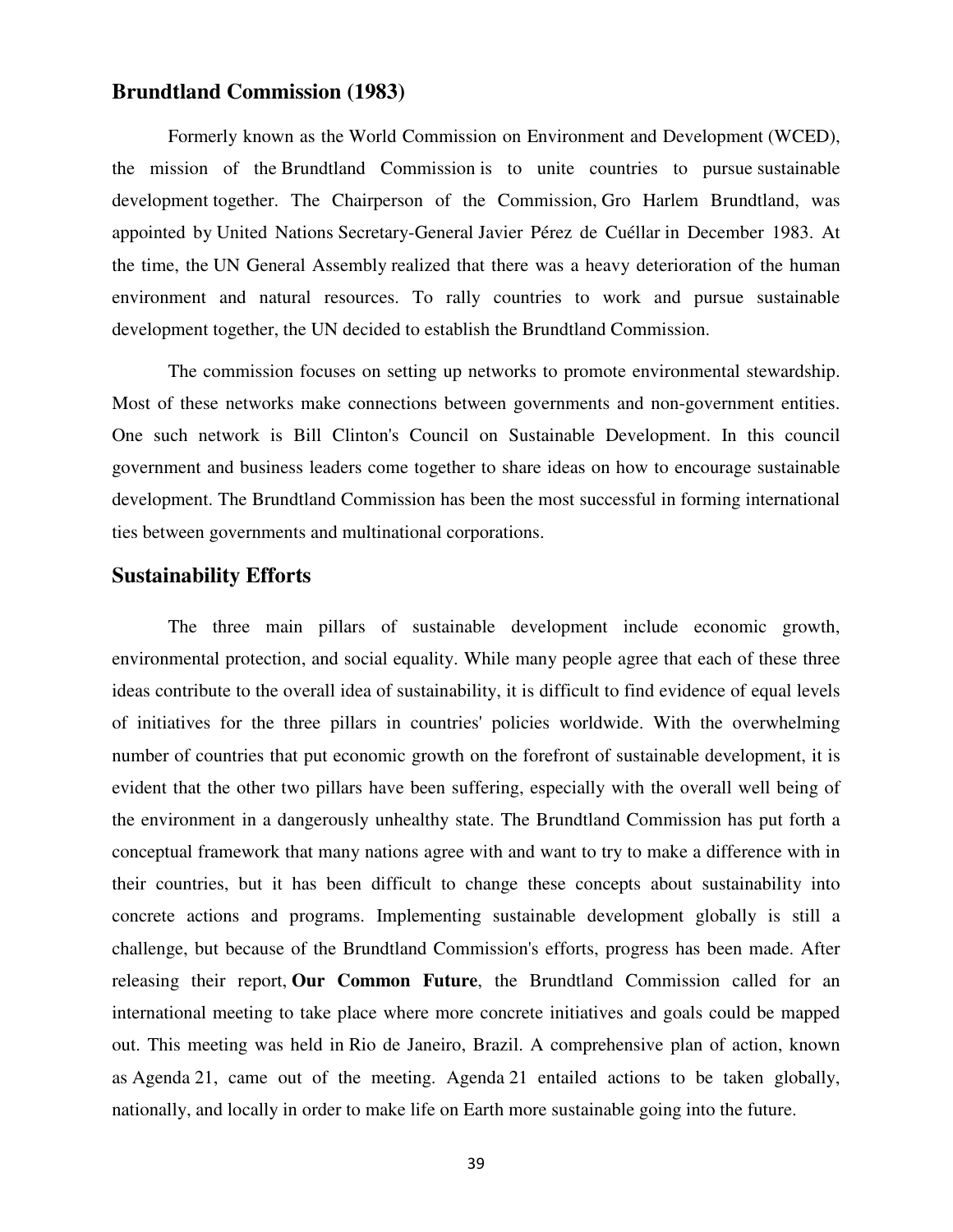### **Economic Growth**

Economic Growth is the pillar that most groups focus on when attempting to attain more sustainable efforts and development. In trying to build their economies, many countries focus their efforts on resource extraction, which leads to unsustainable efforts for environmental protection as well as economic growth sustainability. While the Commission was able to help to change the association between economic growth and resource extraction, the total worldwide consumption of resources is projected to increase in the future. So much of the natural world has already been converted into human use that the focus cannot simply remain on economic growth and omit the ever-growing problem of environmental sustainability.

 Agenda 21 reinforces the importance of finding ways to generate economic growth without hurting the environment. Through various trade negotiations such as improving access to markets for exports of developing countries, Agenda 21 looks to increase economic growth sustainability in countries that need it most

## **Environmental Protection**

Environmental Protection has become more important to government and businesses over the last 20 years, leading to great improvements in the number of people willing to invest in green technologies. For the second year in a row in 2010, the United States and Europe added more power capacity from renewable sources such as wind and solar. In 2011 the efforts continue with 45 new wind energy projects beginning in 25 different states. The focus on environmental protection has transpired globally as well, including a great deal of investment in renewable energy power capacity. Eco-city development occurring around the world helps to develop and implement water conservation, smart grids with renewable energy sources, LED street lights and energy efficient building. The consumption gap remains, consisting of the fact that "roughly 80 percent of the natural resources used each year are consumed by about 20 percent of the world's population". This level is striking and still needs to be addressed now and throughout the future.

# **Social Equality**

The Social Equality and Equity as pillars of sustainable development focus on the social well-being of people. The growing gap between incomes of rich and poor is evident throughout the world with the incomes of the richer households increasing relative to the incomes of middle - or lower-class households. This is attributed partly to the land distribution patterns in rural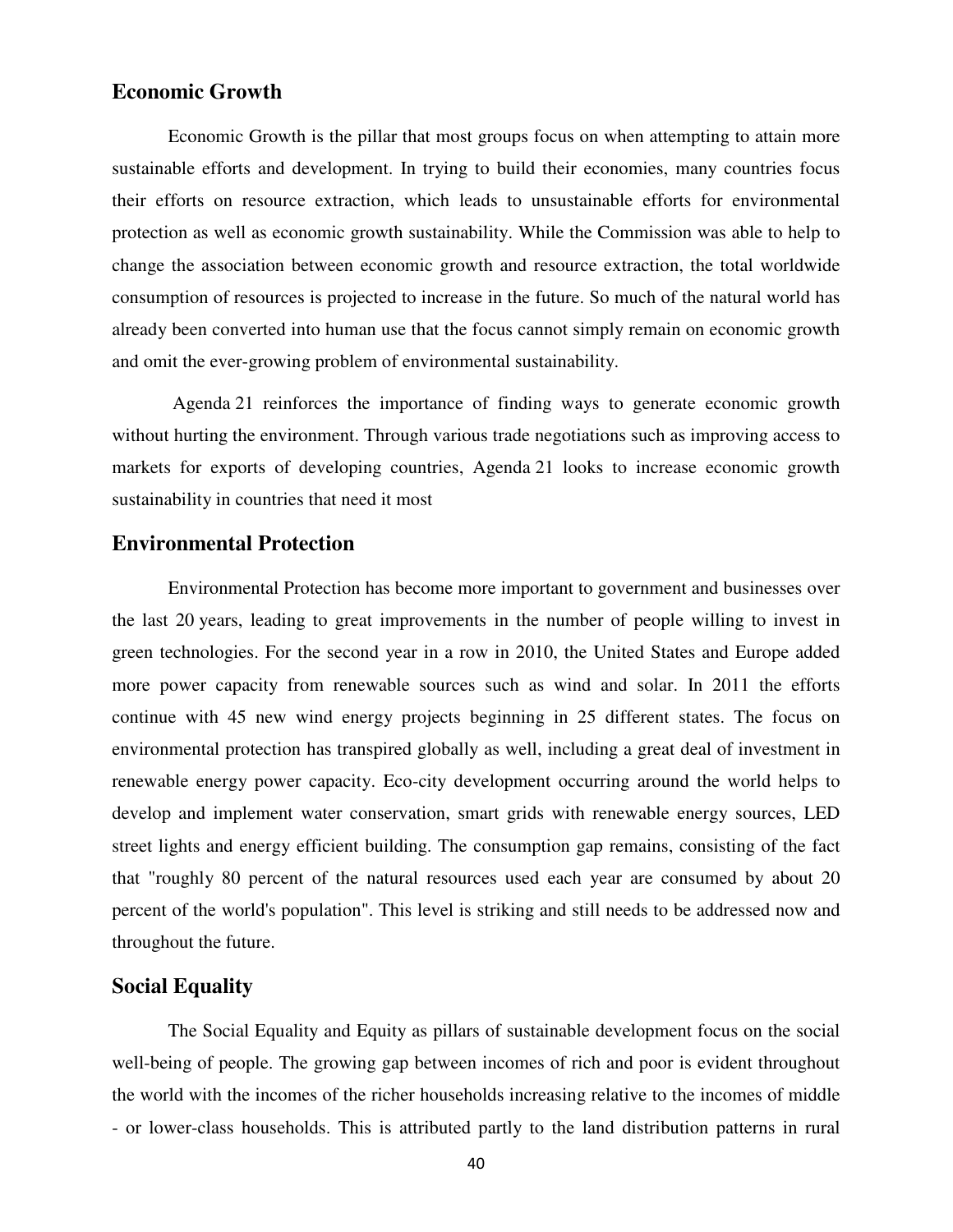areas where majority live from land. Global inequality has been declining, but the world is still extremely unequal, with the richest  $1\%$  of the world's population owning  $40\%$  of the world's wealth and the poorest 50% owning around 1%. The Brundtland Commission made a significant impact trying to link environment and development and thus, go away from the idea of environmental protection whereby some scholars saw environment as something of its sake. The Commission has thus reduced the number of people living on less than a dollar a day to just half of what it used to be, as many can approach the environment and use it. These achievements can also be attributed to economic growth in China and India.

### **Earth Summit or Rio Conference 1992**

The United Nations Conference on Environment and Development (UNCED), also known as the Rio de Janeiro Earth Summit, the Rio Summit, the Rio Conference, and the Earth Summit (Portuguese: ECO92), was a major United Nations conference held in Rio de Janeirofrom 3 to 14 June 1992.

Earth Summit was created as a response for Member States to cooperate together internationally on development issues after the Cold War. Due to conflict relating to sustainability being too big for individual member states to handle, Earth Summit was held as a platform for other Member States to collaborate. Since the creation, many others in the field of sustainability show a similar development to the issues discussed in these conferences, including non-governmental organizations (NGOs).

### **The Issues Addressed Included:**

- systematic scrutiny of patterns of production particularly the production of toxic components, such as lead in gasoline, or poisonous waste including radioactive chemicals
- alternative sources of energy to replace the use of fossil fuels which delegates linked to global climate change
- new reliance on public transportation systems in order to reduce vehicle emissions, congestion in cities and the health problems caused by polluted air and smoke
- the growing usage and limited supply of water

An important achievement of the summit was an agreement on the Climate Change Convention which in turn led to the Kyoto Protocol and the Paris Agreement. Another agreement

41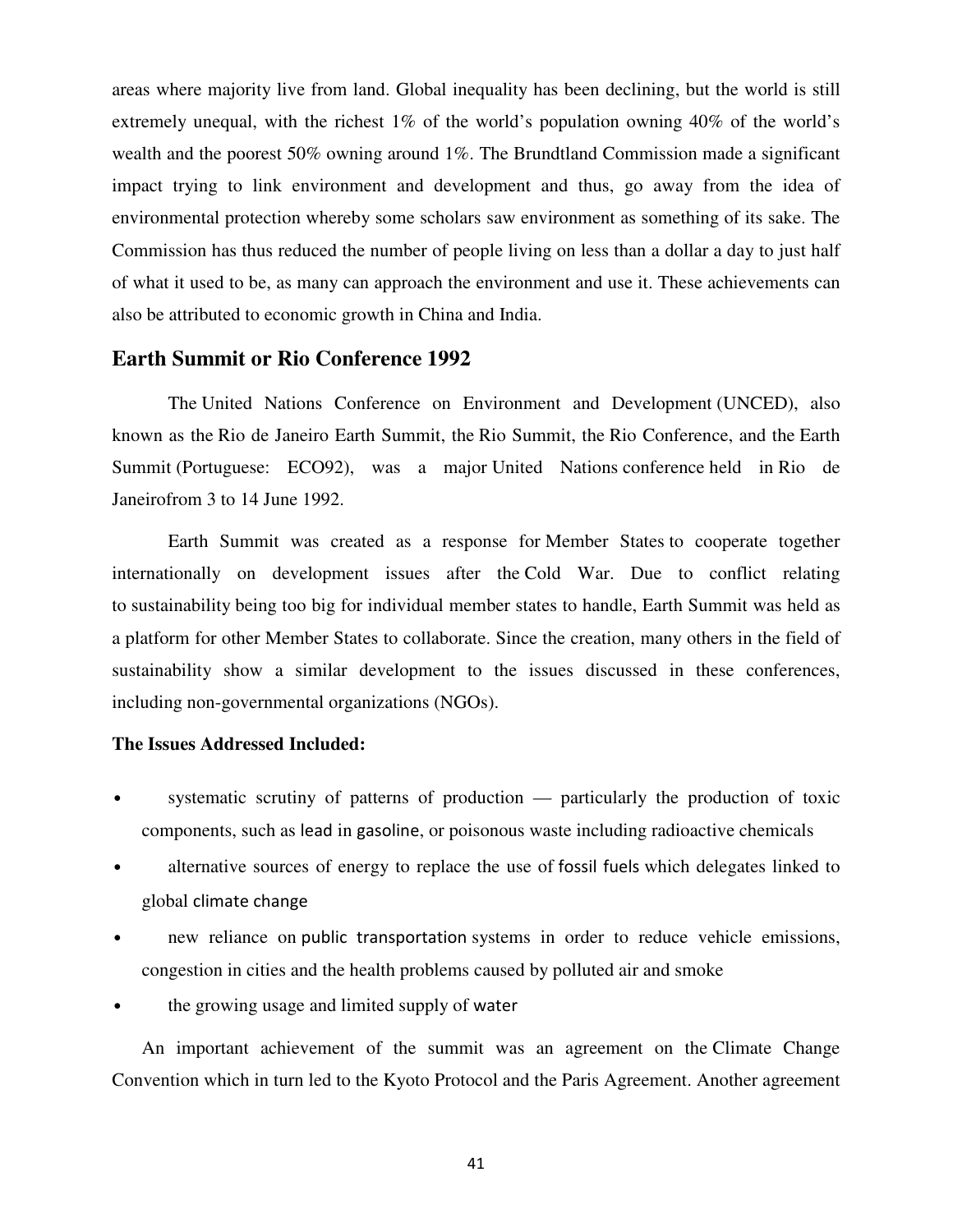was to "not to carry out any activities on the lands of indigenous peoples that would cause environmental degradation or that would be culturally inappropriate".

The Convention on Biological Diversity was opened for signature at the Earth Summit, and made a start towards redefinition of measures that did not inherently encourage destruction of natural eco regions and so-called uneconomic growth.

Although President George H.W. Bush signed the Earth Summit's Convention on Climate, his EPA Administrator William K. Reilly acknowledges that U.S. goals at the conference were difficult to negotiate and the agency's international results were mixed, including the U.S. failure to sign the proposed Convention on Biological Diversity.

Twelve cities were also honoured by the Local Government Honours Award for innovative local environmental programs. These included Sudbury in Canada for its ambitious program to rehabilitate environmental damage from the local mining industry, Austin in the United States for its green building strategy, and Kitakyūshū in Japan for incorporating an international education and training component into its municipal pollution control program.

The Summit's message — that nothing less than a transformation of our attitudes and behaviour would bring about the necessary changes — was transmitted by almost 10,000 on-site journalists and heard by millions around the world. The message reflected the complexity of the problems facing us: that poverty as well as excessive consumption by affluent populations place damaging stress on the environment. Governments recognized the need to redirect international and national plans and policies to ensure that all economic decisions fully took into account any environmental impact. And the message has produced results, making eco-efficiency a guiding principle for business and governments alike.

- Patterns of production particularly the production of toxic components, such as lead in gasoline, or poisonous waste — are being scrutinized in a systematic manner by the UN and Governments alike;
- Alternative sources of energy are being sought to replace the use of fossil fuels which are linked to global climate change;
- New reliance on public transportation systems is being emphasized in order to reduce vehicle emissions, congestion in cities and the health problems caused by polluted air and smog;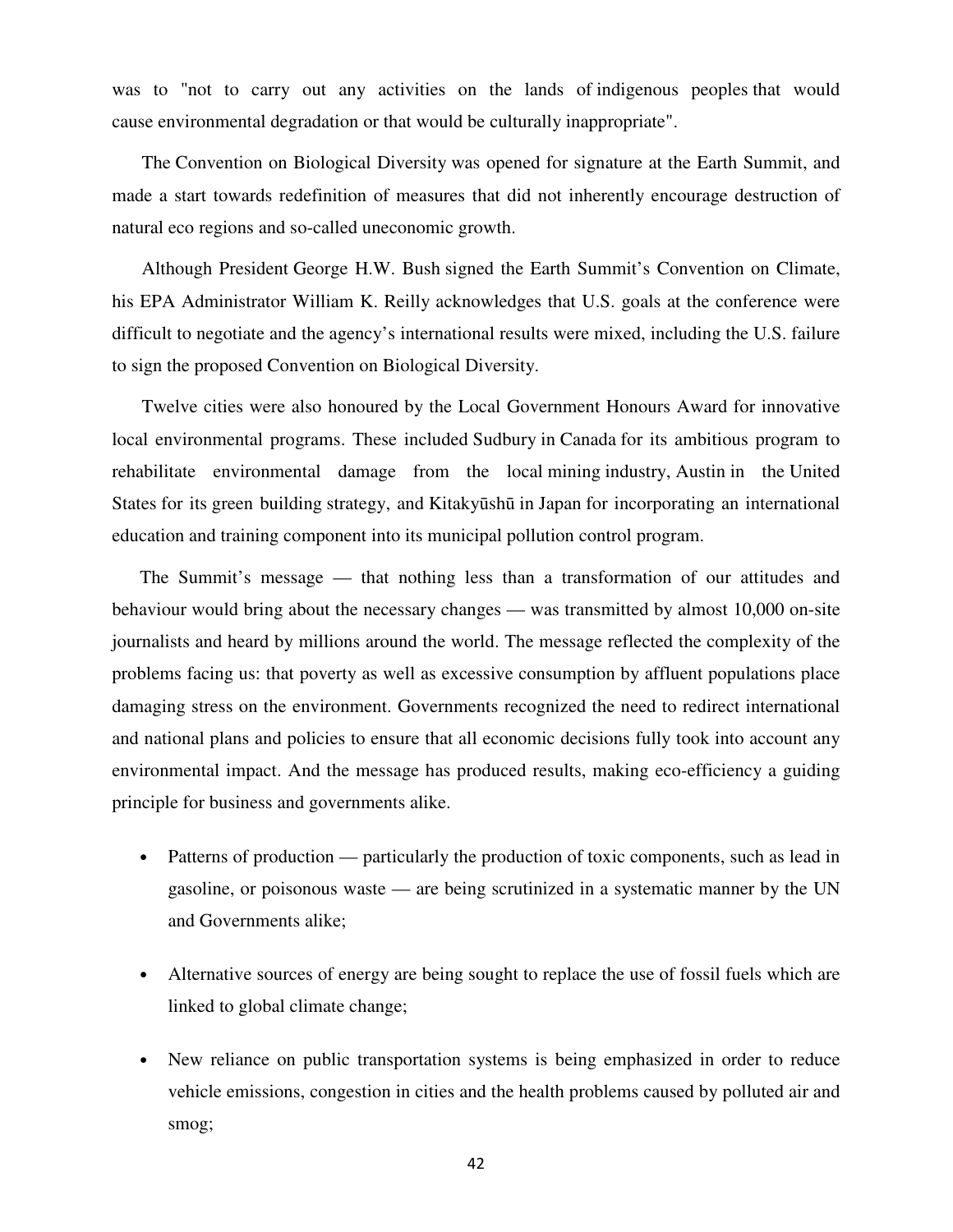• There is much greater awareness of and concern over the growing scarcity of water.

 The two-week Earth Summit was the climax of a process, begun in December 1989, of planning, education and negotiations among all Member States of the United Nations, leading to the adoption of Agenda 21, a wide-ranging blueprint for action to achieve sustainable development worldwide. At its close, Maurice Strong, the Conference Secretary-General, called the Summit a "historic moment for humanity". Although Agenda 21 had been weakened by compromise and negotiation, he said, it was still the most comprehensive and, if implemented, effective programme of action ever sanctioned by the international community.

Today, efforts to ensure its proper implementation continue, and they will be reviewed by the UN General Assembly at a special session to be held in June1997.The Earth Summit influenced all subsequent UN conferences, which have examined the relationship between human rights, population, social development, women and human settlements — and the need for environmentally sustainable development. The World Conference on Human Rights, held in Vienna in 1993, for example, underscored the right of people to a healthy environment and the right to development, controversial demands that had met with resistance from some Member States until Rio**.**

#### **KYOTO CONFERENCE 1997**

The Kyoto Protocol is an international treaty which extends the 1992 United Nations Framework Convention on Climate Change (UNFCCC) that commits State Parties to reduce greenhouse gas emissions, based on the consensus that (a) global warming is occurring and (b) it is extremely likely that human-made  $CO<sub>2</sub>$  emissions have predominantly caused it. The Kyoto Protocol was adopted in Kyoto, Japan, on December 11, 1997 and entered into force on February 16, 2005. There are currently 192 parties (Canada withdrew effective December 2012) to the Protocol.

The Kyoto Protocol implemented the objective of the UNFCCC to fight global warming by reducing greenhouse gas concentrations in the atmosphere to "a level that would prevent dangerous anthropogenic interference with the climate system" (Art. 2). The Protocol is based on the principle of common but differentiated responsibilities: it puts the obligation to reduce current emissions on developed countries on the basis that they are historically responsible for the current levels of greenhouse gases in the atmosphere.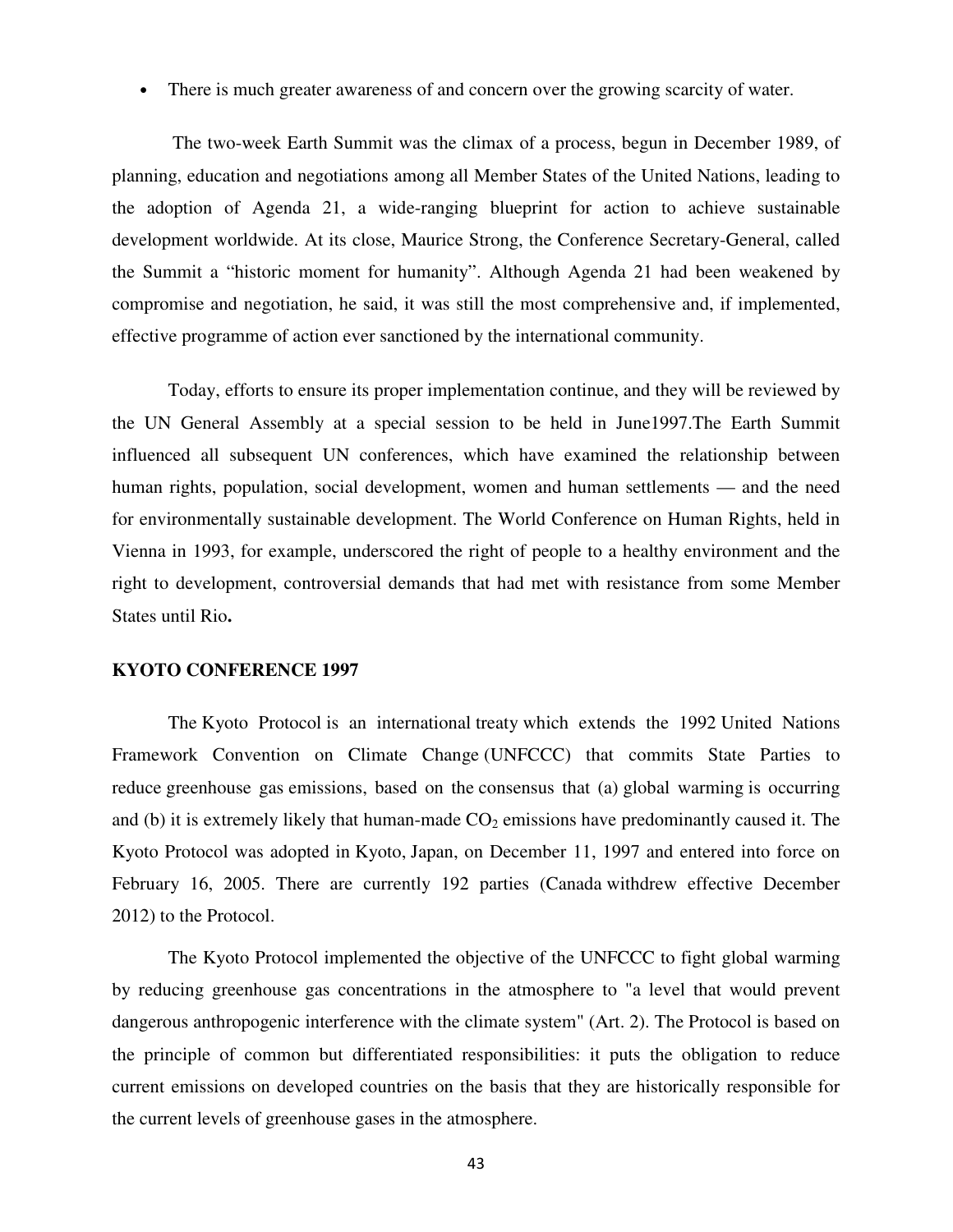The Protocol's first commitment period started in 2008 and ended in 2012. A second commitment period was agreed on in 2012, known as the Doha Amendment to the protocol, in which 37 countries have binding targets: Australia, the European Union (and its 28 member states), Belarus, Iceland, Kazakhstan, Liechtenstein, Norway, Switzerland, and Ukraine. Belarus, Kazakhstan and Ukraine have stated that they may withdraw from the Protocol or not put into legal force the Amendment with second round targets. Japan, New Zealand and Russia have participated in Kyoto's first-round but have not taken on new targets in the second commitment period. Other developed countries without second-round targets are Canada (which withdrew from the Kyoto Protocol in 2012) and the United States (which has not ratified the Protocol). As of July 2016, 66 states have accepted the Doha Amendment, while entry into force requires the acceptances of 144 states. Of the 37 countries with binding commitments, 7 have ratified.

Negotiations were held in the framework of the yearly UNFCCC Climate Change Conferences on measures to be taken after the second commitment period ends in 2020. This resulted in the 2015 adoption of the Paris Agreement, which is a separate instrument under the UNFCCC rather than an amendment of the Kyoto protocol.

# **The Main Goal of the Kyoto Protocol**

This is to control emissions of the main anthropogenic (i.e., human-emitted) greenhouse gases (GHGs) in ways that reflect underlying national differences in GHG emissions, wealth, and capacity to make the reductions. The treaty follows the main principles agreed in the original 1992 UN Framework Convention. According to the treaty, in 2012, Annex I Parties who have ratified the treaty must have fulfilled their obligations of greenhouse gas emissions limitations established for the Kyoto Protocol's first commitment period (2008–2012). These emissions limitation commitments are listed in Annex B of the Protocol.

The Kyoto Protocol's first round commitments are the first detailed step taken within the UN Framework Convention on Climate Change (Gupta *et al.*, 2007). The Protocol establishes a structure of rolling emission reduction commitment periods. It set a timetable starting in 2006 for negotiations to establish emission reduction commitments for a second commitment period The first period emission reduction commitments expired on December 31, 2012.

The ultimate objective of the UNFCCC is the "stabilization of greenhouse gas concentrations in the atmosphere at a level that would stop dangerous anthropogenic interference with the climate system." Even if Annex I Parties succeed in meeting their first-round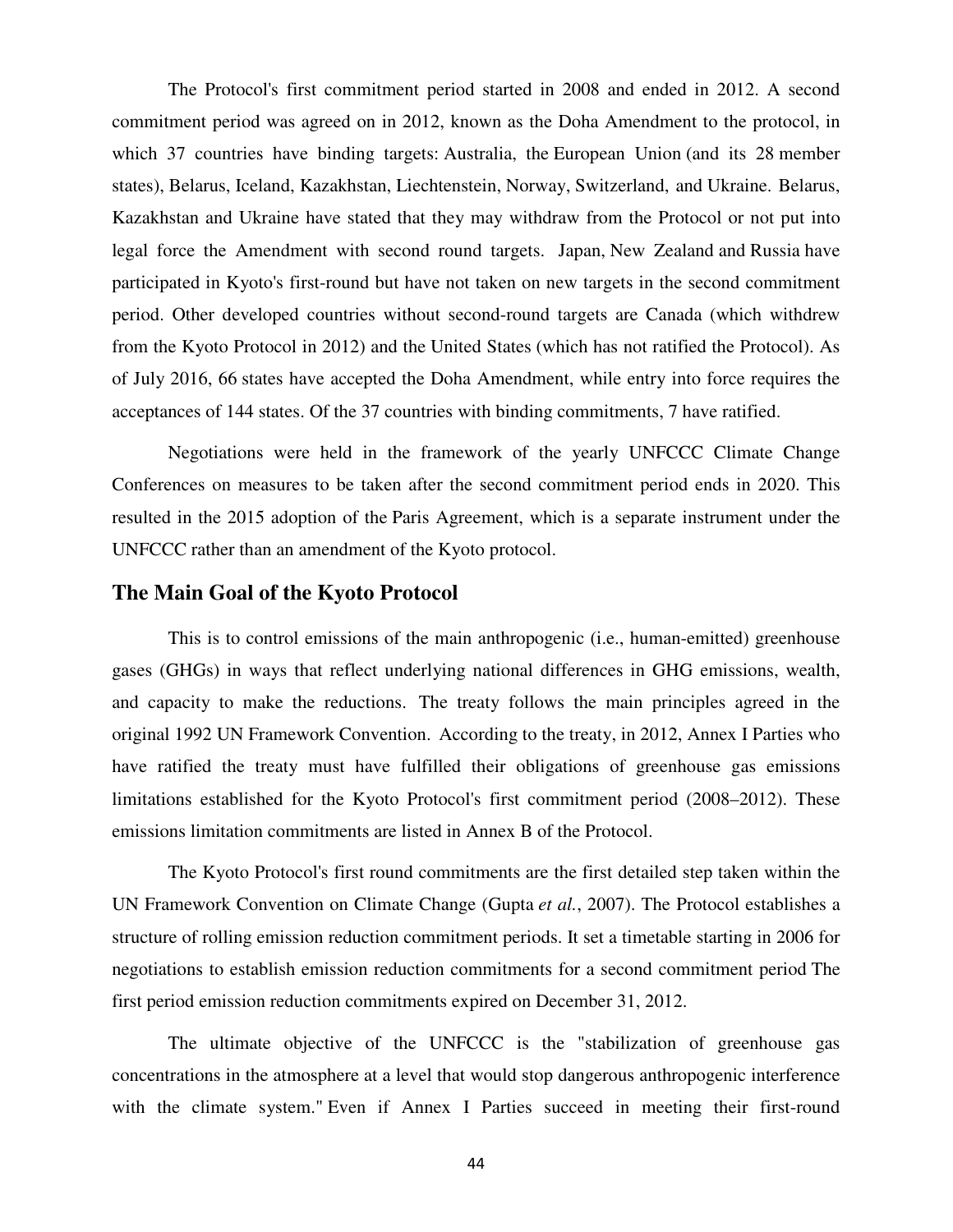commitments, much greater emission reductions will be required in future to stabilize atmospheric GHG concentrations.

### **Some of the Principal Concepts of the Kyoto Protocol are**

- Binding commitments for the Annex I Parties. The main feature of the Protocol is that it established legally binding commitments to reduce emissions of greenhouse gases for Annex I Parties. The commitments were based on the Berlin Mandate, which was a part of UNFCCC negotiations leading up to the Protocol.
- Implementation. In order to meet the objectives of the Protocol, Annex I Parties are required to prepare policies and measures for the reduction of greenhouse gases in their respective countries. In addition, they are required to increase the absorption of these gases and utilize all mechanisms available, such as joint implementation, the clean development mechanism and emissions trading, in order to be rewarded with credits that would allow more greenhouse gas emissions at home.
- Minimizing Impacts on Developing Countries by establishing an adaptation fund for climate change.
- Accounting, Reporting and Review in order to ensure the integrity of the Protocol.
- Compliance. Establishing a Compliance Committee to enforce compliance with the commitments under the Protocol.

The agreement is a protocol to the United Nations Framework Convention on Climate Change (UNFCCC) adopted at the Earth Summit in Rio de Janeiro in 1992, which did not set any legally binding limitations on emissions or enforcement mechanisms. Only Parties to the UNFCCC can become Parties to the Kyoto Protocol. The Kyoto Protocol was adopted at the third session of the Conference of Parties to the UNFCCC (COP 3) in 1997 in Kyoto, Japan.

National emission targets specified in the Kyoto Protocol exclude international aviation and shipping. Kyoto Parties can use land use, land use change, and forestry (LULUCF) in meeting their targets. LULUCF activities are also called "sink" activities. Changes in sinks and land use can have an effect on the climate, and indeed the Intergovernmental Panel on Climate Change's Special Report on Land Use, Land-Use Change and Forestry estimates that since 1750 a third of global warming has been caused by land use change. Particular criteria apply to the definition of forestry under the Kyoto Protocol.

# **2009 United Nations Climate Change Conference**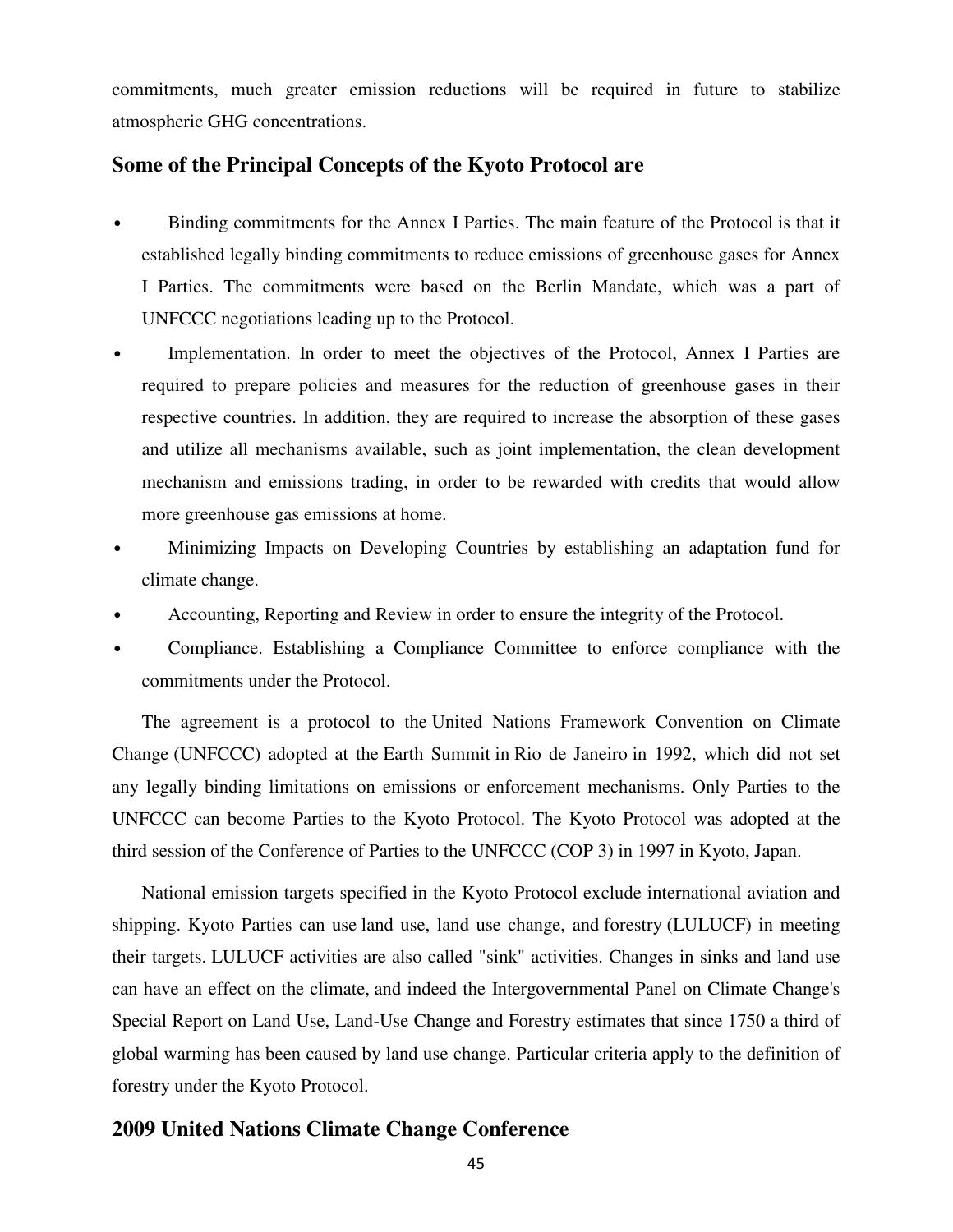The 2009 United Nations Climate Change Conference, commonly known as the Copenhagen Summit, was held at the Bella Centre in Copenhagen, Denmark, between 7 and 18 December. The conference included the 15th Conference of the Parties (COP 15) to the United Nations Framework Convention on Climate Change (UNFCCC) and the 5th Meeting of the Parties (MOP 5) to the Kyoto Protocol. According to the Bali Road Map, a framework for climate change mitigation beyond 2012 was to be agreed there.

 The Copenhagen Accord was drafted by the United States, China, India, Brazil and South Africa on 18 December, and judged a "meaningful agreement" by the United States government. It was "taken note of", but not "adopted", in a debate of all the participating countries the next day, and it was not passed unanimously. The document recognised that climate change is one of the greatest challenges of the present day and that actions should be taken to keep any temperature increases to below 2 °C. The document is not legally binding and does not contain any legally binding commitments for reducing  $CO<sub>2</sub>$  emissions.

The conference was preceded by the Climate Change: Global Risks, Challenges and Decisions scientific conference, which took place in March 2009 and was also held at the Bella Centre. The negotiations began to take a new format when in May 2009 UN Secretary General Ban Ki-moon attended the World Business Summit on Climate Change in Copenhagen, organized by the Copenhagen Climate Council (COC), where he requested that COC councillors attend New York's Climate Week at the Summit on Climate Change on 22 September and engage with heads of government on the topic of the climate problem.

### **Doha Climate Change Conference 2012**

The 2012 United Nations Climate Change Conference was the 18th yearly session of the Conference of the Parties (COP) to the 1992 United Nations Framework Convention on Climate Change (UNFCCC) and the 8th session of the Meeting of the Parties (CMP) to the 1997 Kyoto Protocol (the protocol having been developed under the UNFCCC's charter). The conference took place from Monday 26 November to Saturday 8 December 2012, at the Qatar National Convention Centre in Doha.

The conference reached an agreement to extend the life of the Kyoto Protocol, which had been due to expire at the end of 2012, until 2020, and to reify the 2011 Durban Platform, meaning that a successor to the Protocol is set to be developed by 2015 and implemented by 2020. Wording adopted by the conference incorporated for the first time the concept of "loss and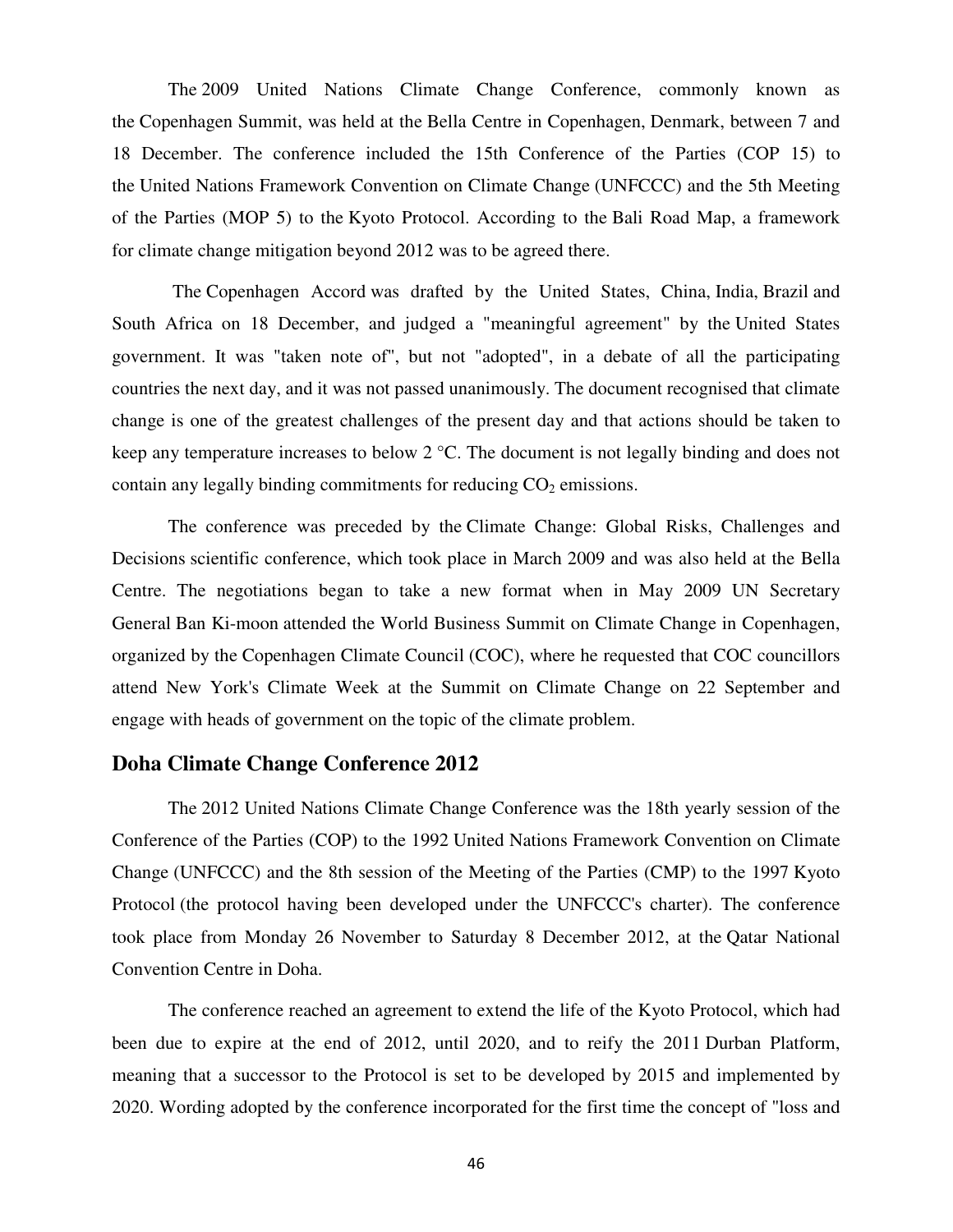damage", an agreement in principle that richer nations could be financially responsible to other nations for their failure to reduce carbon emissions.

The United Nations Climate Change Conferences are annual multi-lateral meetings of governments held in different locations around the world under the sponsorship of the United Nations that serve as a forum for countries to discuss climate change matters. The conferences seek to address the threat of global warming caused by greenhouse gas emissions like carbon dioxide. Between 2000–2011 carbon dioxide growth in the atmosphere was 20% of the total concentration growth since prehistoric level (391,57 ppm in 2011 and 369,52 ppm in 2000) The concentration of carbon dioxide in Earth's atmosphere has reached 391 ppm (parts per million) as of October 2012 versus the pre-industrial concentration was 280 ppm which the consensus of world climate scientists agree is unsustainable.

The conferences are attended by dignitaries and sometimes heads of state from most countries and generally draw significant activity by various environmental advocacy groups. Consequently, the conferences are generally well covered by the world media agencies. The 2012 conference is held at the Qatar National Convention Centre in Doha, and with a projected attendance of 17,000 participants it is expected to be the largest conference to have ever been held in Qatar. The conference is casually called the COP18 / CMP 8 conference but these are technically different but closely related and sometimes integrated conferences. In 2012, the UNFCCC conference serves as an umbrella for seven concurrent and interrelated meeting groups collectively called the Doha 2012 UNFCCC conference. The main conference is also preceded by several topical pre-sessions.

### **The Conference focused on five aspects of climate change**

- Adaptation social and other changes that must be undertaken to successfully adapt to climate change. Adaptation might encompass, but is not limited to, changes in agriculture and urban planning.
- Finance how countries will finance adaptation to and mitigation of climate change, whether from public or private sources.
- Mitigation steps and actions that the countries of the world can take to mitigate the effects of climate change.
- Technology the technologies that are needed to adapt or mitigate climate change and ways in which developed countries can support developing countries in adopting them.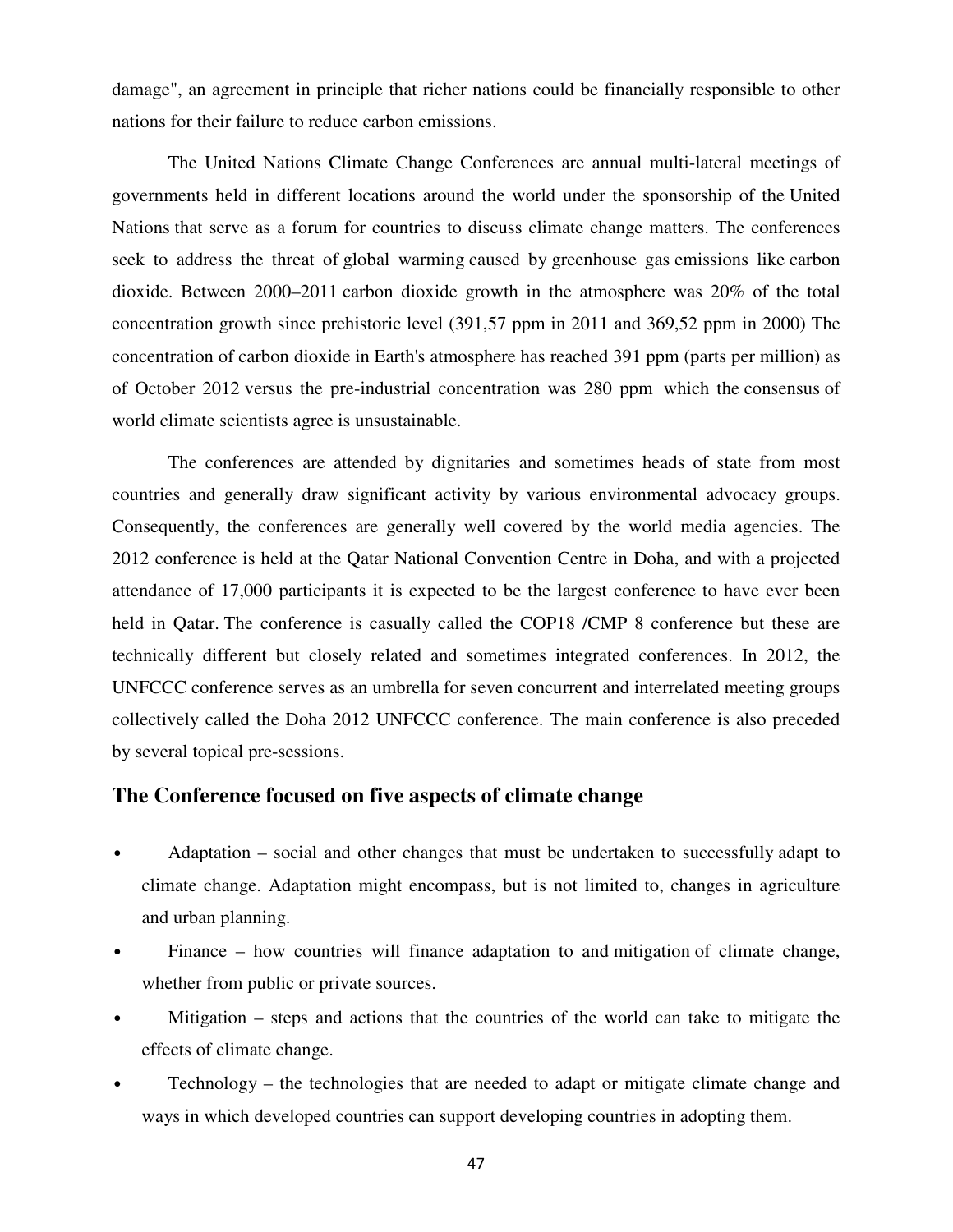• Loss and damage – first articulated at the 2012 conference and in part based on the agreement that was signed at the 2010 United Nations Climate Change Conference in Cancun. It introduces the principle that countries vulnerable to the effects of climate change may be financially compensated in future by countries that fail to curb their carbon emissions.

## **Conclusion**

This unit addresses what are the issues that speak about environmental climate change, pollution and environmental degradation, and resource depletion etc. the conservation movement lobbies for protection of endangered species and natural areas. It also speaks about the effect of green gas house and the conferences which are organized in connection with environmental issues.

# **Questions for Discussion and Reflection**

- 1. Write an essay on "Environmental issues and Global community"
- 2. Describe in detail about Earth summit Rio Conference 1992
- 3. Discuss about "Kyoto Conference and Copenhagen UN climate change conference"
- 4. Write a note on Brundtland Commission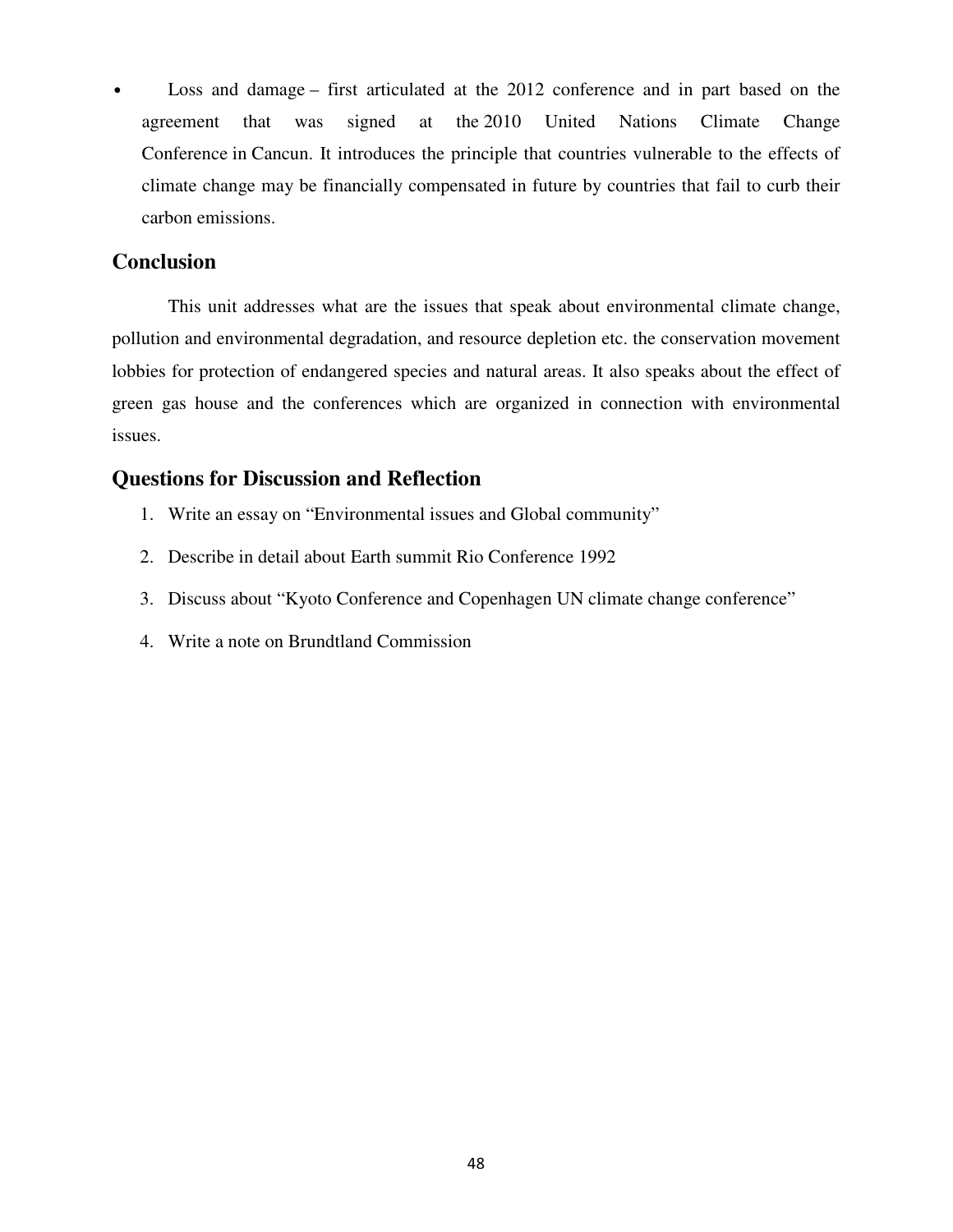# **Unit IV Management and Protection of Environmental**

## **Objectives**

#### **After the completion of the unit, the learners will be able to**

- 1. develop understanding about the impact of human activities on environment.
- 2. realize the importance of International NGO'S and Environment protection.
- 3. discuss the importance of International initiatives to protect Environment.
- 4. understand the significance of International union for Conservation of Nature

# **Introduction**

Environmental management involves the management of all components of the biophysical environment, both living (biotic) and non-living (abiotic). This is due to the interconnected and network of relationships amongst all living species and their habitats. The environment also involves the relationships of the human environment, such as the social, cultural and economic environment with the bio-physical environment. Our very survival in this planet Earth depends on the proper management of environment. Every living species in this plant require air, water for survival. All living beings are interdependent directly or indirectly. The survival of trees and forests will bring good rainfall and good agriculture. Every living body need clean air, water and soil for survival and healthy life. Due to enormous increase in population and stress on environmental factors like air, water and soil, it is now urgently needed to frame guidelines and rules for the management of environment in a proper way. A good management of environment can only bring a sustainable life to all in this planet earth.

# **Effect of Human Activities on the Environment**

Humans impact the environment in several ways. Common effects include decreased water quality, increased pollution and greenhouse gas emissions, depletion of natural resources and contribution to global climate change.

### **Water Pollution**

One of the biggest impacts humans have on aquatic systems is excess nutrient inputs. Nutrients, like nitrogen and phosphorus, are essential to the health and survival of aquatic plants and animals. However, humans introduce large quantities of nutrients, primarily through overuse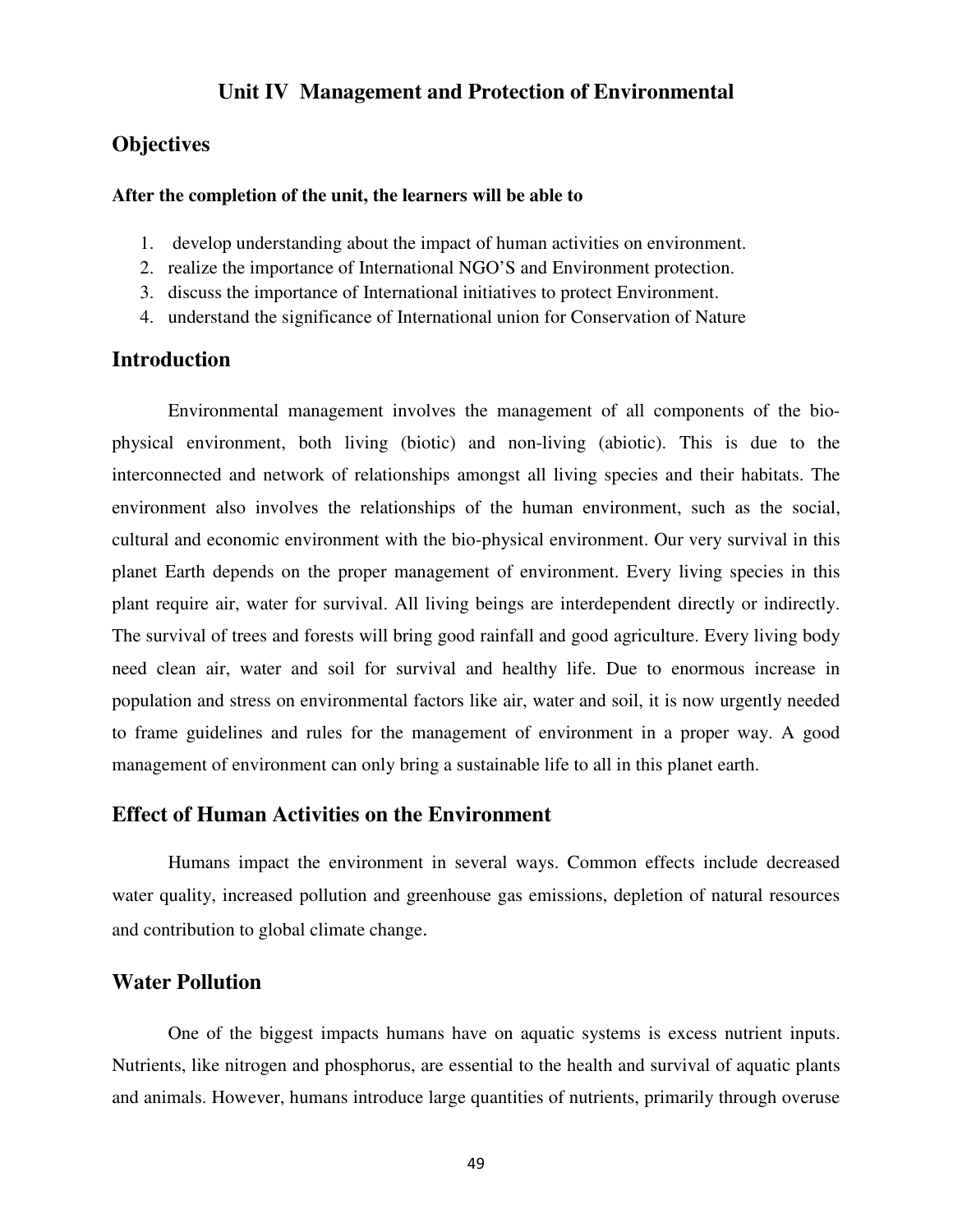of fertilizers. Too many nutrients can rapidly reduce water quality by causing overgrowth of certain bacteria and algae that use the oxygen necessary for other species to survive.

# **Air Pollution**

The majority of air pollution is the result of human activities. For example, increased fossil fuel combustion from motor vehicles, industrial factories and power plants all pump large quantities of air pollutants, such as carbon monoxide, ozone and nitrous oxides, into the atmosphere. Other air pollutants, such as lead-based compounds, can lead to serious health effects like cancer, or other types of reproductive effects and birth defects.

# **Climate Change**

Human activities are largely responsible for an increase in temperature around the globe, primarily due to carbon dioxide and other greenhouse gas emissions. This increase in temperature is leading to changes in where crops can grow and where certain fish or animals can be found, all vital for feeding an increasing human population. The rise in global temperatures is also causing glaciers to melt, releasing water that causes sea levels to rise and threaten coastal communities and economies that rely on coastal resources.

# **Effects of Agriculture Activities on Environment**

The effects of agriculture on the environment can be broadly classified into three groups, viz. local, regional and global:

**i. Local Changes:** These occur at or near the site of farming. These changes/effects include soil erosion and increase in sedimentation downstream in local rivers. Fertilizers carried by sediments can cause eutrophication of local water bodies. Polluted sediments can also transport toxins and destroy local fisheries.

**ii. Regional Changes:** They generally result from the combined effects of farming practices in the same large region. Regional effects include deforestation, desertification, large scale pollution, increases in sedimentation in major rivers.

**iii. Global Changes:** These include climatic changes as well as initially extensive changes in chemical cycles.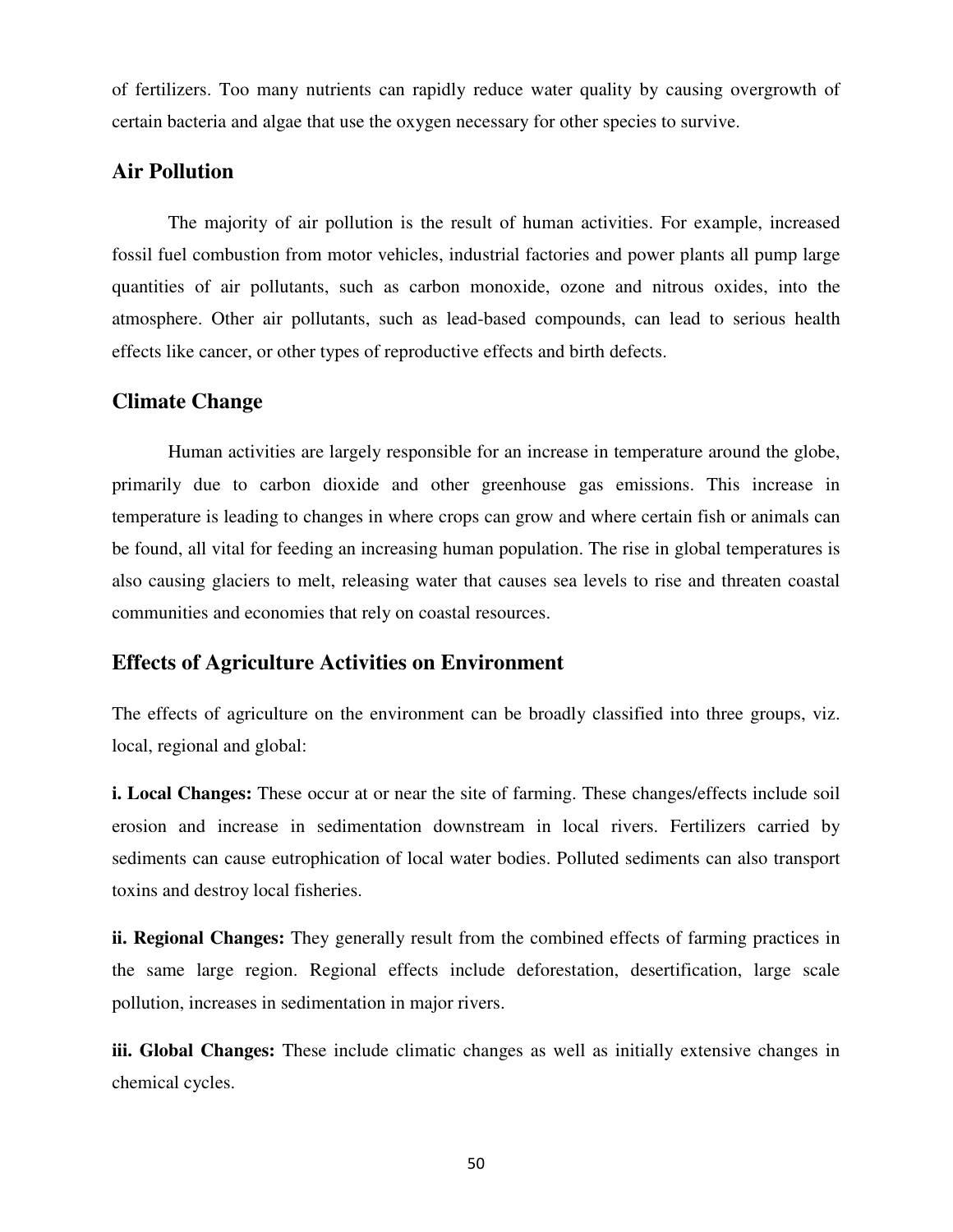- **Deforestation**: The slash and burn of trees in forests to clear the land for cultivation and frequent shifting result in loss of forest cover.
- **Soil Erosion:** Clearing of forest cover exposes the soil to wind, rain and storms, thereby resulting in loss of top fertile layer of soil.
- **Depletion of Nutrients:** During slash and burn the organic matter in the soil gets destroyed and most of the nutrients are taken up by the crops within a short period, thus making the soil nutrient poor which forces the cultivators shift to another area.

# **Eutrophication**

Excessive use of N and P fertilizers in the agricultural fields leads to another problem, which is not related to the soil, but relates to water bodies like lakes. A large proportion of nitrogen and phosphorus used in crop fields is washed off and along with runoff water reach the water bodies causing over nourishment of the lakes, a process known as Eutrophication

# **Pesticides Related Problems**

A pesticide is any substance or mixture of substances intended for preventing, destroying, repelling or mitigating any pest. A pesticide may be a chemical substance, biological agent (such as a virus or bacterium), antimicrobial, disinfectant or device used against any pest. Pests include insects, plant pathogens, weeds, molluscs, birds, mammals, fish, nematodes (roundworms), and microbes that destroy property.

# **Water Logging**

Over irrigation of croplands by farmers for good growth of their crop usually leads to water logging. Inadequate drainage causes excess water to accumulate underground and gradually forms a continuous column with the water table.

# **Salinity**

Salinity refers to increased concentration of soluble salts in the soil. It results due to intensive agricultural practices. Due to poor drainage of irrigation and flood waters, the dissolved ill o in these waters accumulates on the soil surface.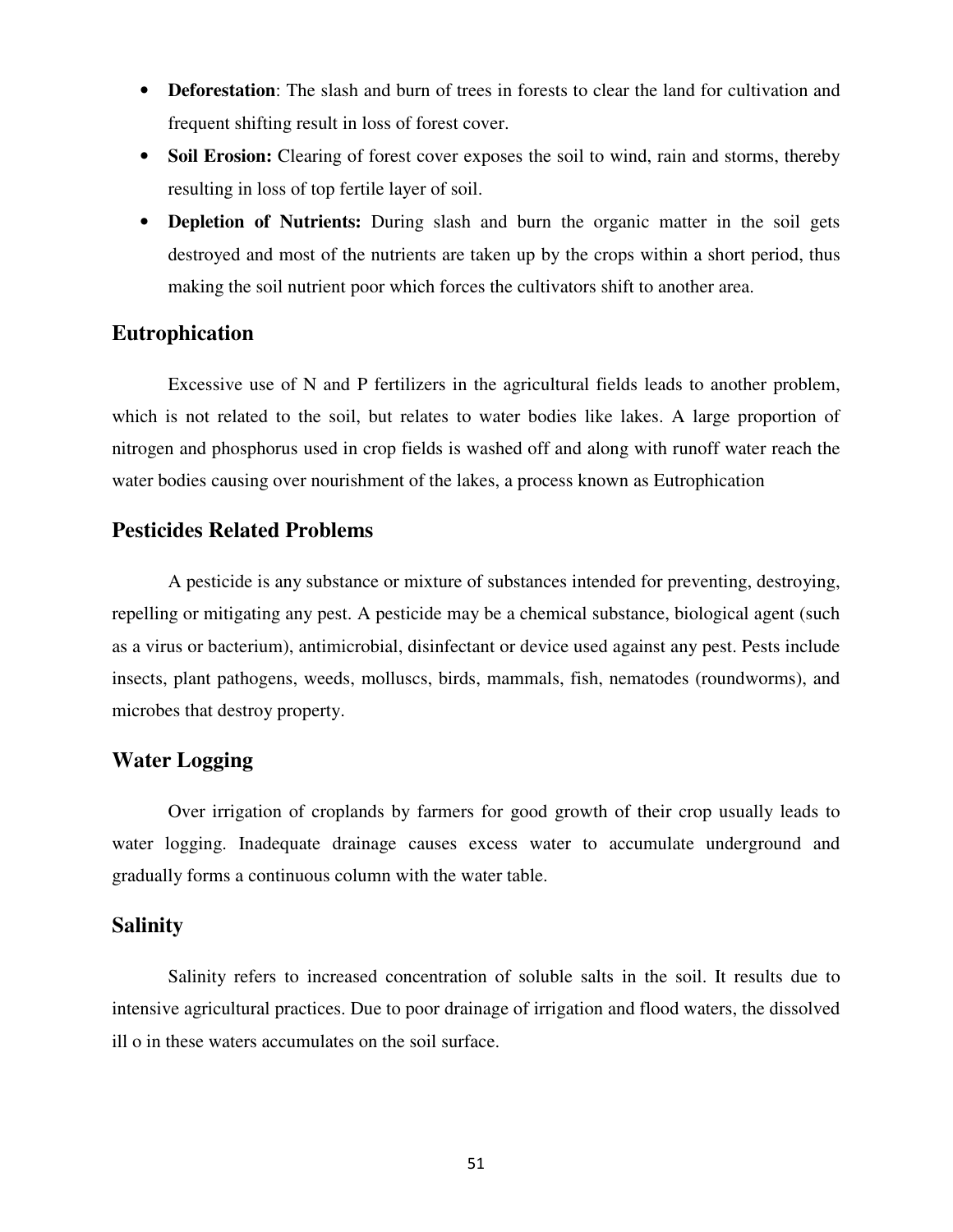# **Effects of Housing Activities on Environment**

Housing characteristics includes home decorations pet keeping and other environmental factors have significant impact on the health of the residents.

- $\triangleright$  The poor housing can have profound, directly measurable effects on physical and mental health of the residents.
- $\triangleright$  The air-tight sealing of modern buildings has helped in reducing spiralling energy costs but it has contributed significantly to the health problems arisen due to indoor air pollution.
- $\triangleright$  Several building materials continue to affect the indoor air quality. These materials used as solvents, finishes and cleansers for maintenance and protection of building materials can cause 'sick building syndrome'.

Production of plastics is also associated with generation of the greenhouse gas namely carbon dioxide (CO2), volatile organic compounds (VOCs) and polyvinyl chloride (PVC), which are harmful because of global warming potential of CO2 and health related problems of the latter two. Disposal of PVCs is a major problem.

- $\triangleright$  The indoor air pollution is a major source of public exposure to air pollutants having potential to cause chronic health problems.
- $\triangleright$  The sources of formaldehyde in modem buildings include building materials, smoking, household products, and the use of un-vented, fuel-burning appliances, like gas stoves or kerosene space heaters.
- $\triangleright$  In the houses, offices or workplaces, the most significant sources of formaldehyde are likely to be pressed wood products made using adhesives that contain urea-formaldehyde (UF) resins.
- $\triangleright$  Formaldehyde is also present in tobacco smoke, natural gas and kerosene.
- $\triangleright$  Benzene is a solvent used in petrol, ink, oil, paint, plastic and rubber.
- Trichloroethylene is used in metal degreasers, dry cleaning solvents, inks, paints, lacquers, varnishes and adhesives.
- $\triangleright$  Ozone from copying machines.
- $\triangleright$  Fumes from cleaning solvents.
- Even our kitchen trash-bin contributes a huge volume of illness-causing bacteria and unpleasant odour to indoor air. Cockroach droppings trigger allergic asthma.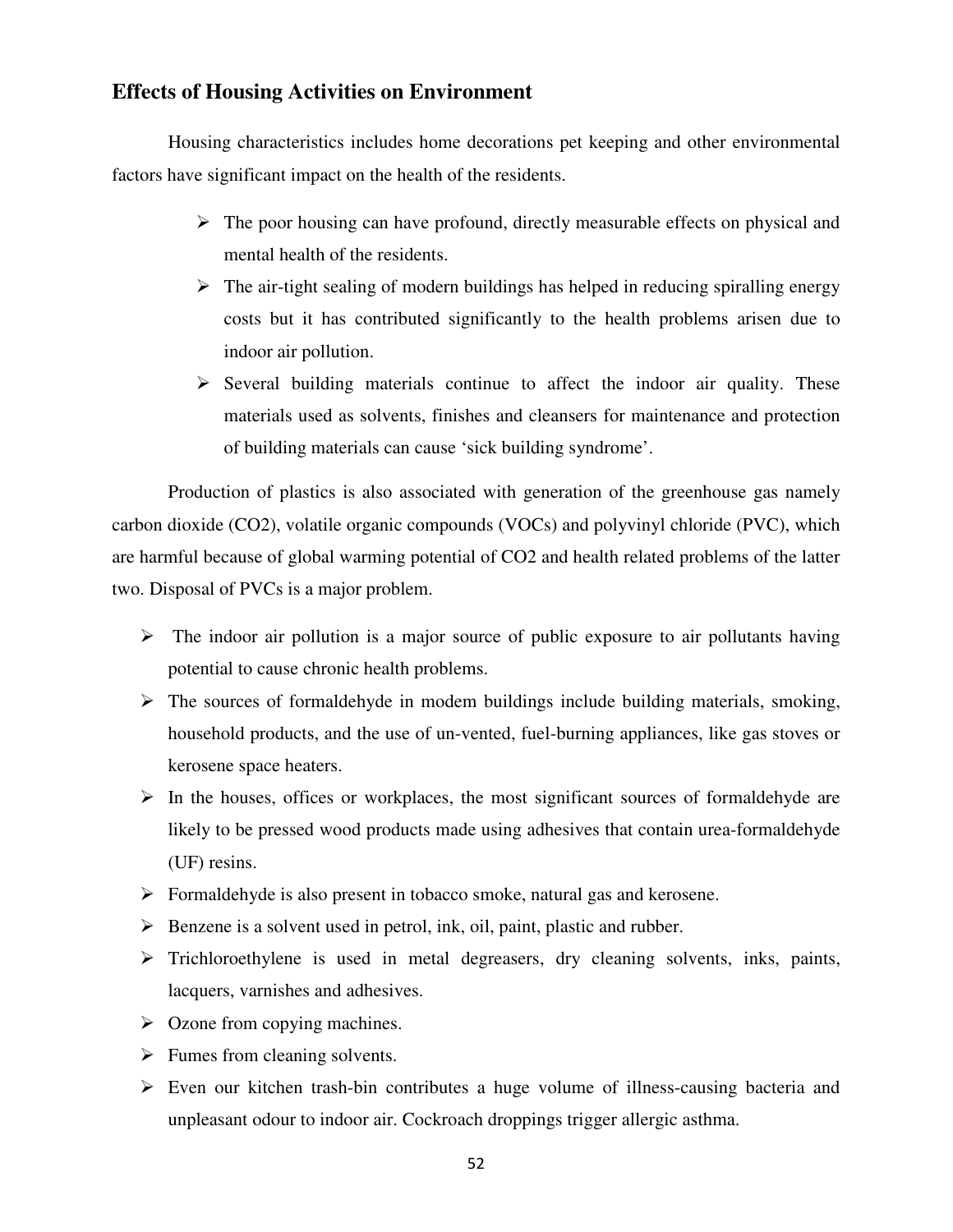# **Role of Non-Governmental Organizations (NGO) in Environment Protection**

Non-Governmental Organization is a broad term, which includes charity organizations, advisory committees and various other professional organizations. NGOs in India are spread across the country and they have close contacts with communities. They are involved in the whole spectrum of developmental activities from creating environmental awareness to undertaking watershed development: from disaster management to sustainable livelihoods; from joint forest management to giving inputs to policies. They range from clubs, which encourage nature camping to agencies, which undertake research and monitoring.

There are large number of NGOs in India and other countries that are exclusively working for environmental, protection, conservation, and awareness. The number of these nongovernmental organizations which are actively involved in environmental protection in our country is, in fact, more than in any of the developing country. Increasingly, the government is viewing NGOs not only as agencies that will help them to implement their programs, but also as partners shaping policy and programs.

NGOs are now playing an important role in framing the environmental policy, mobilizing public support for environmental conservation, and protecting the endangered species of forests and animals. Environmental organizations such as Earth watch and Sea Shepherd Conservation Society have been successful in creating awareness about the environmental dangers in using drift nets in the commercial fishing industry.

Some of the international environmental organizations are Greenpeace, Worldwide Fund for Nature' (WWF), Earth First, etc. Let us now have a detailed discussion on some of the environmental organizations and their efforts in protecting environment.

# **Greenpeace**

Greenpeace is an environment-friendly international organization, which aims at promoting environmental awareness. It is an independent, campaigning organization, addressing the environmental abuse through direct, non-violent confrontations with governments and companies. It exposes the global environmental problems and provides solutions for a healthy environment.

53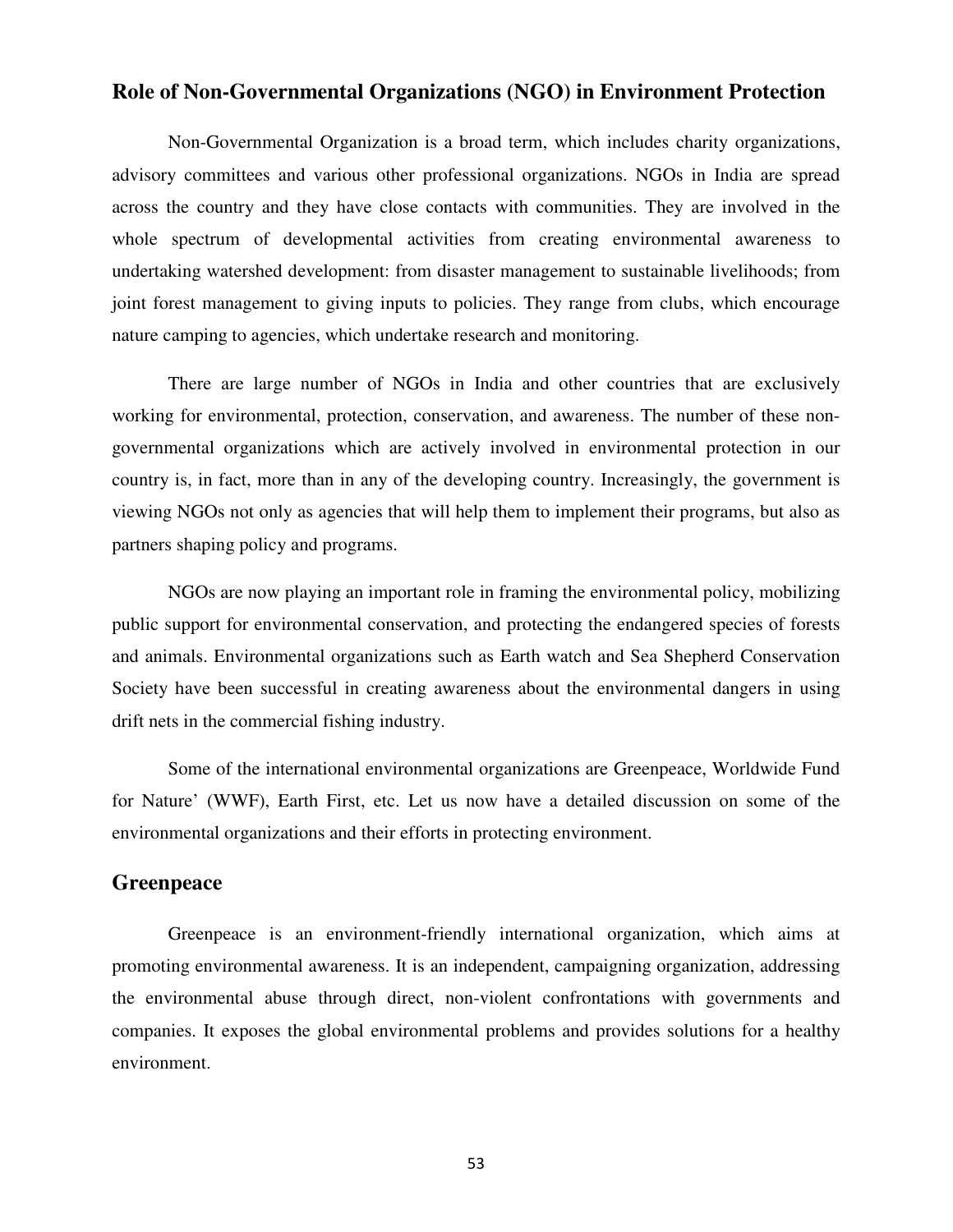Greenpeace focuses on the most crucial worldwide threats to our planets biodiversity and environment.

#### **It campaigns to:**

#### **1. Stop Climate Change**

The extensive use of oil, gas, fuel, and other energy resources leads to climatic changes, which results in global warming. In order to stop climate change, Greenpeace is campaigning on various fronts. It has been researching to stop climate change and to promote clean energy solutions.

#### **2. Protect Ancient Forests**

Many forests of the world are in crisis. The plants and animals are facing the threat of extinction. People living in forests and depending on them for their livelihood are also under threat. Greenpeace takes up the responsibility to save the forests and provides solutions for the same.

#### **3. Save the Oceans**

Greenpeace's save the oceans campaign currently focuses on four major threats to the world's oceans: overfishing, pirate fishing, whaling, and intensive shrimp aquaculture.

#### **4. Stop Whaling**

Commercial Whaling has resulted in the decline of the world's whale population. In order to stop commercial whaling, Greenpeace is working on many fronts. Through political work public outreach and by adopting non-violent direct, action against the whalers at sea. Greenpeace is fighting against commercial whaling.

#### **5. Say No to Genetic Engineering**

Genetic engineering enables creation of plants, animals and micro-organisms through the manipulation of genes. The organisms, which are produced through genetic engineering when interbred with the natural organisms lead to new environments, which are uncontrolled.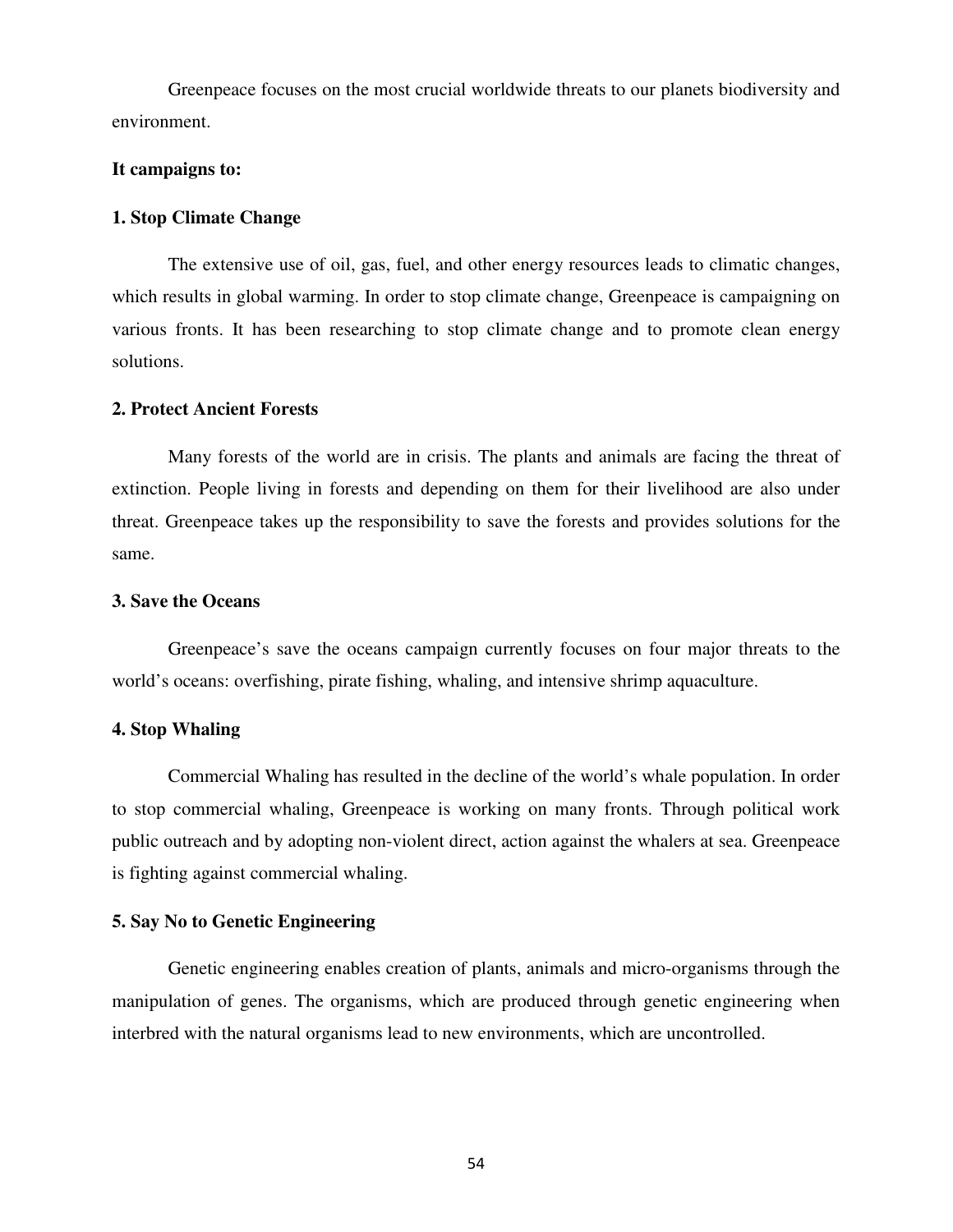#### **6. Stop the Nuclear Threat**

Greenpeace campaigns against the use of nuclear power as its use has never been peaceful. It leads to accidents, deaths, and disasters. Radiation released into the environment through the nuclear tests has led to the contamination of soil, air, rivers, and oceans, causing cancer and other diseases in people.

### **7. Eliminate Toxic Chemicals**

Greenpeace also campaigns against toxic chemicals, as they prove to be a global threat to the health and environment.

#### **8. Encourage Sustainable Trade**

Greenpeace opposes the current form of globalization that is increasing corporate power. It demands that the World Trade Organization (WTO) adopt a policy of trade, which works for all and that preserves and restores the environment. Governments must work toward achieving sustainable development.

# **Worldwide Fund for Nature (WWF)—India:**

WWF is an international organization for wildlife conservation with its focus on protecting particular species of wildlife fauna. As its range of activities broadened, the international organization believed that its name no longer reflected the scope of its activities and became the Worldwide Fund for Nature in 1986. But the affiliated groups in the United States and Canada retained the original name. The organization is now simply, referred to as WWF.

WWF-India is committed to protecting and saving the already degraded and threatened natural bounties in the country. The organization is today dedicated to the conservation of natural habitats and ecosystems in India.

WWF-India was established as a Charitable Trust in 1969. With its network of State/Divisional and Field Offices spread across the country to implement its programs, WWF-India is the largest and one of the most experienced conservation organizations in the country.

The Secretariat of the organization functions from New Delhi. The organization is part of the WWF family with 27 independent national organizations. The coordinating body, the WWF International, is located at Gland in Switzerland.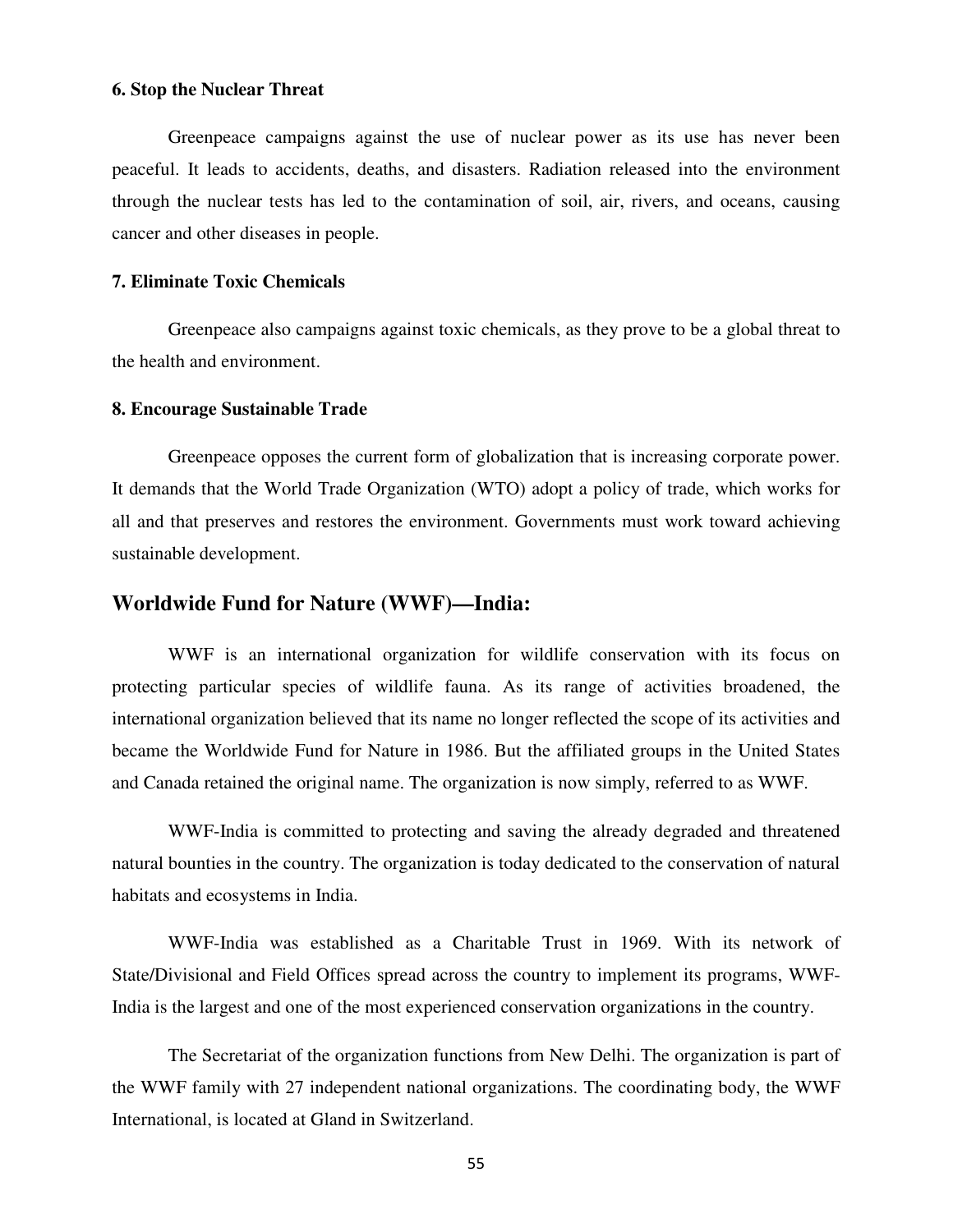In order to suit India's specific ecological and socio-cultural situation, WWF-India articulated its mission in 1987 as follows: "The promotion of nature conservation and environmental protection as the basis for sustainable and equitable development."

#### **The WWF-India Mission has the following program components**

- 1. Promoting India's ecological security; restoring the ecological balance.
- 2. Conserving biological diversity.
- 3. Ensuring sustainable use of the natural resource base.
- 4. Minimizing pollution and wasteful consumption, promoting sustainable lifestyles.

WWF-India implements its conservation programs through Field Programs, Public Policy, Education, Communications, NGO Networking, and Resource Mobilization.

## **International Union for Conservation of Nature**

The **International Union for Conservation of Nature** (**IUCN** officially **International Union for Conservation of Nature and Natural Resources**) is an international organization working in the field of nature conservation and sustainable use of natural resources. It is involved in data gathering and analysis, research, field projects, advocacy, and education. IUCN's mission is to "influence, encourage and assist societies throughout the world to conserve nature and to ensure that any use of natural resources is equitable and ecologically sustainable".

IUCN was established in 1948. It was previously called the **International Union for the Protection of Nature** (1948–1956) and the **World Conservation Union** (1990–2008).Over the past decades, IUCN has widened its focus beyond conservation ecology and now incorporates issues related to sustainable development in its projects. Unlike many other international environmental organisations, IUCN does not itself aim to mobilize the public in support of nature conservation. It tries to influence the actions of governments, business and other stakeholders by providing information and advice, and through building partnerships. The organization is best known to the wider public for compiling and publishing the IUCN Red List of Threatened Species, which assesses the conservation status of species worldwide.

IUCN has a membership of over 1400 governmental and non-governmental organizations. Some 16,000 scientists and experts participate in the work of IUCN commissions on a voluntary basis. It employs approximately 1000 full-time staff in more than 50 countries. Its headquarters are in Gland, Switzerland.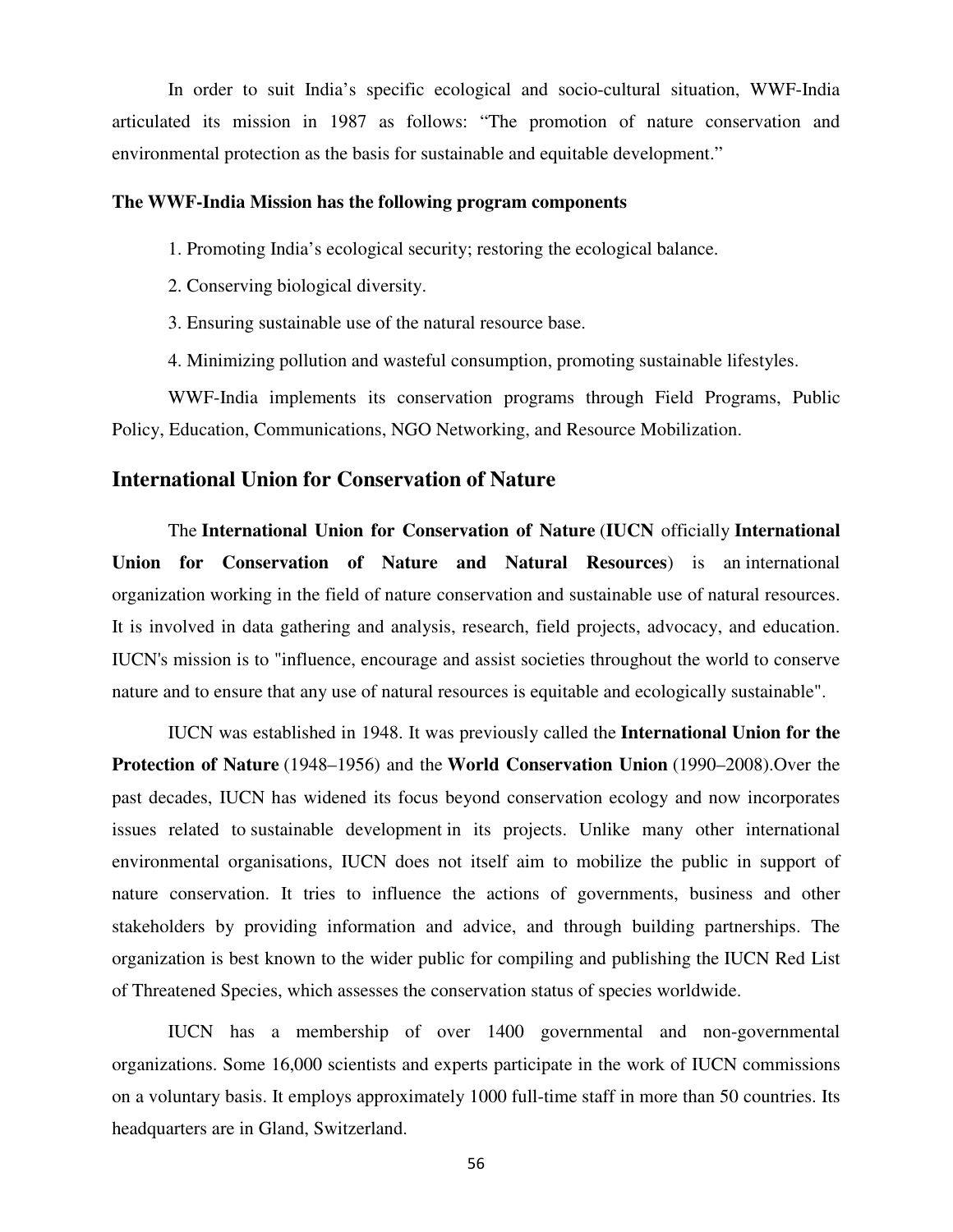IUCN has observer and consultative status at the United Nations, and plays a role in the implementation of several international conventions on nature conservation and biodiversity. It was involved in establishing the World Wide Fund for Nature and the World Conservation Monitoring Centre.

### **Environmental Protection strategies**

Studies carried out on the state of environment in the country indicate a dangerous situation which might reach disastrous proportions. The reasons for such an impending calamity are not difficult to assess. A burgeoning population having crossed the billion mark coupled with large scale rural – urban migration has put unbearable strain on the already over – stretched infrastructure of towns and cities. The civic agencies cannot cope up with the increasing demands for water and power supply, sanitation, sewage and waste management, etc.,

 Depleted water availability, shortage of power, non-availability of land for garbage disposal, increase in the number of vehicles, non-effective controls on emissions, absence of water conservation schemes, depletion of tree cover due to mushrooming commercial and housing complexes, add up to the complexities which urban areas face. Lowering of water table, selected cultivation of cash crops which are water intensive, destruction of trees for wood as construction material, extensive degradation and salination of agricultural land are some aspects which need to be addressed and ameliorative mitigation actions taken. Environmental protection is an integral part of the development process and cannot be considered in isolation from it. This involves a holistic approach and understanding of issues which are best handled with the participation of all concerned. It also involves changing of attitudes and lifestyles, such that we minimise and reduce the impacts on environment.

### **National Green Tribunal Act**

**National Green Tribunal Act, 2010** (NGT) is an Act of the Parliament of India which enables creation of a special tribunal to handle the expeditious disposal of the cases pertaining to environmental issues. It draws inspiration from the India's constitutional provision of Article 21, which assures the citizens of India the right to a healthy environment.

## **Definition**

The legislate Act of Parliament defines the National Green Tribunal Act, 2010 as follows,"An Act to provide for the establishment of a National Green Tribunal for the effective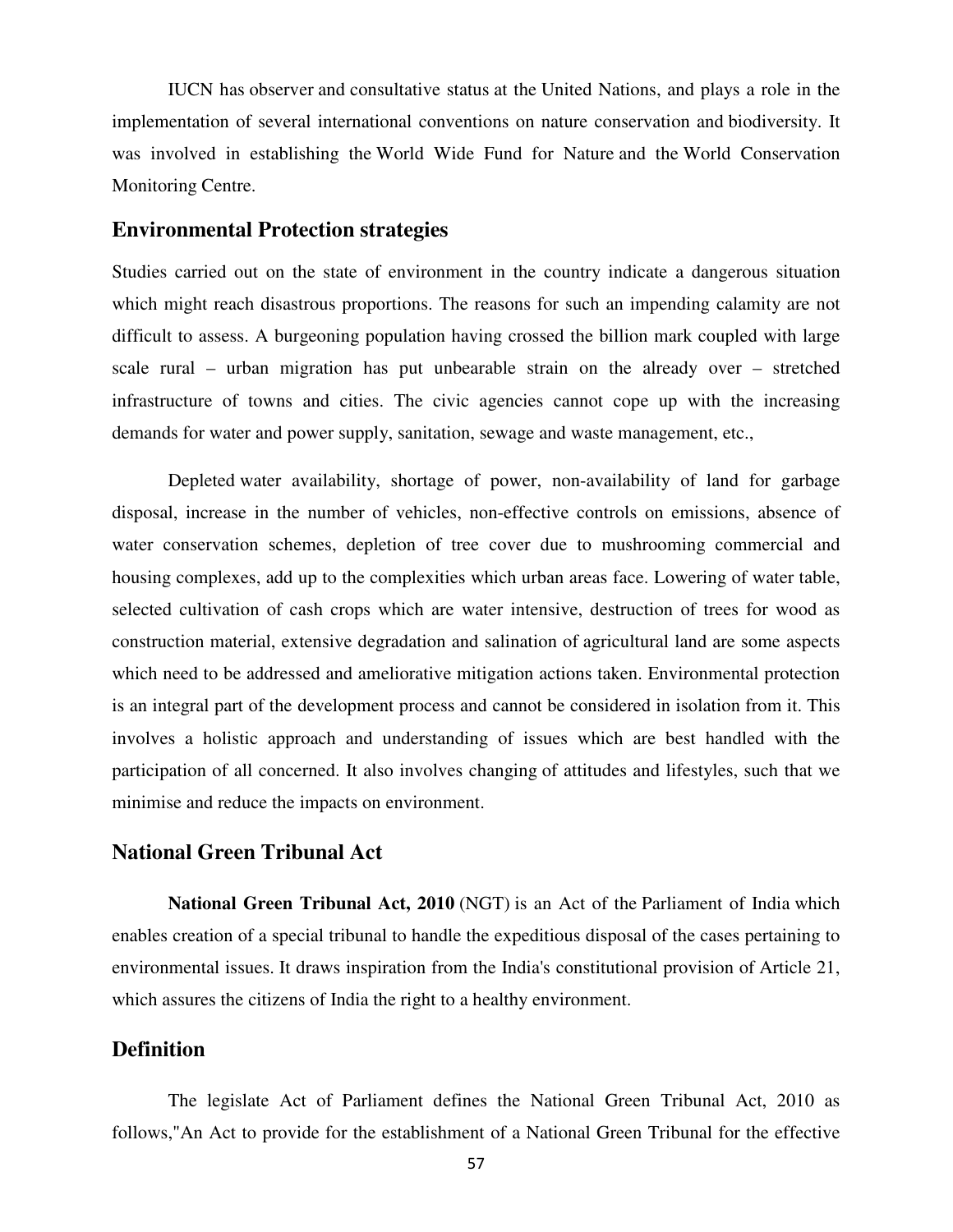and expeditious disposal of cases relating to environmental protection and conservation of forests and other natural resources including enforcement of any legal right relating to environment and giving relief and compensation for damages to persons and property and for matters connected therewith or incidental thereto".<sup>[4]</sup>

The Tribunal's dedicated jurisdiction in environmental matters shall provide speedy environmental justice and help reduce the burden of litigation in the higher courts. The Tribunal shall not be bound by the procedure laid down under the Code of Civil Procedure, 1908, but shall be guided by principles of natural justice. The tribunal is mandated to make and endeavour for disposal of applications or appeals finally within 6 months of filing of the same.Initially, the NGT is proposed to be set up at five places of sittings and will follow circuit procedure for making itself more accessible; New Delhi is the Principal Place of Sitting of the Tribunal and Bhopal, Pune, Kolkata, Allahabad and Chennai shall be the other place of sitting of the Tribunal.<sup>[7]</sup>

Also Tribunal is competent to hear cases for several acts such as Forest (Conservation) Act, Biological Diversity Act, Environment (Protection) Act, Water & Air (Prevention & control of Pollution) Acts etc. and also have appellate jurisdiction related to above acts after establishment of Tribunal within a period of 30 days of award or order received by aggrieved party. The Bill says that decision taken by majority of members shall be binding and every order of Tribunal shall be final. Any person aggrieved by an award, decision, or order of the Tribunal may appeal to the Supreme Court within 90 days of commencement of award but Supreme Court can entertain appeal even after 90 days if appellant satisfied SC by giving sufficient reasons.

### **Functions of Central Pollution Control Board**

The mandate of the Central Pollution Control Board is to set environmental standards in India, lay down ambient standards and coordinate the activities of State Pollution Control Boards.

According to section 16 of the Water (Prevention and Control of Pollution) Act, 1974, the Central Board has been assigned to discharge the functions as follows

**(a) Advise the Central Government** The Central Pollution Control Board can advise the Central Government on any matter concerning the prevention and control of water pollution.

**(b) Co-Ordination with State Board** Central Pollution Control Board is to Co-ordinate the activities of the State Boards and resolve dispute among them.

58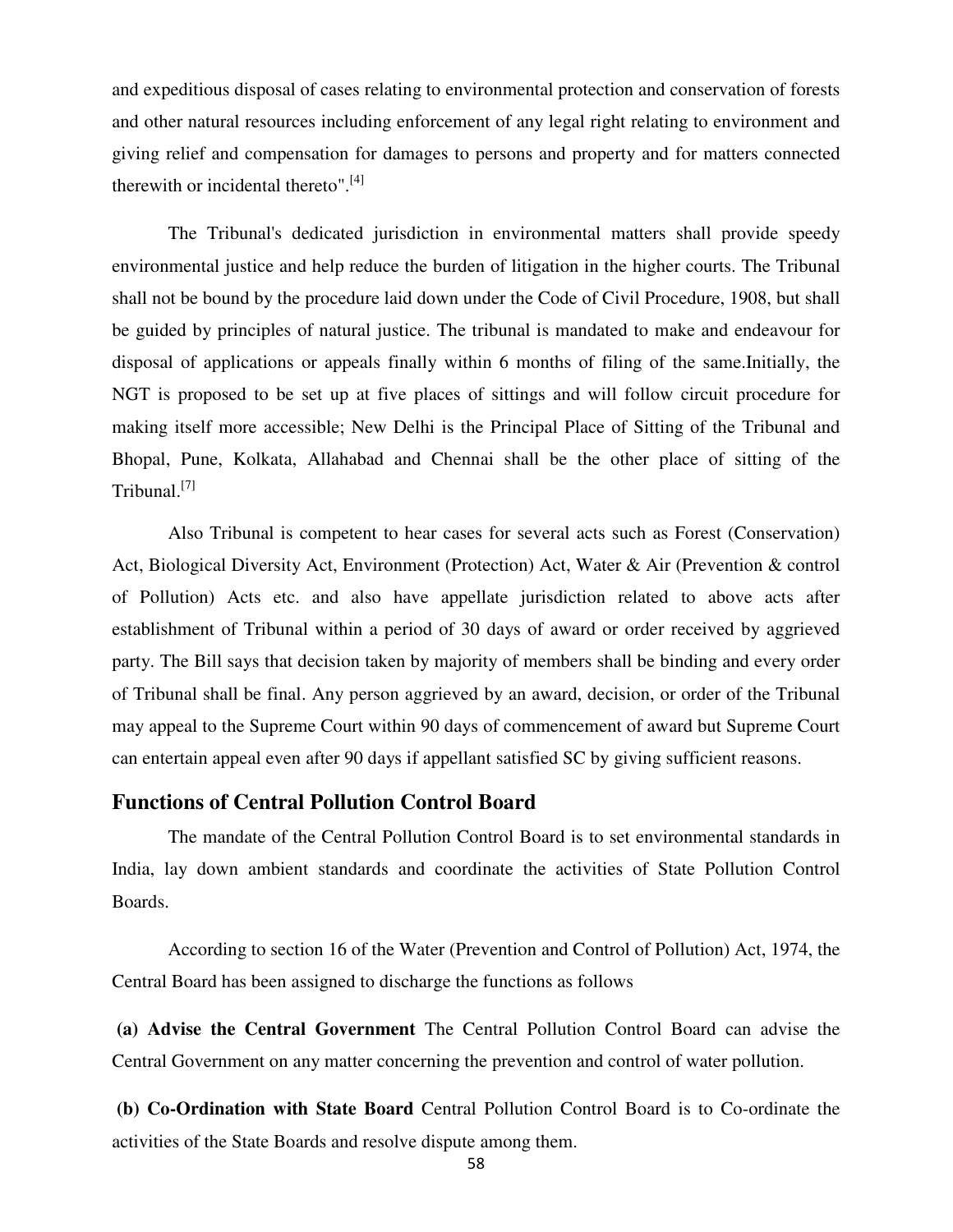**(c) Technical Assistance/Guidance to State Boards** Central Pollution Control Board is to provide technical assistance and guidance to the State Boards, carry out and sponsor investigations and research relating to problem of water pollution and prevention, control or abatement of water pollution.

**(d) Training Programme** Central Pollution Control Board is to plan and organize the training of persons engaged or to be engaged in programmes for the prevention, control or abatement of water pollution.

**(e) Organising Comprehensive Programme** Central Pollution Control Board is to organise through mass media a comprehensive programme regarding the prevention and control of water pollution.

**(f) Functions as State Board** By the Amending Act, 1988, the Central Board can perform such of the functions of any State Board as may be specified in an order made under section 18(2) of the Water (Prevention and Control of Pollution) Act, 1974 i.e., "power to give directions"-"every State Board shall be bound by such directions in writing as the Central Government or the State Government may give to it.

**(g) Publication of Statistical/Technical Data** Central Pollution Control Board is to Collect, compile and publish technical and statistical relating to water pollution and the measures devised for its effective prevention and control and prepare manuals, codes or guides relating to treatment and disposal of sewage and trade effluents and disseminate information connected therewith.

**(h) Laying Down Standard for A Stream/Well** Central Pollution Control Board is to lay down, modify or annul, in consultation with the State Government concerned the standards for a stream or well.

**(i) Execution of Programme at National Level** Central Pollution Control Board is to plan and cause to be executed by a nationwide programme for the prevention, control or abatement of water pollution.

## **Functions of State Pollution Control Boards**

In terms of section 17 of the Water (Prevention and Control of Pollution) Act, 1974, the State Board has to perform the following functions: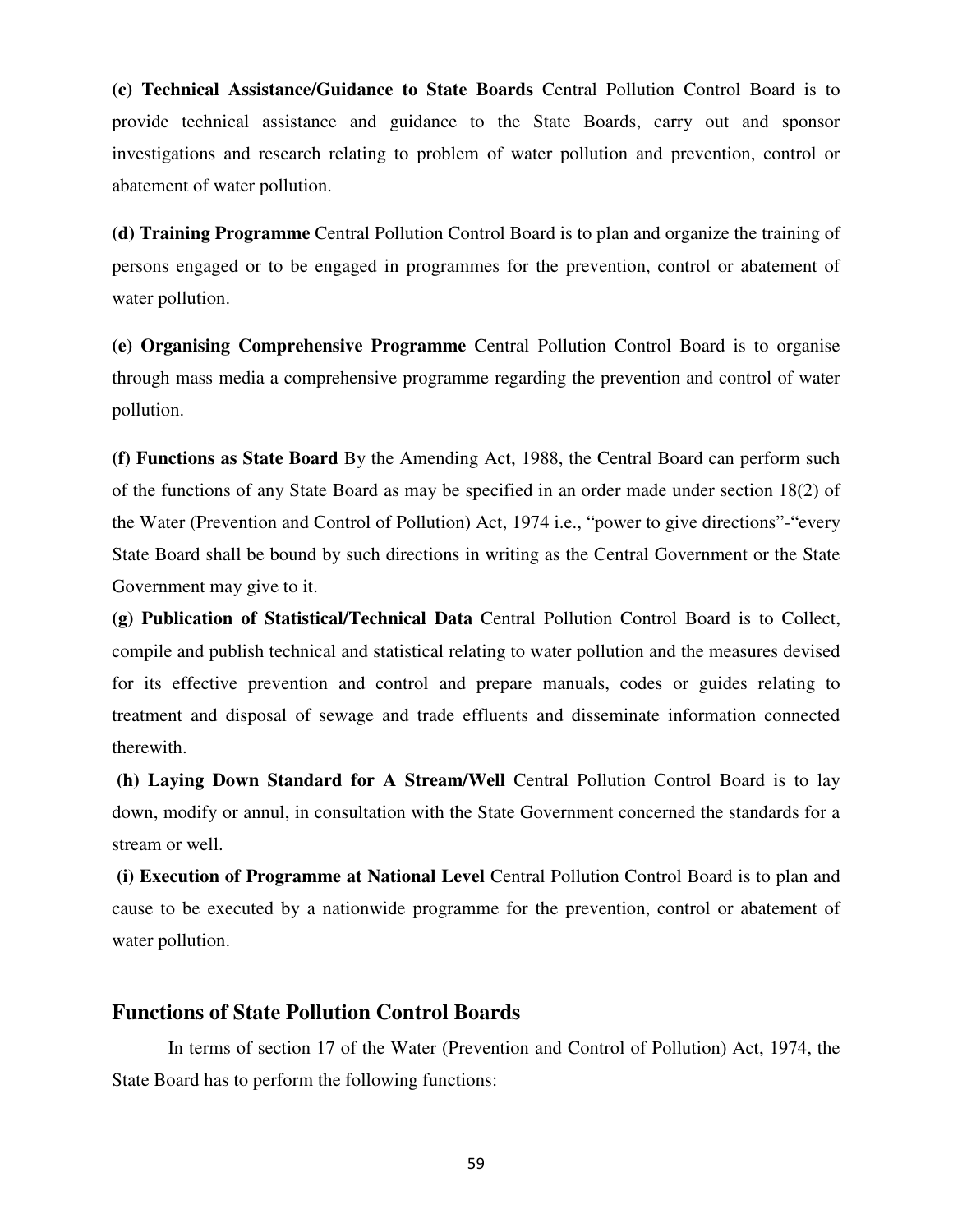**(a) Planning Comprehensive Programme** the State Pollution Control Board is to plan a comprehensive programme for the prevention, control or abatement of pollution of streams and wells in the state and to secure the execution thereof.

**(b) Advisory functions** The State Pollution Control Board is to advise the state government on any matter concerning the prevention, control or abatement of water pollution.

**(c) Dissemination of Information** the State Pollution Control Board is to collect and disseminate information relating to water pollution and the prevention, control or abatement thereof.

**(d) Investigation and research** The State Pollution Control Board is to encourage, conduct and participate in investigation and research relating to problems of water pollution and prevention, control or abatement of water pollution.

**(e) Organising training programme** The State Pollution Control Board is to collaborate with the Central Board in organising the training of persons engaged in programmes relating to prevention, control or abatement of water pollution and to organise mass education programmes relating thereto.

**(f) Inspection of sewage/trade effluents plants** The State Pollution Control Board is to inspect sewage or trade effluents works and plants for the treatment of sewage and trade effluents, and to review plans, specifications or other data relating to plants setup for the treatment of water, works for the purification thereof and the system of the disposal of sewage or trade effluents or in connection with the grant of any consent as required by the Water (Prevention and Control of Pollution) Act, 1974.

**(g) Lay down Standards for Causing Discharge of Water** The State Pollution Control Board is to lay down, modify or annul effluents standards for the sewage and trade effluents and for the quality of receiving waters resulting from the discharge of effluents and to classify water of the state.

**(h) Economical Methods of Treatment of Sewage** the State Pollution Control Board is to evolve economical and reliable methods of treatment of sewage and trade effluents, having regard to the peculiar conditions of soil, climate and water resources in different regions.

**(i) Methods Regarding Utilization of Sewage** the State Pollution Control Board is to evolve methods of utilization of sewage and suitable trade effluents in agriculture.

**(j) Methods of Disposal of Sewage** The State Pollution Control Board is to evolve efficient methods of disposal of sewage and trade effluents on land, as are necessary on account of the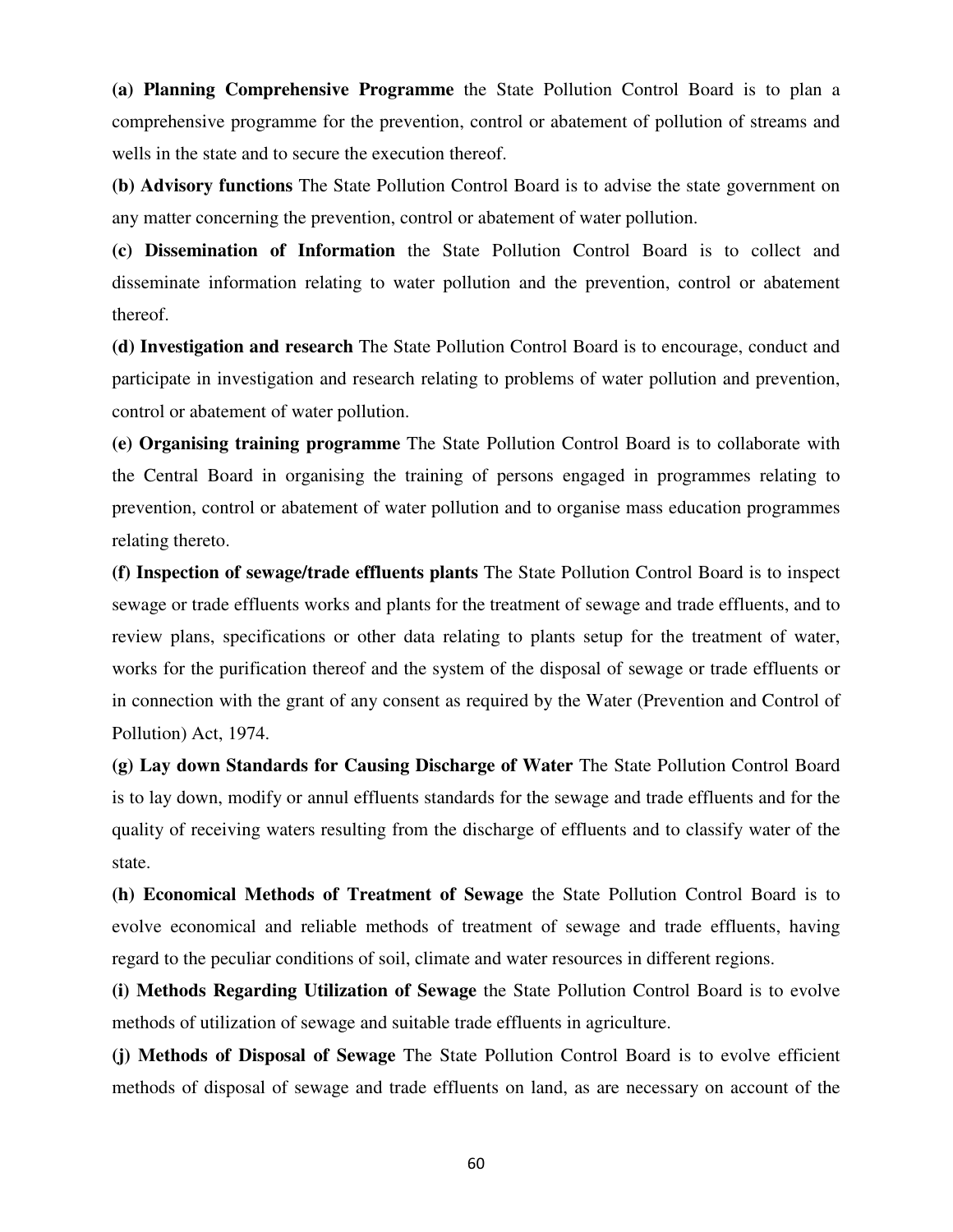predominant conditions of scant stream flows that do not provide for major part of the year, the minimum degree of dilution.

**(k) Laying Down Standards for Treatment of Sewage** The State Pollution Control Board is to lay down the standards of treatment of sewage and trade effluents to be discharged into any particular stream taking into account the minimum fair weather dilution available in that stream and the tolerance limits of pollution permissible in the water of the streams after the discharge of suit effluents.

**(l) Advisory Functions** the State Pollution Control Board is to advise the state government about the location of any industry the carrying out of which is likely to pollute a stream or well Besides the aforesaid statutory functions, the State Board is also to perform functions as may be prescribed from time to time, or may be entrusted to it by the Central Pollution Control Board or the State Government.

# **Conclusion**

Environmental management is the management of the impact and interaction of human societies on the environment. Environmental Management is the practice of keeping soil, air and water safe for humans and wildlife. An environmental management system addresses the environmental impact of an organization's activities and establishes goals and procedures that will improve the impact it has on the environment and human health.

# **Questions for Discussion and Reflection**

- 1. Explain the need and dimensions of environment.
- 2. What are the impacts of Human Activities on Environment?
- 3. Write an essay on International NGO'S and Environmental protection.
- 4. Discuss Environmental protection strategies initiated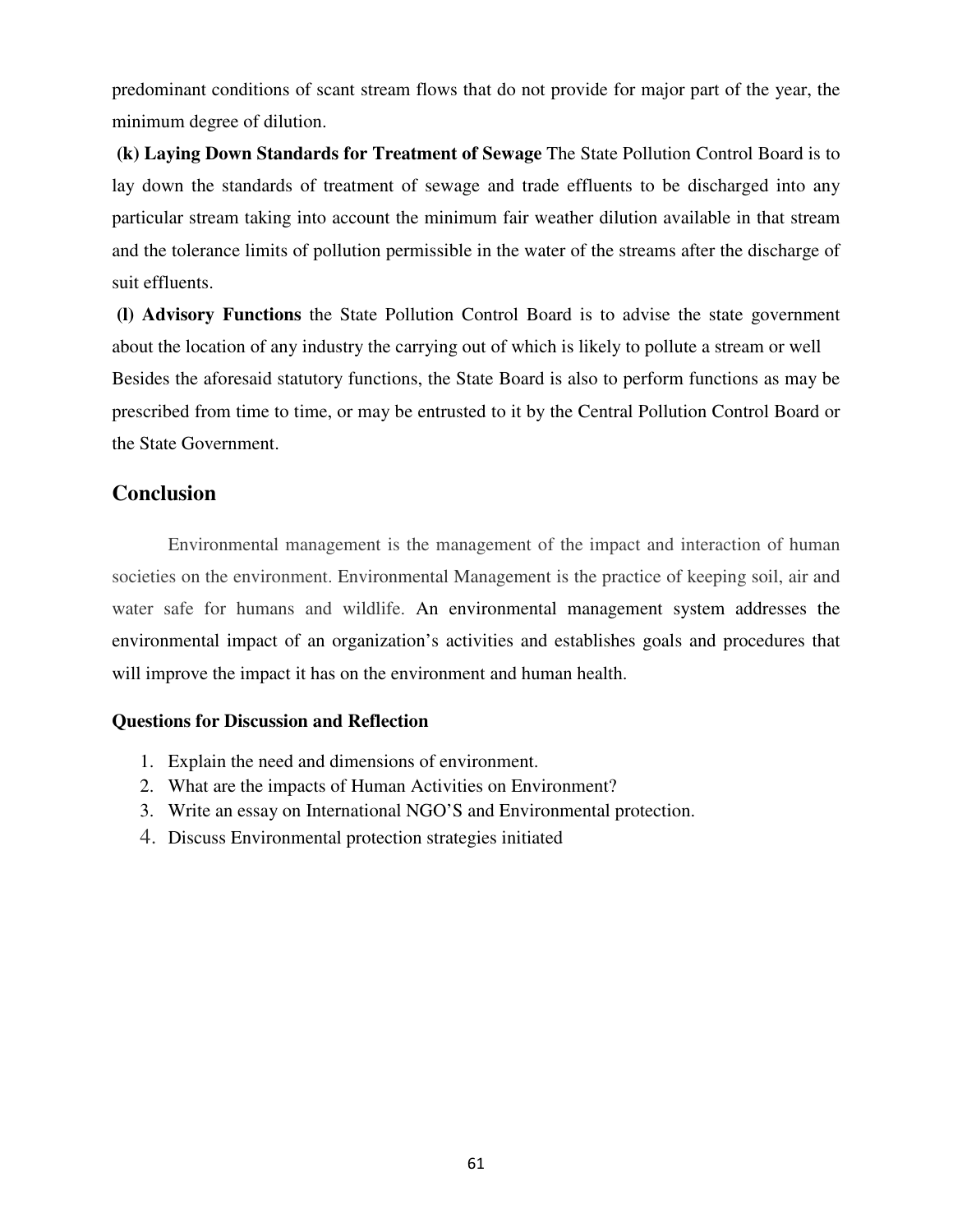### **UNIT V ENVIRONMENTAL EDUCATION IN SCHOOL CURRICULUM**

#### **Objectives**

#### **After the completion of the unit, the learners will be able to**

- 1. Describe the environmental education in school curriculum.
- 2. Explain the different stages of environmental education.
- 3. Identify the innovative methods of teaching environmental education.
- 4. Discuss the problems faced in teaching environmental education.

# **Status of Environmental Education in School Curriculum**

Environmental Education has been introduced in school curriculum at pre-school level, Elementary level and higher secondary level both in state board (Tamil Nadu) schools and in Central Board (CBSE). Both syllabuses are prepared in accordance with the National Policy of Education in 1986.

 Environmental Education is inter-disciplinary in nature. It involves subject matter from natural science and social science. NCERT has developed national curriculum for all stages of education specially emphasizing the aspects of general awareness, land resources and their uses, food and nutrition, conservation, pollution, health and hygiene and man in nature of Environmental Education.

#### **Pre-school Level**

At pre-school level, a general awareness about the personal hygiene and environmental cleanliness are introduced in a simplified version through a number of colourful diagrammatic illustrations. Rhymes related to nature are also introduced. The Government of Tamil Nadu has introduced *scientific Tamil (Ariviyal Tamil)* also various levels in school curriculum, environmental education is one of the components included in the text book of Scientific Tamil. This book is published by the Tamil Nadu Text Book Society, Chennai-6.

#### **Elementary Level**

 At Elementary level, the focus is stressed towards the environmental cleanliness. The concept of "ENVIRONMENT" is introduced. The relationship between the child and the environment is emphasized. The child understands that he/she is surrounded by land, water, air, plants and animals. The role of environment is brought out through storytelling and singing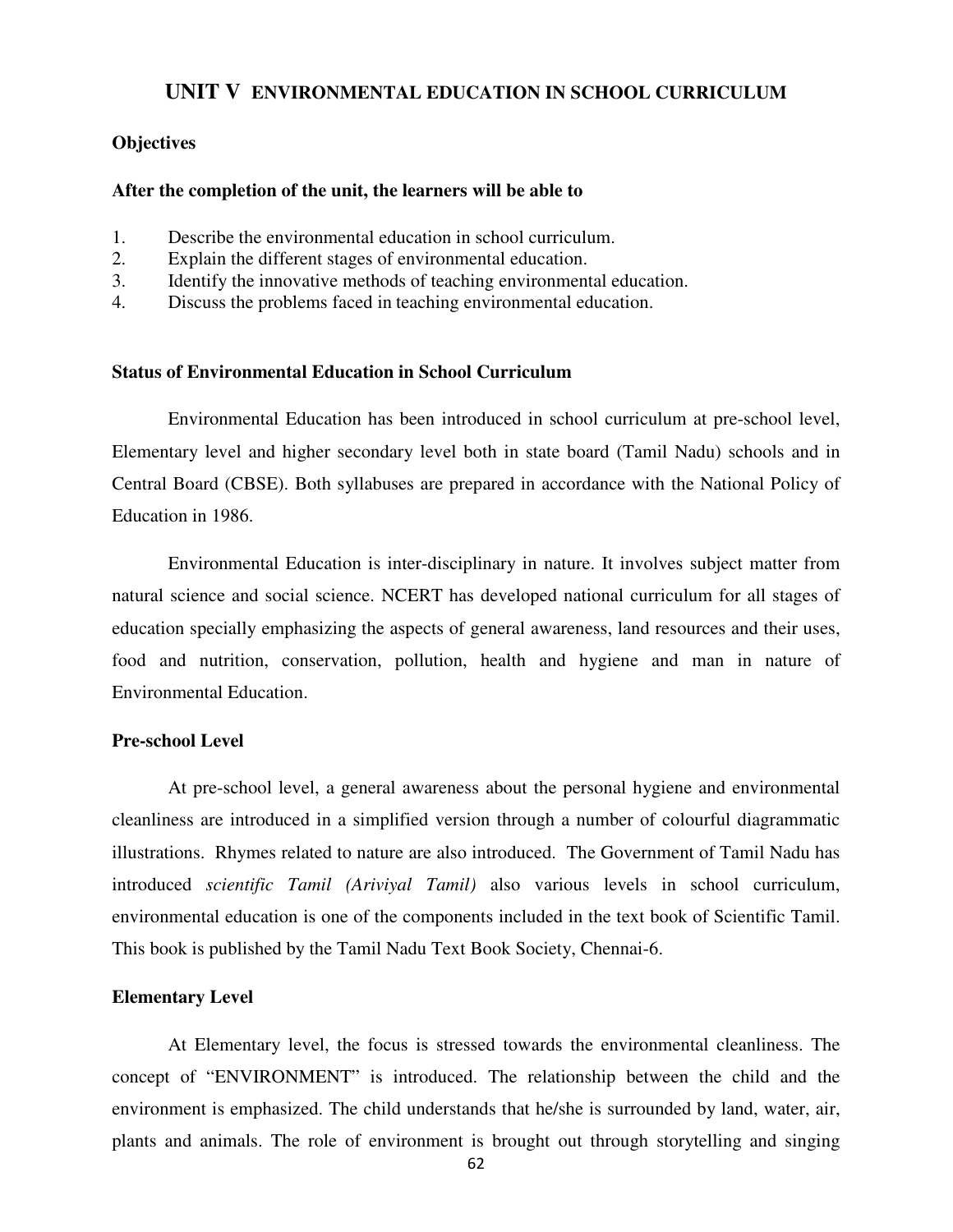songs. But less emphasis is given to various practical activities in connection with environmental education.

## **Secondary Level**

The concepts of environmental education have been provided in the text books of science and social science in state of Tamil Nadu. The course materials are built on fundamental understanding of ecological and bio-geographical principles. The important objectives are to understand the ecological principles and issues, and to know about the conservation. At the  $6<sup>th</sup>$ standard level, the environmental hygiene is explained in scientific Tamil Text Books.

### **In** *sixth* **standard level**

- Primary Energy
- Water Harvest(through song)
- Environmental hygiene
- Medicinal plant
- Life without disease

Similarly, in  $7<sup>th</sup>$  standard of scientific Tamil the following concepts related to environmental education are introduced:

- Protection of soil, tree(through songs)
- Electricity from clouds
- A search for plants
- Noise pollution
- Chemicals in our daily life
- Food as medicine
- Biosphere
- Green house effect
- Ozone layer depletion
- Wind power
- Use of fertilizers and pesticides
- Environmental laws and acts
- Environmental concepts also extend to subject areas like Language and Social Science, which reinforce learning and Internalization of all such concepts.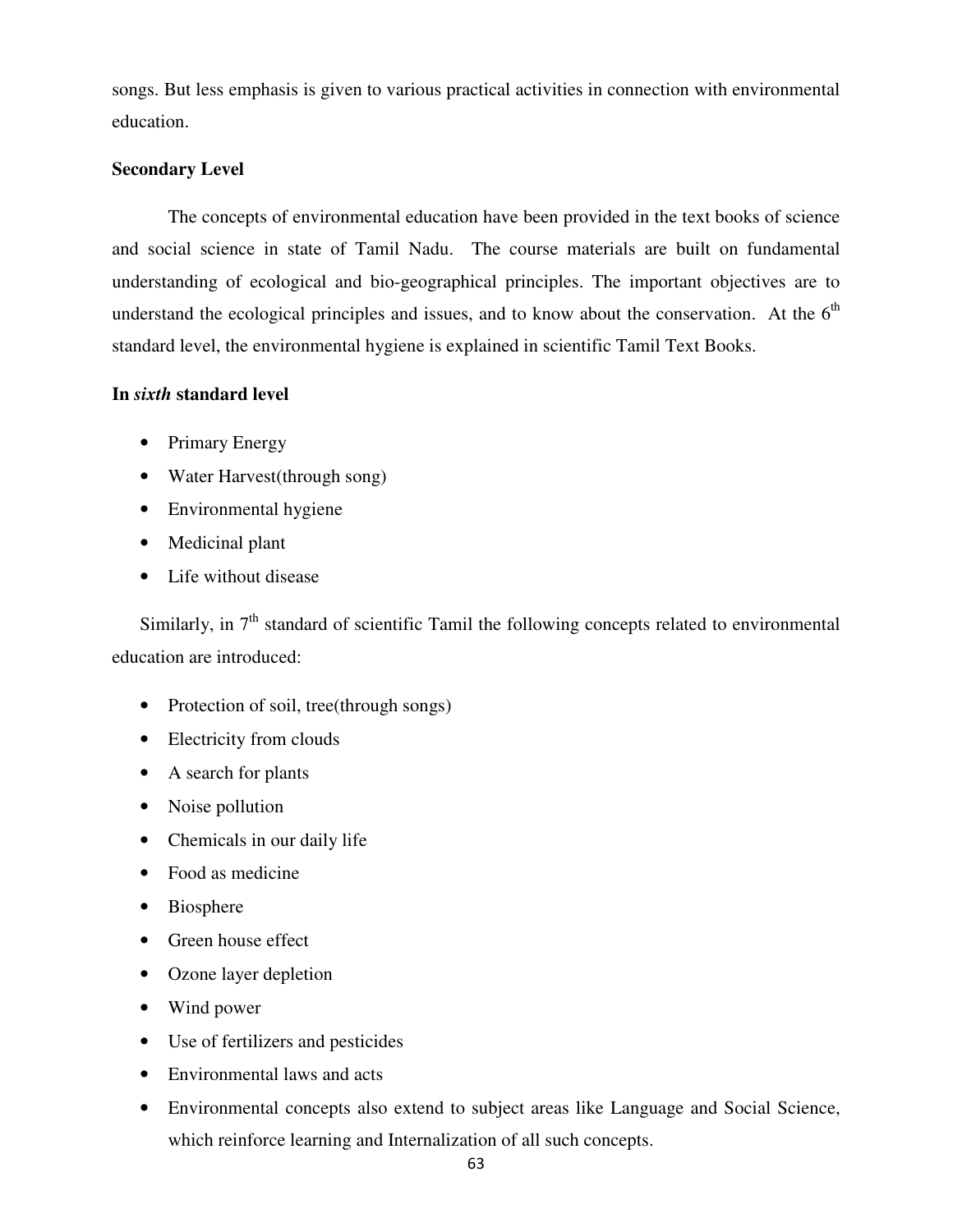#### **Higher Secondary Level**

 In general, at higher secondary level, only those students selecting science subjects like Mathematics, Physics, Chemistry and Biology are exposed to environmental education. Majority of the concepts are found in the text books of Biology, Chemistry and Geography, which are optional subjects. Students opting for any one of these subjects would accordingly benefit in different aspects of environmental education.

 The coverage of environmental education concepts in the text books of various subjects includes:

- Environment and sustainable development
- Atmospheric pollution-Global Warming
- Acid rain
- Water pollutions-International Standards of Drinking water
- Land pollution-pesticides
- Ecology

Some of the activities pertaining to Environmental Education from primary, elementary, secondary and higher secondary level.

#### **Environmental Education At Different Levels Of Education**

Environmental Education is a process that allows individuals to explore environmental issues engages in problem solving and take action to improve the environment. As a result, individuals develop a deeper understanding of environmental issues and have the skill to make informed and responsible decisions.

#### **Meaning of Environmental Education**

 Environmental Education is one that helps individuals to become more knowledgeable about their environment and to develop the responsible environmental behaviour and skills so that they can improve the qualities of the environment.

#### **Definition of Environmental Education**

 Environmental Education is aimed at introducing a citizenry that is knowledgeable concerning the biophysical environment and its associated problems, aware of how to help solve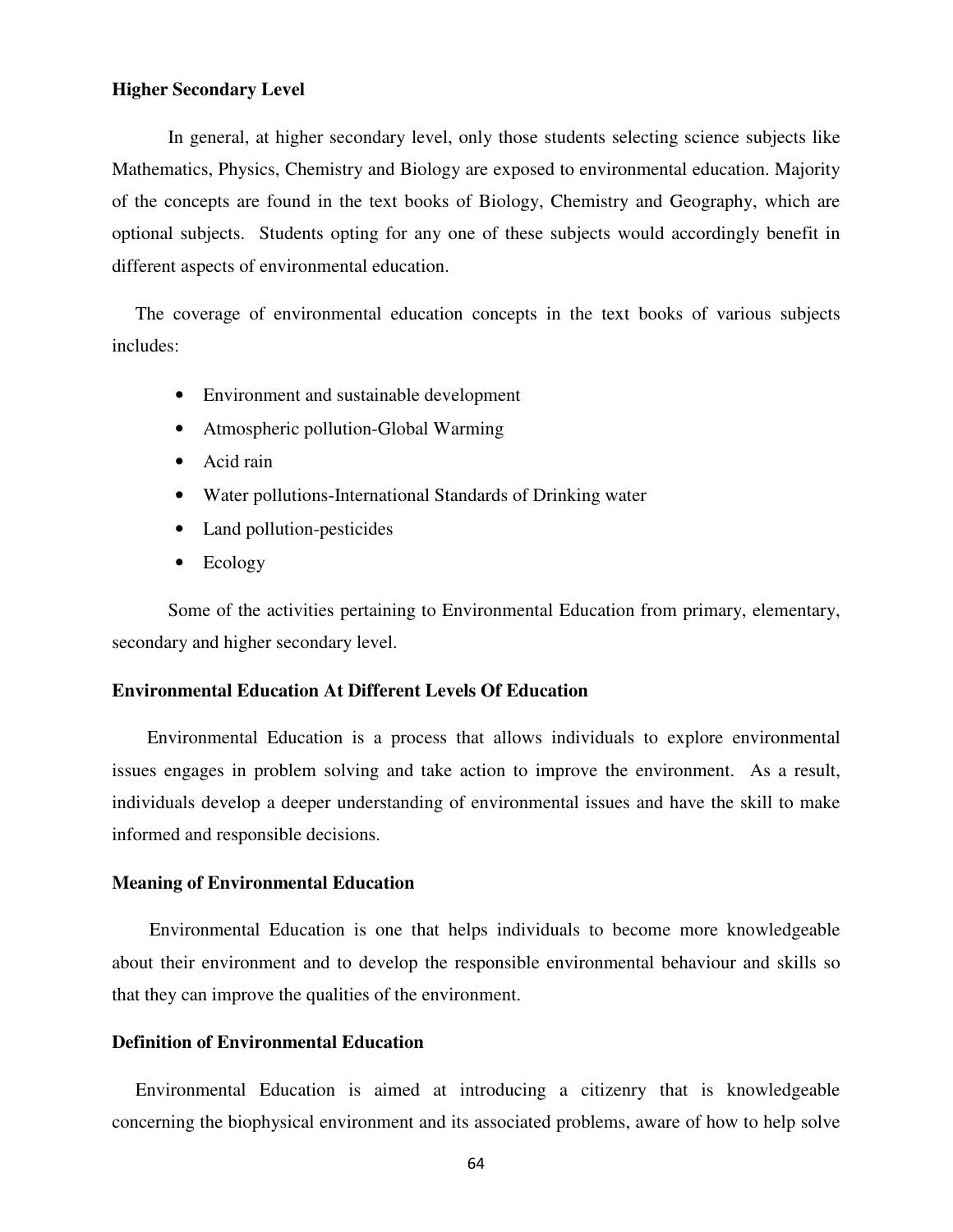these problems and motivated to work towards their solution.

-*Stapp.W.B.,et al(1969)* 

#### **Environmental Education at Different Stages**

#### **Primary Stage**

 The world of the child begins with an awareness of its own body and gradually expands, in ever-widening circles to an exploration of the immediate surroundings-family and home, neighbourhood, school and beyond.

 Valuable learning takes place through interaction with the immediate environment. Everyday Children experience the natural environment-Seasons, Heat, Rain, Cold, The sky, The sun and Moon, Different aspects of water, Plants and Animals. Children, especially young have a natural desire to learn and make sense of the world around them.

 The National Curriculum Framework *2005 (NCF)* recognizes that "Learning in early years must hence be directed by the child's interest and priorities, and should be contextualised by their experiences rather than being structured formally. An enabling environment for children would be i.e., rich in stimulation and experiences, that allow children to explore, experiment and freely express themselves and one that is embedded in social relations that give them a sense of warmth, security and trust".

### **Secondary Stage**

 Students at the secondary level, as intermediate between primary school and University College, are in a varying age group according to the school system. Secondary school involves young people of both sexes. The so called generation gap is directly related to the education crisis. Students have antagonistic feelings towards school and teachers.

 Students should clearly see why they should be concerned with the environment. Youths are "now individuals". It is necessary to relate ecological-environmental long term aims to short term interests of individuals. By predicting future problems and hardships, students might respond with an implicit, "so what" attitude.

Teacher should explore the environment with students, both intellectually and by experience, in order to obtain factual knowledge and the motivating concerns regarding man's relationship and responsibility within human ecosystem.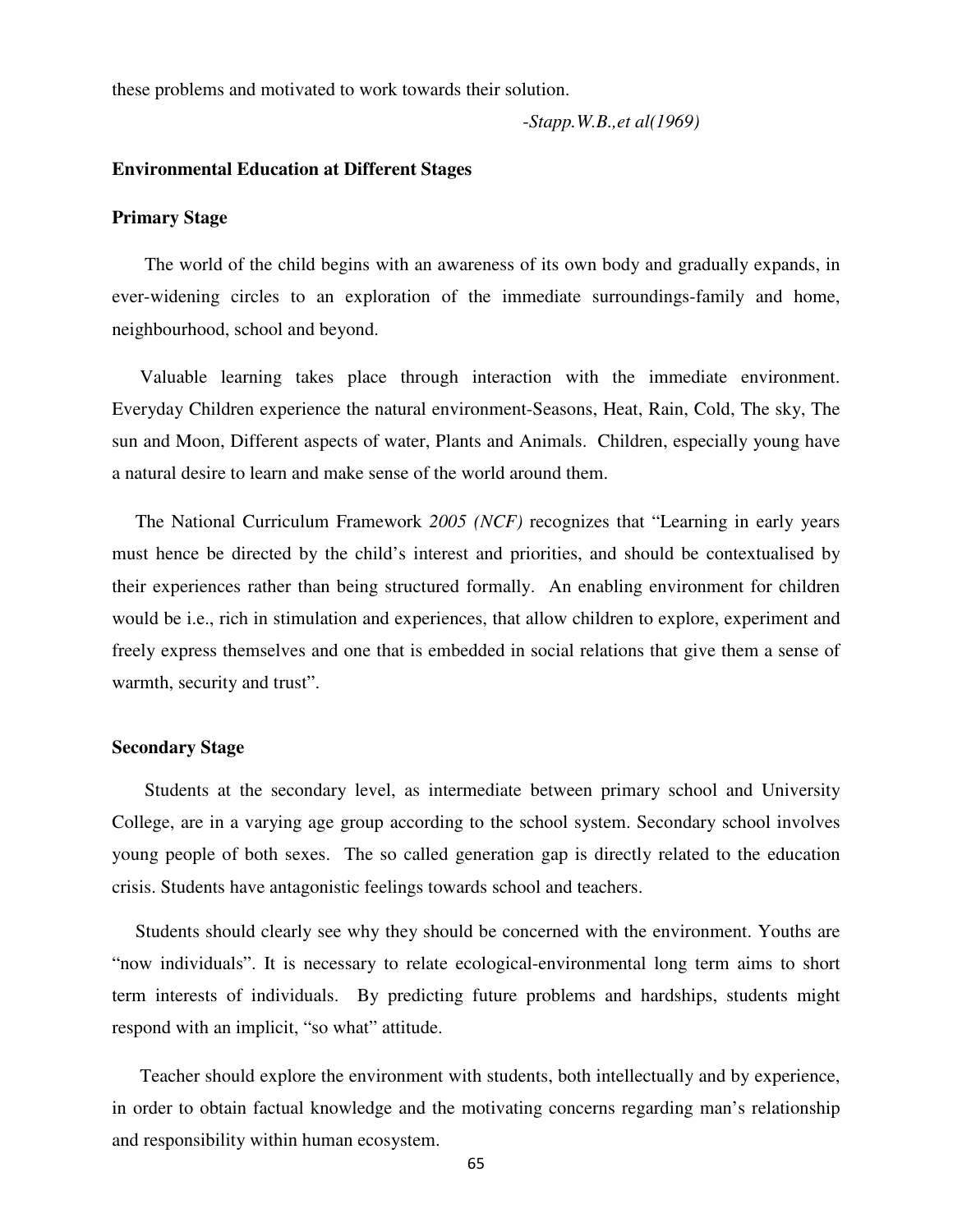### **Higher Secondary Stage**

 The concepts of Environmental Education have been provided in the text books of Science and social science, in the states of Rajasthan and Madhya Pradesh. In Orissa, there are textbooks, namely Science part-1 (physical science), science part-2 (Biological science) and geography. The Environmental concepts both are at *concrete* and *abstract levels*. The concepts covered are:

- Biosphere
- Green House Effect
- Ozone Layer Depletion
- Use of fertilizers and pesticides
- Wild life protection
- Soil chemistry
- Management of domestic and Industrial Waste
- Ecosystem
- Radiation Hazards

## **College Stage**

 This is the stage of diversification. Students opt for either the academic stream or the vocational stream. The treatment of concepts become deeper and more discipline oriented since the content caters to demand the concerned subject, as an independent discipline a comprehensive view about Environmental Education is not available in the textbooks.

The coverage of Environmental Education concepts:

- Environment and sustainable development
- Global Warming
- Green House Effects
- Water pollution
- Bio-chemical oxygen demand
- Chemical oxygen demand
- Pesticides
- Ecology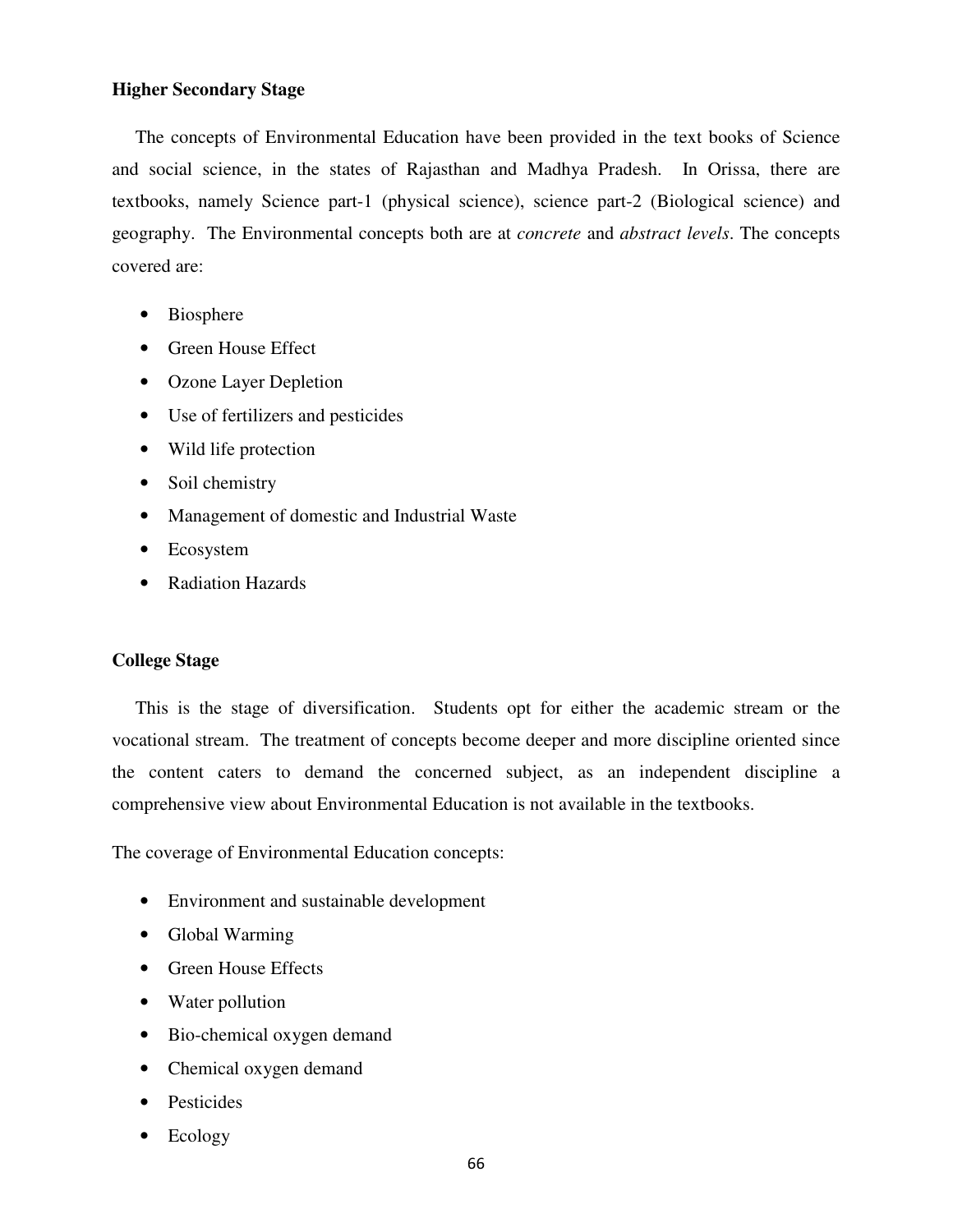### **Innovative Methods of Teaching Environmental Education**

### **Discussion Method**

 A discussion is an open forum in which learners can express their opinions as well as review factual materials. In addition, discussion is a natural opportunity for students to exercise their command of the processed of communication, inference and conclusion (wonfinger, 1984). In the discussion method the teacher gives a brief introduction of the topic for discussion. The references are given by the teachers.

Whenever, the discussion method is followed by the teacher should keep in view the following points which are highlighted by Sharma (1996) :

- The topic for discussion should be chosen with due care and thought. It should commonly be of general nature –neither very simple nor very technical but which involves some thinking Interpretation on the part of the pupil.
- Teacher has to be very careful that discussion is not stretched away from the topic but is relevant. Time should not be wasted for irrelevant discussion.
- Class discipline should not be disturbed
- Any controversial point should be settled by the teacher at the proper time.
- The points left out by a particular group should be supplemented by the teacher.

### **Objectives of Discussion Method**

The objectives of discussion method are listed hereunder;

- To share information
- To clarify ideas
- To inspire interest
- To promote co-operative learning
- To identify the different views on a problem
- To get conceptual clarity
- To develop the skill of expression
- To evaluate progress
- To locate and define a problem
- To allocate responsibilities to find ways of solving the problems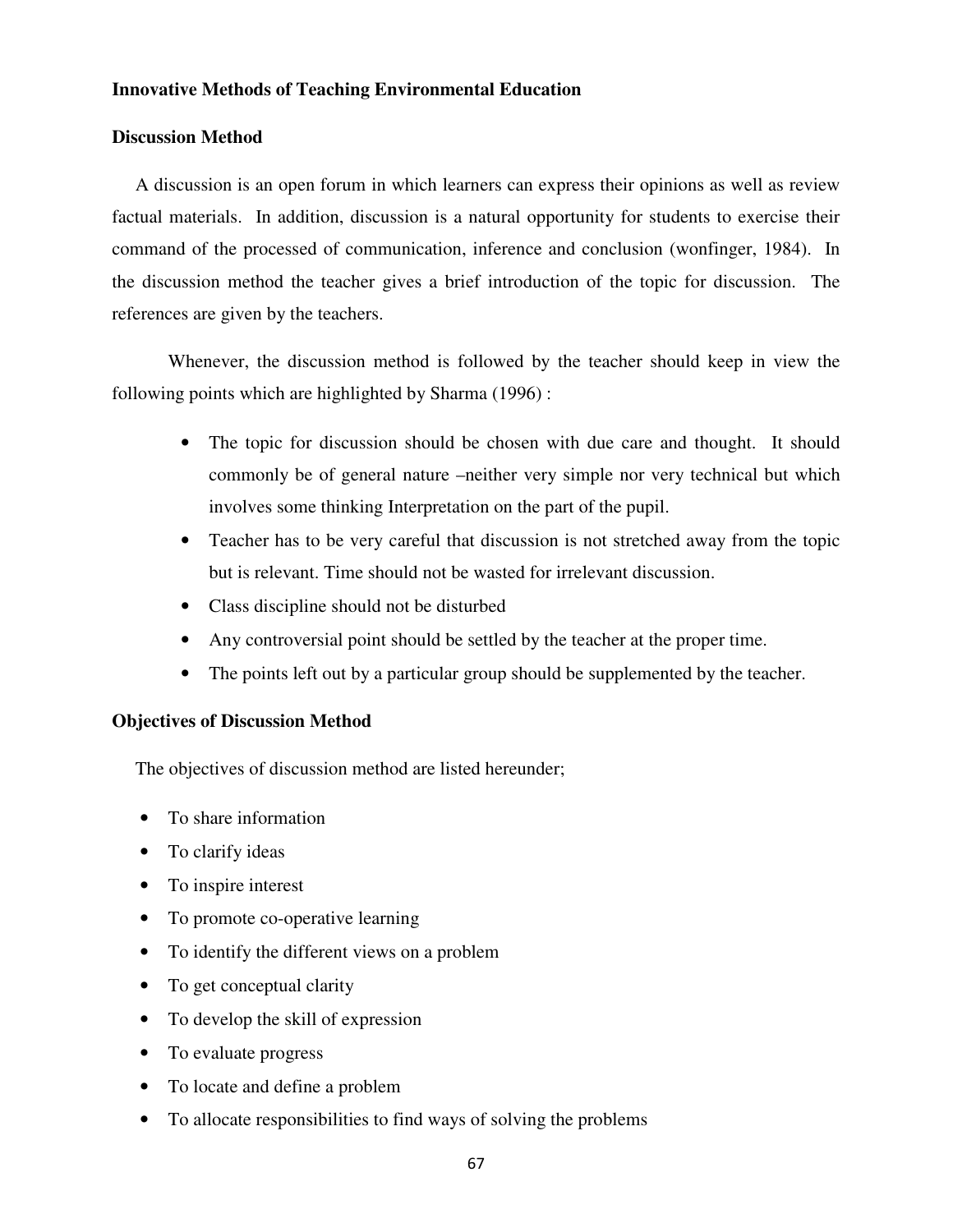### **Types of Discussion**

There are two types of discussion which are as follows;

- 1. Open discussion
- 2. Planned discussion.

#### **Open Discussion**

 Open discussion is one in which the learner determines the topic and the role of the teacher is to ask questions that will lead the learner to consider the various ideas. There can be no planning because the open discussion is spontaneous by definition. It can be extremely effective in getting learner to make inference and draw conclusion.

#### **Planned Discussion**

In a planned discussion the teacher determines the content of the discussion plans the questions and guides the learners towards some predetermined goals. It is a way of introducing and teaching content to the learners in a way that will involve them cognitively.

 Hence, discussion is a natural opportunity for students to share their ideas freely with others in order to get conceptual clarity.

#### **Seminar**

 The term "seminar" is generally used to refer to a structured group discussion. Individual students also prepare a paper or report and presents before a group of peers, as in the case of seminar paper presentation.

#### **Preparation for Seminar**

The teacher should take the initiative in acquiring the students with objectives and purpose of the seminar. Seminar requires much planning in terms of referring to literature on related aspects of seminar topics, organising the collected data in a sequential manner and presenting the paper through effective reporting. During the presentation of papers at seminar varies from topic-totopic and discipline-to-discipline. Generally 30-45 minutes are permitted for presentation followed by discussion for 10-15 minutes. Adequate time should be given to students or other participants to clear their doubts and probe the major aspects of the topic.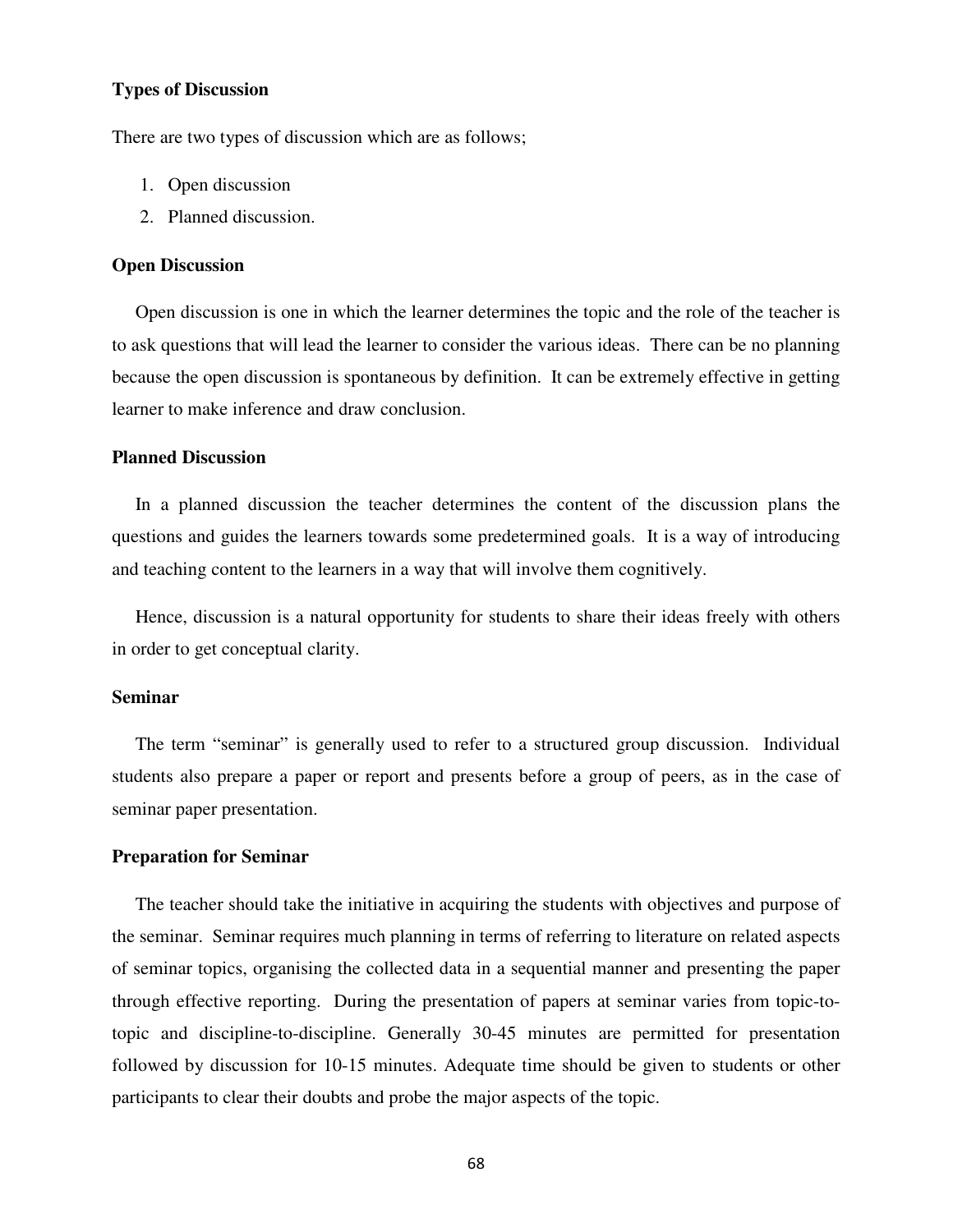Observation by individual students appointed by the teachers, along with the teacher can be carried out in order to give a feedback to the presenter on his presentation.

### **Advantages of Seminar**

- The ability to detect and derive the principle from the context is developed.
- Understanding power and questioning ability in a relevant situation are strengthened.
- Self-reliance, self-confidence, sense of co-operation and responsibility are developed.

### **Workshop**

 Workshop is a get-together for some creative educational activity. While discussion demands must talk, workshop is a "shop for work". It is an activity-oriented technique. The group consisting of teacher, students, administrators, may initiate the workshop in general session and frame guidelines for the conduct for the workshop. It involves directly the skills of both cognitive and psycho-motor domains. Preparing reports, syllabi, manuals and critical reviews, visiting places, making teaching-learning aids, and planning instructional designs, instructional materials and modules are examples of activities of a workshop session.

### **Advantages of Workshop**

The following are the advantages of workshop:-

- It is an activity-oriented technique.
- The workshop is based on the principles of learning by doing.
- It is co-operative work which promotes the work culture.
- It involves the skill of cognitive, affective and psycho-motor.

### **Field Trips**

 Field trips are very much educative and they create great curiosity in students and also bring out their creativity.

#### **Keown (1984) states that**

 $\triangleright$  those concepts that are integral part of the students' environment are best learned in the outdoor environment.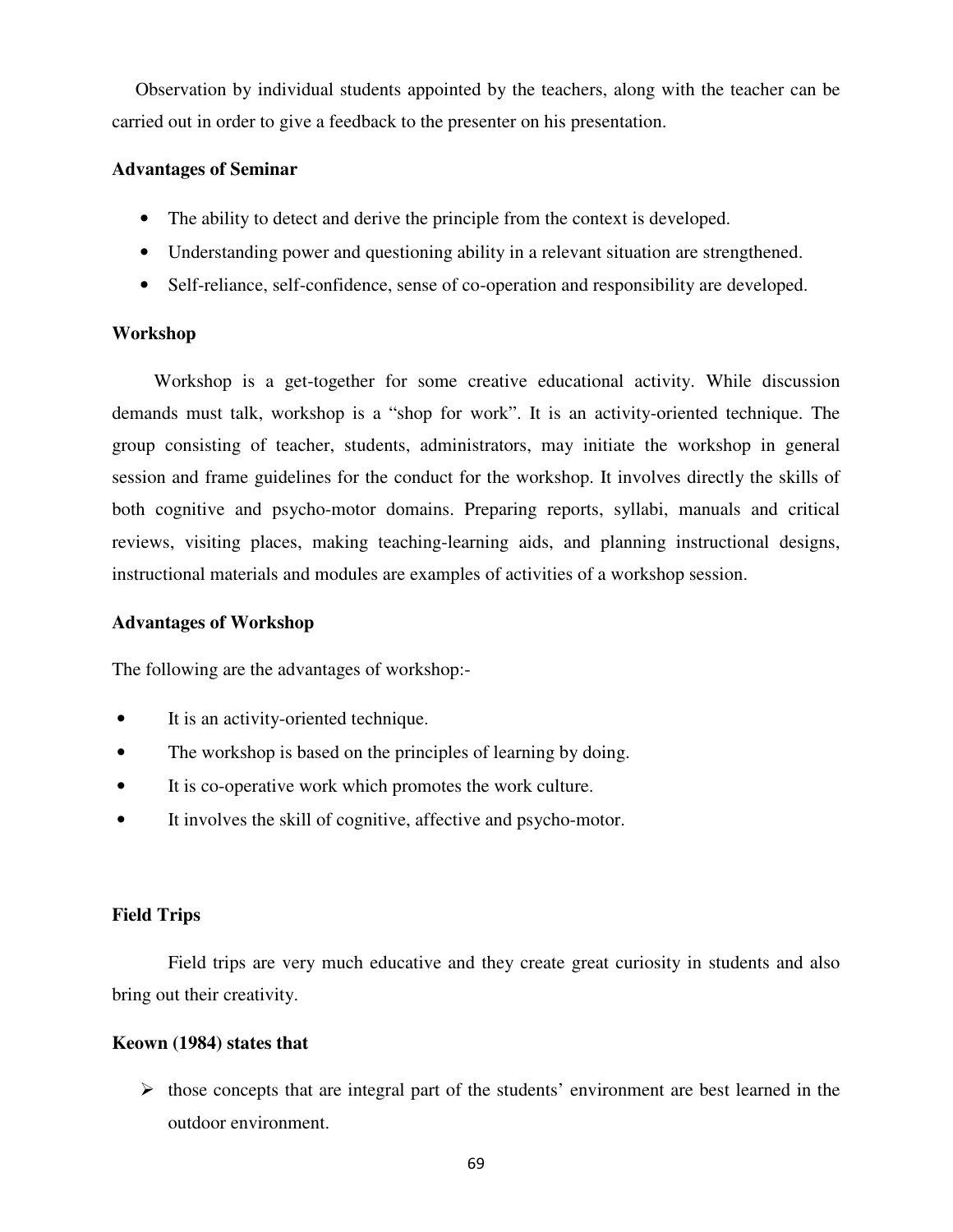- $\triangleright$  The concepts have a better chance of being understood and retained, if parts of concept can be related to students' environment.
- $\triangleright$  Critical thinking is enhanced in the outdoor environment.

# **Field Survey**

 Field survey is an analysis of the present status about a particular area. Through a field survey, one can get a correct picture of the status of a particular event. It is a natural observation that Rousseau emphasized this natural observation is the best method of teaching as compared with classroom teaching-learning and studying book. Through the field survey in environmental education, the learner gets first hand information about the environmental problems.

 The outdoor studies also require a detailed planning like field trips, but those studies may be limited to the local environments.

# **Types of Field Survey**

 Based on the objective, the field survey can be classified into many types. Some of these are listed below,

- Local field survey
- Regional field survey
- Geographical survey
- Historical survey
- Industrial survey
- Field survey of natural vegetation
- Field survey of animals
- Survey of soil and fauna
- Field survey of community.

# **Objectives of Field Survey in Environmental Education**:

The following are the objectives of field survey:-

To promote awareness about learner's environment.

- To develop the tendency to survey it and utilize it for understanding.
- To develop the ability for interpreting the learners' own experience and observation.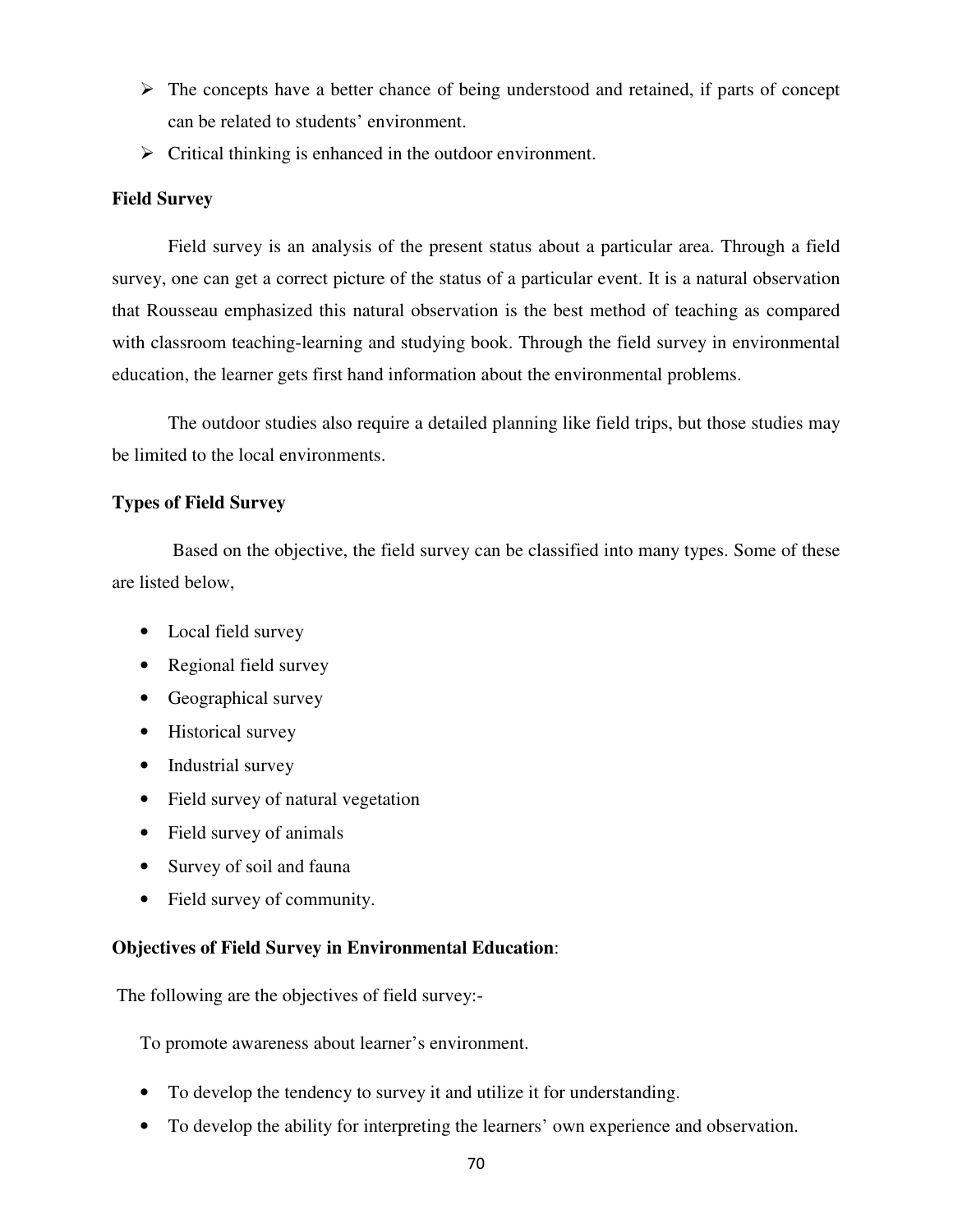- To promote the skill of observation and interpretation.
- To develop the ability of co-operation and group-work.
- To identify the qualities of the environment.

### **Steps Involved in Field Survey**

The environment field survey has the following steps:-

| Step-1 | Writing objectives                    |
|--------|---------------------------------------|
| Step-2 | Planning                              |
| Step-3 | Identification of tool and techniques |
| Step-4 | Execution collecting information      |
| Step-5 | Evaluation                            |
| Step-6 | Follow- up activities.                |

 Thus, field survey provides a vivid picture about a particular area. It is a scientific way of investigating the status of environment.

### **Projects**

 A project is a problematic act carried to completion in its natural setting. The project method consists of building a comprehensive unit around an activity which may carried on in the school or outside. "*Learning by doing*" and "*Learning by living"* are the two cardinal principles of this method.

 The teacher acts as a guide and helps the students to find the facts and principles themselves. The role of teacher is not of a dictator but a friend, guide and work partner in the project method. Students have to take up certain projects. Each students or small group of students is given a work for which the students taken responsibility of completing it successfully.

### **Steps in Project Method**

Steps involved in project method are as follows:-

- Sensing a problem
- Defining a problem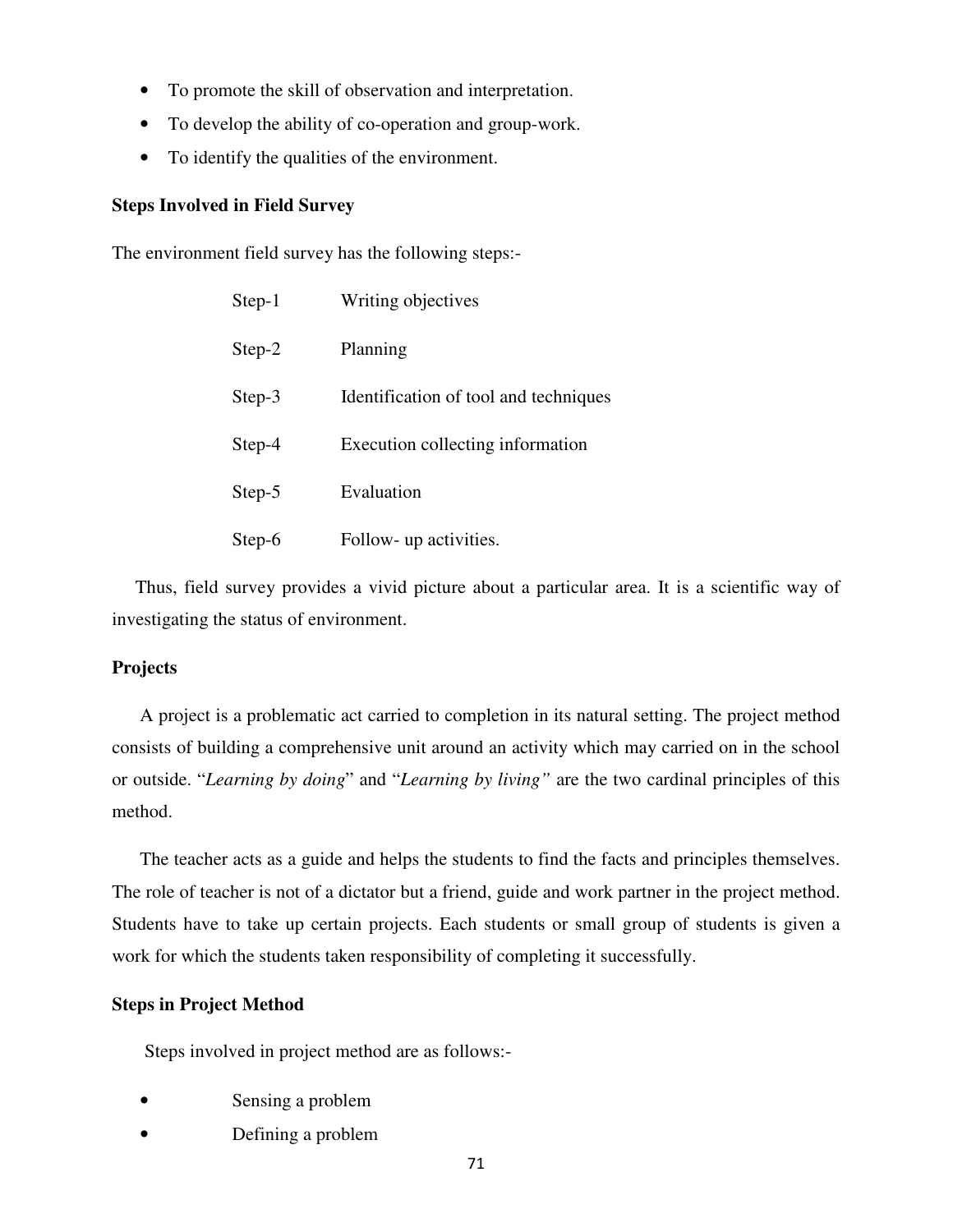- Selection of appropriate methodology
- Data collection
- Process of analysis
- Drawing conclusion
- **Evaluation**
- The cording.

# **Characteristics of a Good Project**

The following are the characteristics of good projects:-

- Projects should allow the active participation of both learners and teachers.
- It should be useful and purposeful.
- It should have definite educational values.
- It should be practicable.
- It should not be expensive.

# **Merits of Project Method**

The following are the merits of project method:

- 1) This method is based upon the laws of learning.
	- a) Law of readiness
	- b) Law of exercise
	- c) Law of effect
- 2) It promotes co-operative activity and group interaction.
- 3) It is a democratic way of learning. The children choose, plan and execute the projects themselves.
- 4) It sets up a challenge to solve a problem and this stimulus constructive and creative thinking.

# **Demerits of Project Method**

The following are the demerits of project method:-

- It absorbs a lot of time.
- It involves much more work on the part of the teacher.
- Text books and materials written on these are not available.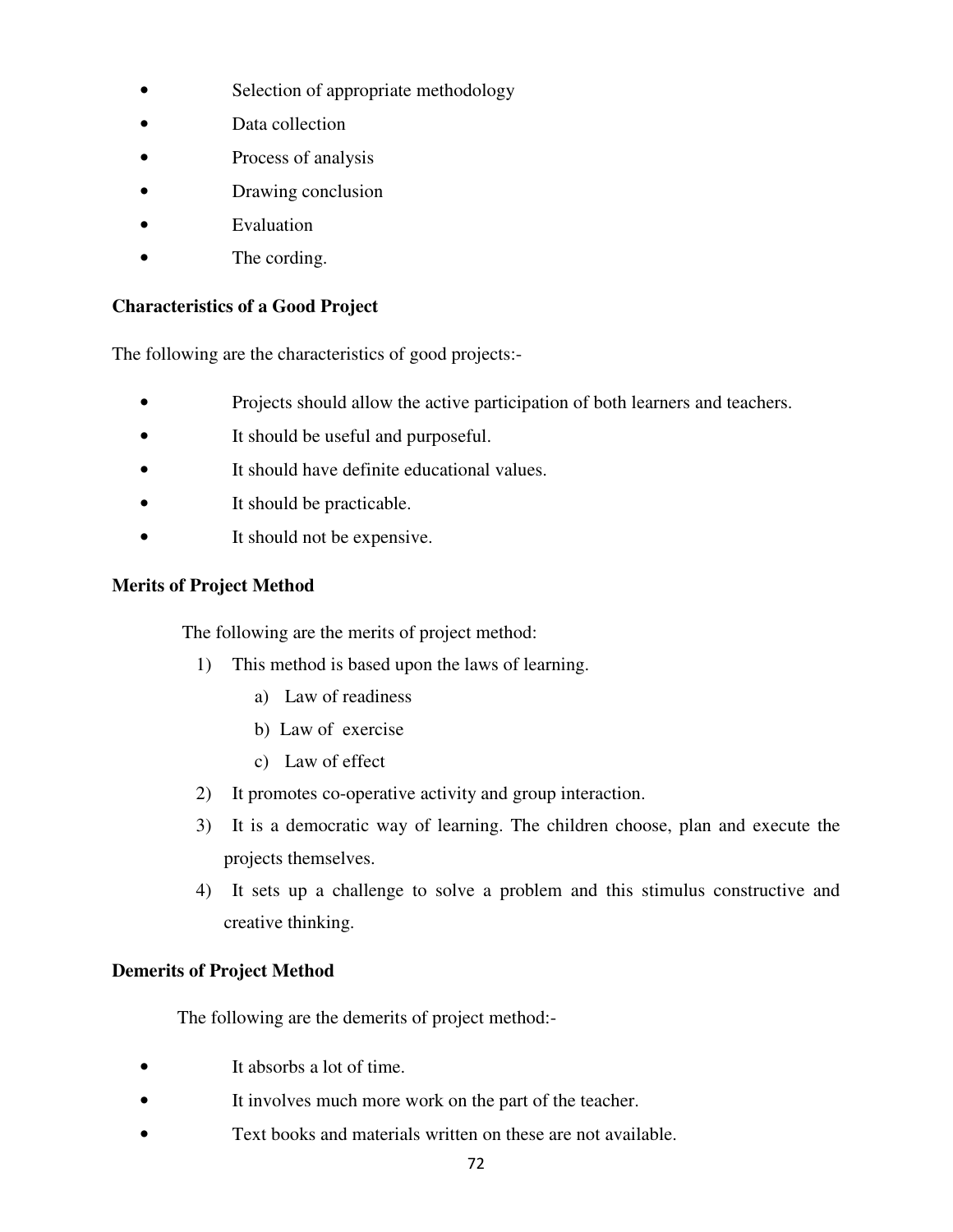It is expensive in the sense that a well- equipped library and laboratory are required.

### **Exhibition**

 Exhibition in environmental education means presentation to view a display or showing of the material relevant to the environmental studies.

 Exhibition or exhibitions can be arranged to show the project work of the students or to get suitable remedies. It is essential to form a committee to organize the exhibition. It should be distributed among the various committees drawn for the purpose.

 The leadership should be gradually passed from teacher to students. The teacher should supervise entire procedures.

Advantages of Exhibition:

- Exhibition is based on the principles of learning
- The learners can observe analyze, criticize, and apply the scientific laws.
- They get chance of picking up skills by means of participation in the exhibition.
- Exhibition promotes scientific attitude among the learners.
- It helps the learners to use science in life situations.
- It promotes exploration and creative spirit among the learners.
- It propagates scientific information.

## **Important Methods of Instruction in Environmental Education**

### **Videos**

- The educator team uses videos produced by native for kids (NFK) in collaboration with UNITE for the environment, the Max plank institute for evolutionary anthropology (MPI) and the kassisi project.
- As videos form a valuable medium which help learners to understand the abstract concept and interact freely with the teacher when they watch a particular programme in the video-show.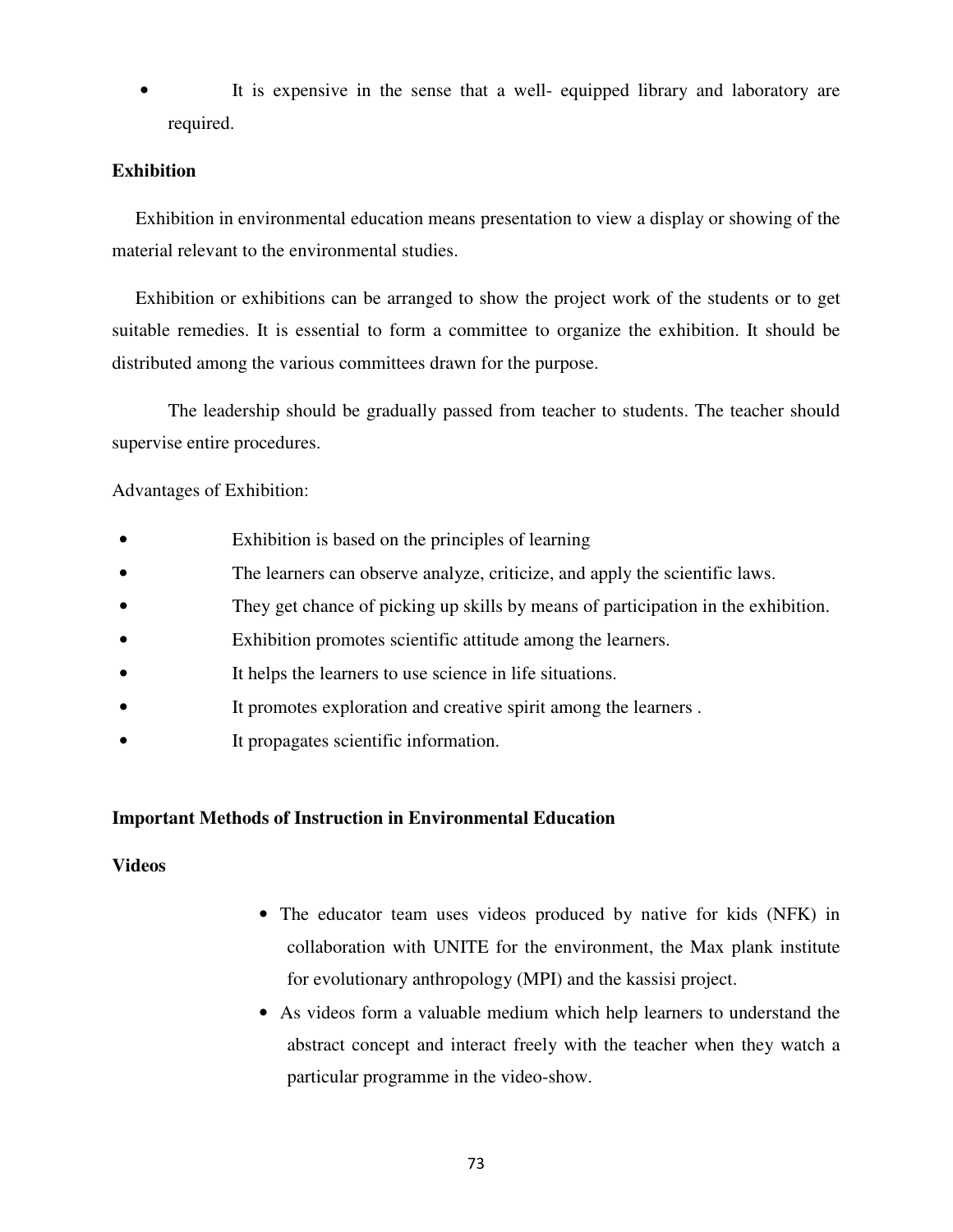- These videos are relevant and meaningful to rural Ugandan audiences, as local communities were closely consulted on their content. They address three key environment threats of snaking, bush meat and habitat loss.
- Covering topic such as waste management, grassland maintenance, human wildlife conflict and deforestation raise awareness of the dangers in all of them.
- Sometimes it is very difficult to bring all the learners in the field of investigating the environmental problems. Hence teacher can arrange a video-show about the problems like Narmadha controversy and so on, by which the learner can easily understand the problems.
- Documentary film can also emphasis ecological problem that happened in the past. For instance the issues in Japan (march 1973) about the "chisso corporation's aceto-aldehyde plant" which brought varied health issues to people.
- These help to bring out the courses of environmental problems, sharing of experiences from the other countries but most importantly what school children and communities can do to address these challenges.

# **Television**

- As television has a great influence on young generation and easy access to the people, it helps for man education through satellite about the environment.
- Through film, documentaries, animation, debates and social programmes, the learners gain immense knowledge about the issues of environment and solution for the problems.
- From experienced film makers and aspiring Vloggers tells environmental stories to learners creates the awareness about the eco-system.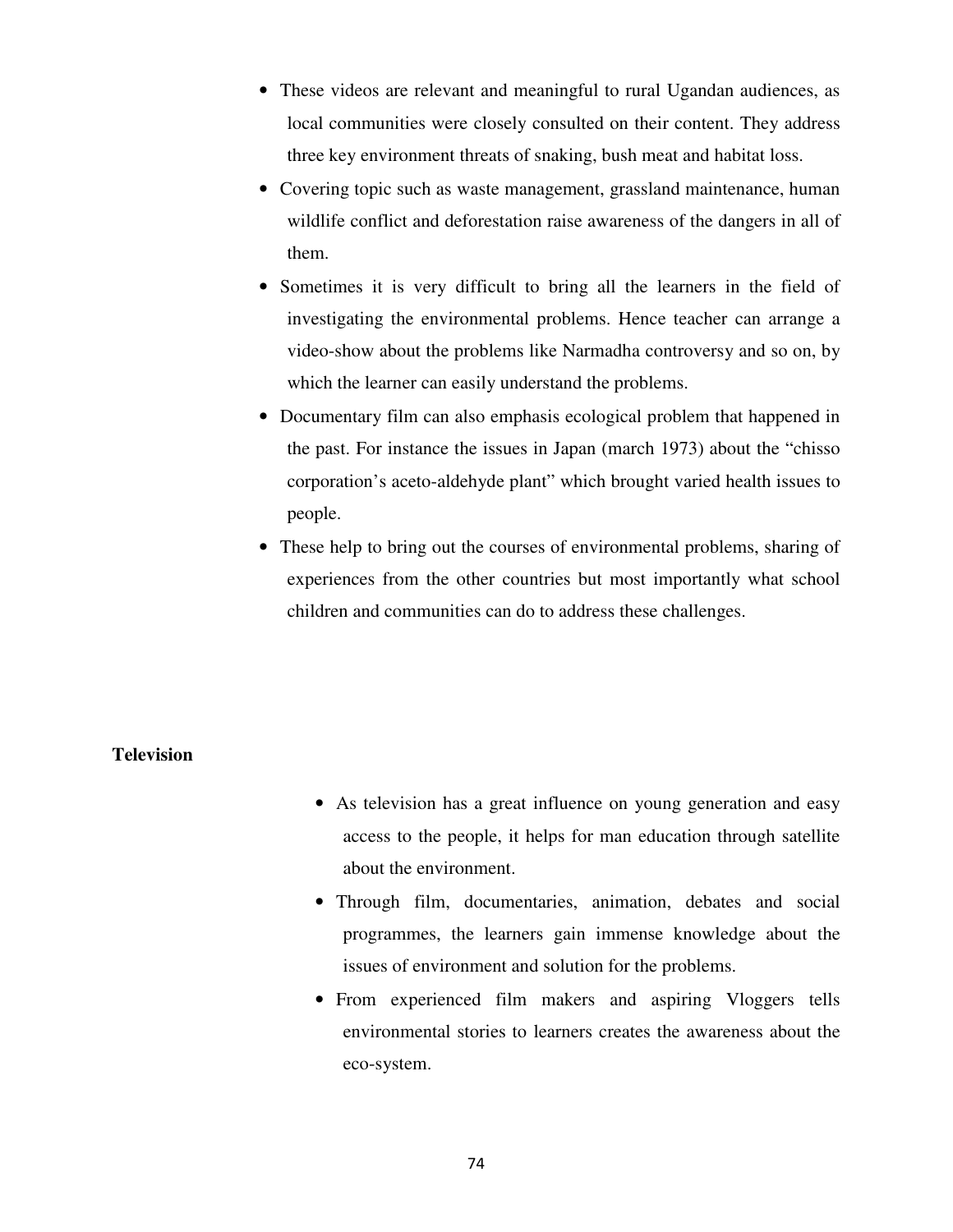- The educational television (ETV) is the system that present learning content in various subject areas through programmes prepared by a central agency.
- The following are the ETV programmes in India
- Delhi Agricultural Television (DATV) project.
- Satellite Instructional Television Experiment (SITE)
- Secondary School Television Project
- Port-SITE Project
- Higher Education Television Project (HETV) of UGC.

# **Advantages of Television Programmes**

- The educational authorities can produce TV lessons made to their own requirement for special local needs.
- Creates genuine interest in the topic or the subject that is being taught.
- To provide a wide variety of experiences, those are quite different from the routine classroom instruction.
- T.V has the advantage of the audio as well as the video aids.
- Stimulate less passive slow learners by developing more critical approach in them.
- Learning process with T.V reduces the dependency on teachers.

## **Limitations of Television Programmes**

- The screen is small and the focused screens are not clear enough for the large size classrooms.
- The lesson timings are inflexible and sometimes inconvenient.
- The class teacher has no control over the pace of development of a TV lesson.
- The learners are the passive observers and are nor active participants, as one way communication.
- Interruptions and distractions at the receiving end can seriously impair the effectiveness of the lesson.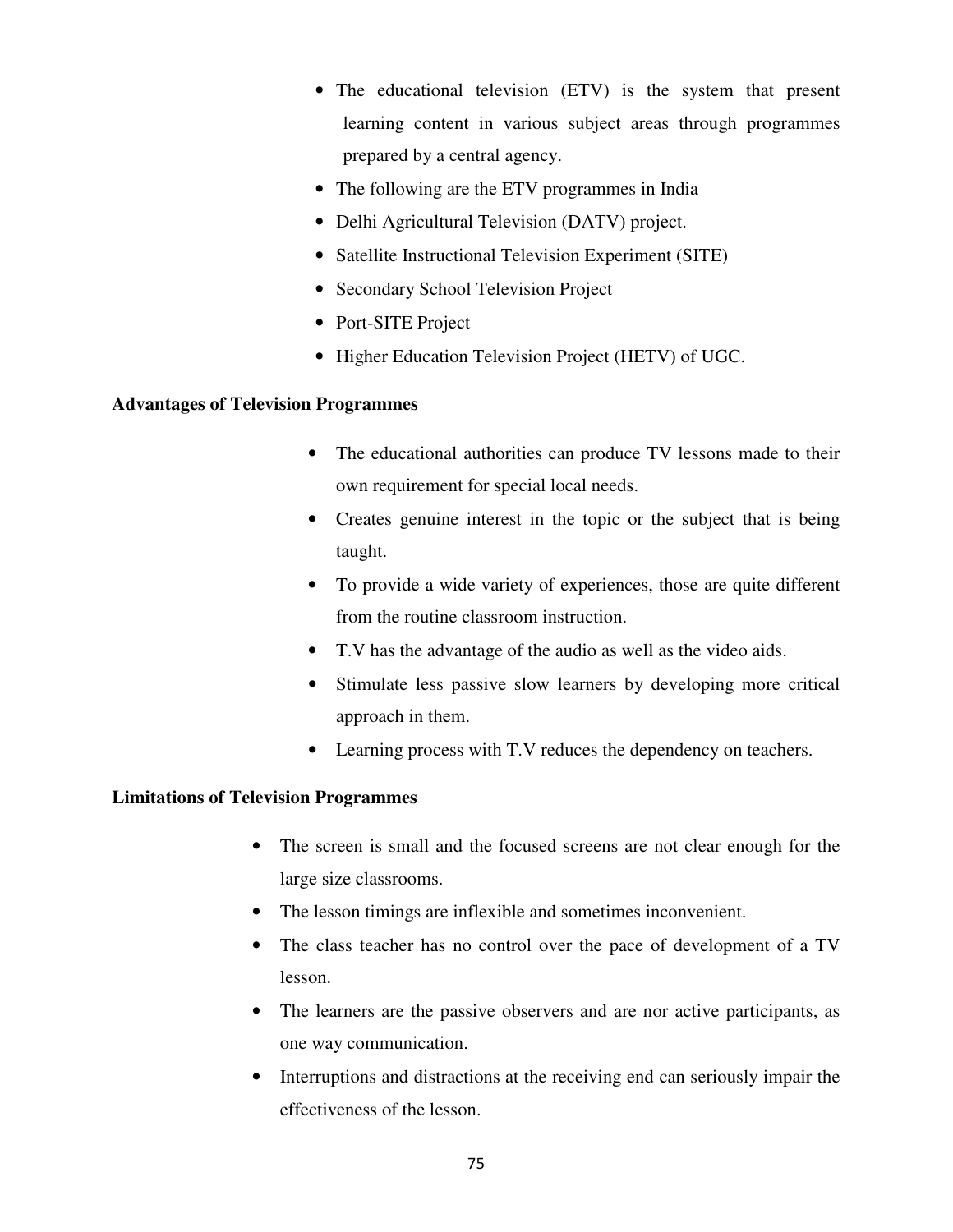- Teaching and learning through TV in an individualized method and thus co-operation, adjustment, cardinal relationship etc, are not developed in viewers.
- The effectiveness of any transmitted aid is limited to the range of the transmitter.

### **Other Methods**

### **1. Stimulation and Games**

Stimulation and games can be used to acquire the learner's attention on both attitudes and content. The advantages of games and stimulation, according to Altman (1972) is that they have intrinsic potential, presence of mind for motivation.

#### **2. Debates**

On arranging debates over the topics of environmental issues, brings discussion about the awareness of environmental issues necessary feasible solutions.

Many cotemporary environmental issues could be debated in the classroom in order to gain solution for them.

### **3. Readings**

A teacher can ask the students to get further information through additional readings. This will help to grow individually.

Reading leads to self- learning and develops one's skill over reading comprehensive.

### **4. Inquiry**

On finding a problem over any occasion, the students can take up an inquiry to probe into it.

The teacher should develop inquiry guides for the benefit of the students.

This will develop their critical analyzing skill and critical thinking.

#### **5. Guest Lectures**

Guest lecturers tend to provide further information about the content and provide many activities.

76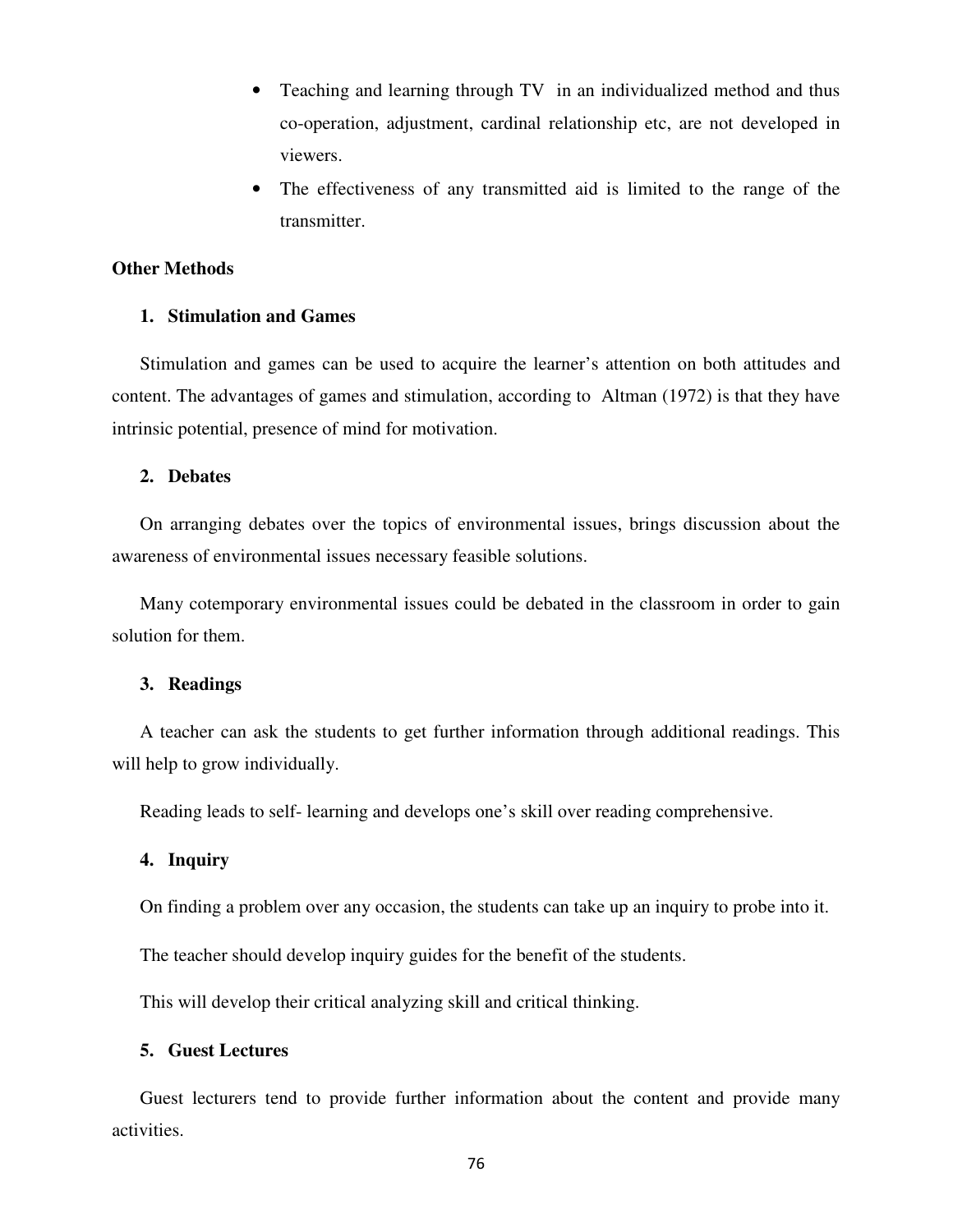Guest lecturers given by eminent personalities will motivate the students and make them participate in such activities.

# **Environmental Education Programmes to be undertaken in Educational Institutions**

- Mere knowledge about environmental problems does not develop the necessary behaviour in any individual to conserve his environment and its quality (Lucas 1980).
- Following are some of the important ways suggested to develop the important values and feeling of concern for the environment, motivation for actively participating in environmental protection and development.

# **Arranging for Video-Clips**

- Video-clip over environmental related factors like waterfalls, mountains, dense forest, deep seas and other natural resources could be prepared as video albums and made available in the school "Educational Technology Laboratory" , for students to love and enjoy the eco-system.
- It helps to increase student's interest and enhance their learning experiences and learning resources for further cohorts to use.
- Copies of photographs taken by students during their school excursion could also add on an album to project.

# **Establishing Environmental Club**

 Alike the subject clubs, in the school 'Environmental Club' is the one which has the active members who are interested in protecting and conserving the environment.

# **Talking of Oath**

- The oath over the environment is committed to reducing its environmental impacts.
- Continually improving environmental performance.
- Promoting positive behaviour throughout the operation.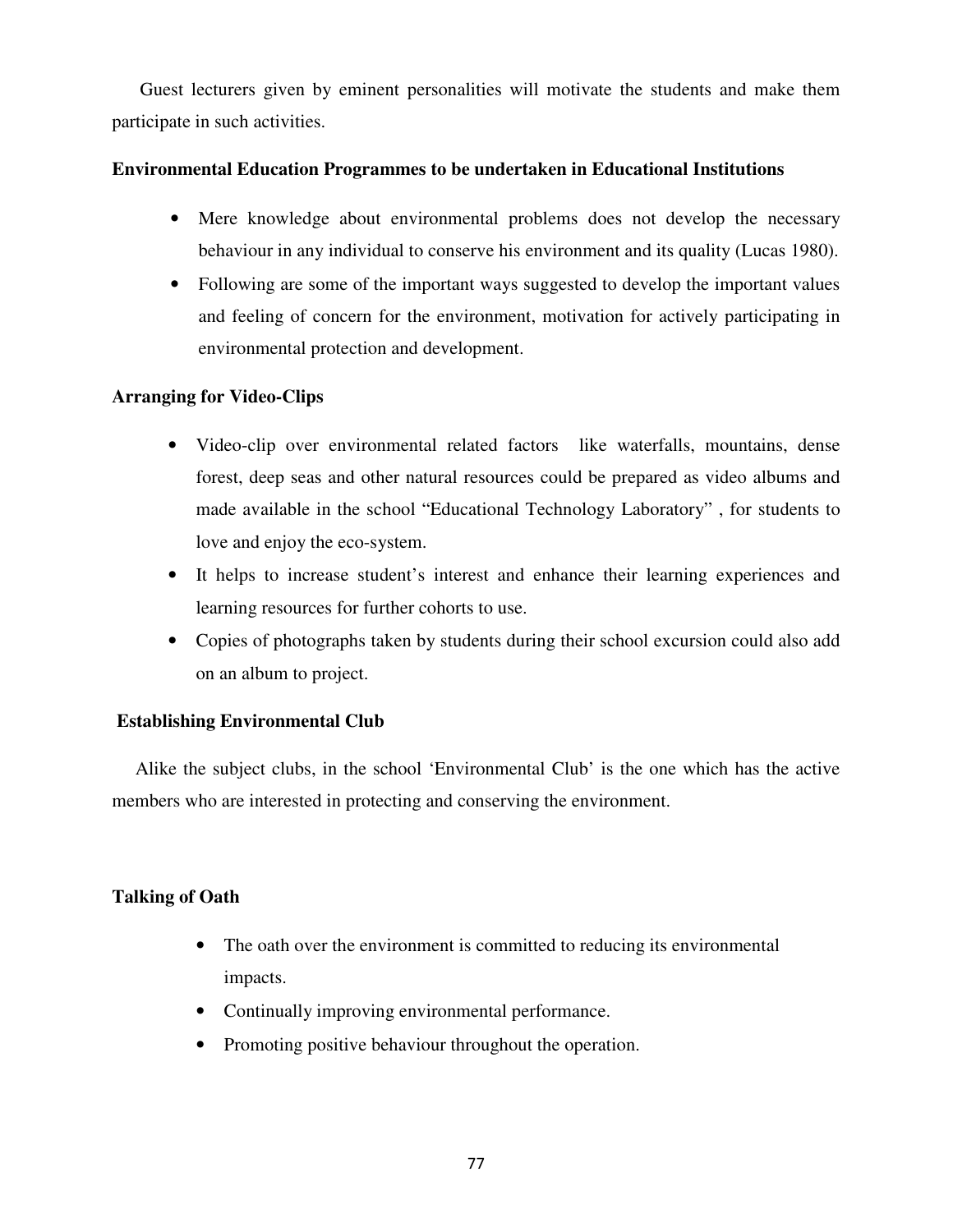• Every member in that club should take the oath with others in the class like "I, all through my life will not indulge in any activity that affect or injure the environment".

# **Field Trips**

- Field trips are a time-honoured tradition in most schools. Students often love them because field- trips give them a chance to get out of the classroom and experience something new.
- Such field trips tend to develop the followings.
- New learning environment
- Team building
- Planning
- Liability
- Develops the visual literacy

# **Celebrating the World Environmental Day**

5<sup>th</sup> June of every year is celebrating as the "World Environment Day" by planting a sapling in the institutional campus and distributing tree sapling freely to interested people.

 It is the United Nations principle vehicle for encouraging worldwide awareness and action for the Protection of our environment.

## **Creating an Environmental Corner**

- In some environmental challenging schools, they set up "Environmental Corner" in which a display board, contains various information about the issues and programs are maintained.
- Teacher also encourages the students to write or stick any news related to the environment in the display board like "In Chennai an old man planted more than 1000 trees on roadside and watering them regularly".
- The ECS aims to inculcate good environment and social values among the students by increasing awareness of local environmental issues that affect their community.

## **Tree Planting**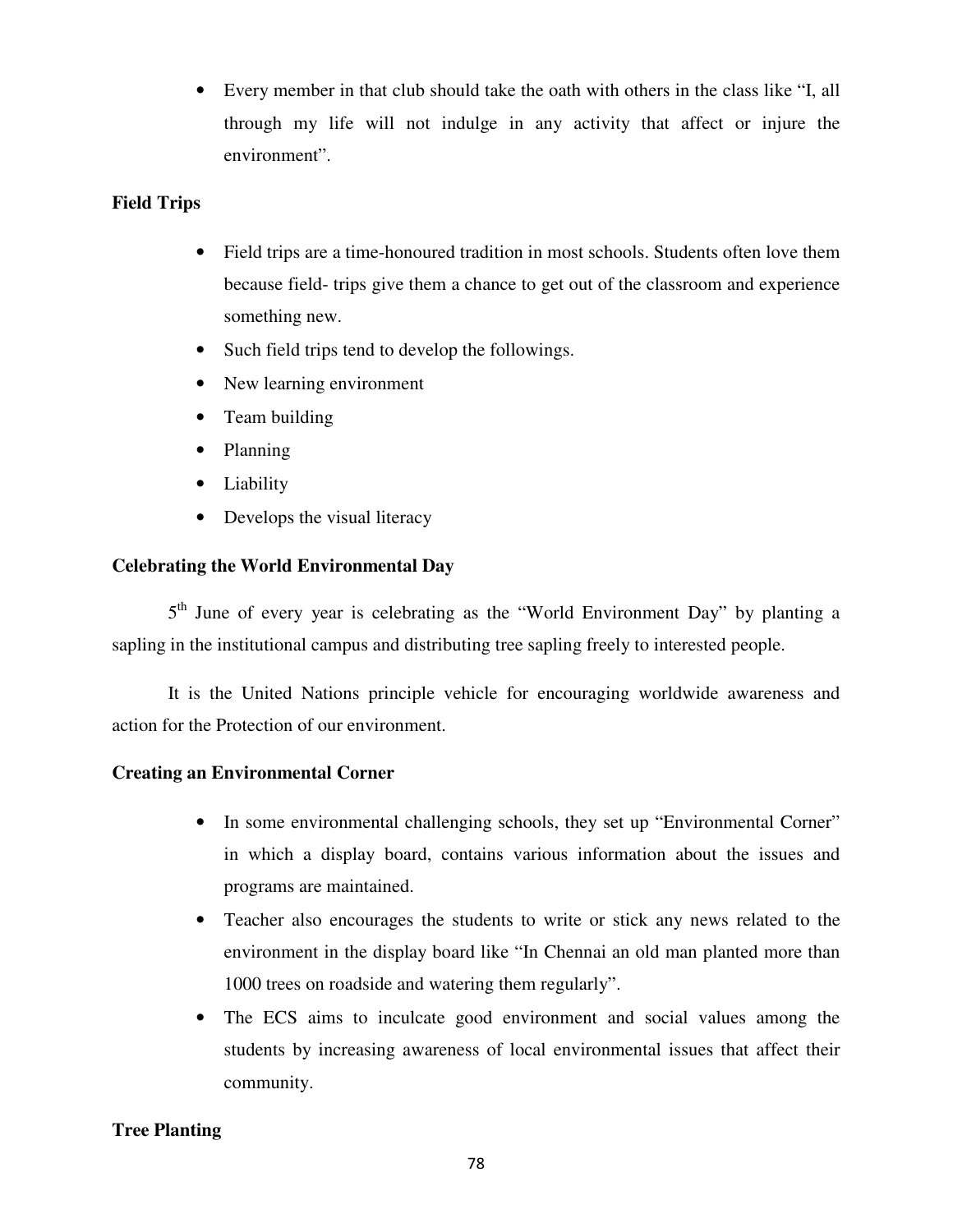- Everyone is to be encouraged to plant a sapling either in the school or at home on their birthday gift.
- Similarly pupils are to be urged to present a plant or tree- sapple as birthday gift.

# **Conducting Environmental Festival**

- Alike the common culture festivals, environmental festival can be conducted by school children every year near the villages.
- They arranged various cultural programmes, debates, dramas, and other art forms on themes related to environmental problems.
- The purpose of environmental festival is for students to meet professionals who work in the environmental sciences every day; thereby gaining an understanding how the science concepts can apply to real life.

# **Conducting Competitions in Environmental Awareness**

- According to Wilson-smith "The competition is structured to encourage competition from the entire cross-section of students because it facilitates individual capability while empowering them to practice various academics and social skills".
- Annual competitions could be arranged for school children in environmental awareness.
- Students are encouraged to participate in competitions like "poster making, drawing cartoons, essay writing, composing poem, elocution, group discussion and debates".

# **Long Walk to Promote Environmental Awareness**

- Students could encourage to undertake "paadhayatra" (long walk), cycle rally or peace march to promote environmental awareness on the eve of "World Earth Day" and " World Forest Day" and so on.
- Students carry boards with awareness slogans like "You Smoke, I Cough", "and Say No to Cigarettes", "Each One and Plant One" and so on.

# **Programmers on Hygiene and Sanitation**

# **Personal hygiene**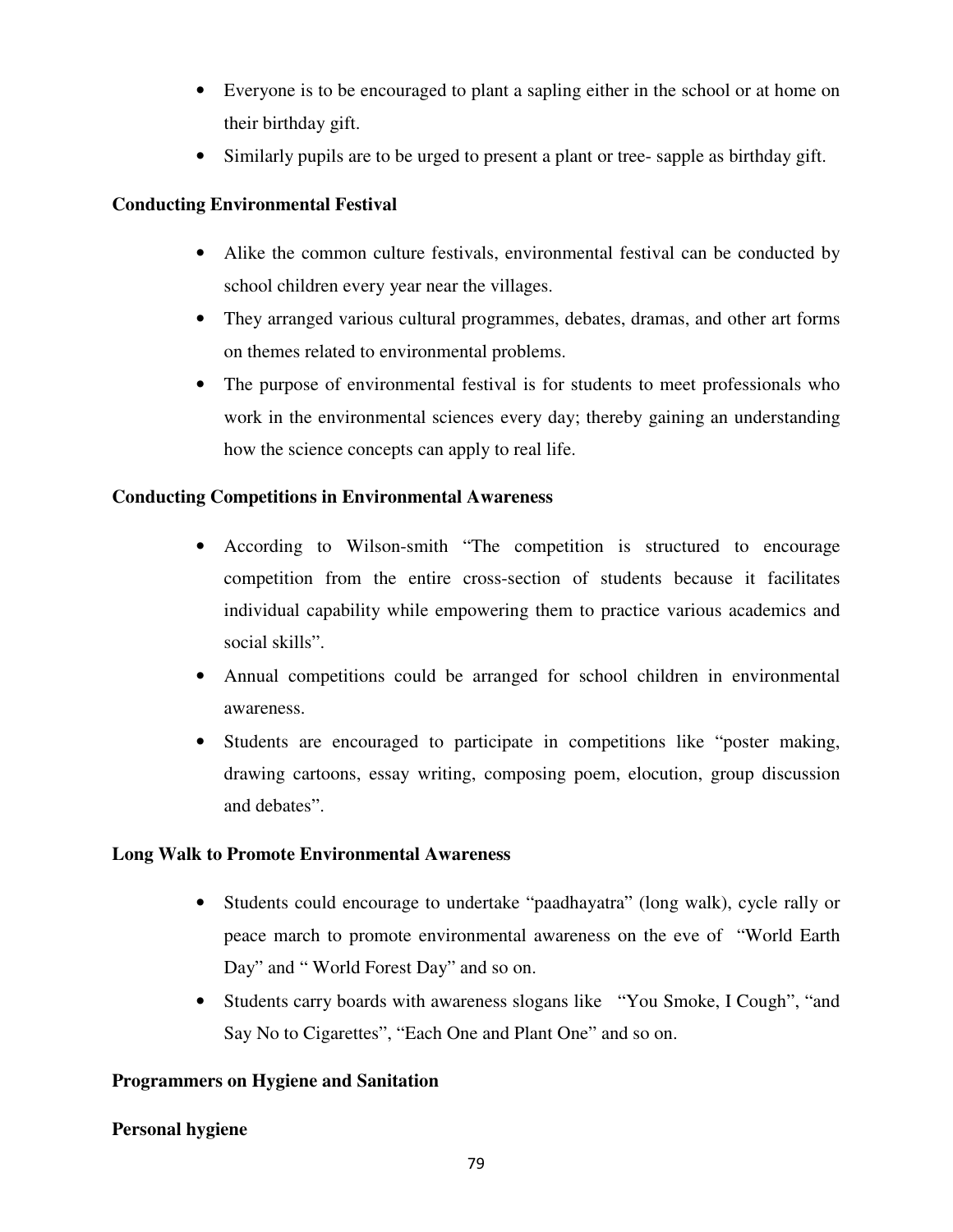- Washing the body often if possible everybody should have a slower or a bath every day.
- Cleaning the teeth at least once a day. Brushing the teeth after each meal is the best way of making sure that gum disease and tooth decay are avoided. It is very important to clean teeth after breakfast and immediately before going bed.
- Changing into clean clothes. Dirty clothes should be washed with laundry soap before wearing them again.
- Hanging clothes in the sun to dry. The sun rays will kill some disease causing germs and parasites.
- Turning away from other people and covering the nose and mouth with a tissue or the hand when coughing and sneezing.
- Washing hands before preparing foods helps keep germs out of our bodies.
- Keeping the teeth, mouth, nails, limb, ears, hair and the body clean and neat by daily washing and brushing.

# **Public Hygiene**

- Protected drinking water facilities are provided to public in order to maintain public hygiene.
- If the drinking water is contaminated. It leads to causes of water borne diseases.
- Use the public toilet properly one of the most important practice to maintain public hygiene is use of public toilet facilities.
- When you go the public places such as Bus stand, Railway park and beach etc., Don't use the open toilet for urination or defecation. After using the toilets pour water to clean them.
- Eat only the food in the protected environment. After cooking the food. It should be kept in the closed environment. So that to avoid flies and other insects do sit on the food.
- Treat skin infections in time. If ignored it tend to aggravate and spread all over the body and it may spread to other also.
- Wash your socks. This is important not only for your personal health best. It is also in general public interest. As you move around your socks accumulate a lot of dust and bacteria.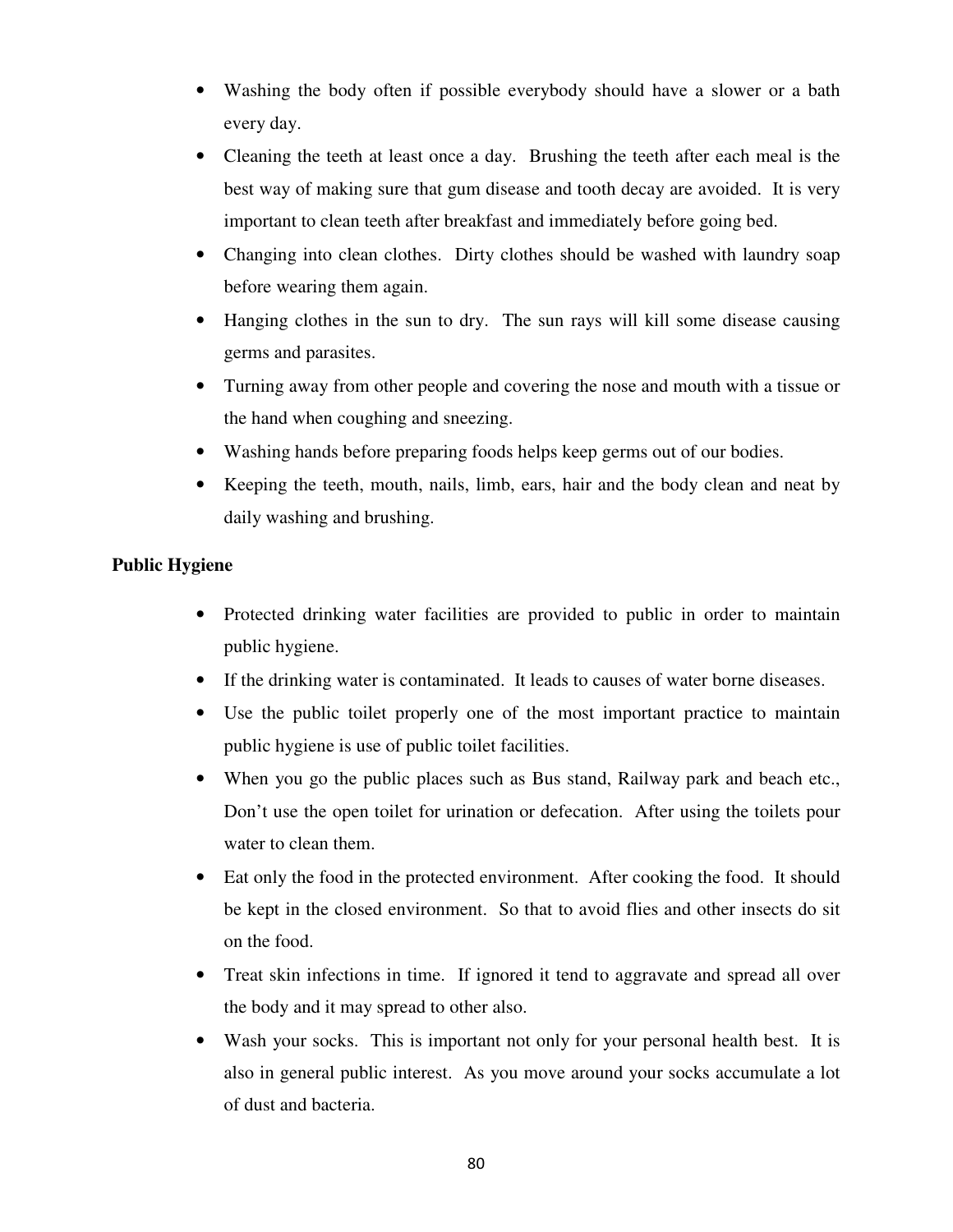### **Sanitation**

- The term sanitation is connected with various descriptors or adjectives to signify certain types of sanitation systems which may deal only with human excreta management or with the entire sanitation system. That is also grey water strong water and solid waste management.
- Sanitation system aim to protect human health by p0roviding a clean environment. That will stop the transformation of disease.
- Diarrhoea, Malnutrition and stunted growth in children can be reduced to sanitation.
- These are many other diseases which are easily transmitted in communities that have low levels of sanitation. Disease such as cholera, hepatitis, polio and trachoma.
- The Human Right to water and sanitation was recognized by the United Nations general assembly in 2010. Sanitation is a global development priority and subject of sustainable development to goal.
- Lack of axis to sanitation as an impact not only on public health, but also on human dignity and personal safety.

#### **Problems Faced in Teaching Environmental Education**

Some of the major problems facing environmental education in the country can be described as follows;

#### **Resource Constrains**

Lack of resources is one of the major problems that is being encountered in the promotion of environment education in the country. This is true of other developing countries too. It is fact that any environmental education programme requires adequate resources bath in terms of money and personal, it is to be implemented successfully.

#### **High Dropout Rate**

Because of the high dropout rate in our education system teachers are left with no option but to begin the environmental education component from the primary classes to ensure that they students even if they drop out later one sensitized to the environmental problems.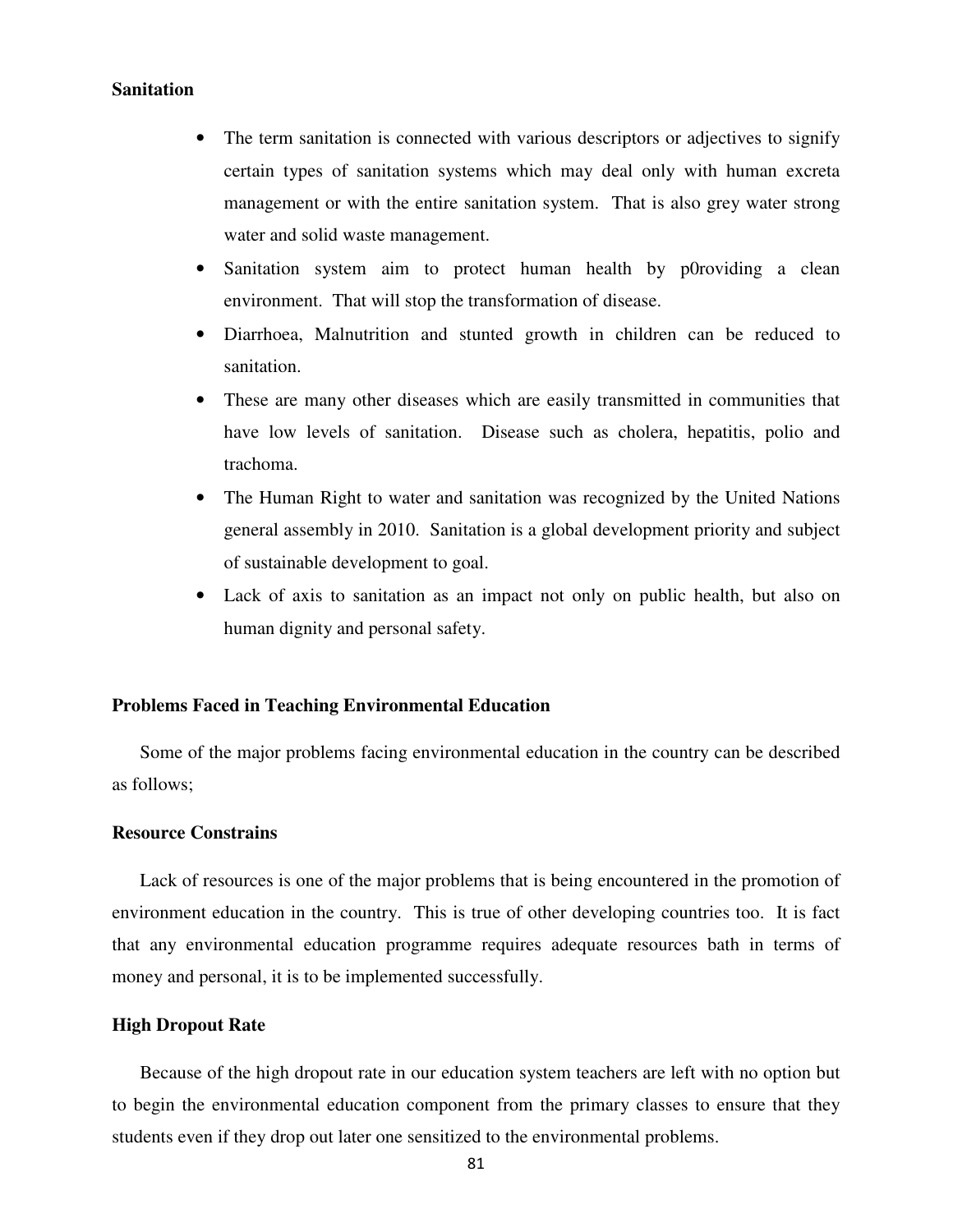### **Social Constrains**

Sometimes conclusions drawn from the study of environmental thinking. This clash in thinking may load to undesirable confrontation environmental education has no meaning purpose if it is not accompanied by action. Ensuring this action is not easy.

### **Difficulty in Assessment**

Assessment of the work done as part of environmental education is difficulty as many a time it is difficult to think of a common hard stick to evaluate the work done under different projects.

### **In Effect Formal Environmental Education Faces The Following Difficulties**

- A shortage of supporting staff and office equipments of the national environmental education centre.
- Shortage of environmental education national for teacher and students.
- Weak monitoring system.
- Lack of government priorities or political will for environment policy
- Lack of appropriate legislative from work enforcement and institutional support
- Government control of Mass media
- Lack of commitment and involvement on the part of the people concerned.

## **United Nations Environment Programme (UNEP)**

- United nations environment programme is an international environmental agency operation across the world with the support of United Nations **Organisation**
- It coordinates its activities, assisting developing countries in implementing environmentally sound policies and practices.
- It was founded Maurice strong its first director, as a result of the United NATIONS CONFERRENCE ON Human Environment (Stockholm conference) in June 1972 has its headquarters in Girir neighbourhood of Nairobi and Kenya.
- But International talks on specialized issues such as climate change or combating decertification.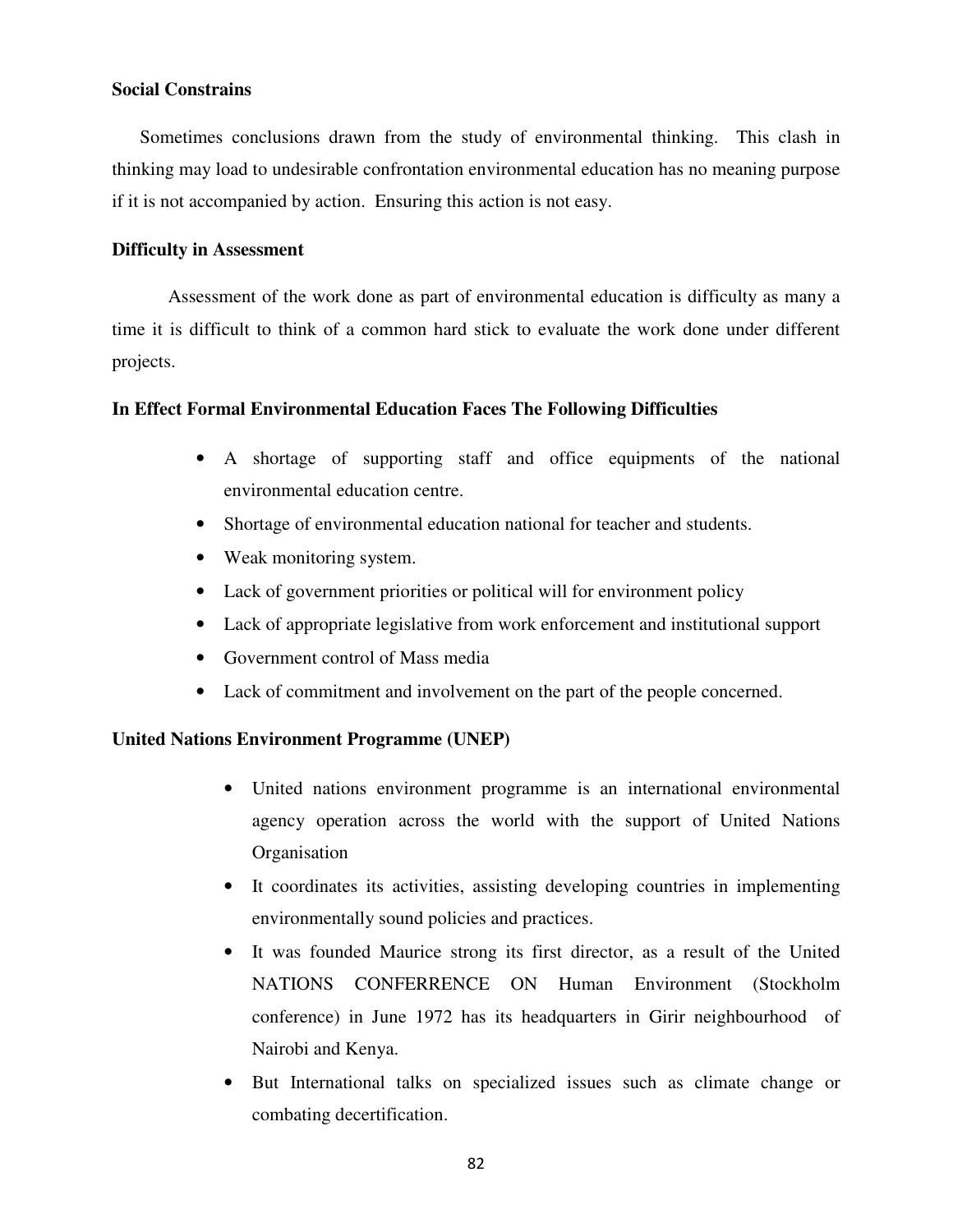- The world meteorological organizations and Un Environmental established the Intergovernmental panel on climate change in 1988
- There is a 300.100 staff of them professionals in a variety of fields and with a five year fund of more than 1200 millions.

# **Executive Director**

UNEP'S current executive director Erik Solheim succeeded the previous director A Steiner in 2016. As a media friendly approach often uses the term UN environment

The position was held for 17 years (1975-1992) by bringing environmental considerations to the forefront of global thinking and action.

### **Structure**

UNEP structure includes seven substantive divisions;

- Early warning and assessment (DEWA)
- Environmental policy implementation (DEPI)
- Technology industry and economics (DTIE)
- Regional cooperation (DRC)
- Environmental law and conventions (DELG)
- Communications and public (DCPI)
- Global environment facility coordination (DGEF)

## **Activities**

UNEP main activities are related to climate change, disasters and conflicts, ecosystem management, environmental governance, environment under review, harmful substances, and Resource efficiency.

In June 2010, a report from UN environment declared that a global shift towards a vegan diet was needed to save the world from hunger shortage and climate change.

### **Centre for Environment Education**

The centre for environment education (CEE) in India was established in august 1984. As a centre of excellence supported by the Ministry of Environment and forests. The Organisation works towards developing programmes and materials to increase awareness about the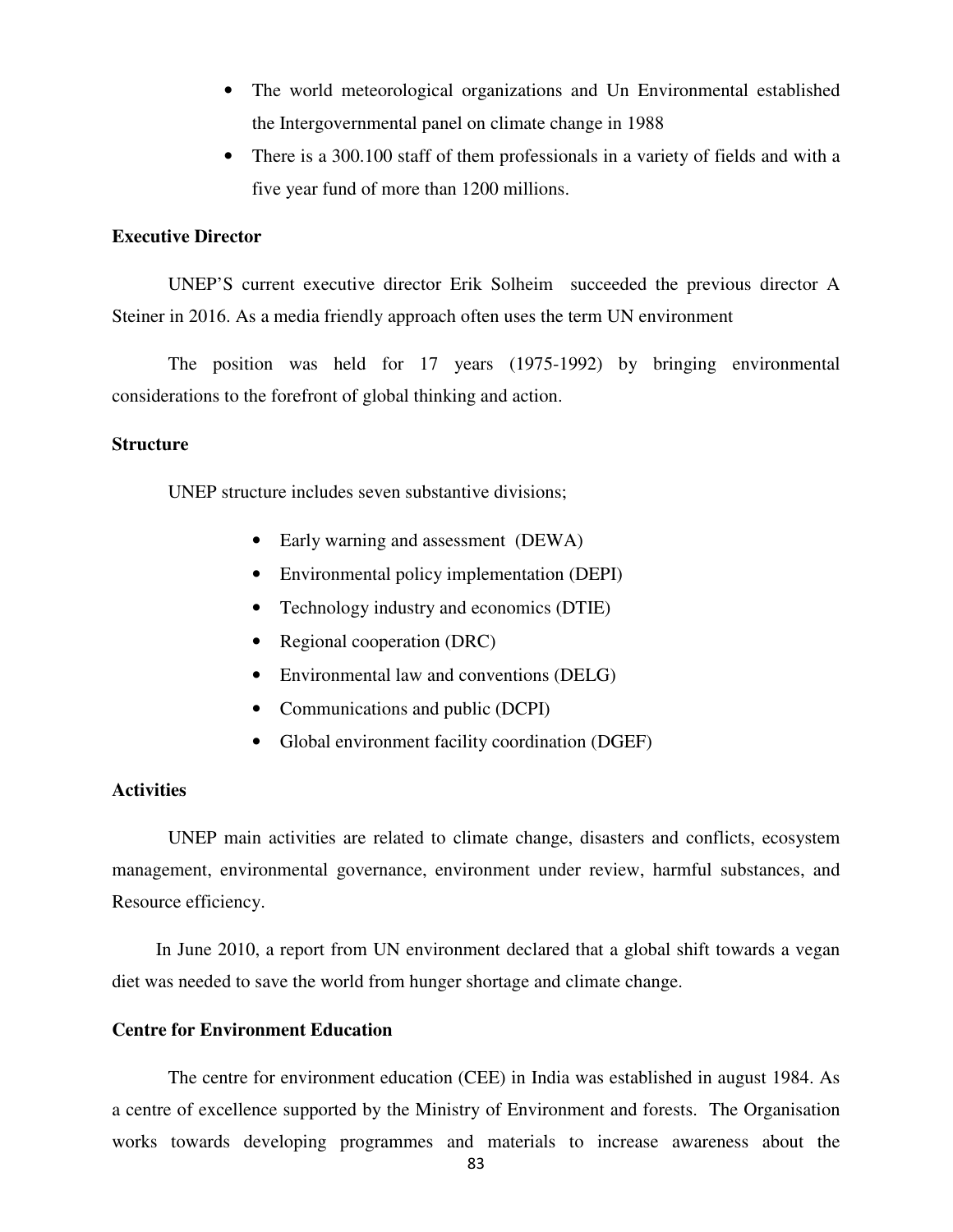environment and sustainable development. The head office is located in Ahmadabad. The centre has 41 offices across India including regional cells in Bangalore(SOUTH), Guwahati(Northeast), Lucknow (north), Ahmadabad (west), and pune (central), state offices in Delhi, Hyderabad, Rajpur, Goa, Coimbatore and several field offices. It has international offices in Australia and Srilanka Government of India Mr. Karthikeya Sarabhai is the Director of CEE.

CEE has inherited the rich multi disciplinary resource base and varied experience of Nehru foundation for development its parent organization which has been promoting educational efforts since 1966 in the areas of science, nature study health development and environments.

At the time it began its activities, CEE the only organization actively engaged in environment education in the country while carrying out programme in different parts of the country. It was located only Ahmadabad. Within five years of activities, it was realized that for a country as vast and diverse and India, physical presence was important for effective implementation.

Based on this, the first regional office was opened southern in 1988-99 since then it has been a conscious effort to have office or presence of the geographical area of work.

It mainly aimed at creating environmental awareness in communities, conducting widespread environmental education and training programme through a very cast network. It has a vast range of publications, books, posters, educational packages, bibliographies and directories. There is also a large computerized database the environmental education bank which has a collection so more than 300 environment concepts about 2500 environment related activities and hundreds of cases studies.

After complementing a decade of activities in 1994, it was decided to move more for environmental education to environmental action. This was an outcome of the earnings and experience in the first ten years. CEE organization more pilot, field level and demonstration projects towards sustainable development which could be scaled up and replication. Within the next ten years, these projects formed a major chunk of centre activities.

Today CEE works for a wide range of sectors target groups and geographical areas. CEE sees a major opportunity in the UN decade of Education for sustainable development to further contribute towards sustainable development CSE is the nodal agency for implementation of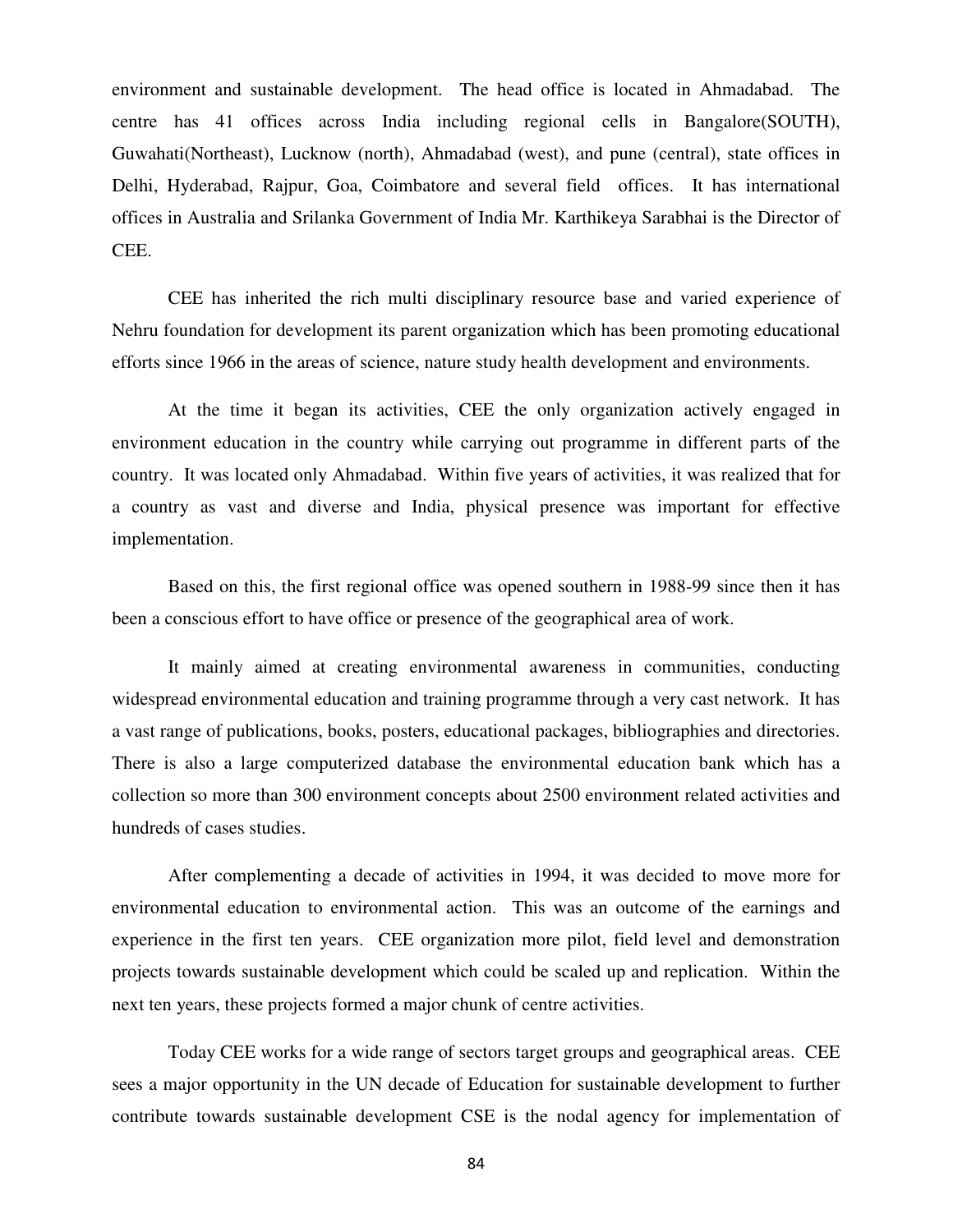DESD activities in India under the ministry of human resources development, Government of India.

CEE's programmes in the decade will focus on training and capacity building, Internships and youth programmes, consultancy services knowledge centre for ESD and journal on education for sustainable development.

CEE's work is organized around thrust areas, As an organizing principles

- Education for children
- EE in higher education
- Examination system for EE
- Education system for youth.
- Communicating environment through the media
- Experiencing nature
- EE through Interpretation
- Knowledge management for sustainable development
- Industry Urban development
- Sustainable Rural development
- Water and sanitation
- Water management
- EE for fragile areas
- Bio diversity conservation
- Ecotourism
- Disaster preparedness and rehabilitation
- Training, networking and capacity building
- Facilitating NGO and community initiatives
- Initiatives for the UN decade of education for sustainable development
- Research in EE

# **Role of N.C.E.R.T in Environmental Education**

For the promotion of education of school level NCERT undertakes the following activities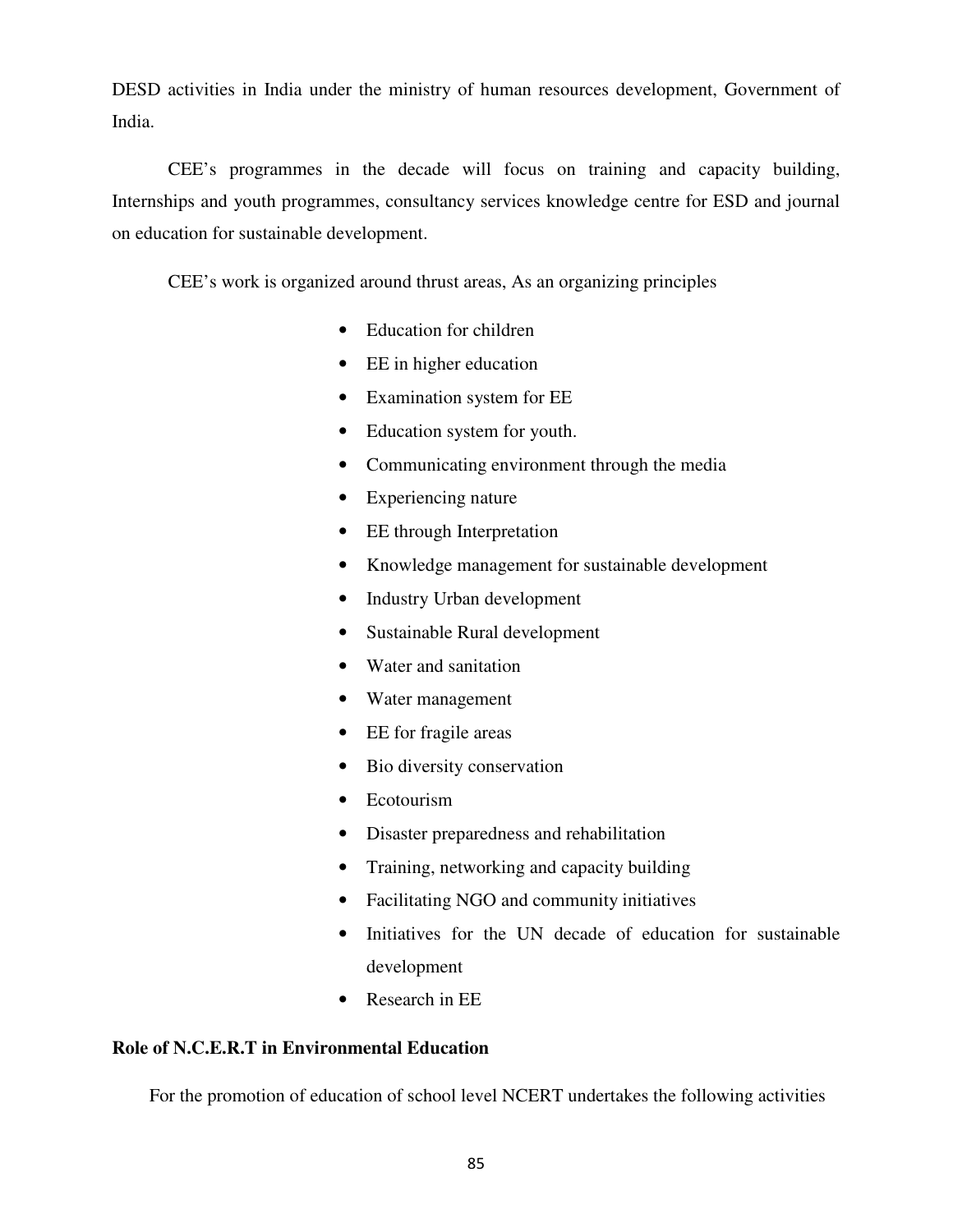- Extension activities such as publication of quarterly journal school science and organizing a national science exhibition every year. The themes of the exhibition are generally environment based.
- Training programme for teachers and teachers educators. Development of films video programmes of Indian environment. There is a film library in NCERT that loans films to schools
- Publication of supplementary reading materials
- Collaboration with international agencies like UNESCO, UNICEF, UNEP etc.,
- In order to generate awareness and motivate the youth and young children in INDIA especially by the government. On the  $18<sup>th</sup>$  December 2003, the honourable Supreme Court further ordered and directed NCERT to prepare a module syllabus.
- On  $13^{TH}$  July 2004, the Supreme Court directed that the syllabus prepared by the NCERT from class I to XII SHALL BE ADOPTED BY EVERY STATE IN RESPECTIVE SCHOOLS.
- It further directed that NCERT be appointed as a nodal agency to supervise the implement of the court order. Mandatory and desirable and applies to all states and union territories.
- NCERT developed the syllabus on environment education for class to XII which was accepted by the Supreme Court. The ministry of environment and forest is the nodal agency in administrative structure of the centr4al government for the planning promotion coordination and overseeing the implementation of India environmental and forestry policies and programmes. They have an environmental education division.
- The objective of the division is to
- Develop educational teaching materials and aids for formal education sector
- Encourage non-government organizations, mass media and other concerned organizations for promoting awareness among the people at all levels.
- Promote environment education through existing educations scientific research institutions.
- Ensure training and manpower development in environmental education
- Mobilise people awareness for the preservation of conservation of environment.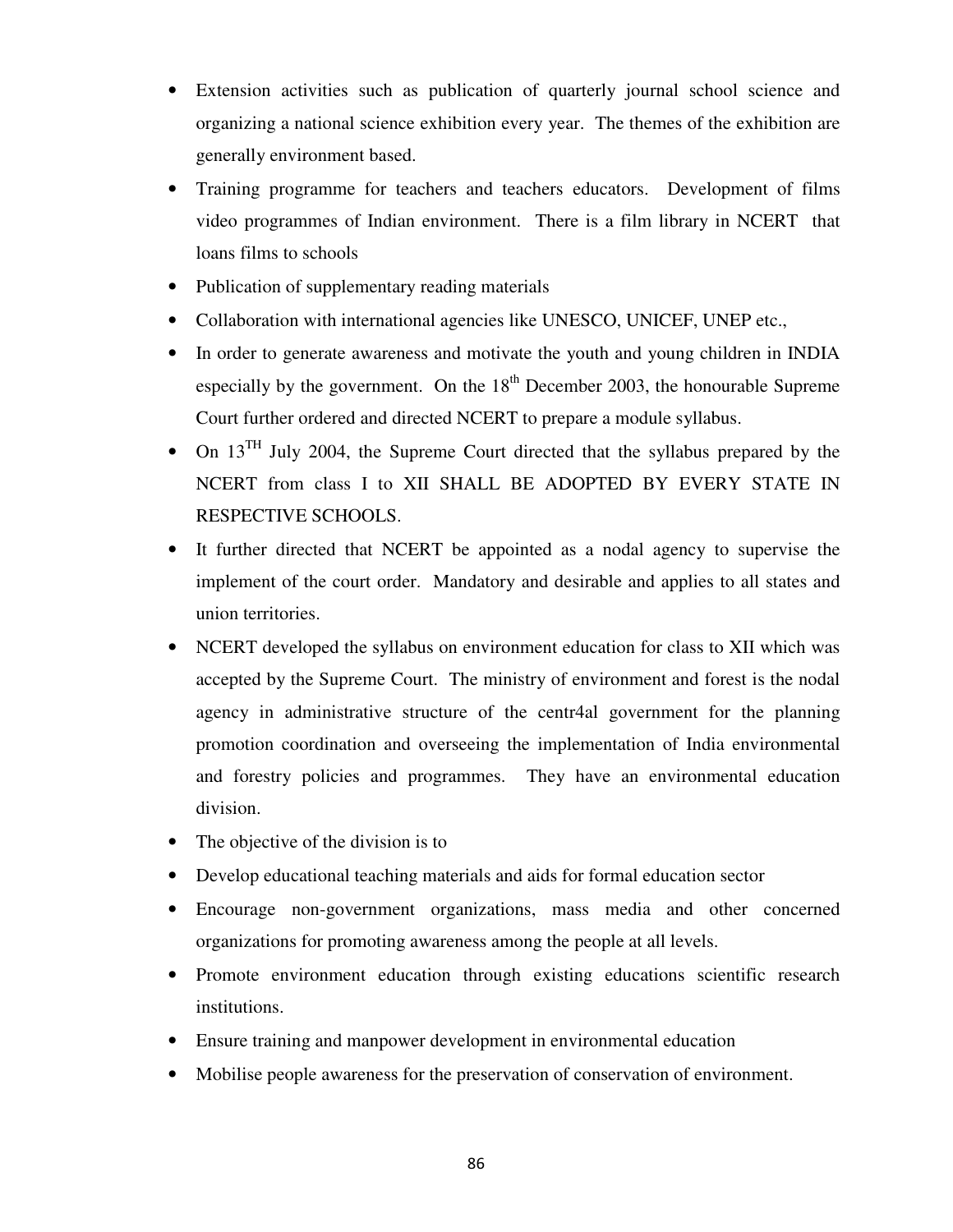**NCERT Approach for Environment Education NCERT Lays Emphasis Upon the Following Aspects**

- Population
- Land its uses
- Different types of resources and their uses
- Food and nutrition
- Pollution
- Man and nature relationship

### **Role of Teachers in Environmental Education**

 The objective of environmental education is to learn the skills of gathering information developing desirable attitudes, values and habits hence the teacher has to act as a guide and stimulate the children to use their abilities to acquire information

 The teacher may structure the learning experiences and activities and prepare the points and enquiry. The students can be divided into small groups to conduct the investigations. The group may exchange their experiences in the general class and enter into discussing functions of the teacher may be summarized as follows

- To discuss the approach to problems or topics
- To organize working groups and to provide with the help of work cards for the lines of enquiry.
- To discuss the approach to problems or topics
- To arrange visits
- To provide reference materials for children's use.
- To provide reference materials for children use
- To arrange for visiting speakers.
- To initiate and develop discussion and debate and
- To provide facilities and for displays and exhibitions of the work carried out.

Education acts as a powerful tool in the socio economic transformation of a society, community and nation. It sharpens the eye of knowledge, develops awareness and makes mind logical. Teacher being the agent of social change, play an active role in shaping the behaviour of